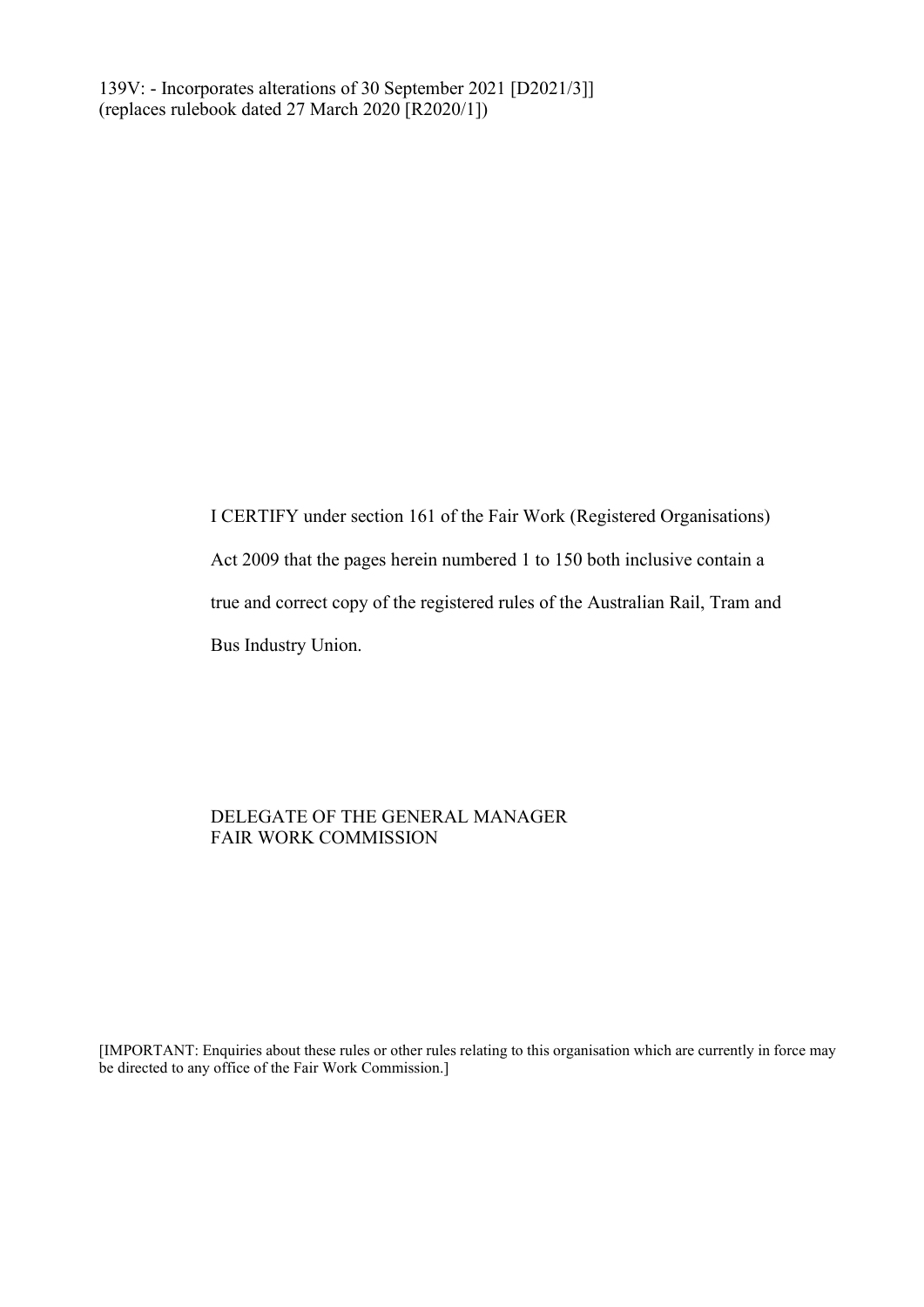# Rules of the Australian Rail Tram and Bus Industry Union Contents

| 30 - BALLOTS OF THE NATIONAL COUNCIL AND THE NATIONAL EXECUTIVE36   |  |
|---------------------------------------------------------------------|--|
|                                                                     |  |
| 32 - NATIONAL SECRETARY, ASSISTANT NATIONAL SECRETARY AND ASSISTANT |  |
|                                                                     |  |
|                                                                     |  |
|                                                                     |  |
|                                                                     |  |
|                                                                     |  |
|                                                                     |  |
|                                                                     |  |
|                                                                     |  |
|                                                                     |  |
|                                                                     |  |
|                                                                     |  |
|                                                                     |  |
|                                                                     |  |
|                                                                     |  |
| 44 - BALLOTS OF THE BRANCH COUNCIL AND THE BRANCH EXECUTIVE46       |  |
|                                                                     |  |
|                                                                     |  |
| 139V: Incorporates alterations of 30 September 2021 [D2021/3]       |  |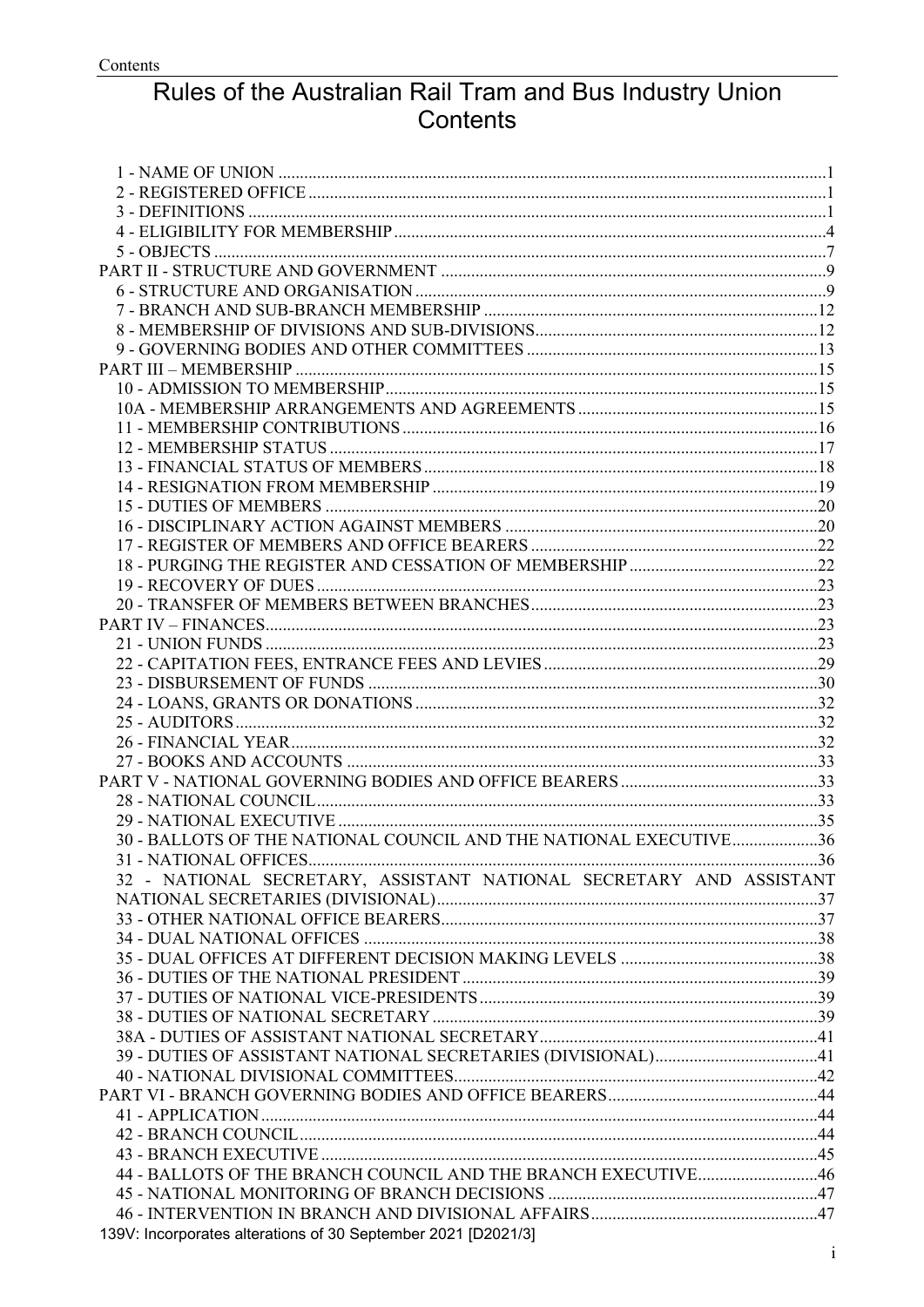Contents

| 69 - GENERAL OBLIGATIONS OF OFFICE BEARERS AND ACTION IN RELATION TO |  |
|----------------------------------------------------------------------|--|
|                                                                      |  |
|                                                                      |  |
|                                                                      |  |
|                                                                      |  |
|                                                                      |  |
|                                                                      |  |
|                                                                      |  |
|                                                                      |  |
|                                                                      |  |
|                                                                      |  |
|                                                                      |  |
|                                                                      |  |
|                                                                      |  |
|                                                                      |  |
|                                                                      |  |
|                                                                      |  |
|                                                                      |  |
|                                                                      |  |
|                                                                      |  |
|                                                                      |  |
|                                                                      |  |
|                                                                      |  |
|                                                                      |  |
|                                                                      |  |
|                                                                      |  |
|                                                                      |  |
|                                                                      |  |
|                                                                      |  |
|                                                                      |  |
|                                                                      |  |
|                                                                      |  |
|                                                                      |  |
|                                                                      |  |
|                                                                      |  |
|                                                                      |  |
|                                                                      |  |
|                                                                      |  |

139V: Incorporates alterations of 30 September 2021 [D2021/3]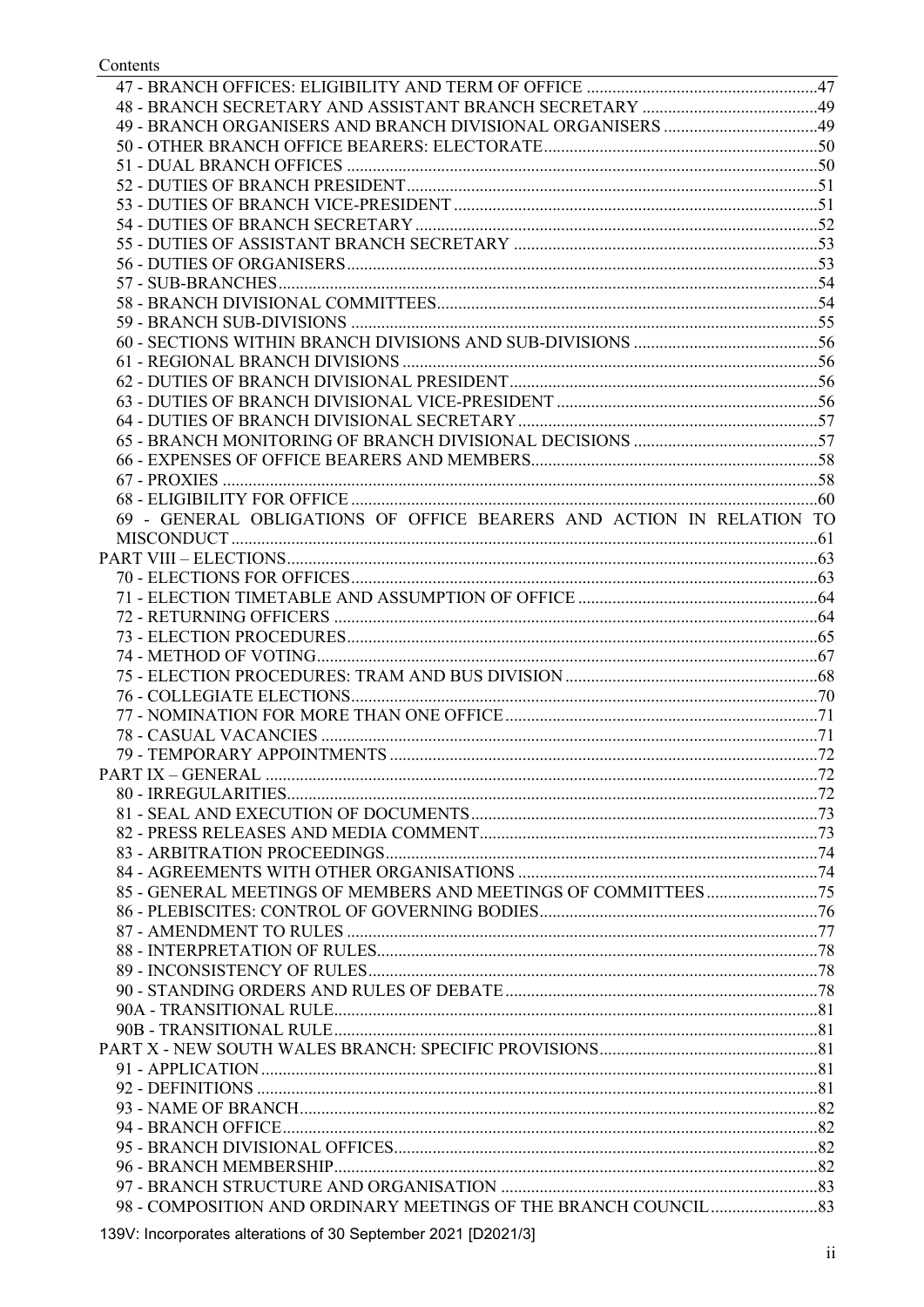| 100 - COMPOSITION AND ORDINARY MEETINGS OF THE BRANCH DIVISIONAL             |  |
|------------------------------------------------------------------------------|--|
|                                                                              |  |
|                                                                              |  |
| 102 - SPECIAL PROVISIONS RELATING TO BRANCH OFFICES AND OFFICE BEARERS 100   |  |
|                                                                              |  |
|                                                                              |  |
|                                                                              |  |
|                                                                              |  |
|                                                                              |  |
|                                                                              |  |
|                                                                              |  |
|                                                                              |  |
|                                                                              |  |
|                                                                              |  |
|                                                                              |  |
|                                                                              |  |
| 114 - COMPOSITION AND ORDINARY MEETINGS OF THE BRANCH COUNCIL 109            |  |
| 115 - COMPOSITION AND ORDINARY MEETINGS OF THE BRANCH EXECUTIVE 110          |  |
| 116 - COMPOSITION AND ORDINARY MEETINGS OF THE BRANCH DIVISIONAL             |  |
|                                                                              |  |
|                                                                              |  |
|                                                                              |  |
| 119 - SPECIAL PROVISIONS RELATING TO BRANCH OFFICES AND OFFICE BEARERS AND   |  |
|                                                                              |  |
|                                                                              |  |
|                                                                              |  |
|                                                                              |  |
|                                                                              |  |
|                                                                              |  |
| PART XII - SOUTH AUSTRALIAN AND NORTHERN TERRITORY BRANCH: 118               |  |
|                                                                              |  |
|                                                                              |  |
|                                                                              |  |
|                                                                              |  |
|                                                                              |  |
|                                                                              |  |
|                                                                              |  |
| 130 - COMPOSITION AND ORDINARY MEETINGS OF THE BRANCH COUNCIL 120            |  |
| 131 - COMPOSITION AND ORDINARY MEETINGS OF THE BRANCH EXECUTIVE 121          |  |
| 132 - COMPOSITION AND ORDINARY MEETINGS OF THE BRANCH REGIONAL COMMITTEES    |  |
|                                                                              |  |
|                                                                              |  |
| 134 - SPECIFIC PROVISIONS RELATING TO BRANCH OFFICES AND OFFICE BEARERS  122 |  |
|                                                                              |  |
|                                                                              |  |
|                                                                              |  |
|                                                                              |  |
|                                                                              |  |
|                                                                              |  |
|                                                                              |  |
|                                                                              |  |
|                                                                              |  |
|                                                                              |  |
|                                                                              |  |
| 144 - COMPOSITION AND ORDINARY MEETINGS OF THE BRANCH COUNCIL 126            |  |
| 145 - COMPOSITION AND ORDINARY MEETINGS OF THE BRANCH EXECUTIVE 126          |  |
|                                                                              |  |

Contents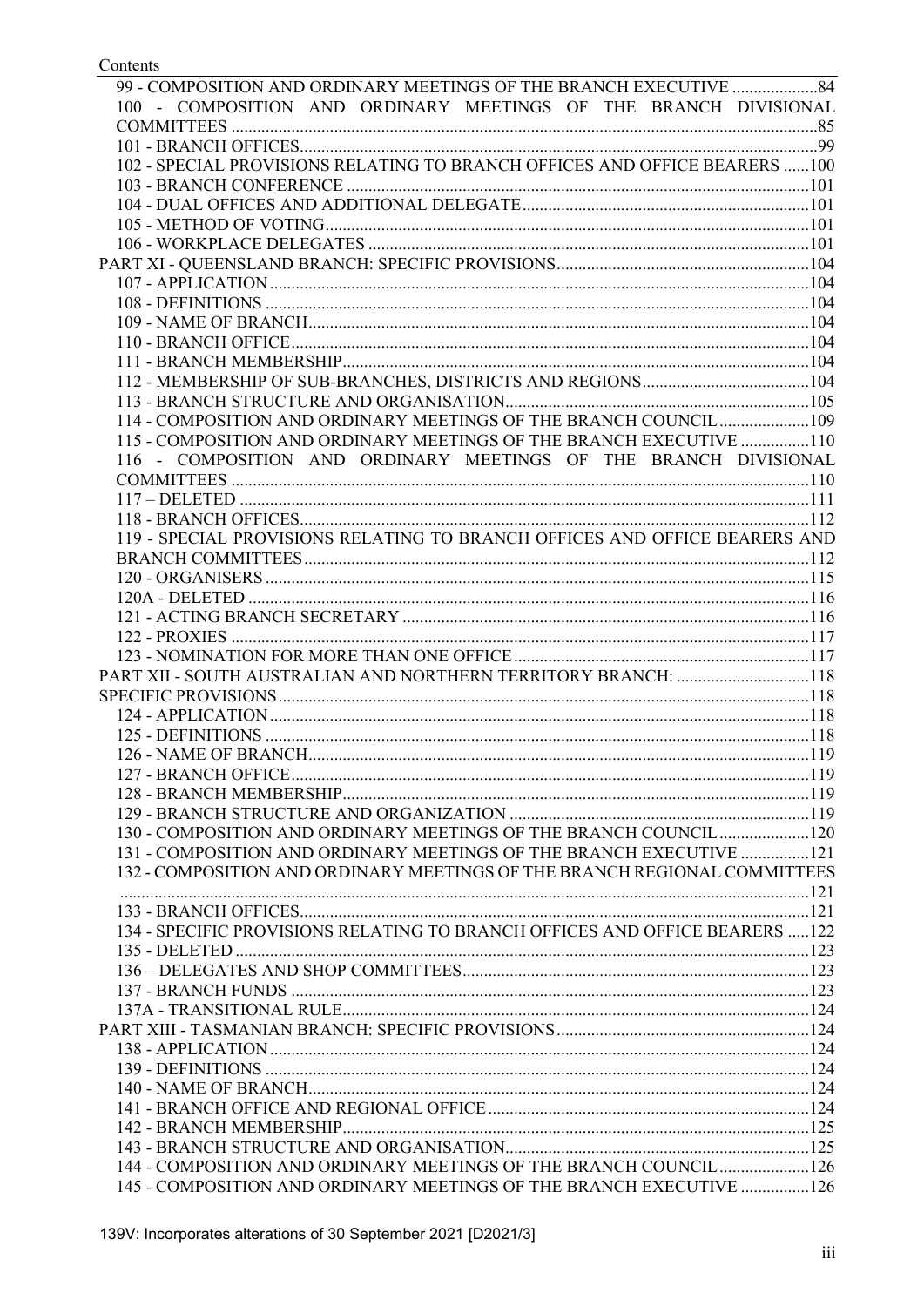| 146 - COMPOSITION AND ORDINARY MEETINGS OF THE BRANCH DIVISIONAL            |  |
|-----------------------------------------------------------------------------|--|
|                                                                             |  |
|                                                                             |  |
| 148 - SPECIAL PROVISIONS RELATING TO BRANCH OFFICES AND OFFICE BEARERS  127 |  |
|                                                                             |  |
|                                                                             |  |
|                                                                             |  |
|                                                                             |  |
|                                                                             |  |
|                                                                             |  |
|                                                                             |  |
|                                                                             |  |
|                                                                             |  |
| 157 - COMPOSITION AND ORDINARY MEETINGS OF THE BRANCH COUNCIL 132           |  |
| 158 - COMPOSITION AND ORDINARY MEETINGS OF THE BRANCH EXECUTIVE 133         |  |
| 159 - COMPOSITION AND ORDINARY MEETINGS OF THE BRANCH DIVISIONAL            |  |
|                                                                             |  |
|                                                                             |  |
|                                                                             |  |
| 162 - SPECIAL PROVISIONS RELATING TO BRANCH OFFICES AND OFFICE BEARERS  138 |  |
|                                                                             |  |
|                                                                             |  |
|                                                                             |  |
|                                                                             |  |
|                                                                             |  |
|                                                                             |  |
|                                                                             |  |
|                                                                             |  |
|                                                                             |  |
|                                                                             |  |
|                                                                             |  |
|                                                                             |  |
|                                                                             |  |
|                                                                             |  |
|                                                                             |  |
|                                                                             |  |
|                                                                             |  |
|                                                                             |  |
|                                                                             |  |
|                                                                             |  |
|                                                                             |  |
|                                                                             |  |
| 181 - COMPOSITION AND ORDINARY MEETINGS OF THE BRANCH COUNCIL  145          |  |
| 182 - COMPOSITION AND ORDINARY MEETINGS OF THE BRANCH EXECUTIVE  146        |  |
|                                                                             |  |
| 184 - COMPOSITION AND ORDINARY MEETINGS OF THE SUB-BRANCH COMMITTEES147     |  |
|                                                                             |  |
|                                                                             |  |
|                                                                             |  |
|                                                                             |  |
|                                                                             |  |
|                                                                             |  |
|                                                                             |  |
|                                                                             |  |
|                                                                             |  |
|                                                                             |  |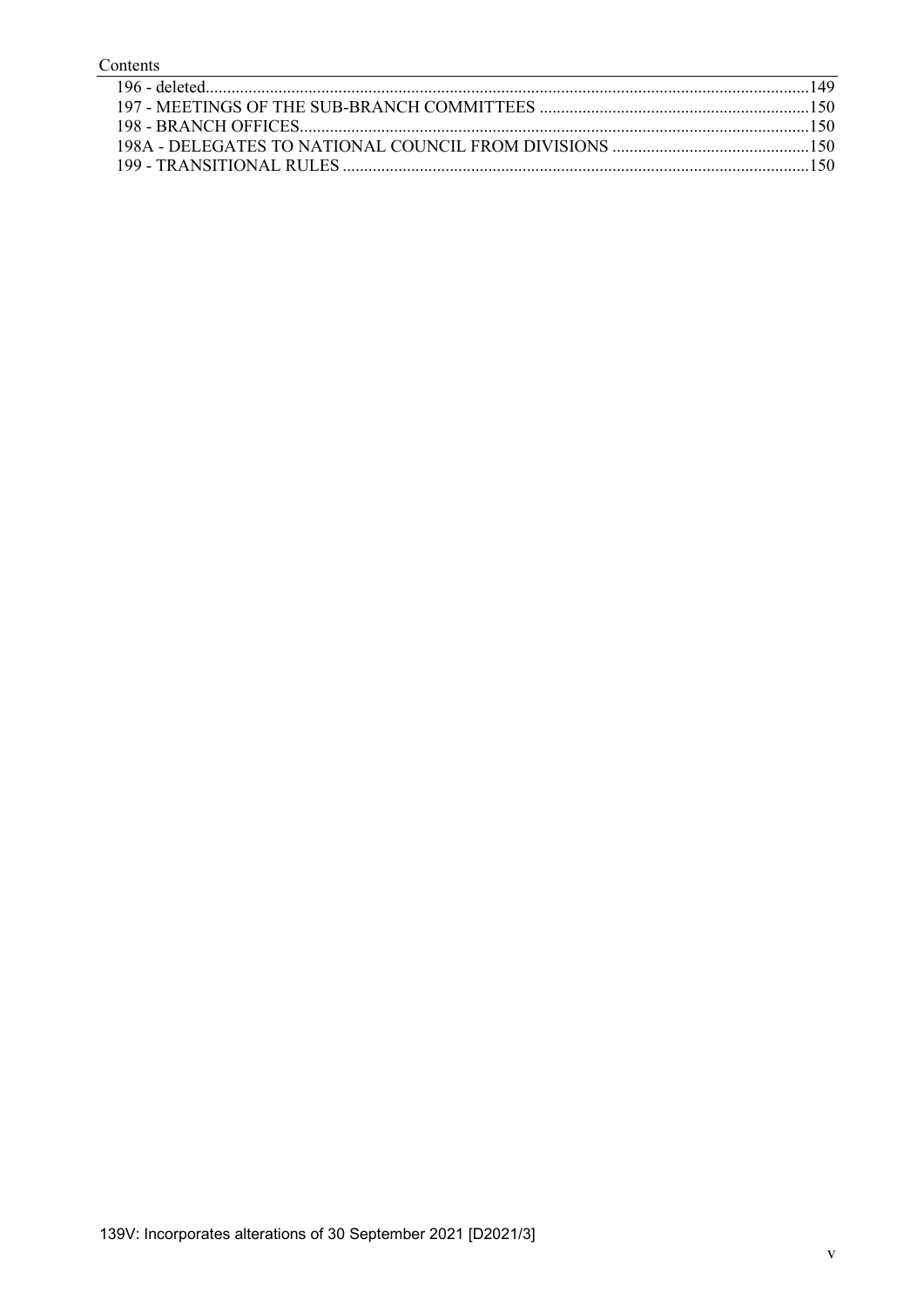# **AUSTRALIAN RAIL, TRAM AND BUS INDUSTRY UNION NATIONAL RULES**

# **PART I - MEMBERSHIP AND OBJECTS**

#### **1 - NAME OF UNION**

The name of the Union shall be:-

"Australian Rail, Tram and Bus Industry Union"

## **2 - REGISTERED OFFICE**

The Registered Office which shall be the National Office of the Union shall be at 83 - 89 Renwick Street, Redfern, New South Wales or at such other place as the National Council may from time to time determine.

## **3 - DEFINITIONS**

"Union" means the "Australian Rail, Tram and Bus Industry Union" which is an organisation registered under the Fair Work (Registered Organisations) Act 2009 (Cth) or any Act replacing that Act, and unless the context otherwise indicates, includes all parts of the Union.

"National Organisation" means the National Governing Bodies of the Union.

"National Division" means a National Division of the Union established pursuant to Rule 6.

"Branch" means a Branch of the Union established pursuant to Rule 6.

"Branch Division" means a National Division or combined National Divisions operating within a Branch pursuant to the provisions of Rule 6.

"Branch Sub-Division" is as defined in Sub-Rule 6(8).

"Sub-Branch" is as defined in Sub-Rule 6(9).

"Office" means all positions specified in these Rules as National Offices or Branch Offices.

"Office Bearer" means a person holding an Office.

"Officer" means a person who holds an office in the Union.

"National Offices" means the Offices specified in Sub-Rule 31(1).

"National Divisional Office Bearers" means the Assistant National Secretaries (Divisional) and the National Divisional Delegates from the Branch to the National Council.

"Branch Offices" means the Offices specified in Parts X to XV.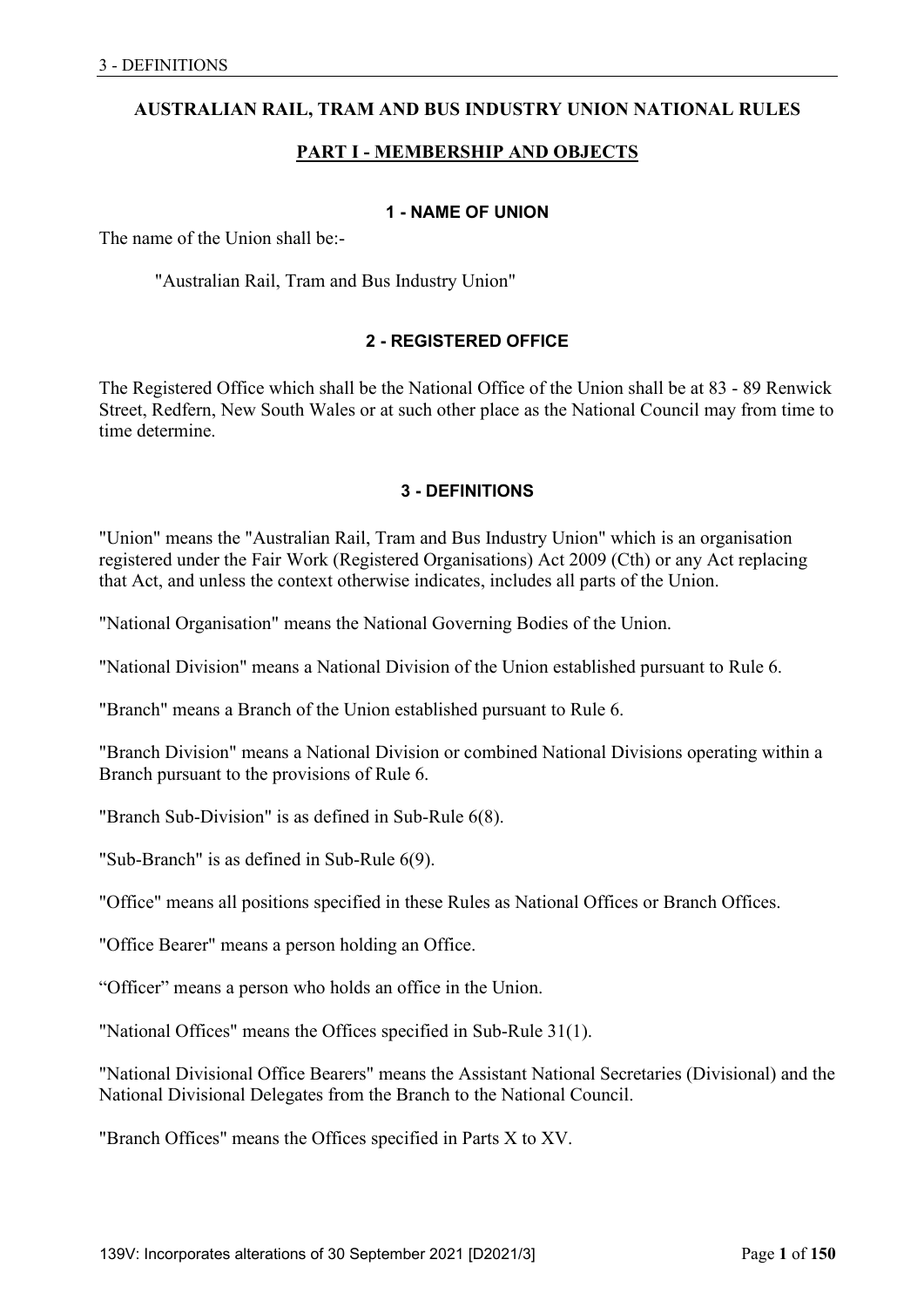"Vice-President" includes Senior Vice-President and Junior Vice-President unless the context clearly indicates otherwise.

"Branch Organiser" means an Organiser who has responsibility for servicing more than one Branch Division.

"Branch Divisional Organiser" means an Organiser who has responsibility for servicing a particular Branch Division.

"Sub-Divisional Representative" means a representative elected by members within a Sub-Division to represent those members on the Branch Divisional Committee.

"Sub-Divisional Committee" means the Shop Committee for a depot, shed, workplace or location that comprises a Branch Sub-Division.

"Sub-Branch Committee" means the Committee for a Sub-Branch.

"Election Year" means a year in which biennial or quadrennial elections are due to be held in accordance with these Rules.

"Meeting" in relation to a Governing Body includes a meeting held by telephone conference or video conference where such a conference is provided for in these Rules.

"Ex-Officio", in relation to membership of a Governing Body or Committee means membership by reason of an Office held and such membership shall involve full participation and voting rights.

"Financial" and "Unfinancial" are as defined in Rule 13.

"financial duties" includes duties that relate to the financial management of the Union.

"General Manager" means the General Manager of the Fair Work Commission.

"Board" means a group of persons who supervise, govern or otherwise have oversight of a corporation, association, or other like body including a Board of Directors.

"Declared person or body" means

- (i) an Officer of the Union who has disclosed a material personal interest under rule 21 and
- (ii) the interest relates to, or in the person or the body, and
- (iii) the Officer has not notified the Union that the Officer no longer has the interest.

"Disclosure Period" for the purposes of these Rules means the financial year unless a shorter period is specified.

"non cash benefit" means property or services in any form other than money, but does not include a computer, mobile phone or other electronic device that is used only or mainly for work purposes.

"relevant non cash benefits" in relation to an Officer of the Union for a disclosure period means the non cash benefits provided to the Officer of the Union, at any time during the disclosure period, in connection with the performance of the Officer's duties as an Office of the Union, or by the Union or by a related party of the Union.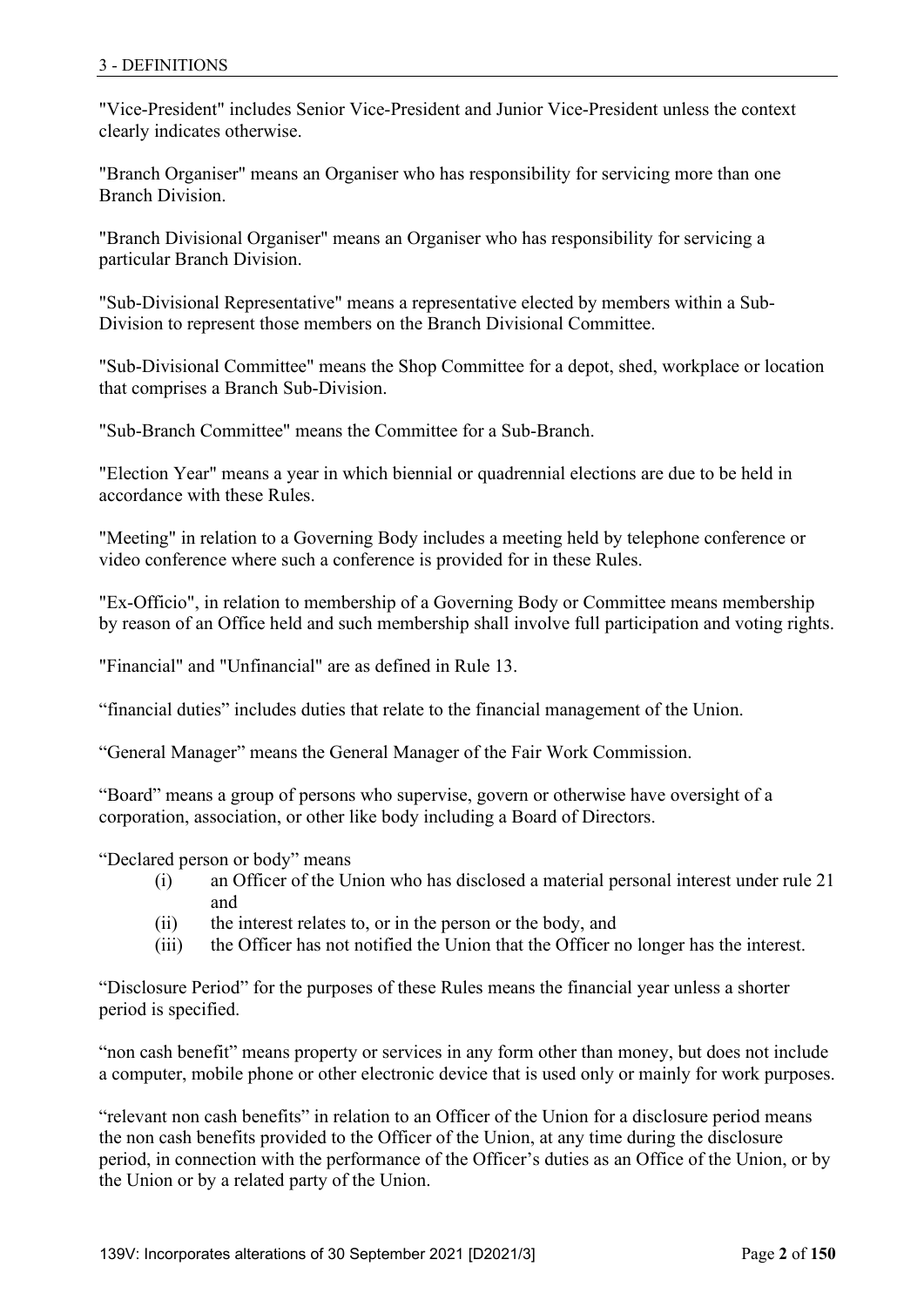"relevant remuneration" in relation to an Officer of the Union for a disclosure period is the sum of the following"

- (i) any remuneration disclosed to the Union by the Officer under Rule 21 during the disclosure period,
- (ii) any remuneration paid during the disclosure period, to the Officer by the Union.

"related party" has the same meaning as defined by Section 9B of the Fair Work (Registered Organisations) Act as if the reference contained therein was a reference to the ordinary meaning of the term.

"remuneration" included pay, wages, salary, fees, allowances, leave, benefits or other entitlements; but does not include

- (i) a non cash benefit
- (ii) the reimbursement or payment of reasonable expenses for the costs incurred in the course of the Officer carrying out his or her duties.

"relative" in relation to a person means:

- (i) parent, step-parent, child, stepchild, grandparent, grandchild, brother, or sister of the person, or
- (ii) the spouses of the first mentioned person.

"Quarter" means a period of three calendar months commencing on either January 1, April 1, July 1 or October 1.

"Health Fund Member" is a member who shall be deemed a financial member only for the purposes of retaining ongoing membership of the RTBU Health Fund. Such a member shall be exempt from membership subscriptions and shall not be entitled to cast a ballot in any election of the Union.

"Private Sector" shall mean not of a Federal, State or Local government owned nor controlled enterprise.

"peak council" means a national or State council or federation that is effectively representative of a significant number of organisations (within the ordinary meaning of the term) representing employers or employees in a range of industries.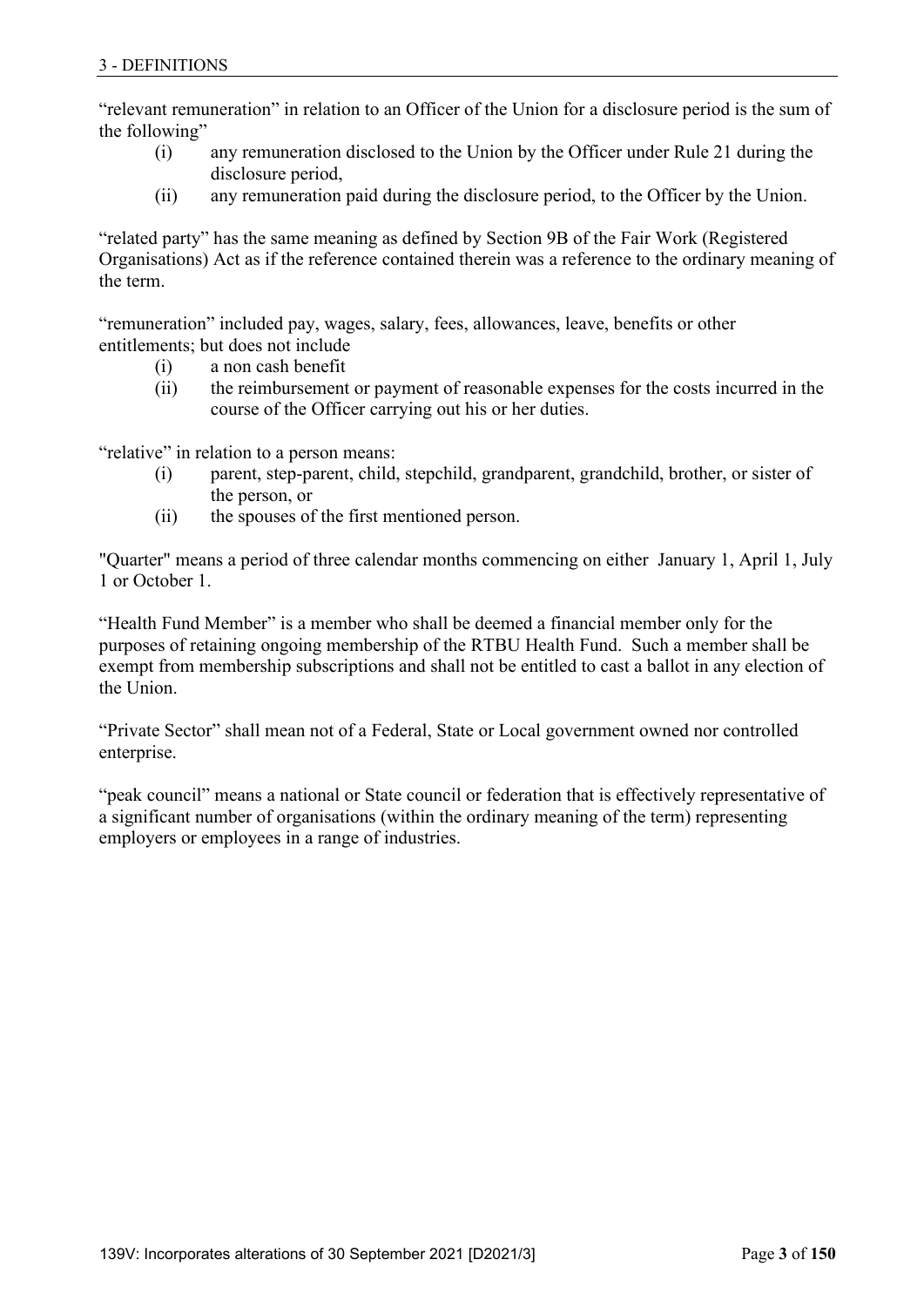# **4 - ELIGIBILITY FOR MEMBERSHIP**

- (1) The following shall be eligible to become members of the Union:-
	- (i) permanent or casual employees, including persons training for employment, in the tramway services of Australia and motor omnibus services and trolley bus services and light rail services run in conjunction therewith or controlled thereby, and also employees of the State Transit Authority of New South Wales, the Public Transport Corporation of Victoria, the State Transport Authority of South Australia, the Metropolitan Transport Trust Tasmania, the Brisbane City Council and the Metropolitan (Perth) Passenger Transport Trust and any Commonwealth, State or Local Government, in tramway or motor omnibus or trolley bus or light rail services together with such other persons whether employed in the industry or not who at any time when training for employment or working in the tramway, trolley bus, motor omnibus or light rail services have been admitted as members and who continue that membership.

 Provided nothing in this paragraph (i) shall permit the Union to enrol as members persons employed in the States of Victoria, Queensland, Tasmania and Perth as clerks, ticket examiners, depot starters, assistant depot starters or inspectors; and

- (ii) an unlimited number of employees employed in or in connection with the Railway and Tramway industry or industries governed and controlled directly by the Governments of the Commonwealth of Australia and the States of Queensland, New South Wales, Victoria, South Australia, Western Australia and Tasmania, or indirectly by such Governments, or any of them through Commissioners, Boards, Managers, Directors, or other means, and also all railway systems in the Commonwealth of Australia owned and controlled by private persons or companies, and the Secretary and/or any employee of the Railway Institute established by or under the direction or with the approval of the Commissioners, Boards, Managers, Directors or other controlling authorities of any of the railway systems in the Commonwealth of Australia; and
- (iii) (a) an unlimited number of railway employees (adult or junior, male or female) who become and remain members of the Union and persons who while being members of the Union retire from the railway industry upon the ground of ill health or having reached retiring age and whose membership has not been terminated pursuant to these Rules;
	- (b) for the purposes of sub-paragraph  $(iii)(a)$  above, "Employee" or "Railway" Employee" means any officer or employee employed by any Railway Department and also any officer or employee employed in any railway system in the Commonwealth owned or controlled by private persons or corporations other than officers in a supervisory position employed at an annual rate of salary and shall include the Secretary or any employee of any Railway Institute established by or under the direction or with the approval of the Railway Commissioner or other controlling authority of any railway system in the Commonwealth and "Railway industry" has a corresponding meaning; and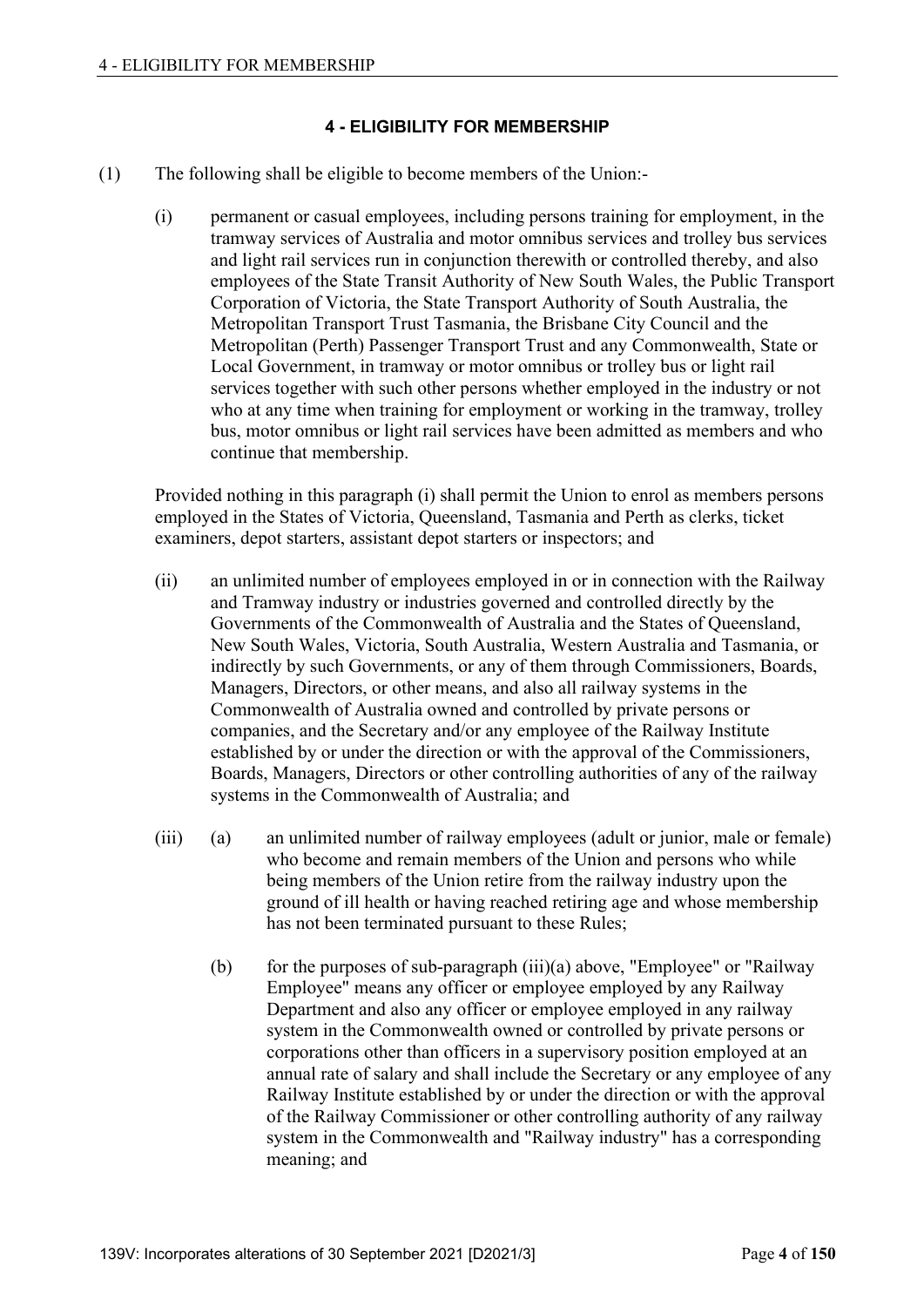(iv) an unlimited number of persons employed in the Railway Train Running Industry including Locomotive Drivers, Electric Train Drivers, Firemen, Electric Helpers, Chargemen and Cleaners, Packers and Trimmers, Wash-out Men, Wash-out Men's Assistants, Motor Drivers and any other worker engaged in and about the working or management of or incidental to any Steam Locomotive or Motor driven by electricity or other power used on any Railway;

 provided that, except as provided in Sub-Rules 4(3), 12(3) and 12(4), a person shall only be eligible to remain as a member while he/she continues to meet one or other of the eligibility criteria specified in the foregoing paragraphs.

- (2) Each of the paragraphs numbered (i) to (iv) in Sub-Rule 4(1) shall be interpreted separately. Accordingly, each paragraph shall neither limit nor be limited by the provisions of any other paragraph.
- (3) Notwithstanding the proviso to Sub-Rule 4(1), a person who is admitted to membership pursuant to the provisions of Rule 10 and who subsequently is elected as a paid Office Bearer of the Union or becomes an employee of the Union, shall be entitled to remain as a member while holding such Office or engaged in such employment.
- (4) Without in any way limiting or being limited by the provisions of sub rules (1), (2) and (3) inclusive, the following persons shall be eligible for membership of the Union:
	- (i) NOT CONSENTED TO ([2020] FWC 1489)
	- (ii) All employees of the State Transit Authority of New South Wales and any successor, assignee or transmittee, whether direct or indirect, of the business and/or the roles, functions or responsibilities (or any part thereof) of the State Transit Authority of New South Wales; and
	- (iii) All employees of Keolis Downer Hunter Pty Ltd and any successor, assignee or transmittee, whether direct or indirect of the business (or any part thereof) of Keolis Downer Hunter Pty Ltd where such employees are employed in or in connection with the provision of bus services in the area identified as Outer Metropolitan Bus Contract Region 5 – Newcastle otherwise known as State Transit Region 5 Newcastle; and
	- (iv) NOT CONSENTED TO ([2020] FWC 1489)
	- (v) NOT CONSENTED TO ([2020] FWC 1489)
	- (vi) All employees of Transit Systems West Services Pty Ltd and any successor, assignee or transmittee, whether direct or indirect of the business (or any part thereof) of Transit Systems West Services Pty Ltd where such employees are employed in or in connection with the provision of bus services in the area identified as Sydney Metropolitan Bus Service Contract 6 otherwise known as State Transit Region 6.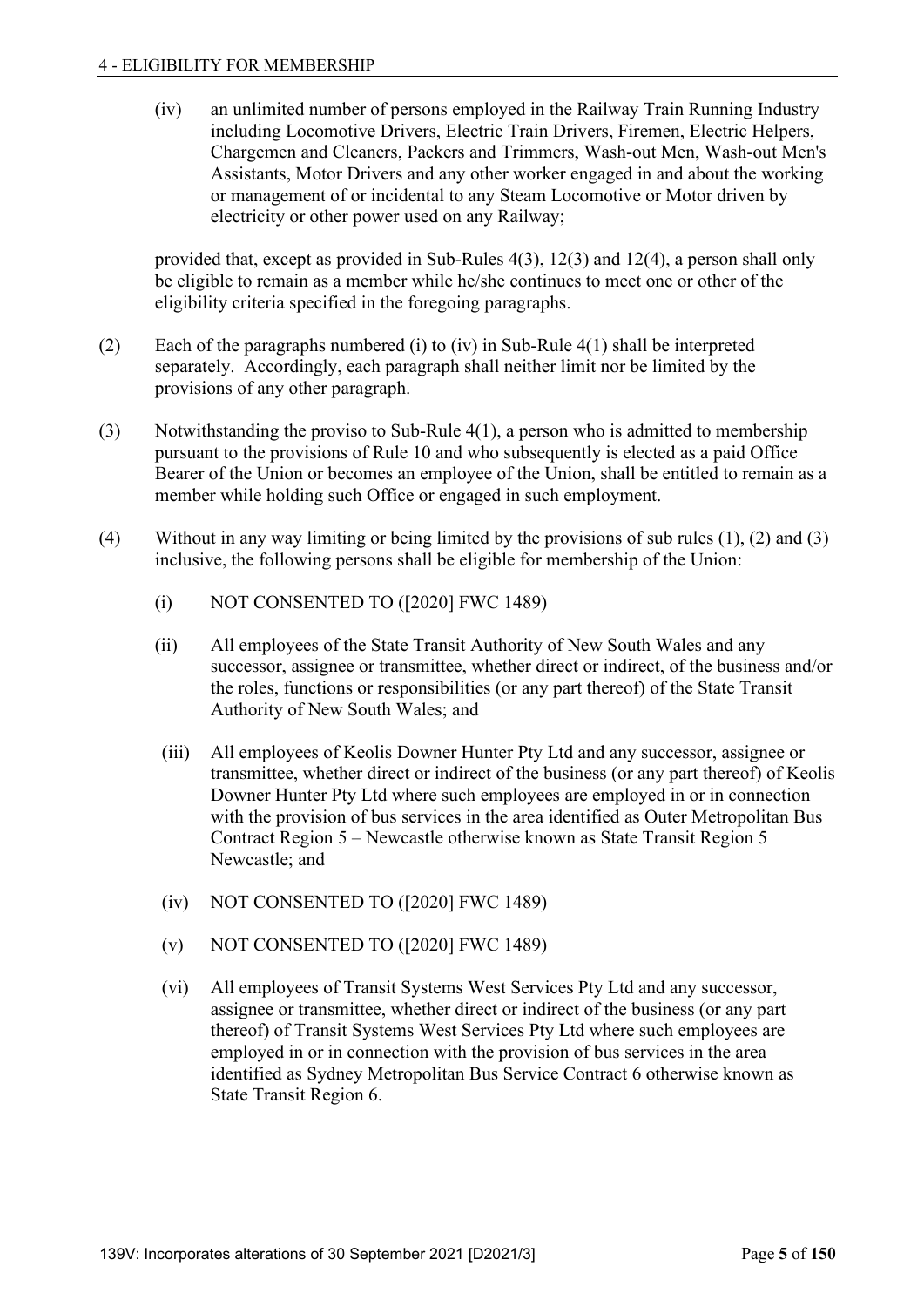- (5) Without in any way limiting or being limited by the provisions of Sub-Rules 4 (1), (2), (3) and (4), inclusive the following persons shall be eligible for membership of the Union:
	- (i) any person employed to drive or otherwise operate a bus, or chaperone passengers on a bus, in connection with the provision of a public passenger service (howsoever described) from a depot in an area, or any part of an area, in NSW which was, as at 1 January 2016, within the following bus service contract regions (as they were then):
		- i. Outer Sydney Metropolitan Bus Service Contract Region 5;
		- ii. NOT CONSENTED TO ([2021] FWC 5979)
		- iii. Sydney Metropolitan Bus Service Contract Region 7;
		- iv. Sydney Metropolitan Bus Service Contract Region 8; or
		- v. Sydney Metropolitan Bus Service Contract Region 9.
	- (ii.) additionally, in the Bus Service Contract Regions described in paragraph (i) of subrule 5 of this Rule, any person employed:
		- i. to be trained as an operator of such a bus;
		- ii. to clean such a bus;
		- iii. to supervise a yard of such buses;
		- iv. to drive buses in a yard of such buses;
		- v. to provide customer service from or in connection with such buses;
		- vi. as a sign-on clerk or roster clerk or other clerical or administrative employee located at or employed in connection with a yard of such buses, or
		- vii. to maintain, refuel and service such buses.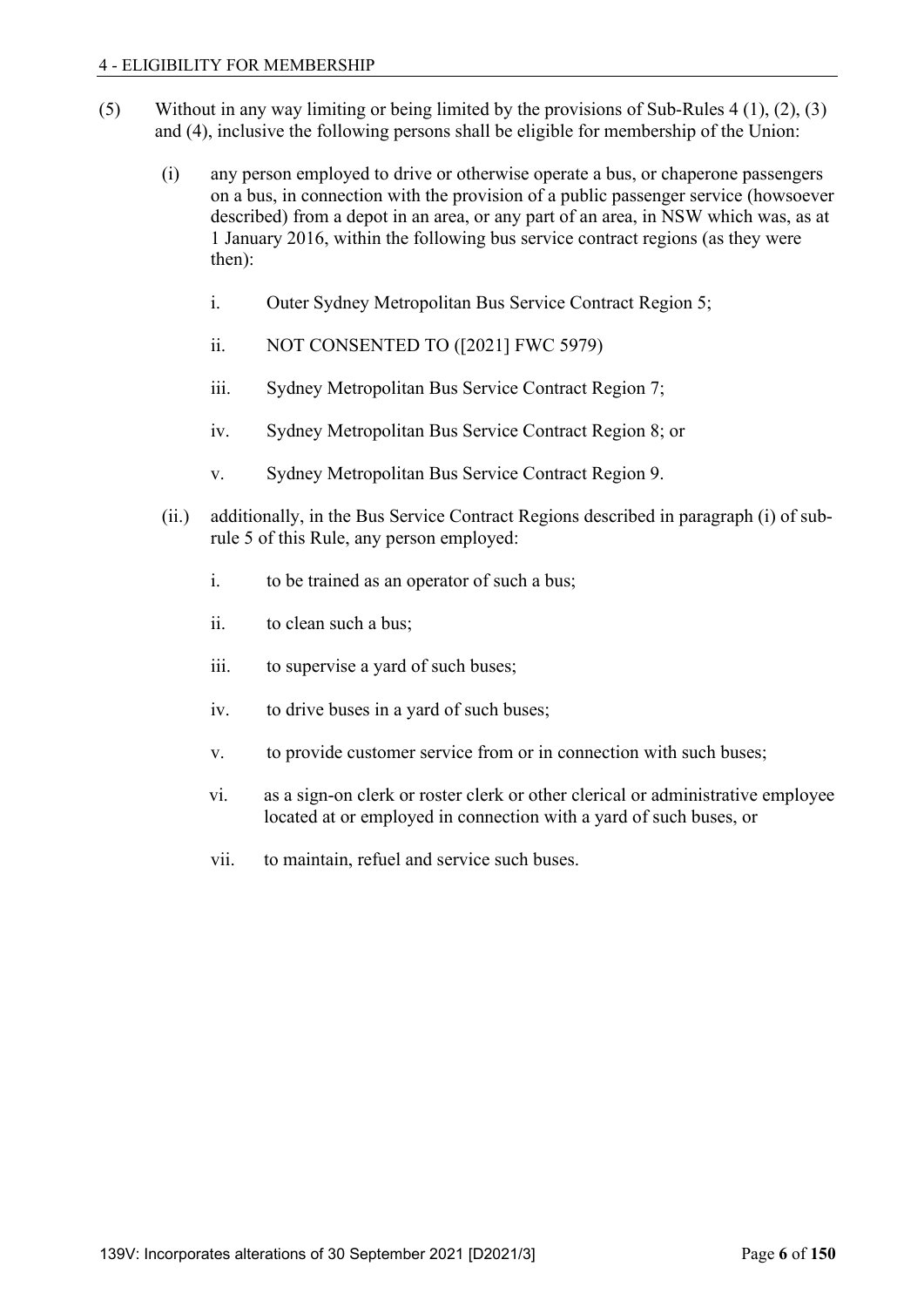## **5 - OBJECTS**

The objects of the Union are:-

- (a) to uphold the rights of combination of labour, to maximise the amount of labour employed within the rail, tram and bus industry and to improve, protect and foster the best interests of its members;
- (b) to take all necessary steps and actions under any relevant legislation or otherwise, for the purpose of securing satisfactory industrial and working conditions without discrimination, in respect of the remuneration of labour, the hours of labour and other conditions in or in relation to employment in the rail, tram and bus industry;
- (c) to provide for the protection and safety of its members and members of the public in the course of or in connection with its members' employment;
- (d) to obtain preferential treatment for its members in all aspects of their employment;
- (e) to improve the social and economic position of its members;
- (f) to assist members or their families in distress;
- (g) to formulate and carry into operation schemes for the industrial, social, recreational, intellectual and general advancement of members and to make arrangements with persons engaged in any trade, business or profession for the provision to members of any special benefits, privileges and advantages and in particular in relation to goods and services;
- (h) to establish and maintain social clubs and other recreational facilities and amenities for the benefit of members and their families;
- (i) to establish, operate and maintain health services;
- (j) to establish sickness and/or accident funds, mortality benefit and/or retirement gratuity funds and any other appropriate funds for the benefit of members, Office Bearers and employees of the Union or any particular class or group of members, Office Bearers and employees of the Union;
- (k) to establish Branches, Sub-Branches, Divisions, Sub-Divisions or other organisational structures of the Union and to establish Governing Bodies and/or Consultative Committees in relation to each organisational level;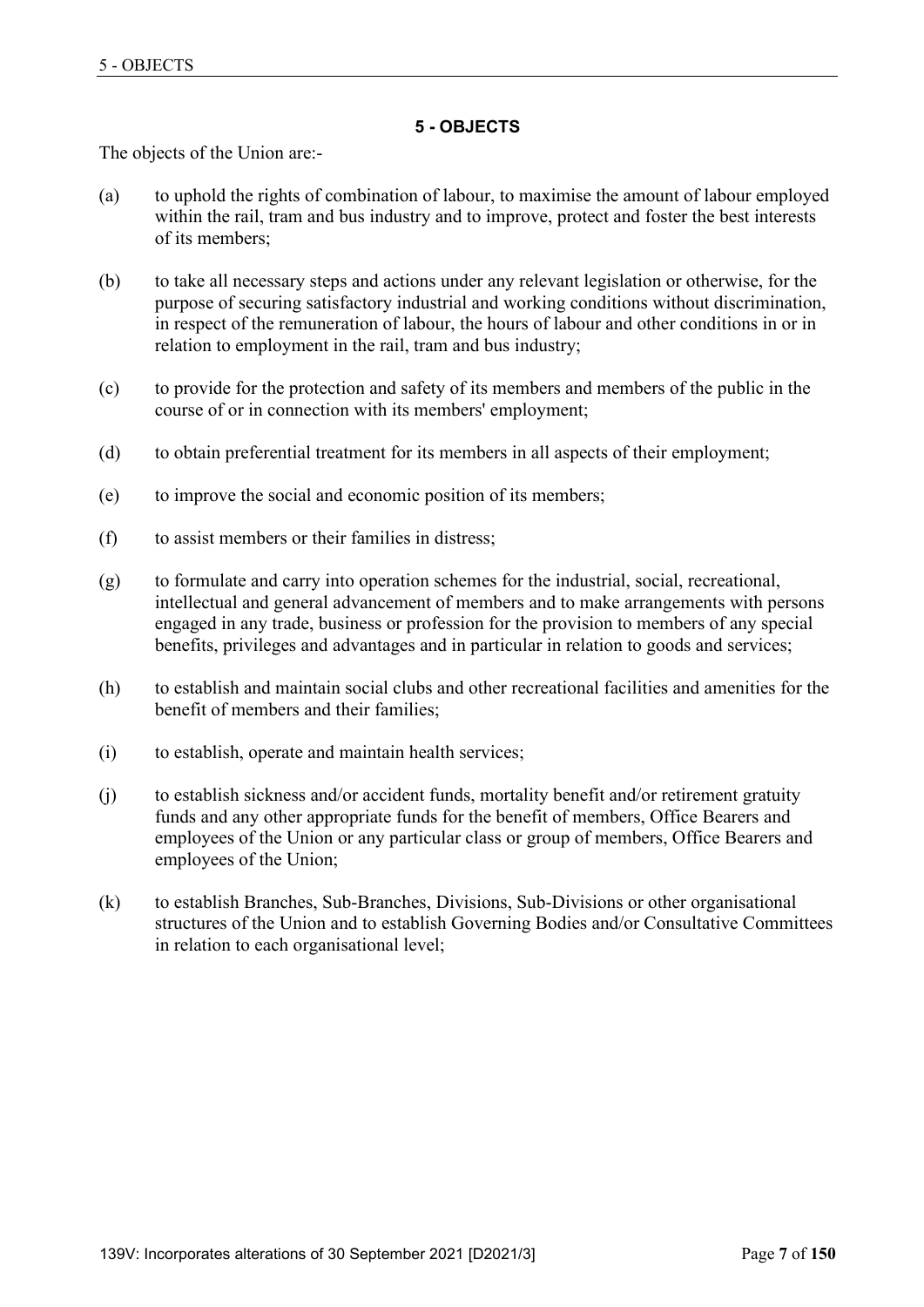- (l) to assist members by all reasonable and proper means, to address any and all grievances which the members may have, and without limiting the generality of the foregoing -
	- (i) to assist members in enforcing their rights under any law relating to industrial conciliation or arbitration or compensation for illness or injuries or any other statutory enactment;
	- (ii) to provide financial, legal and other assistance for securing, protecting and advancing the rights, privileges, benefits, interests and welfare of members and their families and for the conduct of negotiations or any proceedings for the attainment of this object;
- (m) to establish and/or maintain Official Journals, other journals, newspapers or other publications, or radio, television or other electronic broadcasting facilities and/or to assist in the establishment, operation and maintenance of any such publications or facilities owned by bona fide trade unions or labour organisations or conducted in the interests thereof, including but not limited to the purchase of shares in any corporation carrying on such an activity;
- (n) to provide information on industrial, economic, social, legal and political matters affecting members;
- (o) to organise and/or assist in the training and education of members and without limiting the generality of the foregoing, to assist any movement or institution for the training of members in the skills and duties of their occupation or their rights and duties as members of the working class;
- (p) to encourage, develop and maintain fraternal relations with and to assist kindred organisations and their members and dependants, either in or out of Australia;
- (q) to encourage and support the organisation of industrial unionism by the establishment of one union for all grades and classifications of railway, tram and bus industry employees and the linking up, by amalgamation with unions in other sections of the transport industry or in other industries as the National Council may from time to time determine;
- (r) to co-operate, affiliate, federate, amalgamate, merge with or absorb any association, organisation or union of employees whether registered or not pursuant to any industrial law of the Commonwealth of Australia or of any State or Territory of Australia;
- (s) to assist in the movement for the socialisation of the means of production, distribution and exchange, and for the application of the principles of democracy to industry, and without limiting the generality of the foregoing, to assist, support and/or encourage direct representation in the Federal and State Parliaments and Municipal and Shire Councils with the view to promoting such legislative reforms as will ensure social justice to workers and to actively support by all possible means, the complete nationalisation of all forms of public transport and carriage of freight;
- (t) to affiliate with and/or assist financially or otherwise, any bona fide labour or trade union organisation or association or representative body or council which promotes or protects the cause of labour;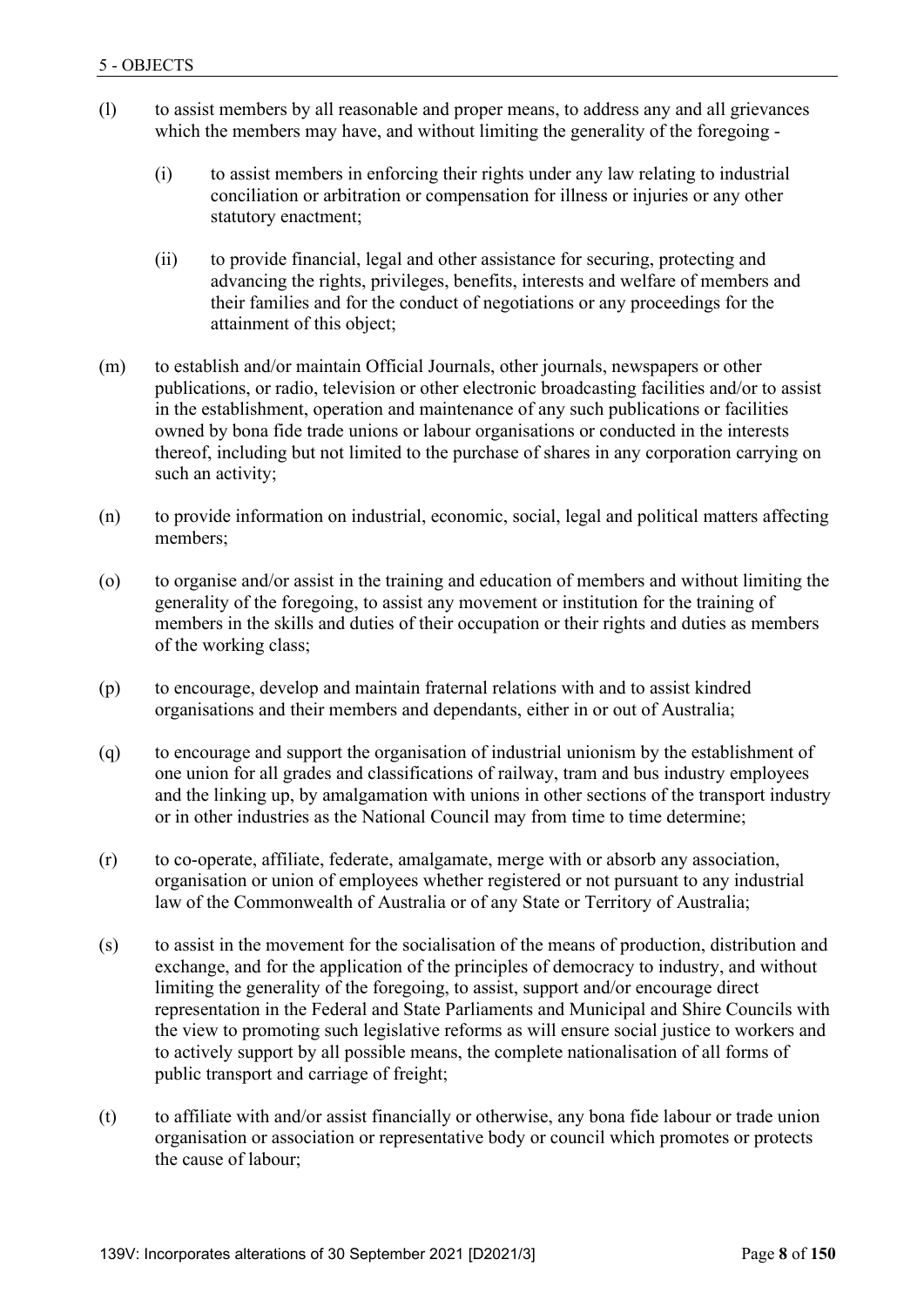- (u) to establish, maintain and/or assist any body, corporation or association concerned with research into industrial, economic, social, legal and political matters affecting members and the trade union movement;
- (v) to resist the introduction or the continuation of bonus, butty gang, piece work and similar pernicious systems of employment;
- (w) to raise funds by contributions, levies, fines, donations, fees, interest on capital, and otherwise for any of the objects of the Union;
- (x) to invest funds;
- (y) to purchase, take on lease or in exchange, hire or otherwise acquire any property, including any land, buildings or easements, for any purpose connected with the conduct of the Union;
- (z) to sell, improve, manage, develop, exchange, lease, dispose of, turn to account or otherwise deal with all or any part of the property and rights of the Union;
- (aa) to borrow or raise funds or secure the repayment of funds;
- (bb) to undertake and do all such acts, matters and things as may be necessary, incidental or conducive to the attainment of the above objects or any of them.

# **PART II - STRUCTURE AND GOVERNMENT**

# **6 - STRUCTURE AND ORGANISATION**

- (1) The Union shall be organised principally on a National, a Branch, a Sub-Branch, a National Divisional, a Branch Divisional and a Branch Sub-Divisional basis.
- (2) The number and boundaries of each Branch shall be determined from time to time by the National Council having regard to geographical boundaries and/or employer and/or other relevant factors.
- (3) Subject to any subsequent decision by the National Council of the Union, the Union shall have the following Branches:-

 New South Wales Branch Queensland Branch South Australian and Northern Territory Branch Tasmanian Branch Victorian Branch West Australian Branch

(4) The New South Wales Branch shall comprise all members whose usual place of work is located within the State of New South Wales and the Australian Capital Territory together with members employed by the State Rail Authority of New South Wales or its successor.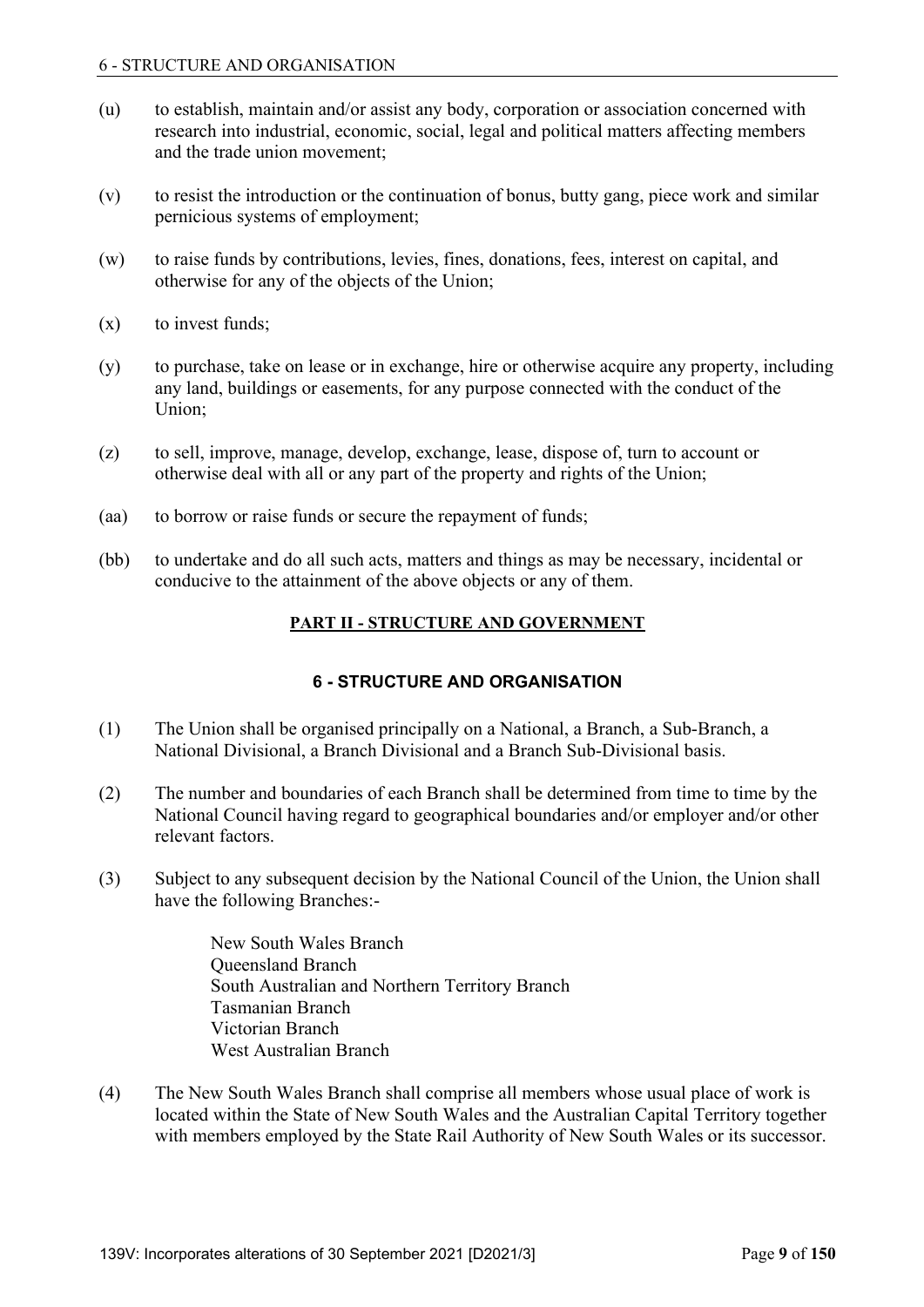- (5) The Queensland Branch shall comprise all members whose usual place of work is located within the State of Queensland other than persons employed by the State Rail Authority of New South Wales or its successor.
- (6) The South Australian and Northern Territory Branch shall comprise all members whose usual place of work is located within the State of South Australia or within the Northern Territory.
- (7) The Tasmanian Branch shall comprise all members whose usual place of work is located within the State of Tasmania.
- (8) The Victorian Branch shall comprise all members whose usual place of work is located within the State of Victoria.
- (9) Members in Western Australia shall be allocated between two branches the West Australian Branch which shall comprise all members whose usual place of work is located within the State of Western Australia and the West Australian PTA Branch which shall comprise all members employed by the Public Transport Authority of Western Australia or who are employed in or in connection with the activities of the Public Transport Authority.
- (10) Divisions shall be defined primarily by reference to work functions and shall operate at both the National and the Branch level.
- (11) Subject to sub-rule 6(12) the Union shall have the following National Divisions:-

 National Administrative, Supervisory, Technical and Professional Division National Infrastructure Division National Locomotive Division National Rail Operations Division National Tram and Bus Division National Fleet Manufacture, Overhaul, Maintenance and Service Division

with each Division being defined as follows:-

 The National Administrative, Supervisory, Technical and Professional Division shall comprise members employed in an administrative, supervisory, technical or professional position or in any clerical or other position which attracts an annual salary but excluding crafts, trades and the driving of trains, buses, trams or other vehicles.

 The National Infrastructure Division shall comprise members employed in the construction and maintenance of a permanent way and associated structures, signalling, buildings, bridges, electrical reticulation and related areas.

 The National Locomotive Division shall comprise members employed in railway train running including locomotive drivers, electric train drivers, firemen, locomotive assistants, electric helpers, chargemen and cleaners, and rail motor drivers and trainees in these callings and, in Queensland, guards.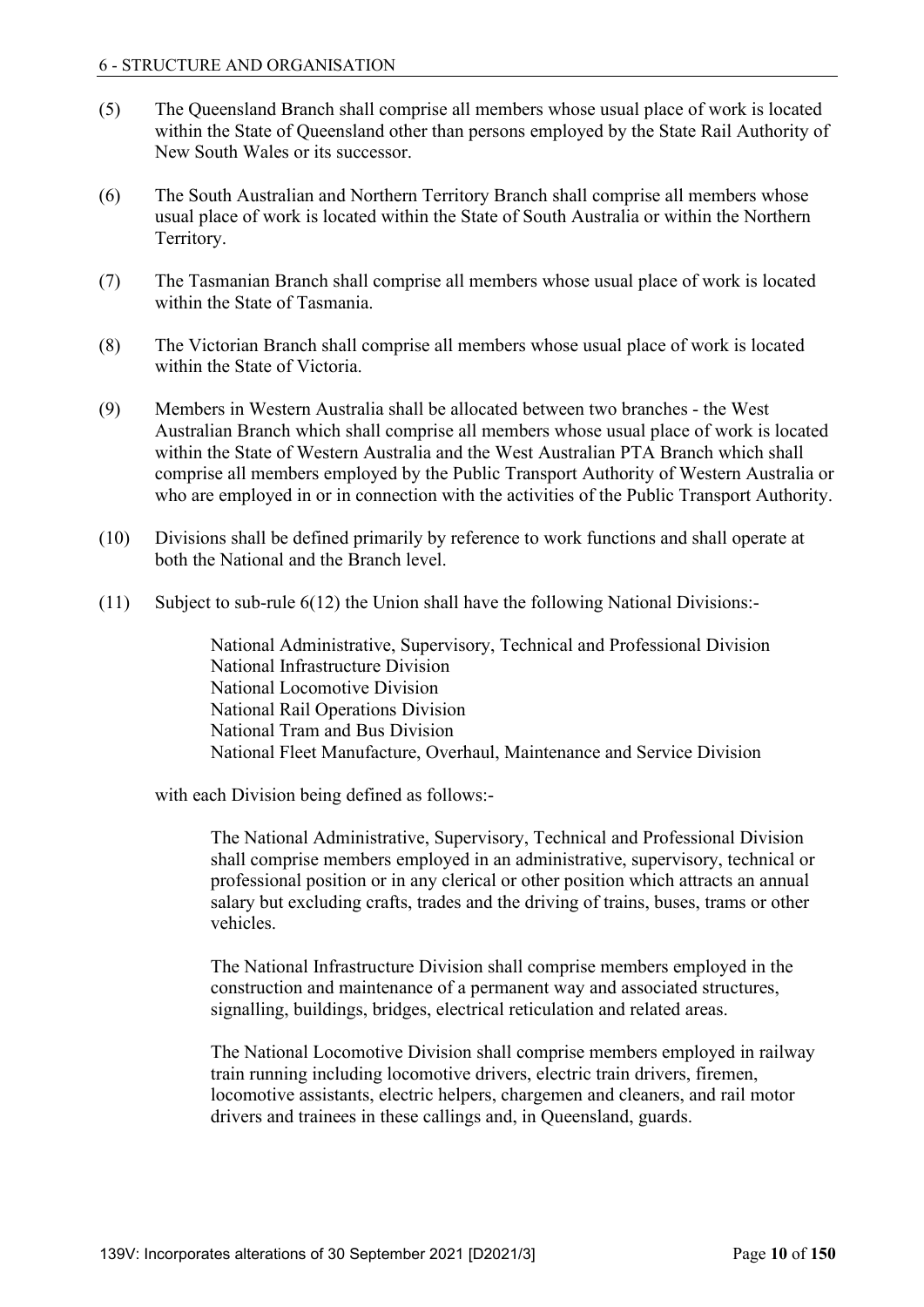The National Rail Operations Division shall comprise members employed in all operational aspects of railway services both freight and passenger, other than members in the Locomotive Division or in the Administrative, Supervisory, Technical and Professional Division.

 The National Tram and Bus Division shall comprise members employed in the tramway, motor omnibus and/or trolley bus industry including light rail services which are an extension of existing tram routes.

 The National Fleet Manufacture, Overhaul, Maintenance and Service Division shall comprise members, other than professional or salaried staff, employed in fleet manufacture, overhaul, maintenance and service.

- (12) The National Council may, with the consent of the National Divisional Committees of the National Divisions affected, vary the number and scope of the National Divisions.
- (13) Each National Division shall be divided into Branches, known as Branch Divisions and the boundaries of such Branch Divisions shall correspond with the Branches of the Union.
- (14) Notwithstanding the provisions of Sub-Rule 6(13), a Branch Council may, with the consent of the Branch Divisional Committees and a majority of the financial members present and voting at a General Meeting, of the Branch Divisions affected, determine that two or more National Divisions established pursuant to Sub-Rules 6(11) and 6(12), should operate as a single Branch Division.
- (15) Branch Sub-Divisions shall comprise groups of members within a Branch Division and shall be defined by reference to depots, sheds or other workplace, or geographical location or any other convenient sub-grouping of a Branch Division.

 Subject to any specific designation of Branch Sub-Divisions in Parts X to XVI of these Rules, the establishment and scope of each Branch Sub-Division shall be determined by the relevant Branch Divisional Committee but may be reviewed by the Branch Council and/or the relevant National Divisional Committee. Any disagreement between the National Divisional Committee or the Branch Council and the Branch Divisional Committee in relation to the establishment and scope of Branch Sub-Divisions shall be resolved by the National Council.

- (16) Sub-Branches shall comprise groups of members within the Branch defined by reference to geographical location and comprising some or all members of the Branch within that location.
- (17) In addition to the structure and organisation provided for in this Rule, Branch Conferences or Regional groupings of Sub-Branches, Branch Sub-Divisions or Sections of Branch Sub-Divisions or any other convenient groupings or sub-groupings of members may be established as provided for in these Rules.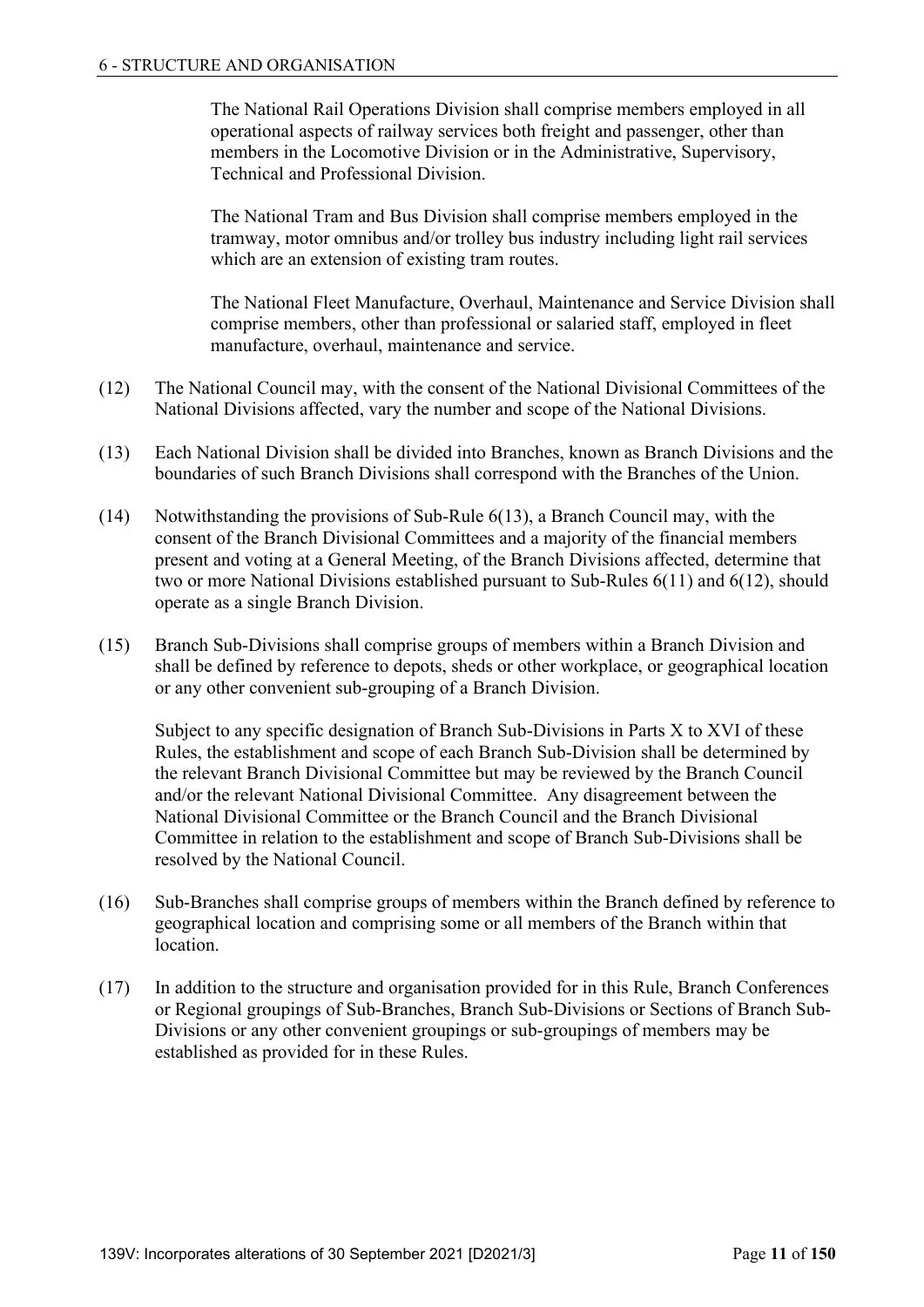# **7 - BRANCH AND SUB-BRANCH MEMBERSHIP**

- (1) Each member shall belong to that Branch of the Union within the boundaries of which his/her usual place of work is located.
- (2) Where Sub-Branches are established within a Branch, members shall be allocated to such Sub-Branches.

## **8 - MEMBERSHIP OF DIVISIONS AND SUB-DIVISIONS**

- (1) Each member shall be allocated to that National Division which most closely accords with his/her work functions. The principles of allocation shall be determined by the National Council and the allocation shall be undertaken by the relevant Branch Secretary in accordance therewith. Any question or dispute relating to the appropriate allocation of a member or members shall be resolved by the relevant Branch Council, but a member shall have a right to appeal to the National Executive.
- (2) The National Division to which a member is allocated shall determine his/her electorate for the purposes of elections for National Divisional Office Bearers and subject to Sub-Rule 8(3), for Branch Divisional Office Bearers.
- (3) Where the Branch Council has determined that two or more National Divisions shall operate as a single Division at Branch level, then the Branch members of those National Divisions shall be allocated to the single Branch Division for the purposes of Branch operations and Branch elections.
- (4) A member who becomes a paid Office Bearer or an employee of the Union shall retain his/her National and Branch Divisional membership.
- (5) Where Sub-Divisions are established within a Branch Division, members shall be allocated to such Sub-Divisions.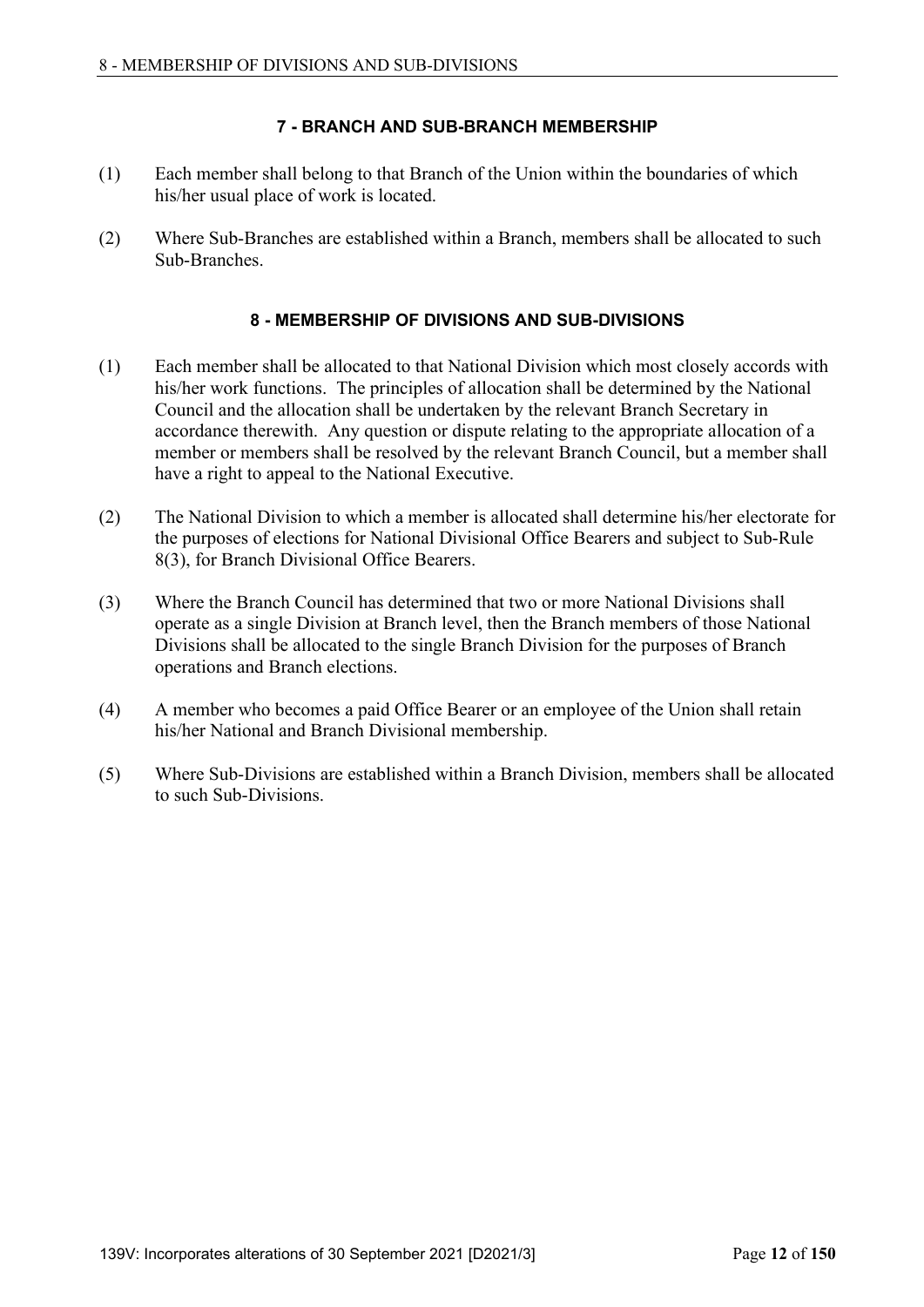# **9 - GOVERNING BODIES AND OTHER COMMITTEES**

- (1) The Governing Bodies and other Committees within the Union shall be the National Council, the National Executive, National Divisional Committees, Branch Councils, Branch Executives, Branch Divisional Committees, Sub-Branch Committees, Sub-Divisional Committees and such additional bodies as are provided for in Part VI and Parts X to XVI of these Rules.
- (2) The structure and composition of the National Governing Bodies of the Union shall be as follows:-

#### **National Council:**

 Members of the National Executive National Divisional Delegates from the Branch to the National Council.

#### **National Executive:**

 National President National Vice-President (Rail) National Vice-President (Road) National Vice-President Affirmative Action (Women) National Secretary Assistant National Secretary Assistant National Secretaries (Divisional) Branch Secretaries Branch Delegates to the National Executive.

## **National Divisional Committees:**

 Assistant National Secretary (Divisional) Branch Divisional Secretaries National Divisional Delegates from the Branch to the National Council National President (1988) National Vice-President (Rail) ) National Vice-President (Road) ) National Vice-President Affirmative Action (Women) ) Ex-officio National Secretary (1992) Assistant National Secretary (1992)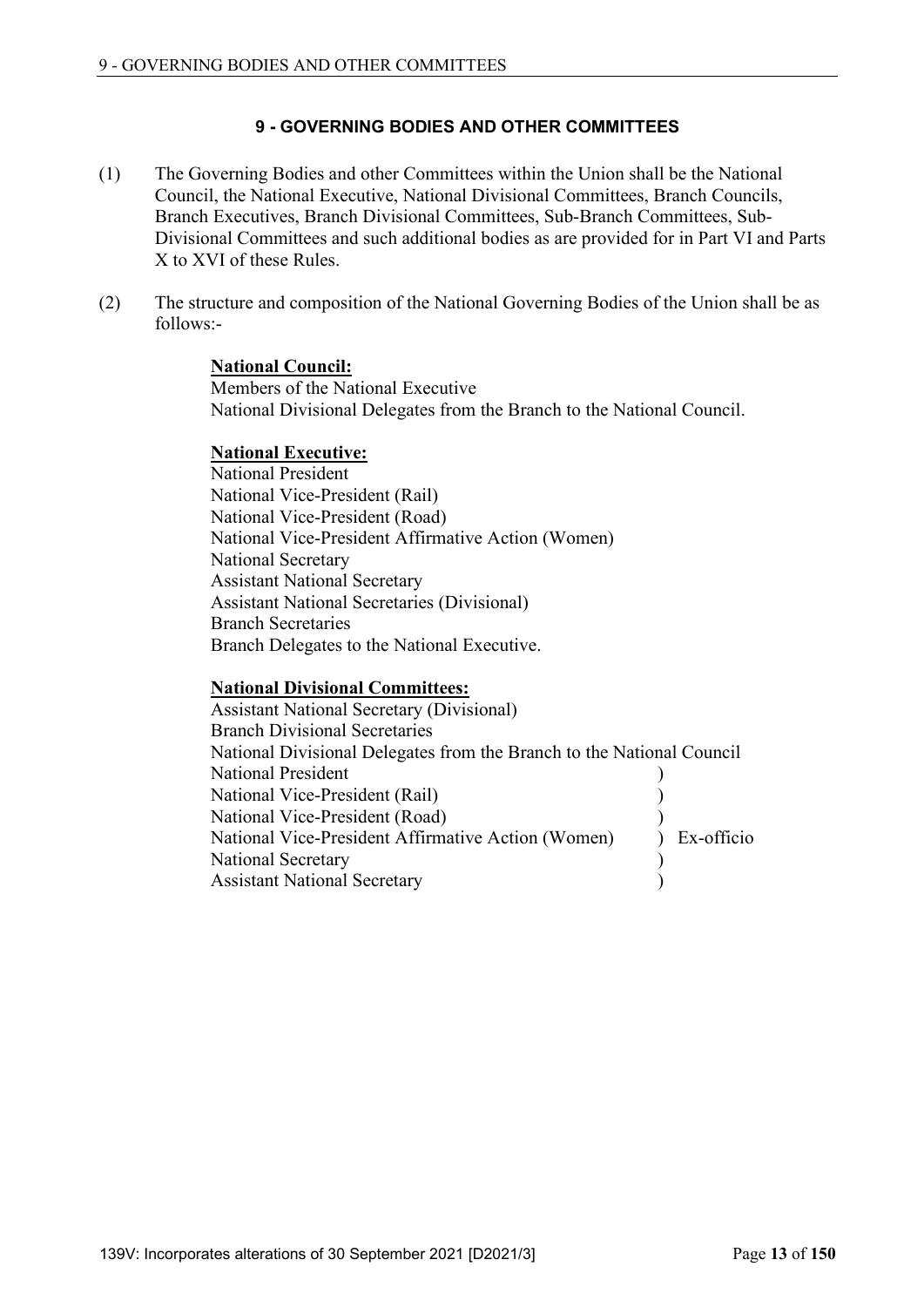(3) The structure and composition of the Branch Governing Bodies and other Committees shall be as specified in Parts X to XVI of these Rules. Unless otherwise provided for in Parts X to XVI of these Rules the structure and composition shall be as follows:-

#### **Branch Council:**

 Members of the Branch Executive Branch Divisional and Regional Delegates to the Branch Council Branch Organisers/Branch Divisional Organisers

## **Branch Executive:**

 Branch President Branch Vice-President Branch Secretary Assistant Branch Secretary Branch Divisional Presidents Branch Divisional Secretaries Branch Organisers/Branch Divisional Organisers

# **Branch Divisional Committees:**

 Branch Divisional President Branch Divisional Vice-President Branch Divisional Secretary Assistant Branch Divisional Secretary Representatives from the Sub-Divisions Branch Divisional Organisers Branch Secretary (Ex officio)

## **Branch Sub-Divisional Committees**

 Branch Sub-Divisional President Branch Sub-Divisional Vice-President Branch Sub-Divisional Secretary Committee members

#### **Sub-Branch Committees**

 Sub-Branch President Sub-Branch Vice-President Sub-Branch Secretary Committee members

## (4) **National Women's Campaign Committee**

 The National Women's Campaign Committee shall promote and pursue Affirmative Action policies for the RTBU, and develop and mentor women leaders in our union and the industry. The National Women's Campaign Committee will also publicly advocate issues for women in the transport industry.

 The National Women's Campaign Committee shall meet at least annually and shall comprise of the National Vice President Affirmative Action, and one delegate from every Branch.

 Branch Delegates to the National Women's Campaign Committee must be nominated by respective Branch Executives. Delegates must also be financial members of their Branch.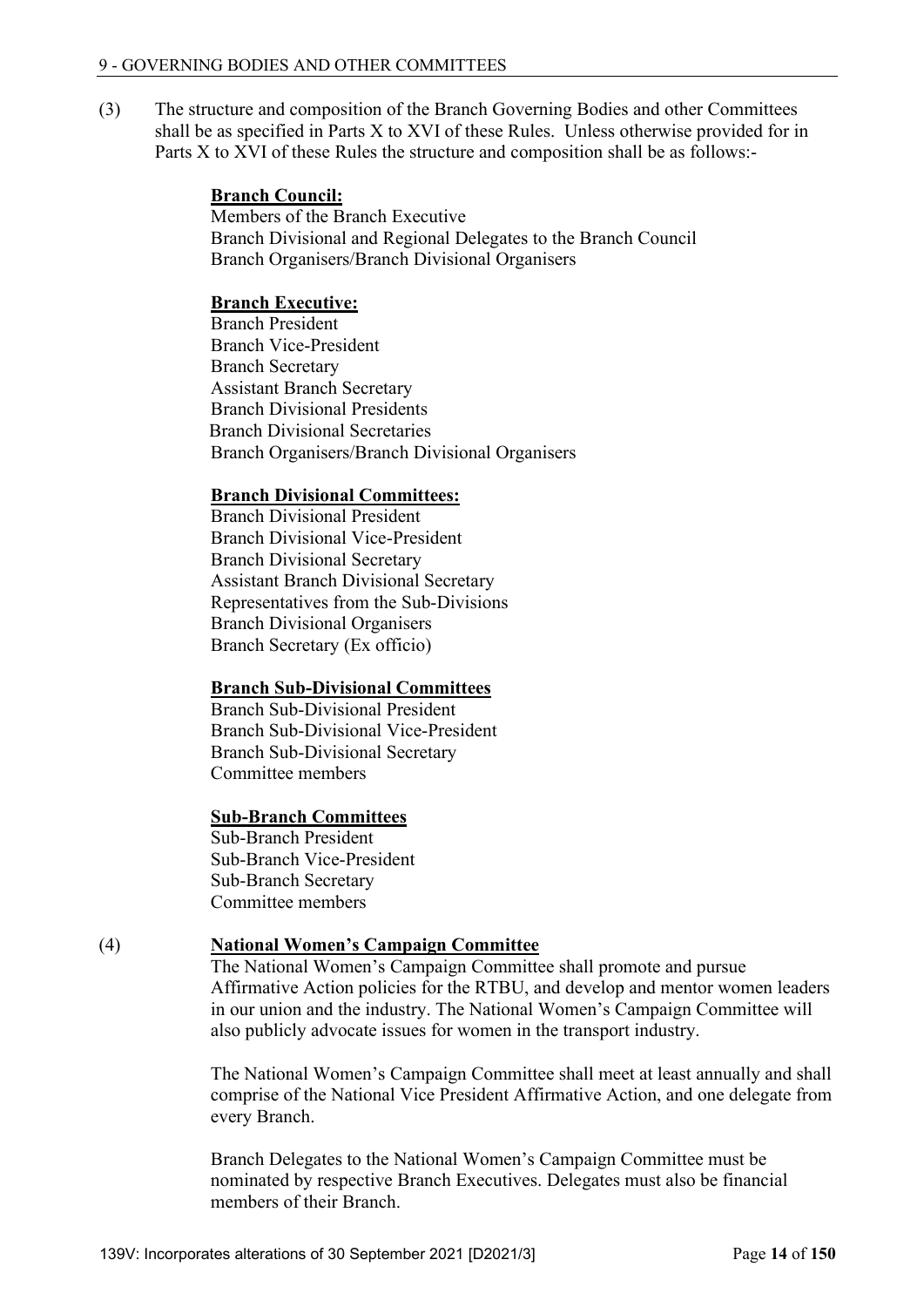# **10 - ADMISSION TO MEMBERSHIP**

- (1) All persons eligible for membership of the Union under the provisions of Sub-Rule 4(1) of these Rules shall be entitled to seek membership of the Union by making application to the Branch Secretary of the relevant Branch.
- (2) The form of application for membership shall be as determined from time to time by the National Council or the National Executive.
- (3) Applications for membership shall be accompanied by such entrance fee, if any, as the National Council shall from time to time determine.
- (4) Except as provided for in Sub-Rule 10(5), a person's membership of the Union commences on and from the date on which his/her application for membership is received by the Branch Secretary.
- (5) If the Branch Secretary considers that an applicant for membership is either ineligible for membership of the Union or is of general bad character, the Branch Secretary shall refer the application for consideration by the Branch Executive. The Branch Executive shall decide whether to accept or reject the application and in the event of acceptance, the applicant shall be deemed to be a member from the date that his/her application was received by the Branch Secretary.
- (6) The Branch Secretary shall inform applicants for membership in writing of the financial obligations arising from membership and of the circumstances and the manner in which a member may resign from the Union.(7) No error, omission or want of form in connection with a person's application for membership shall in itself invalidate membership.

## **10A - MEMBERSHIP ARRANGEMENTS AND AGREEMENTS**

Where as a result of an arrangement entered into by the union, including any agreement made pursuant to RULE 84 - AGREEMENTS WITH OTHER ORGANISATIONS, it is desired that the union and any other union, association or group of persons, whether members of the union or not, may come together, whether by way of absorption, merger, amalgamation or otherwise, and for that purpose it is desired to:

- (i) Admit any person, persons, or group of persons or any of them to the union; and/or to:
- (ii) Waive any or part of any requirement as to payment of subscriptions in respect of persons who have paid contributions to some other union, association or group of persons; and/or to:
- (iii) Waive restrictions in these Rules as to election or appointment of persons to offices in the union which would require a person or nominator to have been a member or financial member for a period prior to nomination, election, holding of office or similar requirement. The National Council shall decide the extent and nature of any such restrictions as may be deemed applicable.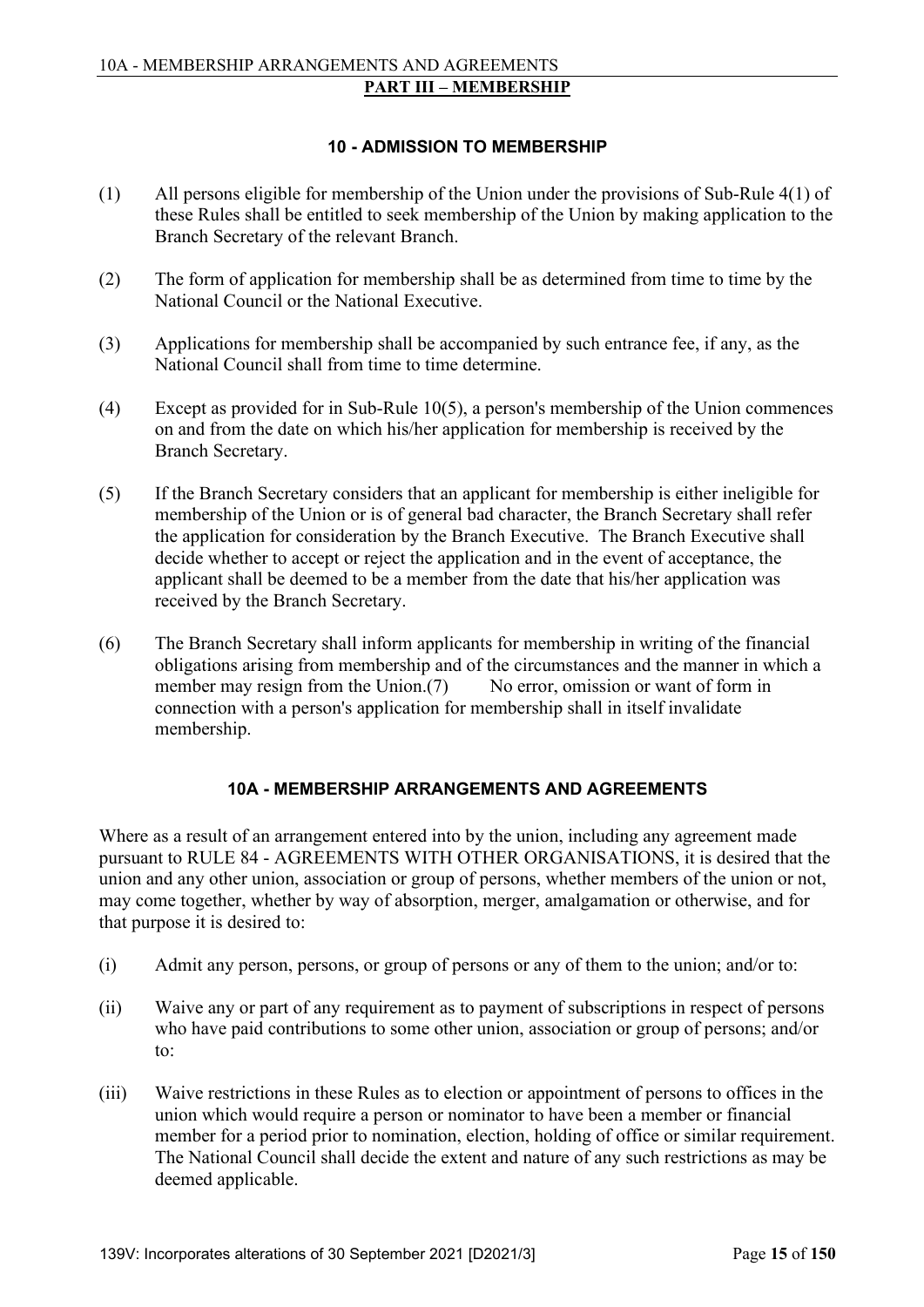The National Council may decide that such person, persons or group of persons shall be admitted as members to the union in accordance with the eligibility rule (rule 4) at a time determined by the National Council and that such requirements and restrictions shall not apply for a period as specified up to a maximum of twelve months after their admission to membership.

For the purpose of this sub-Rule the National Council may decide that, notwithstanding the provisions of Rule 10, it shall be sufficient that application in writing be made on behalf of such person, persons or group of persons, by the other union, association or group of persons or by a person authorised by such other union, association or group to make such application.

A person or persons on whose behalf an application for membership has been made pursuant to this Rule shall be informed in writing of:

- (i) The financial obligations arising from membership; and
- (ii) The circumstances, the manner, in which a member may resign from the organisation.

A person on whose behalf an application for membership is made in accordance with this Sub-Rule shall be advised in writing that an application for membership of the Union has been made on their behalf.

Such person shall also be advised in writing that they may decline membership of the Union within the period of one month after the receipt of such advice by advising in writing the Branch Secretary of the relevant Branch. In the event of such an applicant for membership not declining membership within the said period, such person shall be taken to have been a member from the date of the application for membership.

# **11 - MEMBERSHIP CONTRIBUTIONS**

- (1) A member shall pay such subscription rates, entrance fees, and National levies as are determined from time to time by the National Council together with such Branch levies as are determined from time to time by the Branch Council of the member's Branch. All monies due shall be paid to the relevant Branch Secretary.
- (2) A member shall pay such fines as may be imposed upon him/her by a Branch Executive or a Branch Divisional Committee pursuant to these Rules.
- (3) The method of payment of entrance fees, levies and fines shall be as determined from time to time by each Branch Council.
- (4) Subject to Sub-Rule 11(5), all subscriptions shall be paid either annually in advance or quarterly in advance at the option of the individual member. Where subscriptions are paid annually, payment shall be made no later than January 1 in each year and where subscriptions are paid quarterly, then payment shall be made no later than January 1, April 1, July 1 and October 1 in each year.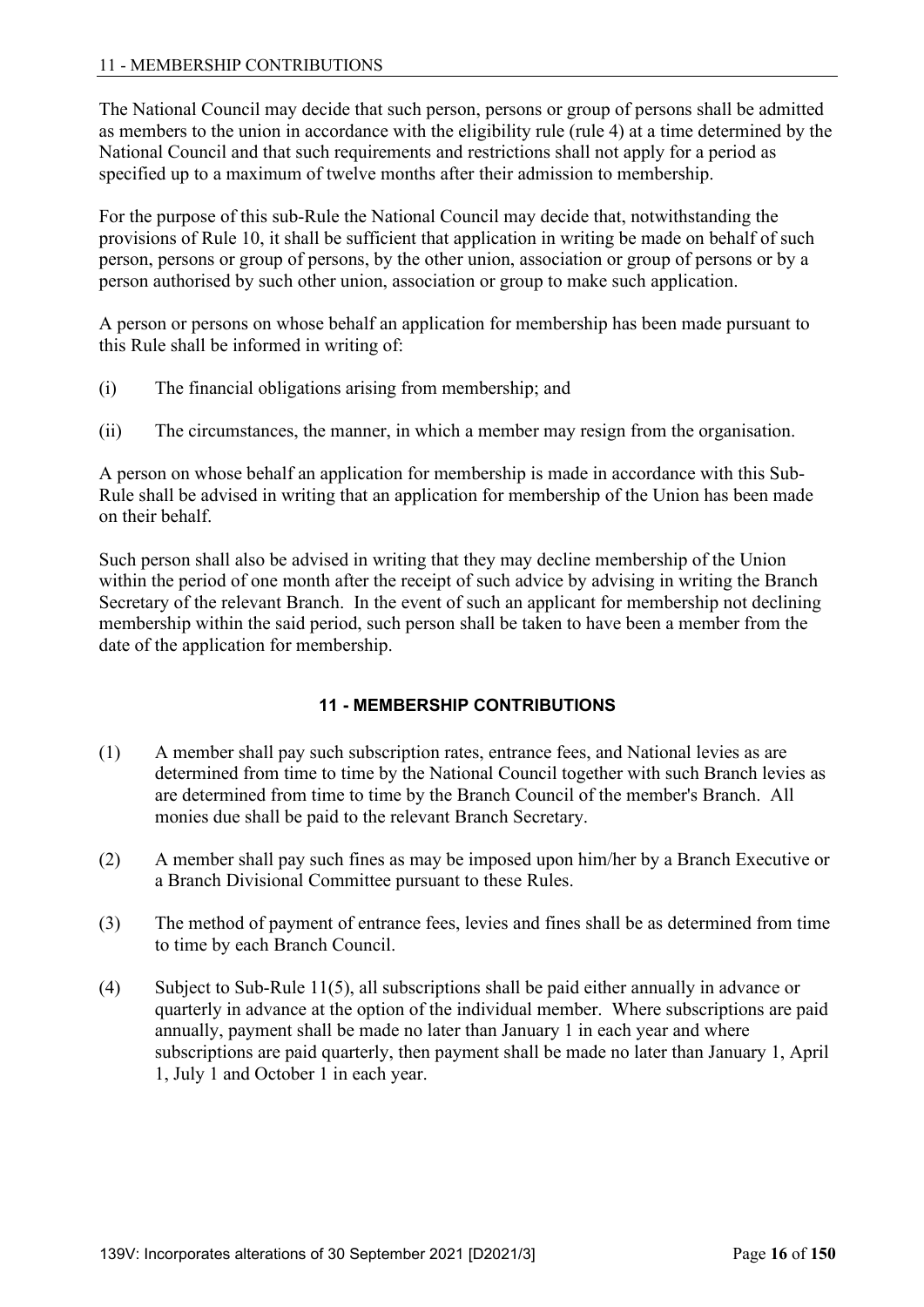#### 12 - MEMBERSHIP STATUS

- (5) Where the Union has entered into an arrangement with an employer or other body providing for the collecting and remitting of subscription payments through regular payroll, bank account or other deductions, then a member may elect to pay his/her subscriptions by means of such deductions. Where a member has so elected, he/she shall sign a deduction authority authorising the periodic deduction of the prescribed subscription rate.
- (6) The employer or other body making the subscription deductions shall be the agent of the member in making those deductions and it shall be the member's responsibility to ensure that deductions are duly made, provided that an advice slip showing that the requisite subscription rate was deducted for a given period shall be conclusive evidence that the member's subscription has been paid for that particular period.
- (7) A member paying his/her subscriptions through periodic deductions shall be financial from the date of the first such deduction provided that he/she owes no prior arrears.
- (8) Notwithstanding the foregoing provisions of this Rule, should any member during any financial year be without pay owing to ill health or to other causes which a Branch Executive regards as warranting special consideration, then the Branch Executive may grant the member exemption from payment of all or any contributions imposed in accordance with the Rules for all or part of the period during which he/she is without pay. During the period of the exemption, the member shall be deemed to be financial.
- (9) Notwithstanding the foregoing provisions of this Rule, if a member is a financial member of another union of employees, approved by the National Council, up until the end of the quarter during which he/she joins the Union, that member shall not be required to pay contributions for that quarter and shall be deemed to be financial up until the end of that quarter.

## **12 - MEMBERSHIP STATUS**

- (1) Except as provided in Sub-Rules 12(3) and 12(4), only members who continue to meet the eligibility criteria specified in Sub-Rule 4(1) of these Rules or who fall within the provisions of Sub-Rule 4(3), shall be entitled to remain as members.
- (2) Members no longer entitled to remain as members shall cease to be members once removed from the Register of Members pursuant to Rule 18.
- (3) The National Council, the National Executive, a Branch Council or a Branch Executive may confer Honorary Life Membership on any member who has given meritorious service to the Union and its members. Such Life Membership shall commence on and from that member's retirement, resignation or cessation of eligibility to remain a member.

 An Honorary Life Member shall be exempt from payment of subscriptions, fees, fines and levies but he/she shall not be entitled to vote in any election or ballot or at any meeting within the Union, or to nominate for or hold any Office within the Union. Honorary Life Membership shall not be regarded as financial membership for the purposes of these Rules.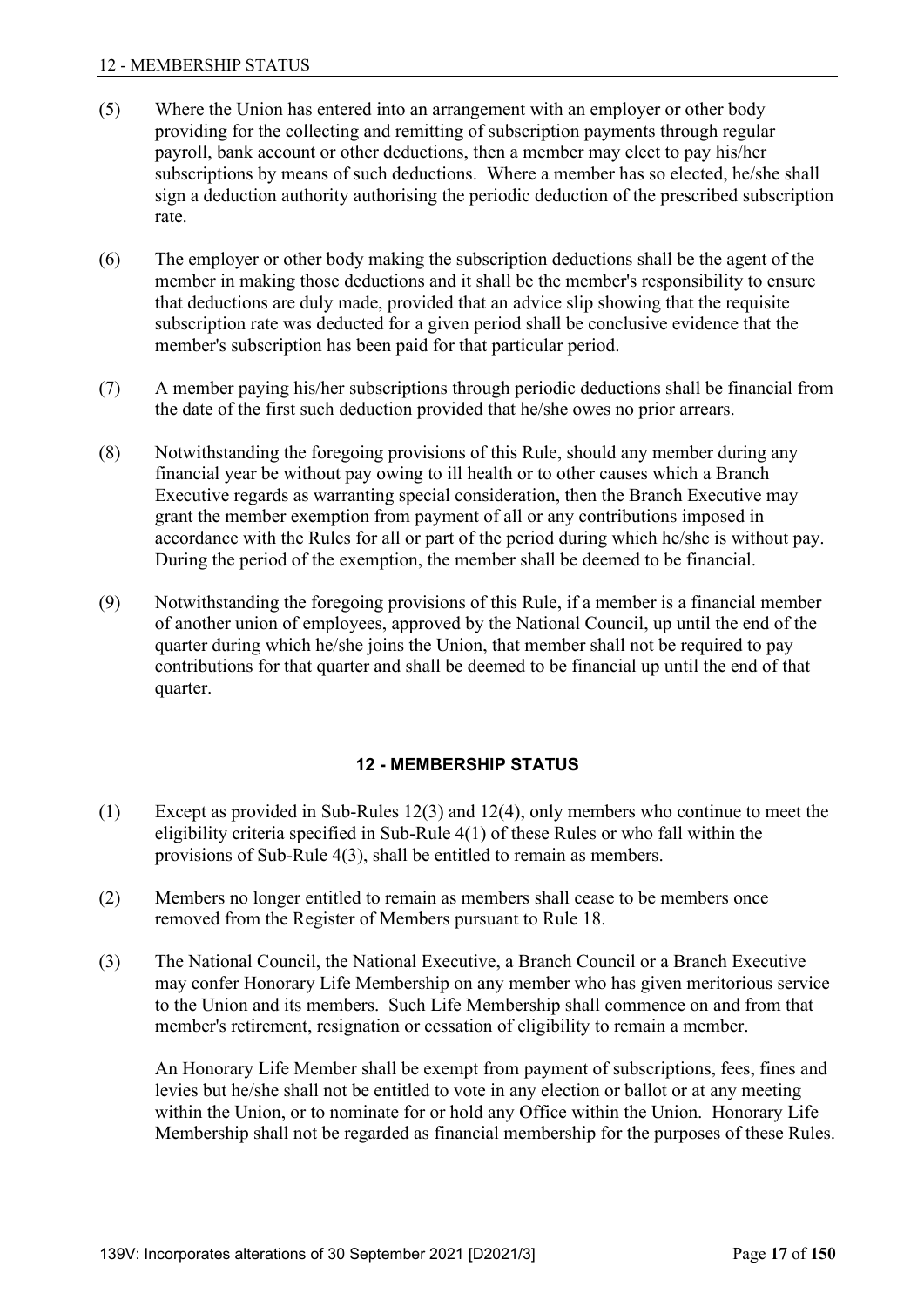(4) The National Council, the National Executive, a Branch Council or a Branch Executive may confer Associate Membership on any member of the Union who ceases to meet one or other of the eligibility criteria specified in Sub-Rule 4(1). Such Associate Membership shall commence on and from the date of the Council's or the Executive's decision.

 An Associate Member shall pay such subscription rates as are determined by the National Council from time to time in relation to Associate Members generally together with such fines, fees and levies as may be imposed by the National Council, the National Executive, a Branch Council, a Branch Executive or a Branch Divisional Committee in accordance with these Rules. An Associate Member shall not be entitled to vote in any election or ballot or at any meeting within the Union nor to nominate for or hold any Office within the Union. Associate Membership shall not be regarded as financial membership for the purposes of these Rules.

# **13 - FINANCIAL STATUS OF MEMBERS**

- (1) A member is unfinancial if he/she is more than thirteen weeks in arrears in his/her subscriptions or in the payment of any fees, fines or levies imposed in accordance with the Rules. Conversely, a member is financial if he/she is not more than thirteen weeks in arrears in his/her subscriptions or in the payment of any fees, fines or levies imposed in accordance with the Rules.
- (2) A member, while unfinancial, shall not be eligible for any of the rights and privileges of membership including the right to vote in any election or ballot of members or, to attend or vote at any meeting within the Union or to nominate for or hold any Office within the Union.
- (3) Notwithstanding the provisions of Sub-Rule 13(1), a member who is unfinancial shall not become financial until he/she pays all arrears due.
- (4) Where a member who is unfinancial makes a part payment or payments in relation to subscriptions, fees, fines and/or levies outstanding, such payment or payments shall be applied to the amounts owing in the same order in which such arrears were incurred with the amount outstanding longest being discharged first.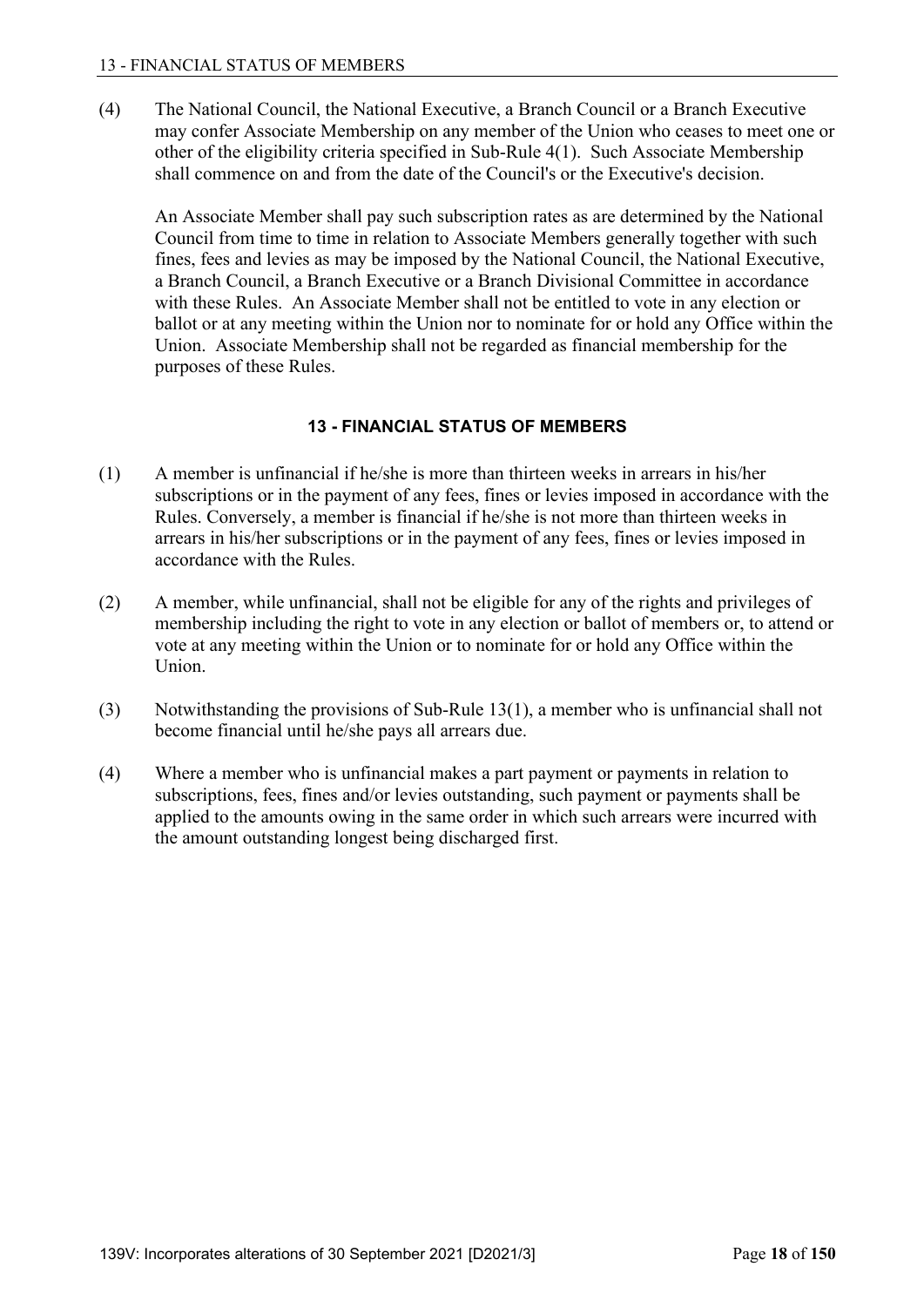## **14 - RESIGNATION FROM MEMBERSHIP**

- (1) A member may resign from membership of the Union by written notice addressed and delivered to the Secretary of his/her Branch.
- (2) A notice of resignation from membership of the Union takes effect:-
	- (a) where the member ceases to be eligible to become a member of the Union:-
		- (i) on the day on which the notice is received by the Union; or
		- (ii) on the day specified in the notice, which is a day not earlier than the day when the member ceases to be eligible to become a member;

whichever is later; or

- (b) In any other case:-
	- (i) at the end of two weeks; or
	- (ii) on the day specified in the notice;

whichever is later.

- (3) Any subscriptions, fees, fines and levies owing but not paid by a former member of the Union in relation to a period before the member's resignation took effect, may be sued for and recovered in the name of the Union in a Court of competent jurisdiction, as a debt due to the Union.
- (4) A notice delivered to the Branch Secretary shall be deemed to have been received by the Union when it was delivered.
- (5) A notice of resignation that has been received by the Union is not invalid because it was not addressed and delivered to the Branch Secretary.
- (6) A resignation from membership of the Union is valid even if it is not effected in accordance with this Rule, if the member is informed in writing by or on behalf of the Union that the resignation has been accepted.
- (7) If a financial member retires from employment permanently or changes employment to a position not covered under these rules by the union, the member shall be entitled to transfer to the status of Health Fund Member.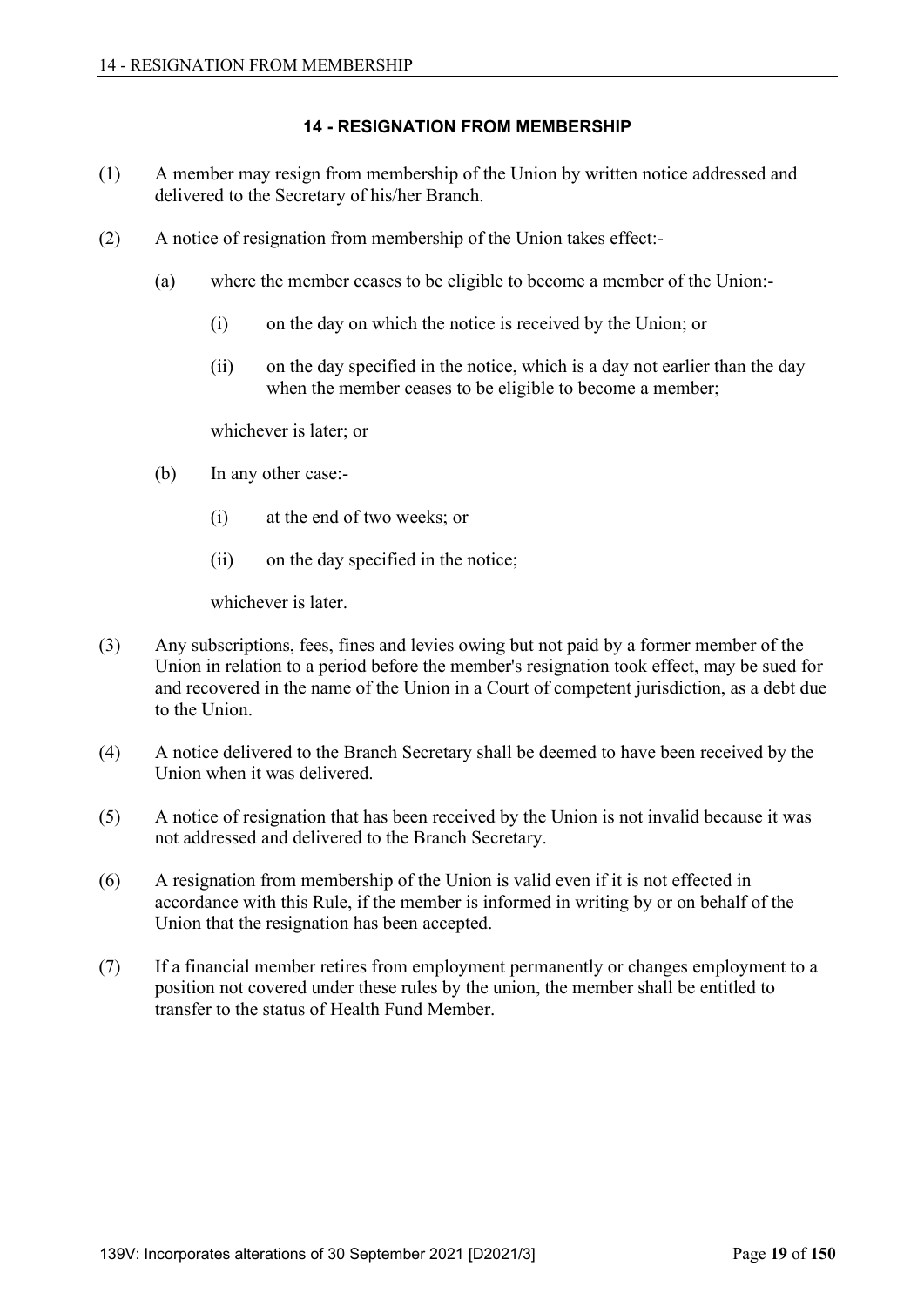## **15 - DUTIES OF MEMBERS**

A member of the Union shall not:-

- (i) contravene or fail to observe any of the Rules of the Union;
- (ii) contravene or fail to observe any lawful resolution of the Governing Bodies of the Union;
- (iii) give false or misleading information to the Union on any matter relating to the objects or activities of the Union;
- (iv) divulge any of the confidential business of the Union to someone not entitled to know such information;
- (v) obstruct the Union or its Governing Bodies or its Office Bearers or Committees in the performance of their functions under the Rules;
- (vi) defraud or attempt to defraud the Union;
- (vii) misappropriate any property of the Union;
- (viii) make a false charge against a fellow member;
- (ix) insult or behave in an offensive manner towards any Office Bearer or employee of the Union who is acting in the course of his/her duties;
- (x) violate or attempt to violate the terms of any applicable industrial Award or Agreement or enter into or attempt to enter into any agreement with any employer or an employee thereof contrary to the provisions of an applicable Award or Agreement;
- (xi) fail, without reasonable excuse, to attend any meeting of the Governing Bodies or Committees of the Union when summoned by such a body;

## **16 - DISCIPLINARY ACTION AGAINST MEMBERS**

- (1) A member may be charged by another member with a breach of his/her duties as a member. Such charge shall be in writing and signed by the member laying the charge and delivered to the Branch Secretary of the Branch to which the member charged belongs.
- (2) Upon receipt of the charge, the Branch Secretary shall investigate the matter and, unless he/she decides that the matter is without substance, he/she shall determine whether the subject matter of the charge is a matter extending beyond one Branch Division or whether it is a Branch Divisional matter and, in the former case, he/she shall refer the charge to the Branch Executive for determination and, in the latter case, he/she shall refer the matter to the Branch Divisional Committee for determination.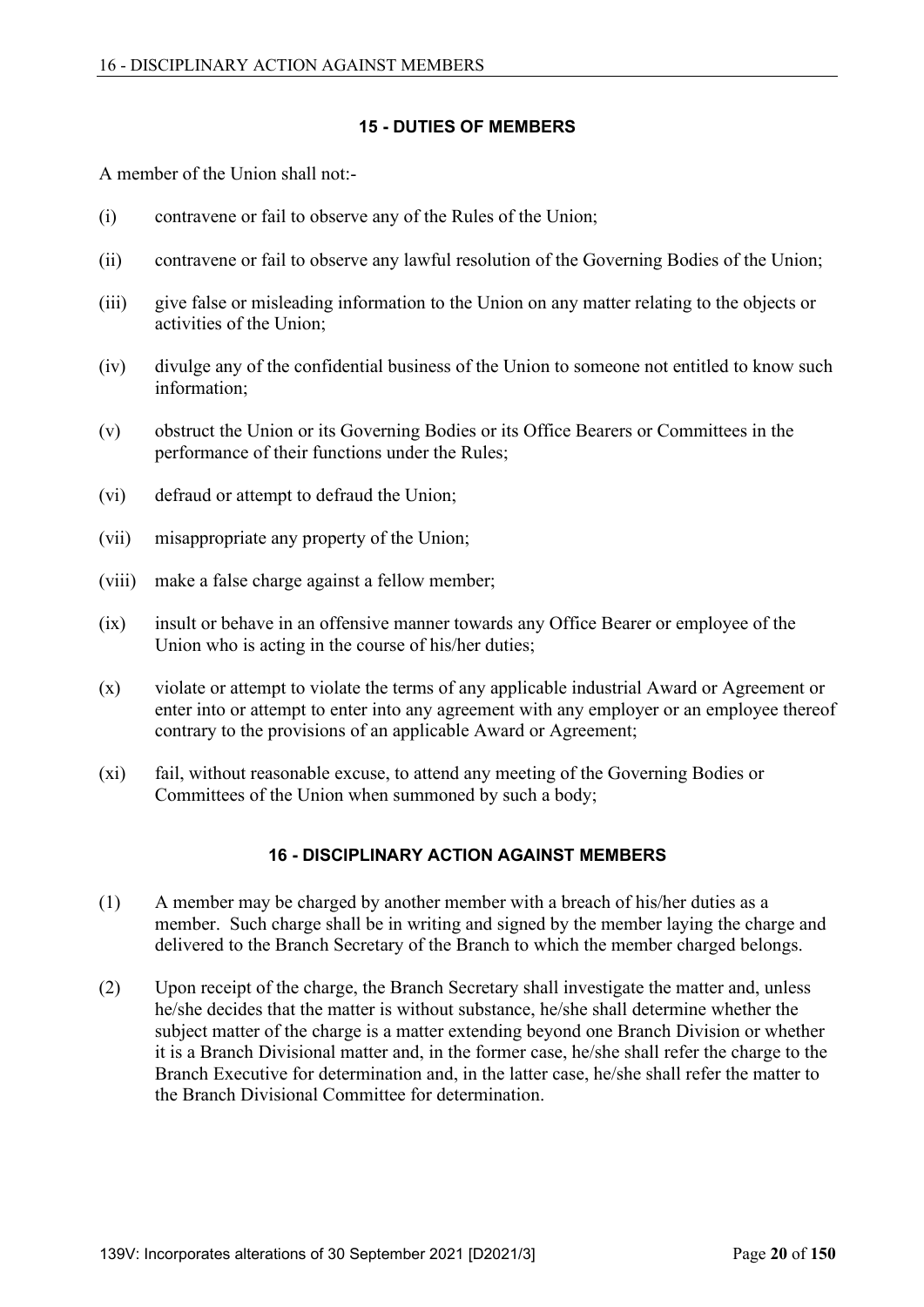- (3) The Branch Executive may, where it considers it appropriate in a particular case, delegate its disciplinary powers to a Sub-Branch Committee. A Branch Divisional Committee may, where it considers it appropriate in a particular case, delegate its disciplinary powers to a Branch Sub-Divisional Committee. Any delegation shall not, however, include the power to expel, suspend or fine.
- (4) The Branch Executive or a Branch Divisional Committee or a Sub-Branch Committee or a Branch Sub-Divisional Committee, as the case may be, shall not find a member guilty of a breach of his/her duties as a member unless he/she has been given written notice and particulars of the charge made sent to his/her last known address and has been given twenty one (21) days to present any defence to the charge.
- (5) Subject to Sub-Rule 16(9), the Branch Executive or a Branch Divisional Committee as the case may be, shall have power to expel or suspend from membership or to impose a fine not exceeding \$100.00 or to rebuke or caution any member found guilty of a failure to

 fulfil his/her duties as a member. A Sub-Branch Committee or Branch Sub-Divisional Committee to which disciplinary powers have been delegated may rebuke or caution any member found guilty of a failure to fulfil his/her duties as a member.

- (6) A member found guilty may appeal in relation to the finding of guilt and/or the severity of the penalty imposed. Where a decision has been made by the Branch Executive or the Branch Divisional Committee an appeal lies to the Branch Council. Where the decision has been made by a Sub-Branch Committee then an appeal lies to the Branch Executive with a further right of appeal to the Branch Council. Where the decision has been made by a Branch Sub-Divisional Committee, then an appeal lies to the Branch Divisional Committee with a further right of appeal to the Branch Council.
- (7) A member shall have a further right of appeal from the Branch Council to the National Executive. The decision of the National Executive shall be final.
- (8) A right of appeal exercised pursuant to Sub-Rules 16(6) and 16(7) shall be exercised by written notice to the Branch Divisional Secretary, the Branch Secretary or the National Secretary, as the case may be, within twenty-eight days of receipt by the member of written advice of the decision of the Sub-Branch Committee, Branch Sub-Divisional Committee, the Branch Divisional Committee or the Branch Executive, as the case may be. Where the member is the Branch Divisional Secretary, the Branch Secretary or the National Secretary, then the Notice of Appeal shall be sent to the Branch Divisional President, the Branch President or the National President, as the case may be.
- (9) Where a member is also an Office Bearer, he/she shall not be suspended or expelled from membership pursuant to this Rule, unless and until he/she has first been removed as an Office Bearer in accordance with these rules.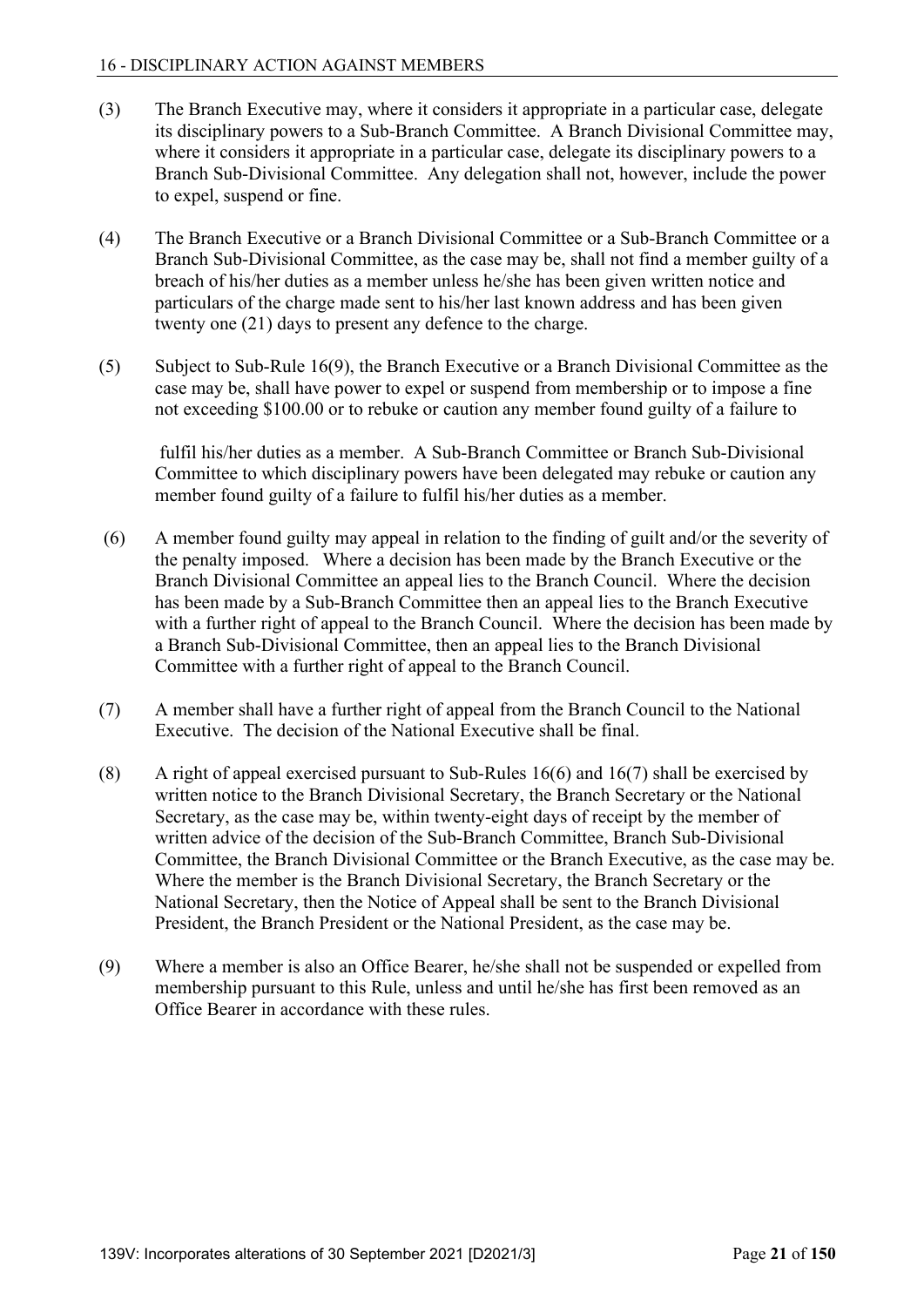# **17 - REGISTER OF MEMBERS AND OFFICE BEARERS**

- (1) A Register of the names and the postal addresses of members of the Union within each Branch shall be kept by the Secretary of each Branch. The Register shall show the National and the Branch Division and, where applicable, the Sub-Branch, Branch Sub-Division, District or Region to which a member belongs and the membership category and financial status of the member.
- (2) A Register of the names, postal addresses and occupations of all Branch Office Bearers shall be kept by the Secretary of each Branch.
- (3) The National Secretary shall be entitled, on demand, to obtain copies of any or all information on a Branch Register and to inspect such Register at any time.
- (4) A Register of the names, postal addresses and occupations of all National Office Bearers shall be kept by the National Secretary.

## **18 - PURGING THE REGISTER AND CESSATION OF MEMBERSHIP**

- (1) The Branch Secretary shall as soon as practicable after a Notice of Resignation takes effect pursuant to the provisions of Rule 14, remove the names and details of the persons who have resigned from the Register of Members.
- (2) The Branch Secretary shall from time to time, as directed by the Branch Executive in accordance with the policies determined from time to time by the National Council, and in accordance with the provisions of Sub-Rule 18(3), remove from the Register of Members, members who are unfinancial and members who have ceased to be entitled to remain as members or have been expelled from membership under these Rules. Removal from the Register shall not in any way waive, reduce or affect a member's liability for any arrears due to the Union.
- (3) The Branch Secretary shall give a member one month's notice in writing to the member's last known address of the intention to remove his/her name from the Register pursuant to the provisions of Sub-Rule 18(2). The notice shall specify the reason or reasons why a member is to be removed from the Register. Where at the expiration of the one month notice period, the member has not provided satisfactory evidence as to why he/she should not be removed from the Register, then he/she shall be so removed and his/her membership shall cease from the date of removal. The Branch Secretary shall advise the member in writing of his/her removal. Any member shall have a right of appeal against his/her removal to the Branch Executive. Such right must be exercised within fourteen (14) days of receipt of the written advice from the Branch Secretary. A member lodging an appeal shall be deemed to continue as a member pending determination of his/her appeal.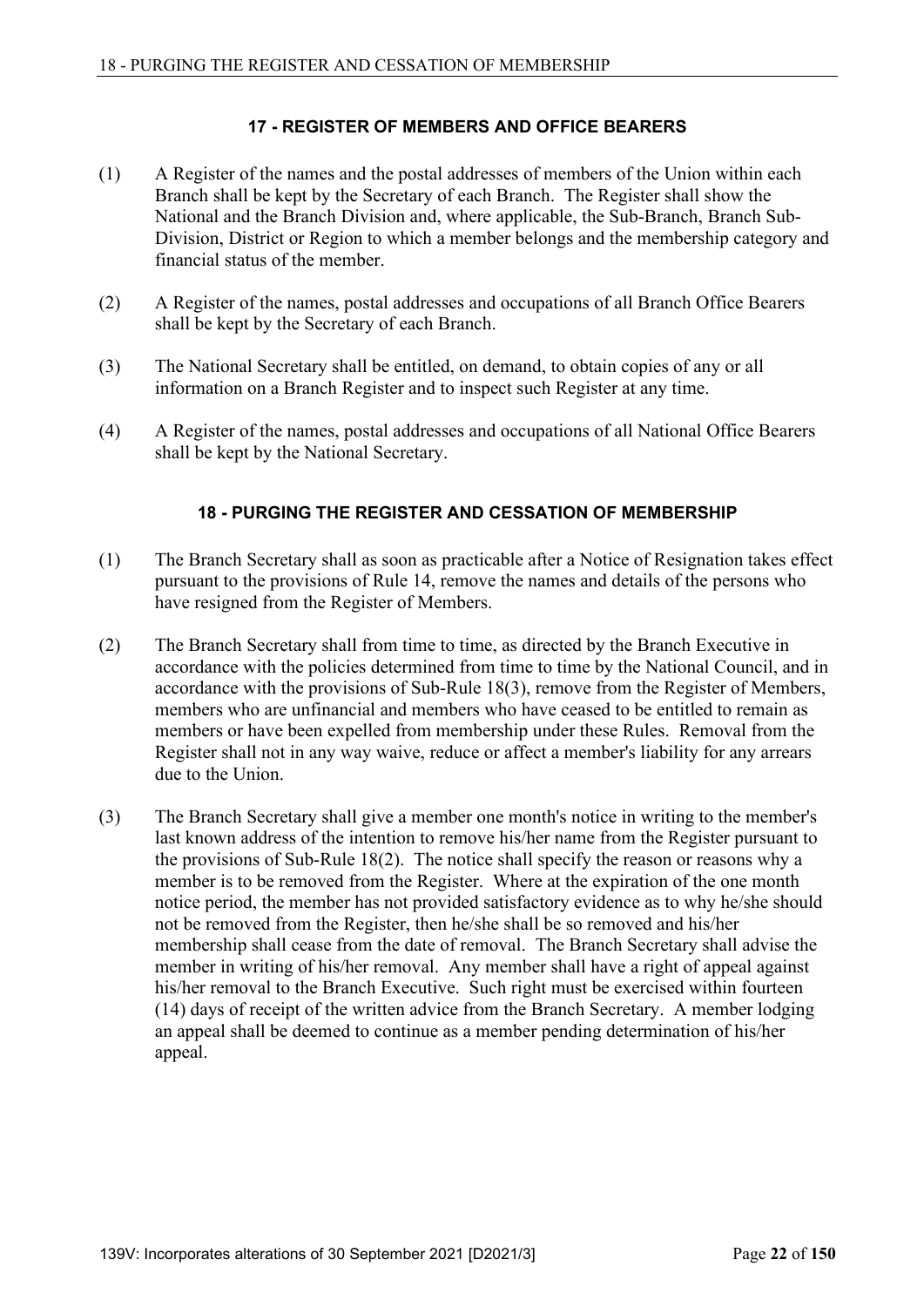# **19 - RECOVERY OF DUES**

The Branch Secretary shall have power to take action in the name of the Union in a Court of competent jurisdiction to recover any subscriptions, fees, fines or levies due from any member and shall take such action when instructed to do so by the Branch Executive.

## **20 - TRANSFER OF MEMBERS BETWEEN BRANCHES**

- (1) Where a member transfers from one Branch to another, he/she shall be provided with a statement by the Branch Secretary of the Branch from which he/she is transferring which shows the member's membership history and financial position. The Branch Secretary shall forward a copy of that statement to the Secretary of the Branch to which the member is transferring.
- (2) The Branch from which the member is transferring shall be entitled to receive all subscriptions, fees, fines or levies up until the date of the member's departure from the Branch. The Branch to which the member is transferring shall be entitled to all subscriptions, fees, fines and levies on and from the date of departure.

# **PART IV – FINANCES**

# **21 - UNION FUNDS**

- (1) The Funds of the Union shall comprise the National Fund, the Branch Funds and the Branch Divisional Funds. Branch Divisional Funds including composite Branch Divisional Funds may be established in relation to all or any Branch Divisions.
- (2) The National Fund shall be managed and controlled by the National Council and the National Executive and shall consist of:-
	- (i) any real or other property of which the National Council and the National Executive by these Rules or by any established practice not inconsistent with these Rules, has, or in the absence of any limited term lease, bailment or arrangement would have, the right of custody, control or management;
	- (ii) all amounts due from Branches as capitation fees;
	- (iii) all entrance fees, fines and levies imposed by the National Council or the National Executive in accordance with these Rules;
	- (iv) any interest, rents, dividends or other income derived from the investment or use of the Fund;
	- (v) any superannuation or long service leave or other fund operated or controlled by the National Organisation for the benefit of its Office Bearers or employees;
	- (vi) any sick pay fund, accident pay fund, funeral fund, tool fund or like fund operated or controlled by the National Organisation for the benefit of members;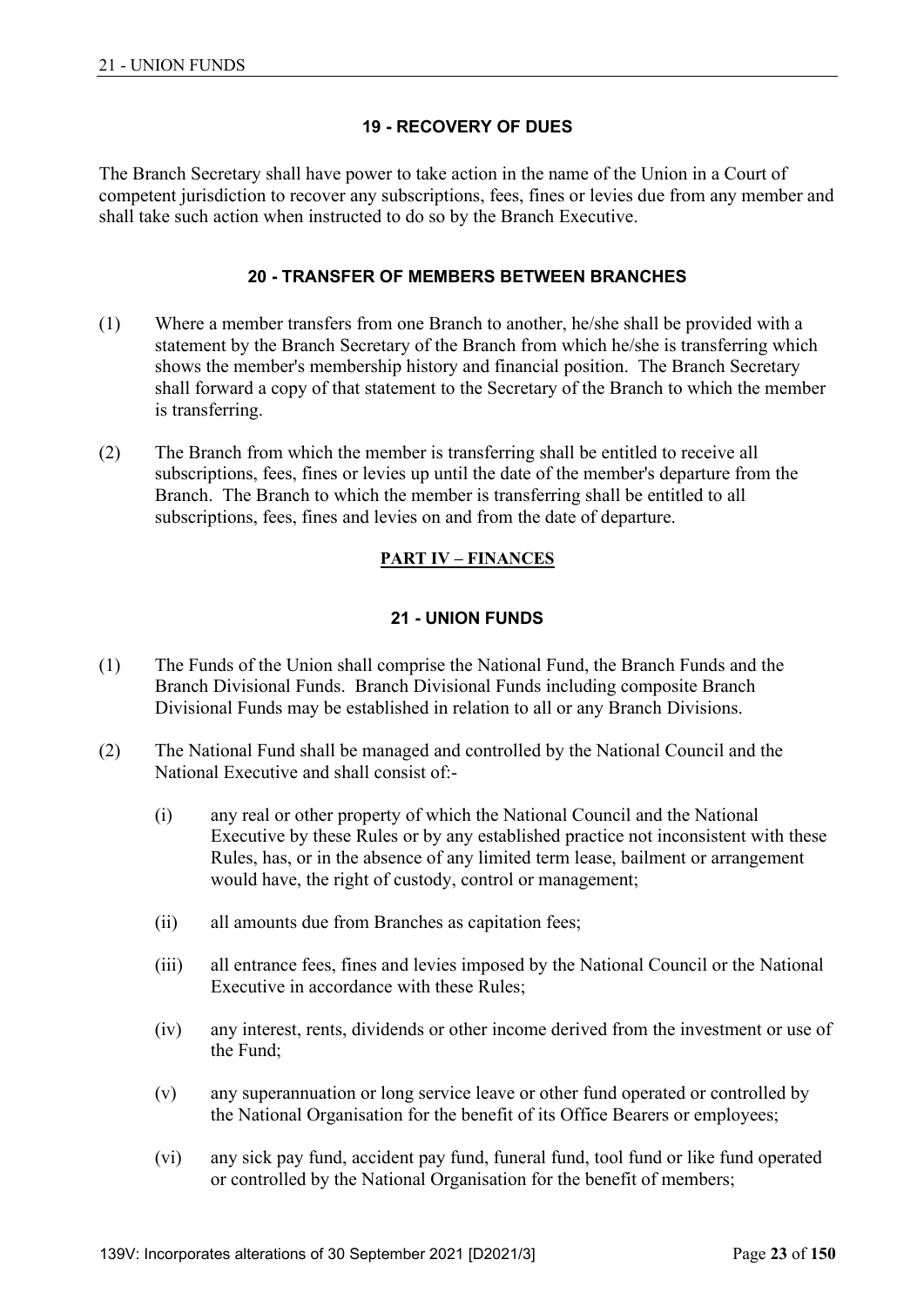- (vii) any property acquired wholly or mainly by expenditure of the monies of the Fund or derived from other assets of the Fund; and
- (viii) the proceeds of any disposal of part of the Fund;

 and shall be used for the administration and management of the National Organisation and for any other purposes that the National Council or the National Executive may from time to time direct for the attainment of any of the objects of the Union.

- (3) The property comprising the National Fund shall be held, registered, deposited, invested, or otherwise dealt with, in the name of the Union.
- (4) A Branch Fund shall be managed and controlled by the Branch Council and Branch Executive and shall consist of:-
	- (i) any real or other property of which the Branch by these Rules or by any established practice not inconsistent with these Rules, has, or in the absence of any limited term lease, bailment or arrangement would have, the right of custody, control or management;
	- (ii) the amount of subscriptions received by the Branch less any amount payable to the National Organisation by way of capitation fees.
	- (iii) the amount of any fines or levies imposed by the Branch Council or the Branch Executive;
	- (iv) any interest, rents or dividends derived from the investment or use of the Fund;
	- (v) any superannuation or long service leave or other fund operated or controlled by the Branch for the benefit of its Office Bearers or employees;
	- (vi) any sick pay fund, accident pay fund, funeral fund, tool benefit fund or like fund operated or controlled by the Branch for the benefit of its members;
	- (vii) any property acquired wholly or mainly by expenditure of the monies of the Fund or derived from other assets of the Fund; and
	- (viii) the proceeds of any disposal of part of the Fund;

 and shall be used for the administration and management of the Branch and for any other purpose that the Branch Council or the Branch Executive may from time to time direct towards the attainment of any of the objects of the Union within the Branch.

- (5) All liabilities arising out of the administration and management of the Branch including those liabilities arising from the control and management of real property within the Branch Fund, shall be the responsibility of the Branch.
- (6) All real property forming part of a Branch Fund shall be held and dealt with in the name of the Union, but shall only be dealt with at the request of and in accordance with the instructions of, the relevant Branch Council or Branch Executive.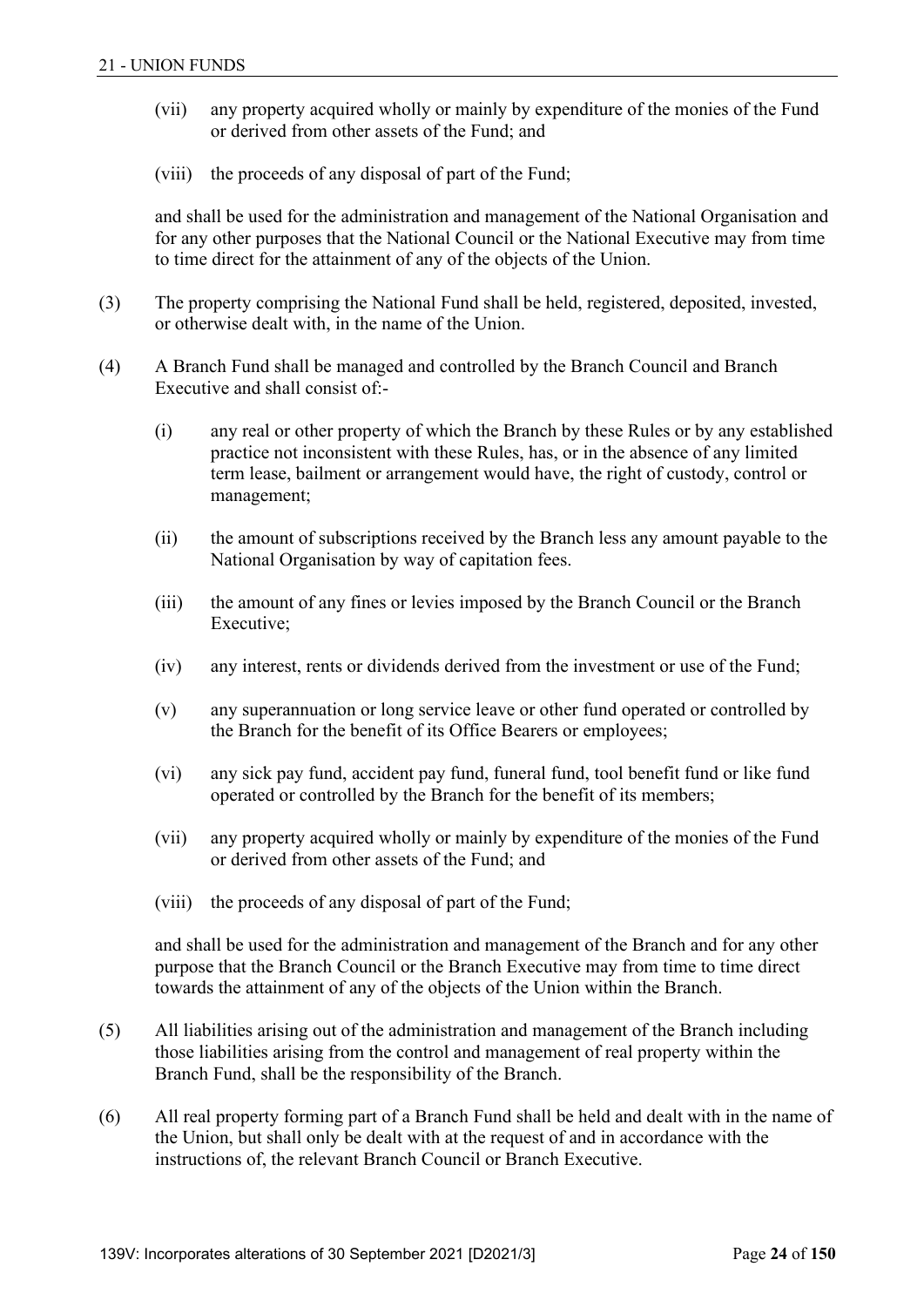- (7) The property, other than real property, comprising the Branch Fund shall be held, deposited, invested or otherwise dealt with in the name of the Branch provided that, where it is necessary or advisable that any such property be held or dealt with by Trustees on behalf of the Branch, then the Branch President and the Branch Secretary shall be joint Trustees.
- (8) Any Branch Divisional Fund shall be managed and controlled by the Branch Divisional Committee and shall consist of:-
	- (i) any real or other property of which the Branch Division by these Rules or by any established practice not inconsistent with these Rules, has, or in the absence of any limited term lease, bailment or arrangement would have, the right of custody, control or management;
	- (ii) any monies received from the Branch;
	- (iii) any sick pay fund, funeral fund, tool benefit fund or like fund operated or controlled by the Branch Division for the benefit of its members;
	- (iv) any interest, rents or dividends derived from the investment or use of the Fund;
	- (v) any property acquired wholly or mainly by expenditure of the monies of the Fund or derived from other assets of the Fund; and
	- (vi) the proceeds of any disposal of part of the Fund
- (9) All liabilities arising out of the administration and management of the Branch Division including those liabilities arising from the control and management of real property within the Branch Divisional Fund, shall be the responsibility of the Branch Division.
- (10) Notwithstanding the provisions of Sub-Rules 21(8) and 21(9), where all or part of the expenses of the administration and management of a Branch Division are met from the Branch Fund, the Branch shall be entitled to be reimbursed for such expenditure from any interest, rents or dividends derived from the investment or use of the Branch Divisional Fund of that Branch Division.
- (11) All real property forming part of a Branch Divisional Fund shall be held and dealt with in the name of the Union, but shall only be dealt with at the request of and in accordance with the instructions of, the relevant Branch Divisional Committee as ratified by the Branch Council.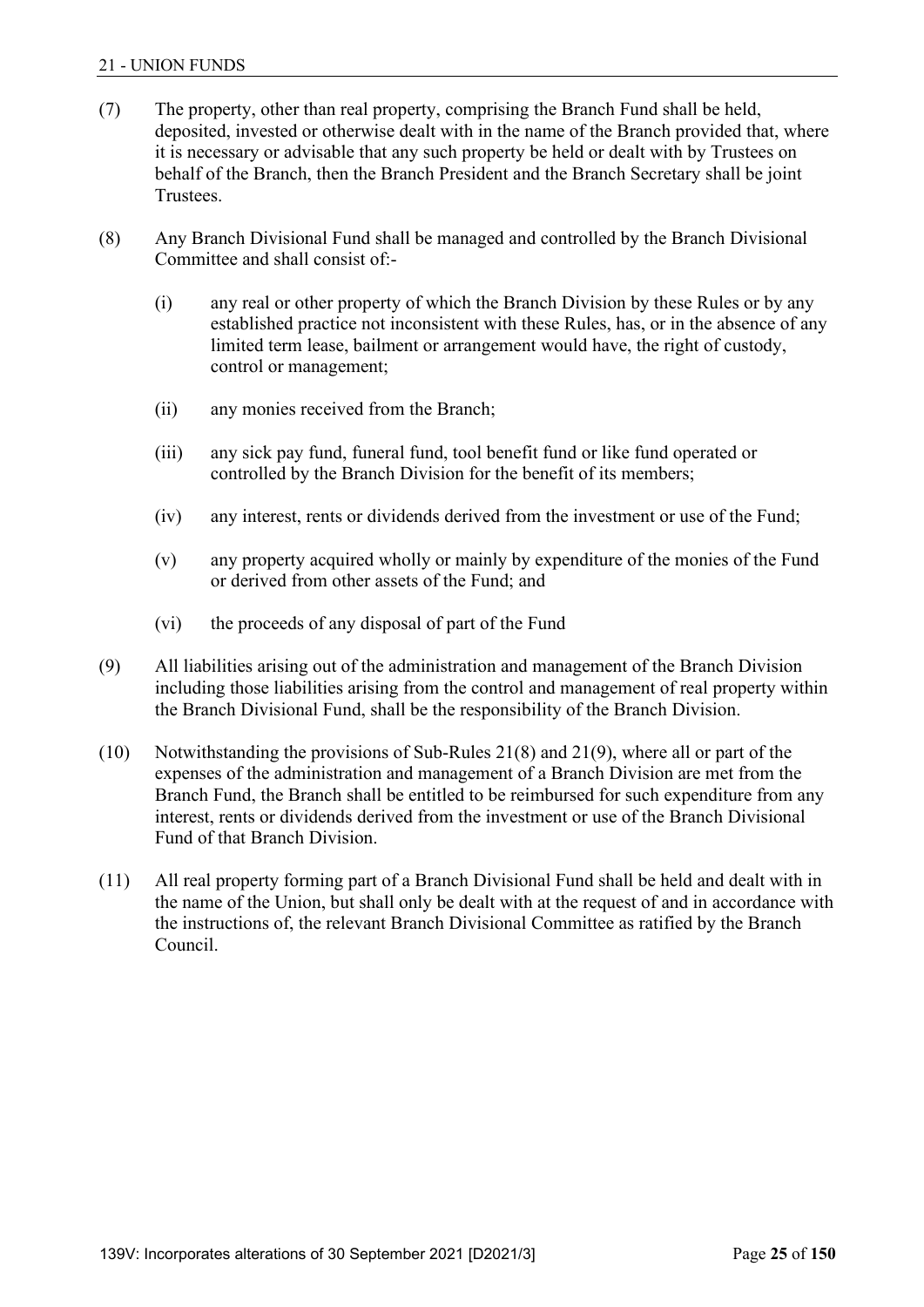$(12)$  In addition to the requirements of Rule 21(11), in the case of the Victorian Locomotive Division, all real property forming part of the Branch Divisional Fund of the Victorian Locomotive Division may only be disposed of with the approval of at least 70% of eligible voters of the membership of the Victorian Locomotive Division who vote in a ballot, provided that such approval will be obtained in advance of any disposition in the following manner;

 (i) The Branch Divisional Committee shall appoint a Returning Officer for the ballot, who will conduct the ballot, including by:

(a) determining the dates for the opening and closing of the ballot,

 (b) determining the roll of eligible voters (being those financial members of the Victorian Locomotive Division at the last date on which the ballot papers are issued;

- (c) counting the ballot; and
- (d) declaring the ballot
- (ii) The ballot will be conducted by pre-paid postal ballot;

 (iii) At least 28 days before the ballot, the ballot will be advertised in the union journal, the Victorian Locomotive Division magazine or through a circular issued to all eligible voters, with a brief explanation of the proposed disposal and details of the method, and dates for voting;

 (iv) Ballot papers will be issued to all eligible voters at least 21 days in advance of the closure of the ballot;

 (v) The Returning Officer will notify members of the Victorian Locomotive Division of the result of the ballot in the union journal, the Victorian Locomotive Division magazine or through a circular issued to all eligible voters as practicable after declaring the result.

- (13) The property, other than real property, comprising a Branch Divisional Fund shall be held, deposited, invested or otherwise dealt with in the name of the Branch Division provided that, where it is necessary or advisable that any property be held or dealt with by Trustees on behalf of a Branch Division then the Branch Divisional President and the Branch Divisional Secretary shall be joint Trustees.
- (14) A Branch Council, with the consent of the relevant Branch Divisional Committees, may establish a composite Branch Divisional Fund embracing two or more Branch Divisions. A composite Branch Divisional Fund may be established only in relation to real property or it may embrace both real property and some or all of the other combined property of the relevant Branch Divisions. The provisions of Sub-Rules  $21(8)$ ,  $21(9)$ ,  $21(10)$ ,  $21(11)$  and 21(12), shall apply in relation to such composite Branch Divisional Funds except that references to the Branch Division shall be read as references to the relevant Branch Divisions jointly and references to the Branch Divisional Committee shall be read as references to the Branch Divisional Committees jointly.Further, where any property is held on trust pursuant to the provisions of Sub-Rule 21(12), the relevant Branch Divisional Presidents and the relevant Branch Divisional Secretaries shall together be joint Trustees.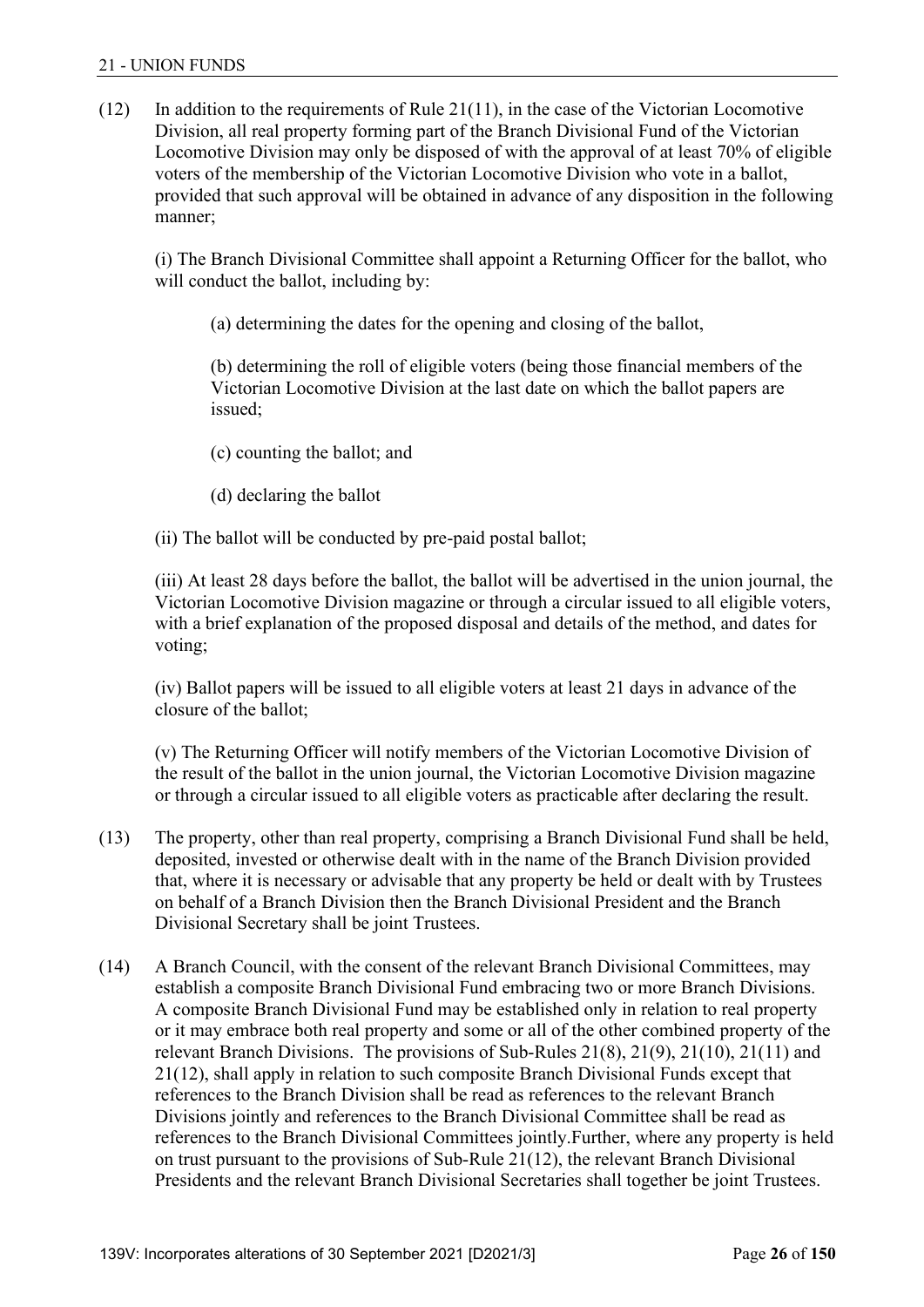(15) For the purposes of Sub-Rule 21(13), within the Victorian Branch, a Regional Committee shall be regarded as a Branch Divisional Committee. Further, each Regional Committee may elect a Trustee by and from its members to be a joint Trustee.

## (16) NATIONAL/BRANCH POLICIES AND PROCEDURES

 The Union and its Branches will develop, implement and retain policies and procedures relating to the expenditure of the union which include:

(a) A reaffirmation of appropriate values;

- (b) Financial oversight and planning;
- (c) Financial policies and procedures;
- (d) Implementation of policies and procedures;
- (e) Reporting and transparency to members;
- (f) Credit Cards;
- (g) Employment and Remuneration;
- (h) Conflicts of interest;
- (i) Broader aspects of good governance; and
- (j) Training standards and programs.

# (17) DISCLOSURE OF OFFICER'S RELEVANT REMUNERATION AND NON-CASH **BENEFITS**

- a) Each officer of the Union and its Branches shall disclose to the union any remuneration paid to the officer:
	- i. because the officer is a member of a board, if:
		- A. the officer is a member of the board only because the officer is an officer of the Union or its Branches; or
		- B. the officer was nominated for the position as a member of the board by the union, a branch of the union, or a peak council; or
	- ii. by any related party of the Union or its Branches in connection with the performance of the officer's duties as an officer.
- b) The disclosure required by sub-rule (a) shall be made to the Union and its Branches:

 i. as soon as practicable after the remuneration is paid to the officer; and ii. in writing.

- c) The union shall disclose to the members of the Union and its Branches:
	- i. the identity of all officers who hold permanent full-time positions in the union and:
	- ii. for each of those officers:
		- A. the actual amount of the officer's relevant remuneration for the disclosure period; and
		- B. either the value of the officer's relevant non-cash benefits, or the form of the officers' relevant non-cash benefits, for the disclosure period.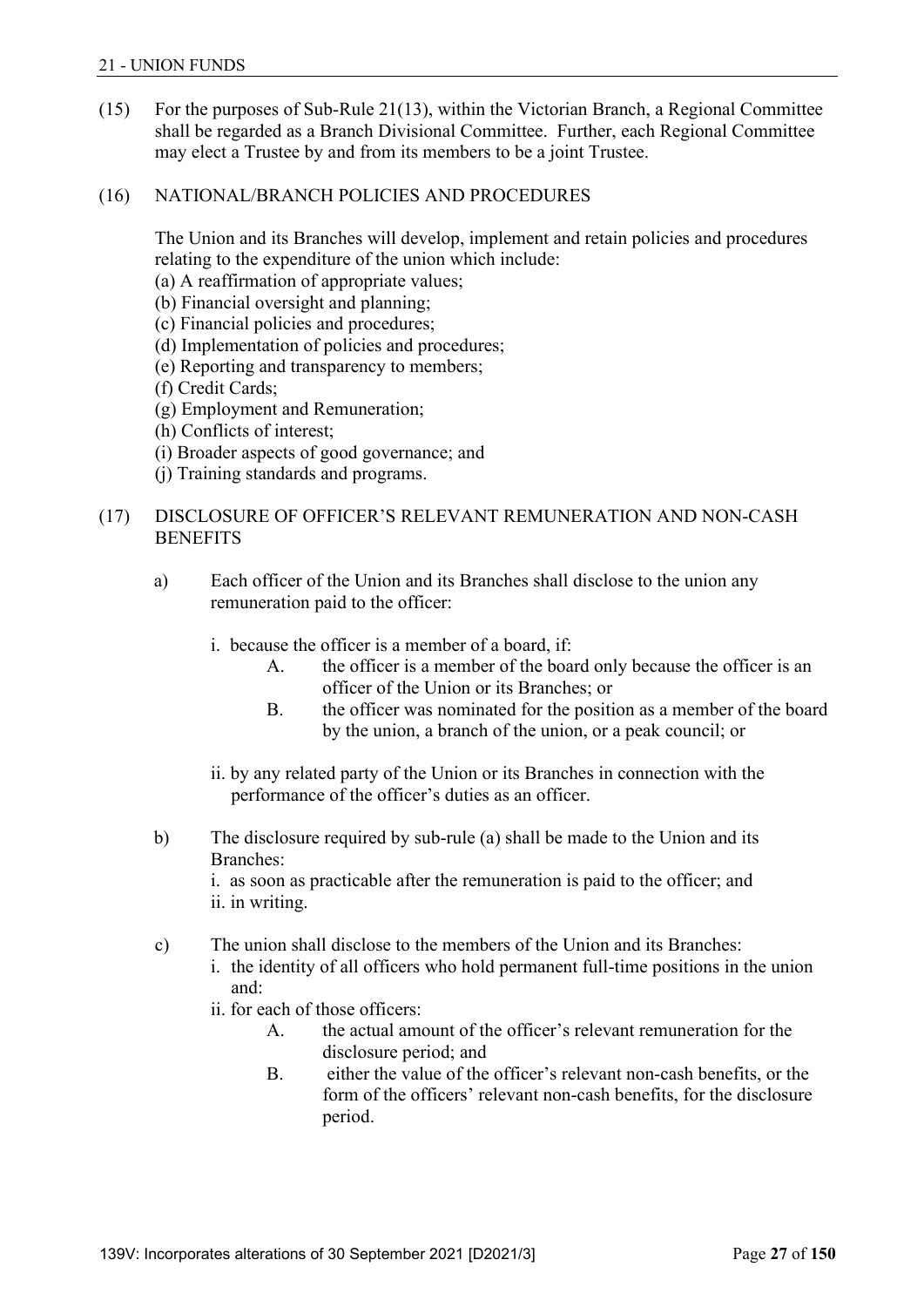d) For the purposes of sub-rules (c), the disclosure shall be made: i. in relation to each financial year; ii. within six months after the end of the financial year; and iii.in writing.

## (18) DISCLOSURE OF OFFICER'S MATERIAL PERSONAL INTERESTS

- a) Each officer of the Union and its Branches shall disclose to the Union and its Branches any material personal interest in a matter that:
	- i. the officer has or acquires; or
	- ii. a relative of the officer has or acquires; and that relates to the affairs of the Union and its Branches.
- b) The disclosure required by sub-rule (a) shall be made to the Union and its Branches: i. as soon as practicable after the interest is acquired; and ii. in writing.
- c) An officer who provides a disclosure required by sub-rule (a) shall absent themselves from any discussion or vote on a matter related to the material personal interest he or she has disclosed;
- d) The Union and its Branches shall disclose to their members any interests that are disclosed to the Union and Its Branches pursuant to sub-rule (a).
- e) For the purposes of sub-rule (c), the disclosures shall be made: i. in relation to each financial year; ii. within six months after the end of the financial year; and iii.in writing.

## (19) DISCLOSURE BY NATIONAL/BRANCH OF PAYMENTS

- a) The Union shall disclose to the members of the Union and its Branches either: i. each payment made by the Union during the disclosure period:
	- A. to a related party of the union or of a branch of the union; or
	- B. to a declared person or body of the union or a branch of the union; or
	- ii. the total of the payments made by the union, during the disclosure period:
		- A. to each related party of the union; or
		- B. to each declared person or body of the union.
- b) Sub-rule (a) does not apply to a payment made to a related party if the payment consists of amounts deducted by the Union from remuneration payable to officers or employees of the Union.
- c) For the purposes of sub-rule (a), the disclosures shall be made: i. in relation to each financial year; ii. within six months after the end of the financial year; and iii.in writing.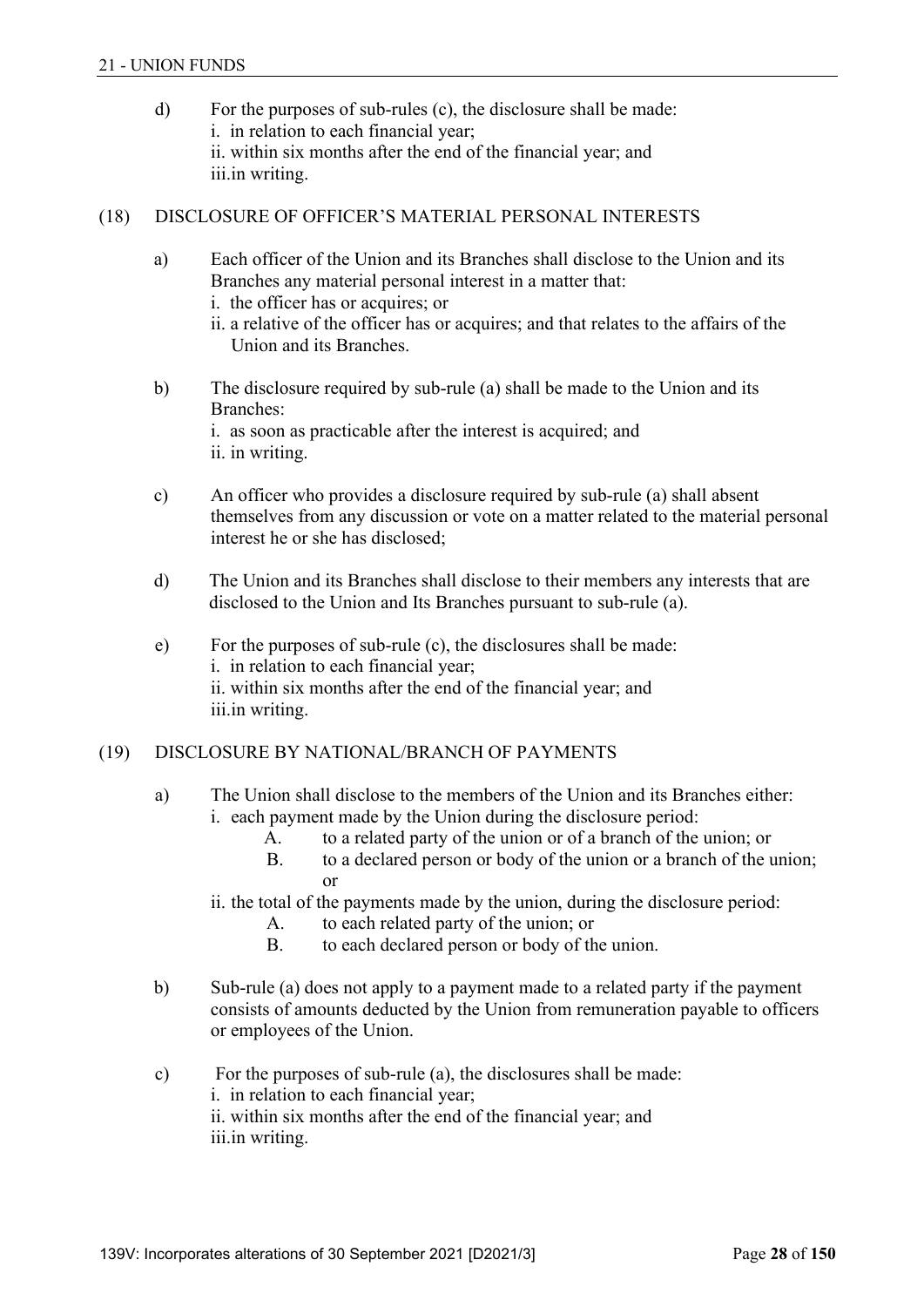## Rule for Branches

- a) The branch shall disclose to the members of the branch either:
	- i. each payment made by the branch, during the disclosure period:
		- A. to a related party of the branch; or
		- B. to a declared person or body of the branch; or
		- ii. the total of the payments made by the branch, during the disclosure period:
			- A. to each related party of the branch; or
			- B. to each declared person or body of the branch.
- b) Sub-rule (a) does not apply to a payment made to a related party if the payment consists of amounts deducted by the branch from remuneration payable to officers or employees of the branch.
- c) For the purposes of sub-rule (a), the disclosures shall be made: i. in relation to each financial year; ii. within six months after the end of the financial year; and iii.in writing.

# (20) REQUIREMENTS FOR TRAINING OF OFFICIALS

 a) All officers whose duties include duties that relate to the financial management of the union or a branch, must comply with the following: i. The person must undertake training approved by the General Manager of the Fair Work Commission under section 154C of the *Fair Work Registered Organisations Act 2009* or a successor provision; ii. The training must cover each of the person's financial duties; iii.The training must be completed within 6 months after the person begins to hold the office.

# **22 - CAPITATION FEES, ENTRANCE FEES AND LEVIES**

- (1) In addition to setting subscription rates, the National Council may set an entrance fee to be paid by all members upon joining the Union. Further, the National Council may from time to time, strike a levy payable by all members of the Union.
- (2) A Branch Council may from time to time strike a levy payable by all members of the Branch.
- (3) Fourteen and a half  $(14 \frac{1}{2})$  per cent of the subscription income received by a Branch or such other percentage as is determined from time to time by the National Council, shall be payable as capitation fees by each Branch to the National Organisation.
- (4) All monies payable by members of the Union by way of entrance fees, subscriptions, levies or fines shall be paid to and collected by the Secretary of the Branch to which the member belongs. Each Branch Secretary shall receive and deal with such monies in accordance with these Rules.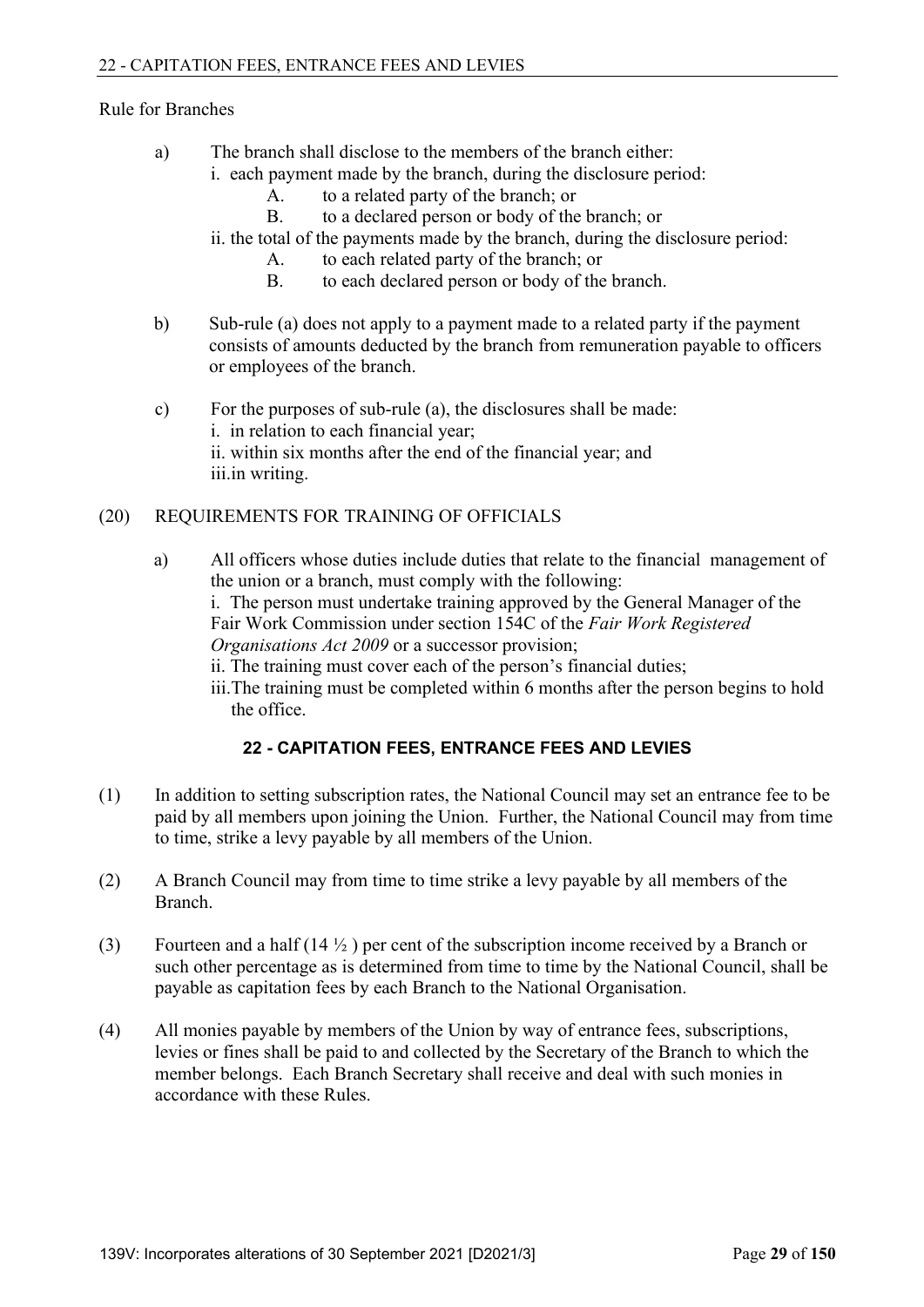- (5) The Secretary of each Branch shall promptly remit all monies due to the National Organisation as capitation fees, entrance fees or National levies. Capitation fees shall be paid in monthly instalments no later than the last day of each month.
- (6) Where a Branch is more than three months in arrears in the payment of any capitation fee instalment or in the remission of entrance fees or National levies, then the rights of the Branch and the Branch representatives to participate in the affairs of the National Organisation, including the right to attend and vote at meetings of National Governing Bodies, shall be suspended until such time as all monies owing are paid.

# **23 - DISBURSEMENT OF FUNDS**

- (1) All cheques and written authorisations for the transfer and/or disbursement of funds from the National Union Fund shall be signed by the National Secretary together with the Assistant National Secretary. The National Executive may authorise the Assistant National Secretary to sign in place of the National Secretary in his or her absence together with either the National President, or an authorised Vice-President.
- (2) The funds of the National Union Fund, shall only be disbursed or otherwise dealt with, upon a resolution of the National Council or the National Executive. Provided that for the expenditure of the funds of the Union on general administration of the Union and for purposes reasonably incidental to the general administration of the Union, the prior approval of Council or Executive will not be necessary before such cheques or written authorisation for the transfer and/or disbursement of funds from the Union Fund are signed and accounts paid.
- (3) All cheques and written authorisations for the transfer and/or disbursement of funds from the Branch Union Fund shall be signed by the Secretary together with either the President, Senior Vice-President, Junior Vice-President or Assistant Secretary. The Branch Executive may authorise the Assistant Secretary to sign in place of the Secretary in his or her absence together with either the President, Senior Vice-President or Junior Vice-President.
- (4) The funds of the Branch Union Fund, shall only be disbursed or otherwise dealt with, upon a resolution of the Council or the Executive. Provided that for the expenditure of the funds of the Union on the general administration of the Union and for purposes reasonably incidental to the general administration of the Union, the prior approval of Council or Executive will not be necessary before such cheques or written authorisation for the transfer and/or disbursement of funds from the Union Fund are signed and accounts paid.
- (5) All cheques and written authorisations for the transfer and/or disbursement of funds from a Branch Divisional Fund shall be signed by the Branch Divisional Secretary together with the Branch Divisional President, Branch Divisional Vice President or Branch Divisional Assistant Secretary. The Branch Divisional Executive may authorise the Branch Divisional President to sign in place of the Branch Divisional Secretary in his or her absence together with the Branch Divisional Vice-President and one (1) other member of the Branch Divisional Committee.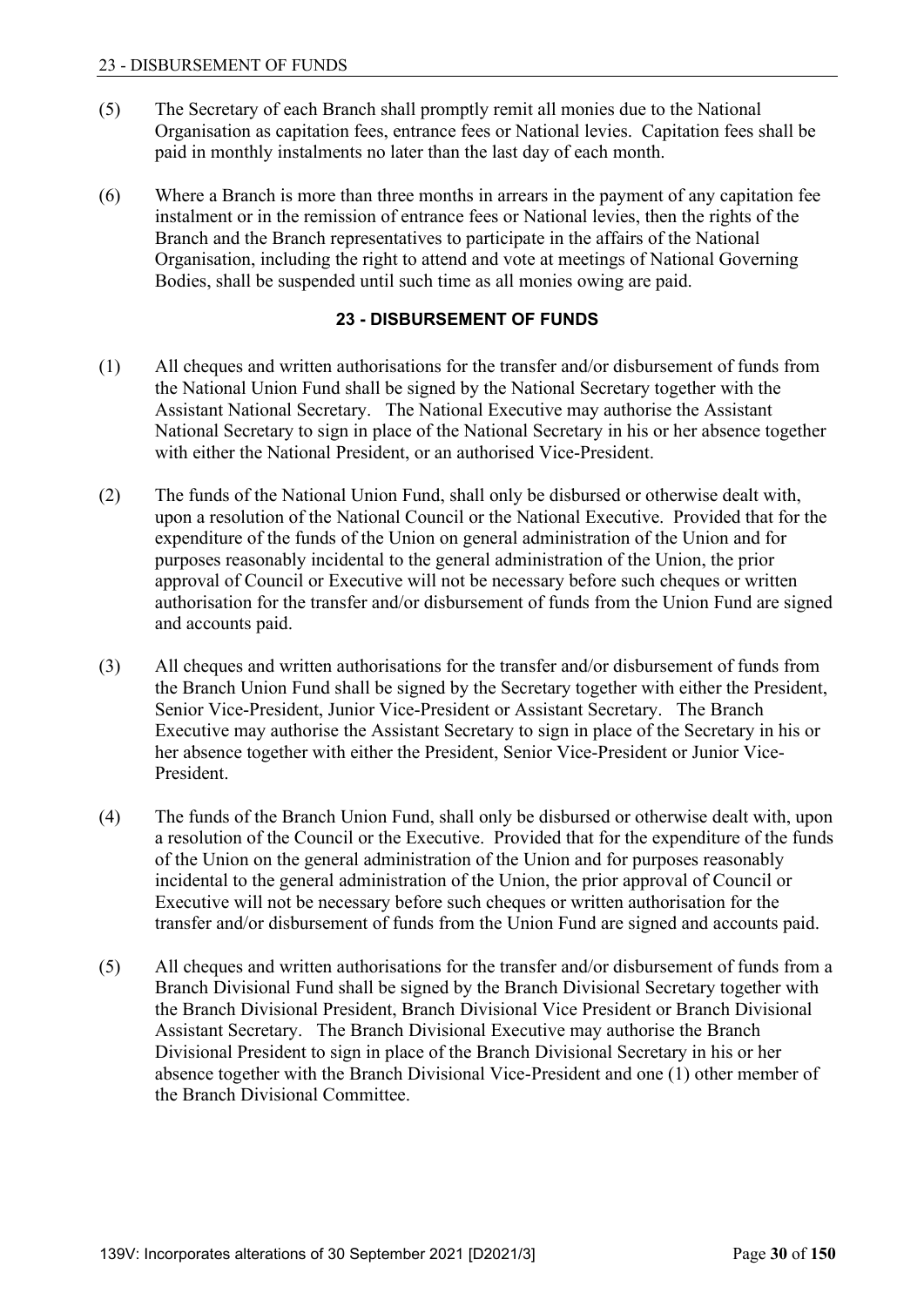#### 23 - DISBURSEMENT OF FUNDS

- (6) The funds of a Branch Divisional Fund, shall only be disbursed or otherwise dealt with, upon a resolution of the Branch Divisional Committee, provided that for the expenditure of the funds of a Division on general administration of the Division and for purposes reasonably incidental to the general administration of the Division, the prior approval of the Branch Divisional Committee will not be necessary before such cheques or written authorisations for the transfer and/or disbursement of funds from a Branch Divisional Fund are signed and accounts paid.
- (7) Any resolution of a Branch Divisional Committee dealing with real property shall be subject to ratification by the Branch Council pursuant to rule 21 of these Rules.
- (8) All cheques and written authorisations for the transfer and/or disbursement of funds from a composite Branch Divisional Fund shall be signed by all relevant Branch Divisional Secretaries. The relevant Branch Divisional Committees may jointly authorise other members of such Branch Divisional Committees to sign in place of the Branch Divisional Secretaries in the absence of one (1) or other of such office bearers.
- (9) The funds of a composite Branch Divisional Fund, shall only be disbursed or otherwise dealt with, upon resolutions of all relevant Branch Divisional Committees. Provided that for the expenditure of the funds of the composite Branch Divisions on the general administration of the composite Branch Divisions and for the purposes reasonably incidental to the General Administration of the composite Branch Divisions, the prior approval of the relevant Branch Divisional Committees will not be necessary before such cheques or written authorisations for the transfer and/or disbursements of funds from the composite Divisional Fund are signed and accounts paid.
- (10) Any resolutions of the relevant Branch Divisional Committees dealing with real property shall be subject to ratification by the Branch Council pursuant to rule 21 of these Rules.
- (11) Where the Branch Executive authorises, officers and/or employees of the Union may be issued with credit cards for the disbursement of funds from the Union Fund, a Divisional Fund or a composite Divisional Fund but only in accordance with any policy or policies of the Union relating to the use of credit cards in force from time to time.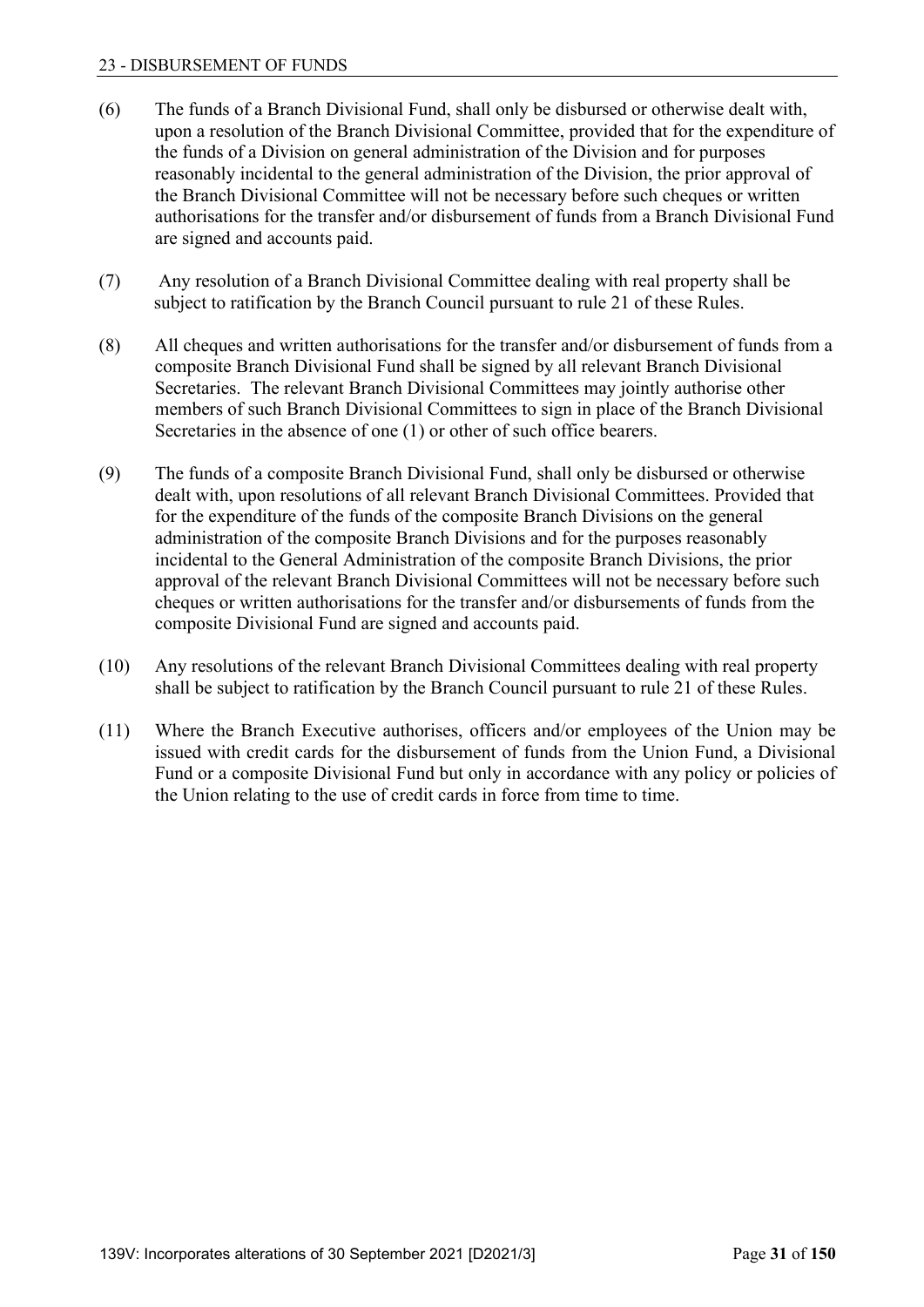## **24 - LOANS, GRANTS OR DONATIONS**

- (1) No loans, grants or donations shall be made by any Governing Body or other Committee within the Union other than the National Executive or a Branch Executive.
- (2) A loan, grant or donation of an amount exceeding \$1,000.00 shall not be made by the National Executive or a Branch Executive unless the Executive:-
	- (i) has satisfied itself:-
		- (a) that the making of the loan, grant or donation would be in accordance with these Rules; and
		- (b) in relation to a loan, that in the circumstances, the security proposed to be given for the repayment of the loan is adequate and the proposed arrangements for the repayment of the loan are satisfactory; and
	- (ii) has approved the making of the loan, grant or donation.

### **25 - AUDITORS**

- (1) The National Council shall appoint biennially, a duly qualified and competent auditor or firm of auditors who shall audit the accounts of the National Organisation and provide a report, audited accounts and such further information and statements as may be required under any relevant legislation, in relation to each financial year or in relation to any other period that the National Council or the National Executive may determine.
- (2) An auditor or firm of auditors appointed by the National Council may be removed during the term of appointment by resolution of the Council.
- (3) A Branch Council shall appoint biennially, a duly qualified and competent auditor or firm of auditors who shall audit the Branch accounts (including Branch Divisional accounts) and provide a report, audited accounts and such further information and statements as may be required under any relevant legislation, in relation to each financial year or in relation to any other period that the Branch Council or the Branch Executive may determine.
- (4) An auditor or firm of auditors appointed by the Branch Council may be removed during the term of appointment by resolution of the Council.

## **26 - FINANCIAL YEAR**

The financial year for the Union shall be the period commencing on January 1 in any year and ending on December 31 in the same year.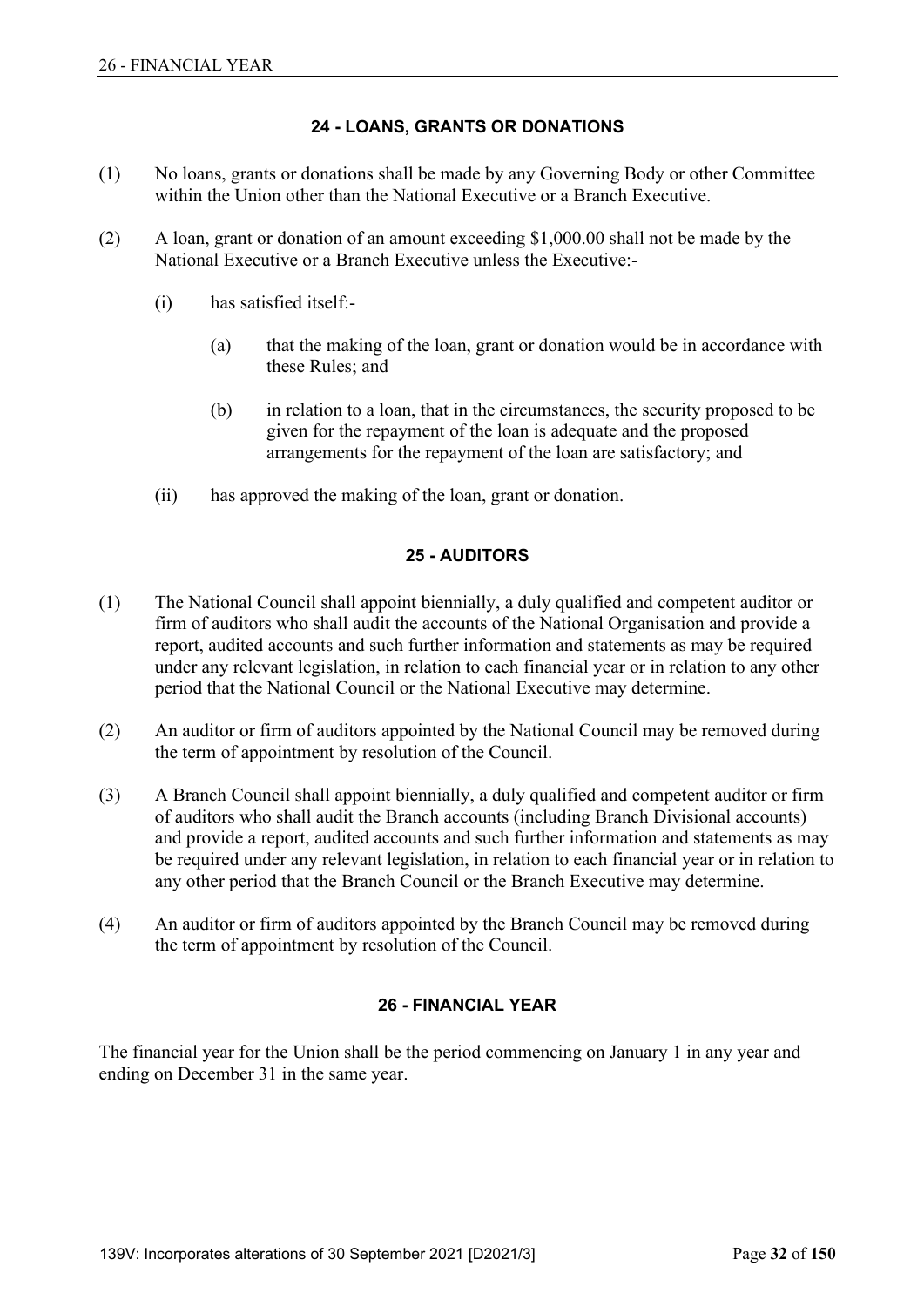### **27 - BOOKS AND ACCOUNTS**

The National Secretary and each Branch Secretary shall ensure that adequate books and accounts are kept and that the provisions of the Fair Work (Registered Organisations) Act 2009, or any other relevant legislation are complied with in relation to the maintenance, form, lodgement and distribution of financial records. Further, each Branch Secretary shall provide the National Secretary with a copy of the audited Branch Accounts each year.

#### **PART V - NATIONAL GOVERNING BODIES AND OFFICE BEARERS**

#### **28 - NATIONAL COUNCIL**

- (1) The National Council shall be the highest deliberative body in the Union. Subject to these Rules, the National Council shall have power to do all such things as are within the objects of the Union or incidental thereto including:-
	- (i) to authorise the formation of Branches and National Divisions and to determine the boundaries and/or scope thereof;
	- (ii) to dissolve Branches and National Divisions;
	- (iii) to determine the National policy of the Union;
	- (iv) to determine the salaries and conditions of employment of paid Office Bearers;
	- (v) to fix the allowances as provided in Rule 66;
	- (vi) to determine subscription levels, entrance fees and National levies;
	- (vii) to determine Branch capitation fees;
	- (viii) to establish any special fund or funds to achieve any of the objects of the Union;
	- (ix) to settle all disputes between Branches or National Divisions;
	- (x) to intervene in the affairs of a Branch or a Division (including a Branch Division) to ensure compliance with the Rules or the National policy of the Union or decisions of the National Council or the National Executive;
	- (xi) to interpret the Rules and to determine any matter on which the Rules are silent;
	- (xii) to make, alter, amend or rescind these Rules;
	- (xiii) to hear appeals regarding disciplinary action taken against any National Office Bearer;
	- (xiv) to expend monies from the National Fund for any of the objects of the Union;
	- (xv) to appoint and dismiss a National Returning Officer;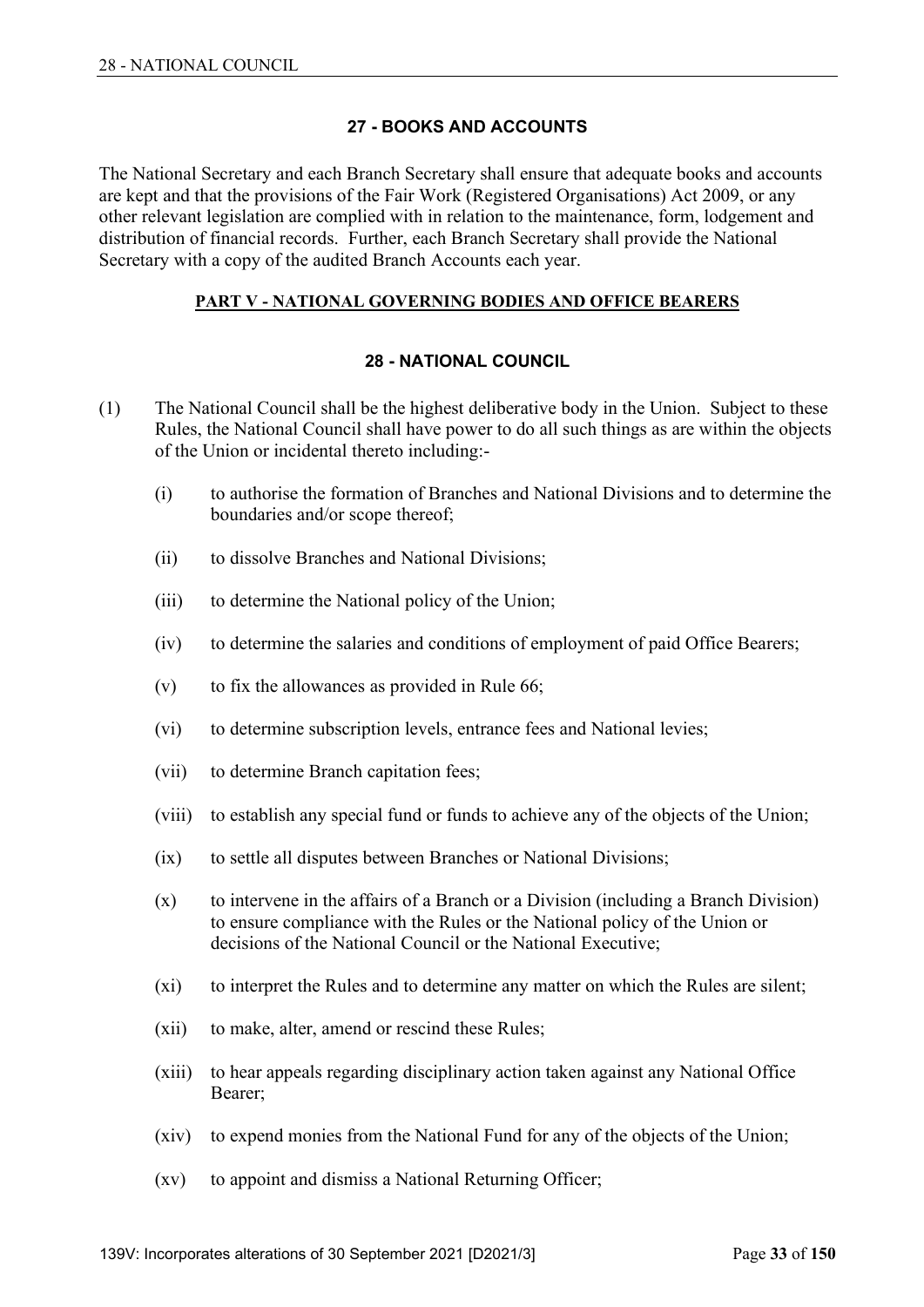- (xvi) to appoint and dismiss a National auditor or firm of auditors.
- (xvii) subject to ratification by a plebiscite of the members, dissolve the Union.
- (2) The National Council shall comprise the National President, National Vice-President (Rail), the National Vice-President (Road), the National Vice-President Affirmative Action (Women), the National Secretary, the Assistant National Secretary, the Assistant National Secretaries (Divisional), the Secretaries of each Branch, the Branch Delegates to National Executive as specified in Sub-Rule 29(2) and the National Divisional Delegates from the Branch to the National Council determined in accordance with Sub-Rule 28(3).
- (3) The members of each National Division within each Branch shall be entitled to elect one Delegate to the National Council for each one thousand (1,000) members or part thereof provided that where the number of members of a National Division within a Branch is less than one hundred (100) there shall be no entitlement to a Delegate. The number of Delegates to which the members of a National Division within a Branch are entitled, shall be determined on the basis of the number of financial members of the National Division within the Branch at the end of the quarter immediately preceding the date for the opening of nominations for the election of Delegates.
- (4) The National Council shall meet in Ordinary Session once every two years at such time and place as the National Council may determine or, in the absence of a decision by the National Council, as the National Executive may determine. A Special Meeting of the National Council may be convened by the National Executive and shall be convened upon receipt of a written request from at least three Branch Executives.
- (5) National Council members or the National Executive or any Branch Council or any Branch Executive or any National Divisional Committee may place a matter on the agenda for a meeting of the National Council.
- (6) Where an Ordinary Meeting of the National Council has been scheduled or a Special Meeting has been called, the National Secretary shall send a Notice of Meeting together with an agenda to each member of the Council entitled to attend, not less than fourteen days prior to the meeting.
- (7) A quorum for a meeting of the National Council shall be a majority of the members of the Council entitled to attend.
- (8) Subject to Sub-Rule 28(9), each member of the National Council shall have one vote. A resolution shall be carried if a majority of members present and voting, vote in favour.
- (9) Where a person, to the extent permitted by these Rules, holds more than one Office on the National Council, he/she shall nonetheless only be entitled to exercise one vote.
- (10) Notwithstanding anything elsewhere contained in these Rules, a meeting of the National Council may be held via telephone conference or video conference.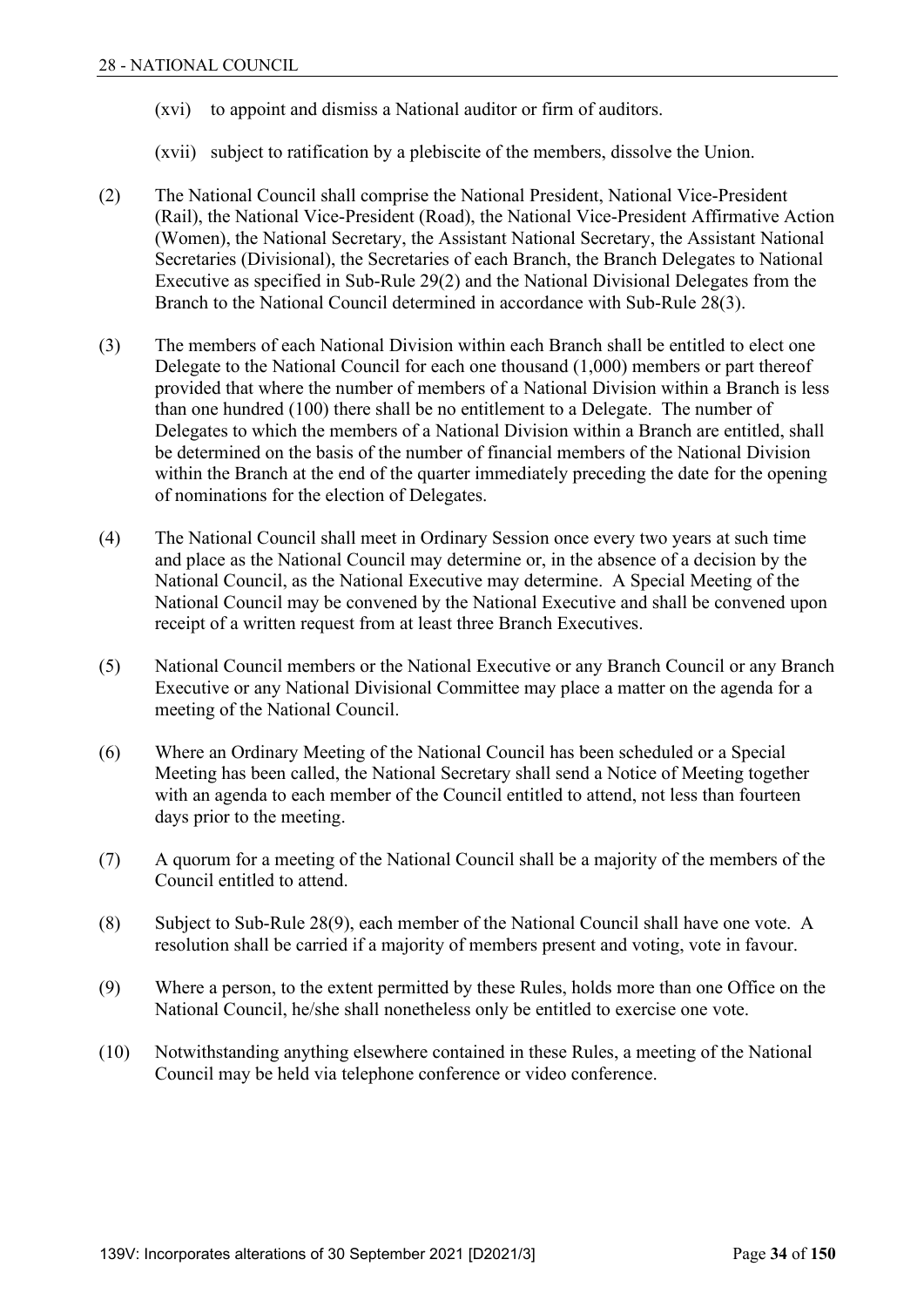### **29 - NATIONAL EXECUTIVE**

- (1) The National Executive shall be the Committee of Management of the Union. Subject to these Rules, to the policies and decisions of the National Council and to the review of its decisions by the National Council, it shall have the care, control, management and superintendence of the activities of the Union and between meetings of the National Council, it may exercise all or any of the powers and functions of the National Council other than the power to make, alter or rescind these Rules but it shall not act contrary to any policy or decision of the National Council and shall not rescind, alter, vary or revoke any such policy or decision. All decisions within the powers of the National Executive shall have full force and effect unless and until disallowed by the National Council.
- (2) The National Executive shall comprise the National President, the National Vice-President (Rail), the National Vice-President (Road), the National Vice-President Affirmative Action (Women), the National Secretary, the Assistant National Secretary, the Assistant National Secretaries (Divisional) and the Secretaries of each Branch within the Union together with Delegates from the Branches as follows:-

| New South Wales Branch           | - 3 delegates |
|----------------------------------|---------------|
| Queensland Branch                | - 2 delegates |
| Victorian Branch                 | - 2 delegates |
| West Australian Branch           | - Nil         |
| West Australian PTA Branch - Nil |               |
| South Australian and             |               |
| Northern Territory Branch        | - Nil         |
| <b>Tasmanian Branch</b>          | - Nil         |

- (3) The National Executive shall meet in Ordinary Session at least three times in each two year period at such time and place as the National Executive or, in the absence of a decision by the National Executive, the National President and the National Secretary jointly, shall determine. A Special Meeting of the National Executive may be convened by the National President and the National Secretary jointly and a Special Meeting shall be convened upon receipt of a written request from at least three Branch Executives.
- (4) National Executive members or any Branch Executive or any National Divisional Committee may place a matter on the agenda for a meeting of the National Executive.
- (5) Where an Ordinary Meeting of the National Executive has been scheduled or where a Special Meeting has been called, the National Secretary shall forward a Notice of Meeting together with an agenda to each member of the National Executive entitled to attend, not less than seven days prior to the date of a meeting.
- (6) A quorum for a meeting of the National Executive shall be a majority of the members of the National Executive entitled to attend.
- (7) Subject to Sub-Rule 29(8), members of the National Executive shall have one vote. A resolution shall be carried if a majority of members present and voting, vote in favour.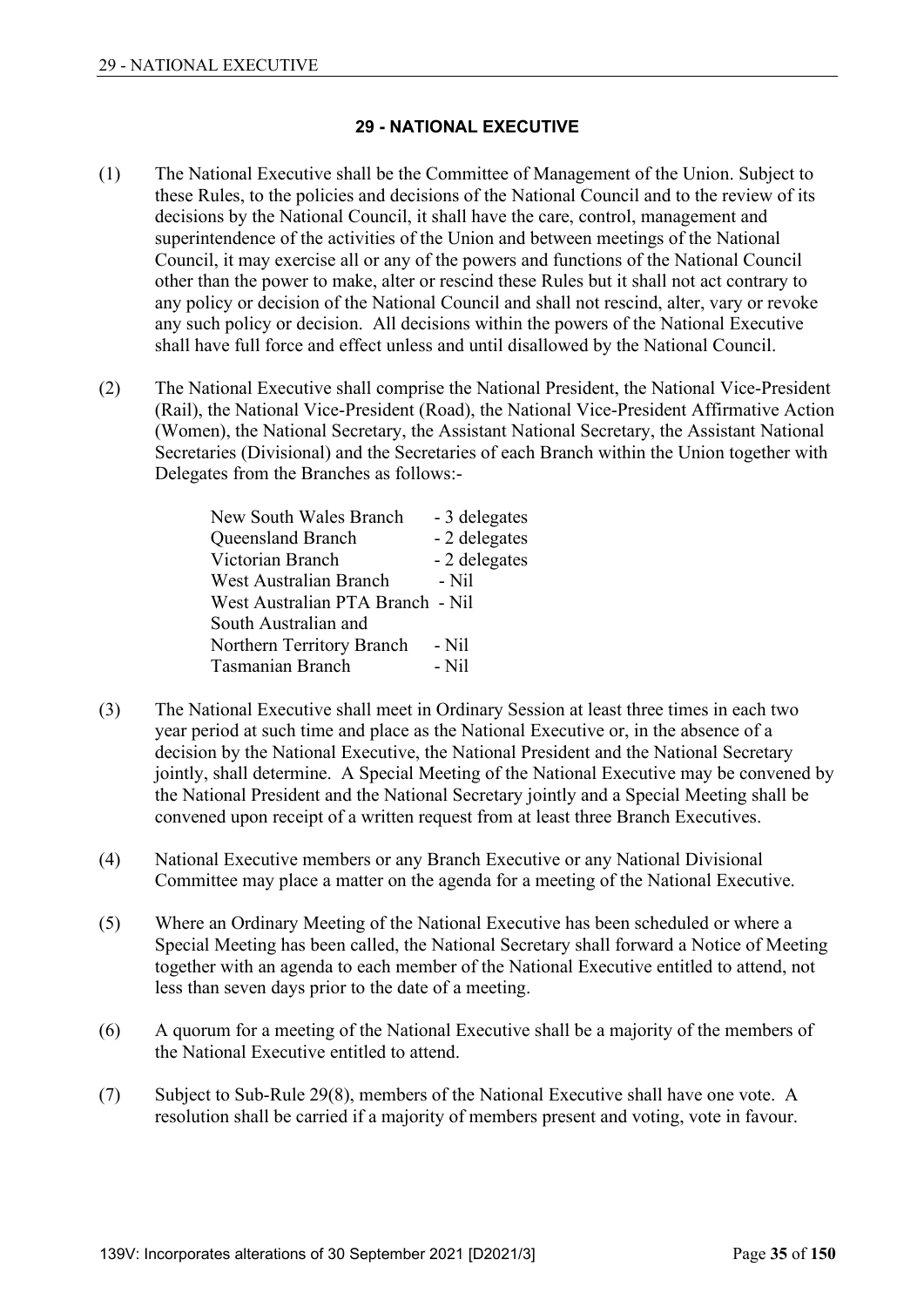- (8) Where a person, to the extent permitted by these Rules, holds more than one Office on the National Executive, he/she shall nonetheless only be entitled to exercise one vote.
- (9) Notwithstanding anything elsewhere contained in these Rules, a meeting of the National Executive may be held via telephone conference or video conference.

### **30 - BALLOTS OF THE NATIONAL COUNCIL AND THE NATIONAL EXECUTIVE**

- (1) Between meetings of the National Council or the National Executive, the decision of the Council or the Executive, as the case may be, may be determined by ballot.
- (2) A decision to hold a ballot shall be made by the National President and the National Secretary jointly.
- (3) Where a decision has been made to hold a ballot, the National Secretary shall despatch a ballot paper clearly setting out the matter(s) for decision, together with any relevant material, to each member of the Council or the Executive, as the case may be. The National Secretary shall advise each member of the date by which ballot papers must be returned, such date to be not less than seven days nor more than twenty-one days from the date the ballot papers are despatched. Ballot papers not received by the National Secretary by the date specified shall be disregarded provided that a question shall only be carried if the number of ballot papers returned are sufficient to meet the quorum provisions for meetings of the National Council or the National Executive under these Rules and a majority of the ballot papers returned record a vote in the affirmative.
- (4) The National Secretary shall provide a written report to members of the National Executive or the National Council, as the case may be, as soon as practicable after the completion of the ballot. The National Secretary shall retain all ballot papers for tabling and report at the next meeting of the National Executive or the National Council, as the case may be.

### **31 - NATIONAL OFFICES**

(1) The National Offices are:-

 National President National Vice-President (Rail) National Vice-President (Road) National Vice-President (Affirmative Action - Women) National Secretary Assistant National Secretary Assistant National Secretaries (Divisional) Branch Delegates to the National Executive National Divisional Delegates from the Branch to the National Council Representatives to a National Divisional Committee

(2) The Office of National Secretary and Assistant National Secretary shall be paid positions. Such Office Bearers shall be elected every four years in accordance with the provisions of Part VIII of these Rules and shall hold office until his/her successor is declared elected.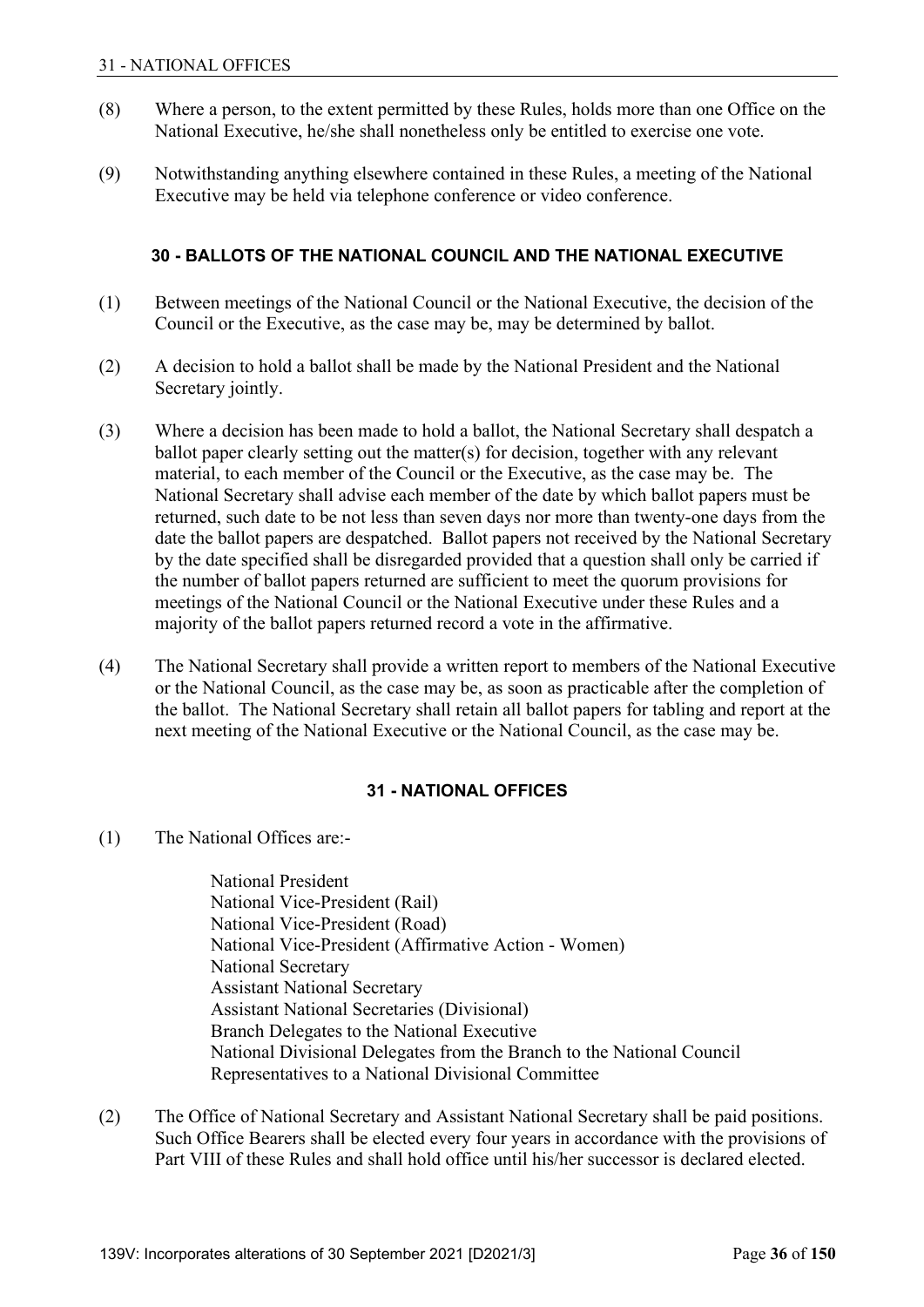(3) National Offices other than those as specified in Sub-Rule 31(2) shall be honorary positions. Such Office Bearers shall be elected every four years in accordance with the provisions of Part VIII of these Rules and shall hold office until their successors are declared elected.

### **32 - NATIONAL SECRETARY, ASSISTANT NATIONAL SECRETARY AND ASSISTANT NATIONAL SECRETARIES (DIVISIONAL)**

- (1) The National Secretary and Assistant National Secretary shall be elected by a secret ballot of all the financial members of the Union.
- (2) There shall be an Assistant National Secretary (Divisional) for each National Division established pursuant to Rule 6. An Assistant National Secretary (Divisional) shall be elected by a secret ballot of all financial members of the relevant National Division.
- (3) To be eligible to nominate for an Office covered by this Rule, a candidate must be a member of the Union and have been continuously financial for a period of not less than six months immediately preceding the date on which nominations open. To be "continuously financial", a candidate must not, at any stage within the six month period, have been an unfinancial member.
- $(4)$  In addition to the requirements specified in Sub-Rule 32 $(3)$ , a candidate for an Office of Assistant National Secretary (Divisional) must, unless he/she is a candidate seeking reelection, have been employed in the work function represented by the National Division for a period of not less than twelve months immediately preceding the date on which nominations open.

## **33 - OTHER NATIONAL OFFICE BEARERS**

- (1) The National President shall be elected by a secret ballot of all the financial members of the Union. The National Vice-President (Rail) shall be elected by a secret ballot of all the financial members of the Union, with the exception of members from the Bus and Tram Division. The National Vice President (Road) shall be elected by a secret ballot of all the financial members of the Bus and Tram Division only. The National Vice President (Affirmative Action - Women) shall be elected by a secret ballot of all the financial women members of the Union.
- (2) Branch Delegates to the National Executive shall be elected by a secret ballot of all the financial members of the Branch.
- (3) National Divisional Delegates from the Branch to the National Council shall be elected by a secret ballot of all the financial members of the National Division within the Branch.
- (4) To be eligible to nominate for a National Office other than those dealt with in Rule 32, a candidate must be a financial member on the date on which nominations open. In addition, a candidate for the Office of National Divisional Delegate from the Branch to the National Council must be a member of the relevant National Division and the relevant Branch on such date. Further, a candidate for the Office of Branch Delegate to the National Executive must be a member of the relevant Branch on such date.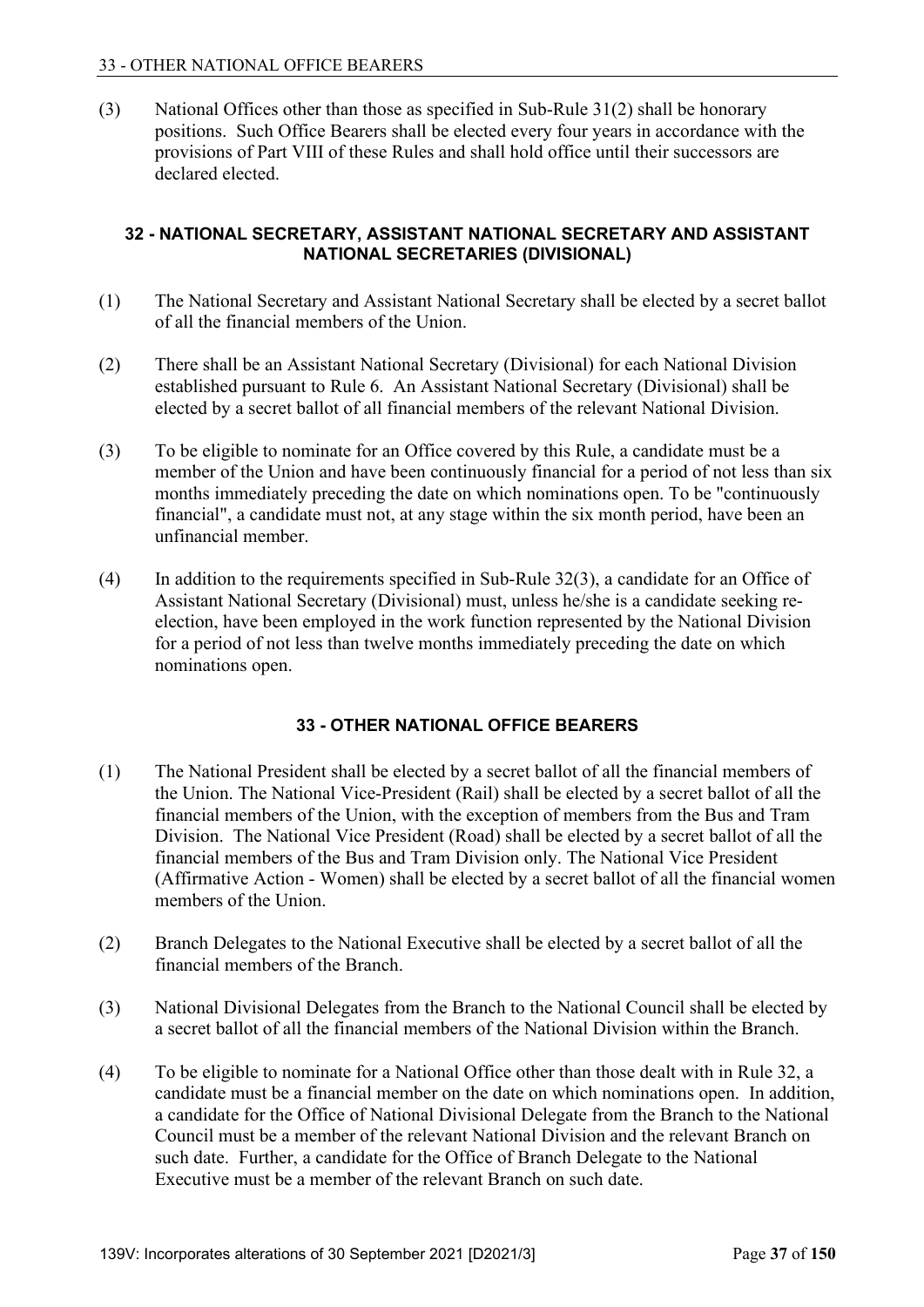- (5) To be eligible to nominate for the Office of National Vice President (Rail) a candidate must be a financial member of any Division, with the exception of the Bus and Tram Division, on the date on which nominations open.
- (6) To be eligible to nominate for the office of National Vice President (Road) a candidate must be a financial member of the Bus and Tram Division, on the date on which nominations open.
- (7) To be eligible to nominate for the Office of National Vice President (Affirmative Action Women) a candidate must be a financial woman member on the date on which nominations open.

#### **34 - DUAL NATIONAL OFFICES**

- (1) Except in the case of an appointment under the provisions of Rules 78 or 79, no person shall simultaneously hold more than one of the National Offices specified in Sub-Rule 31(1) except for the Offices of Branch Delegates to the National Executive, National Divisional Delegates from the Branch to the National Council and Representatives to a National Divisional Committee. Where a person already holding a National Office is elected to another National Office, then he/she is deemed to have resigned from the Office already held.
- (2) Where a person holds a particular National Office and by reason of holding such Office, he/she holds another National Office, he/she shall not be regarded as holding more than one National Office for the purposes of this Rule.

#### **35 - DUAL OFFICES AT DIFFERENT DECISION MAKING LEVELS**

- (1) Except as provided in Sub-Rule 35(2), nothing in these Rules shall be construed as preventing a person holding a National Office while simultaneously holding a Branch Office.
- (2) Except in the case of an appointment under the provisions of Sub-Rule 78 or 79, and except as provided in Parts X to XVI of these Rules, no person shall simultaneously hold more than one paid Office within the Union. Where a person already holding a paid Office at any level is elected to another paid Office at any level, then he/she is deemed to have resigned from the Office already held.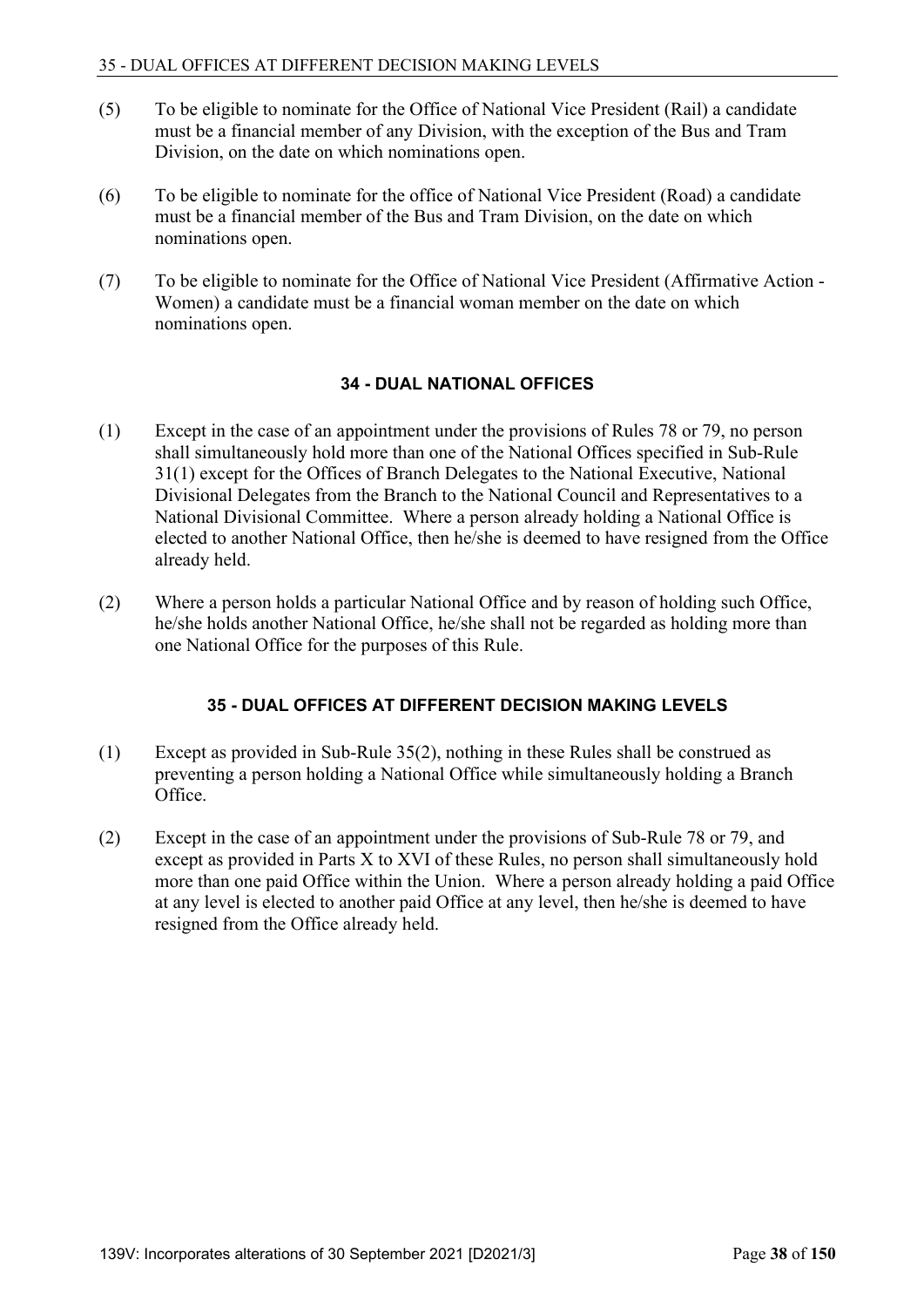### **36 - DUTIES OF THE NATIONAL PRESIDENT**

- (1) In addition to any duties specified elsewhere in these Rules, the National President shall preside at all meetings of the National Council and the National Executive. He/she shall preserve order and decorum at such meetings and shall confirm the minutes thereof. He/she shall ensure that the Rules of the Union are adhered to.
- (2) The National President is empowered to give an interpretation of these Rules and to determine any dispute involving the application or requirements of the Rules and in any such case his/her decision shall be final and conclusive unless over-ruled by the National Council. All rulings made by the National President shall be circulated in writing to members of the National Council as soon as practicable following the ruling. Further, the National Secretary shall maintain a record of all rulings by the National President.
- (3) At all meetings of the Union at which he/she presides, the National President shall have a deliberative but not a casting vote.

### **37 - DUTIES OF NATIONAL VICE-PRESIDENTS**

In addition to any duties specified elsewhere in these Rules, the National Vice-Presidents shall assist the National President in the conduct of his/her duties and, in the absence of the National President, the National Vice-Presidents shall deputise for him/her.

The National Vice President (Affirmative Action - Women) shall promote, and work for the involvement of women members within the Union.

#### **38 - DUTIES OF NATIONAL SECRETARY**

The National Secretary shall be the Principal Officer and Treasurer of the Union. Between meetings of the National Council and the National Executive, he/she shall, subject to these Rules and to the policies and decisions of the National Council and the National Executive, conduct and manage the affairs of the Union and do all things necessary to be done by or on behalf of the Union. Without limiting the generality of the foregoing, he/she shall:-

- (i) discharge all duties assigned to him/her by these Rules, the National Council or the National Executive;
- (ii) summon and attend all meetings of the National Council and the National Executive;
- (iii) attend to all National correspondence;
- (iv) issue or authorise press statements and provide media comment on behalf of the Union.
- (v) be responsible for the safe custody of the Union seal, documents, securities and accumulated funds;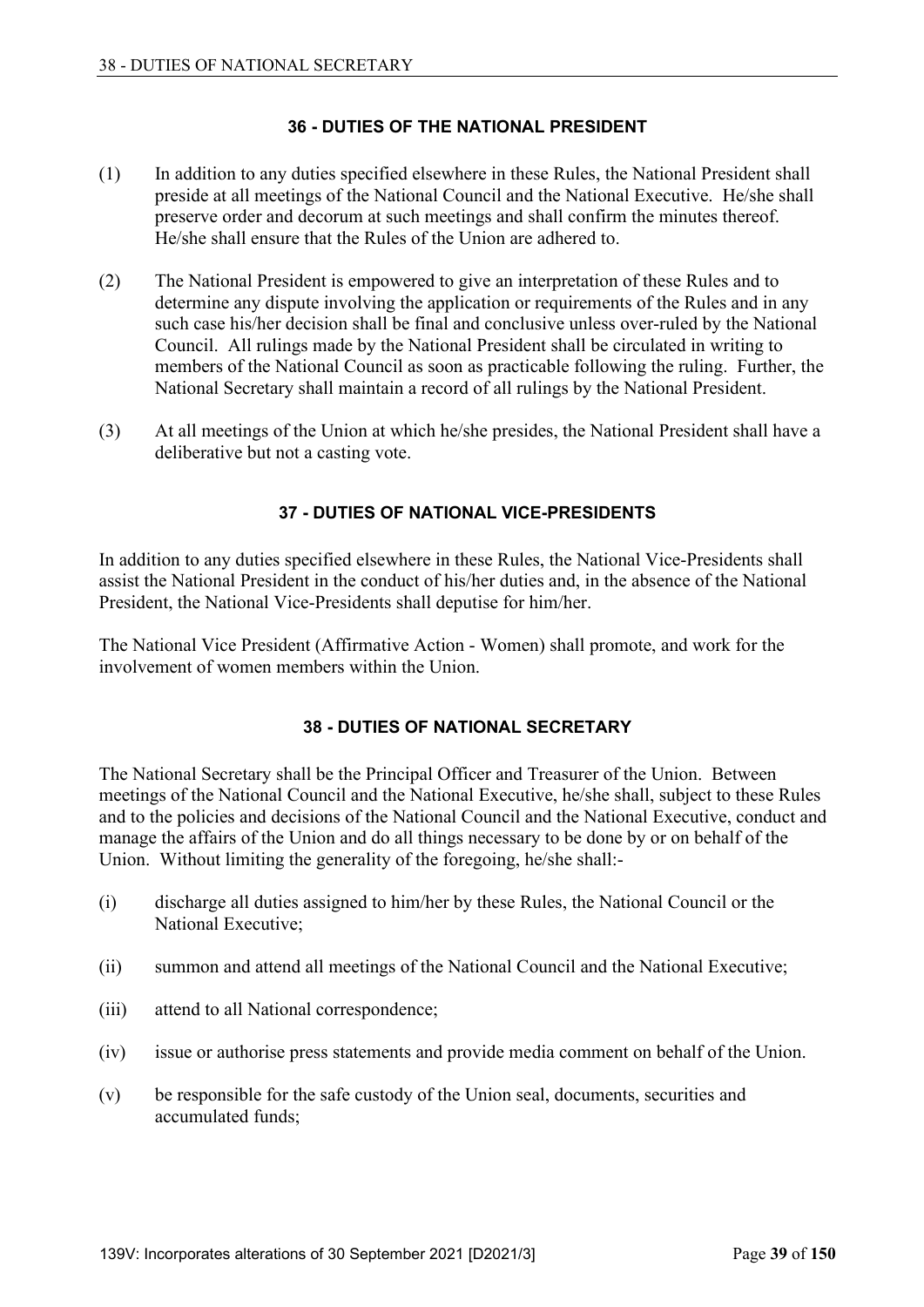- (vi) prepare, keep and/or file or cause to be prepared, kept and/or filed, all documents and records required under the provisions of the Industrial Relations Act 1988 and the Regulations and any other relevant legislation;
- (vii) receive all monies belonging to the National Fund and deposit same in a bank on behalf of the Union as soon as practicable;
- (viii) disburse National funds in accordance with these Rules;
- (ix) ensure that National financial records are maintained and that National annual accounts are prepared and audited;
- (x) monitor the accounts and other affairs of the Branches and the Divisions and for this purpose have access, whenever requested, to Branch and Divisional documents and financial records;
- (xi) prepare or cause to be prepared all necessary documents for the National Council and the National Executive including the minutes of meetings;
- (xii) prepare or cause to be prepared regular financial statements for the National Council and the National Executive;
- (xiii) prepare or cause to be prepared a yearly report to Branches and Divisions on the activities of the National Organisation;
- (xiv) ensure that Branch Secretaries maintain Registers of Members and Office Bearers and himself/herself maintain National records based thereon;
- (xv) co-ordinate the activities of Branches and National Divisions;
- (xvi) control and supervise the National Office and its staff including the appointment and termination of such staff;
- (xvii) initiate legal, industrial or other proceedings on behalf of the Union before any Court, Commission, Board or Tribunal; and
- (xviii) be an ex-officio member of any National Governing Body and be entitled to attend any meeting of any Branch Governing Body;
- (xix) be responsible to the National Council and the National Executive for the proper performance of his/her duties.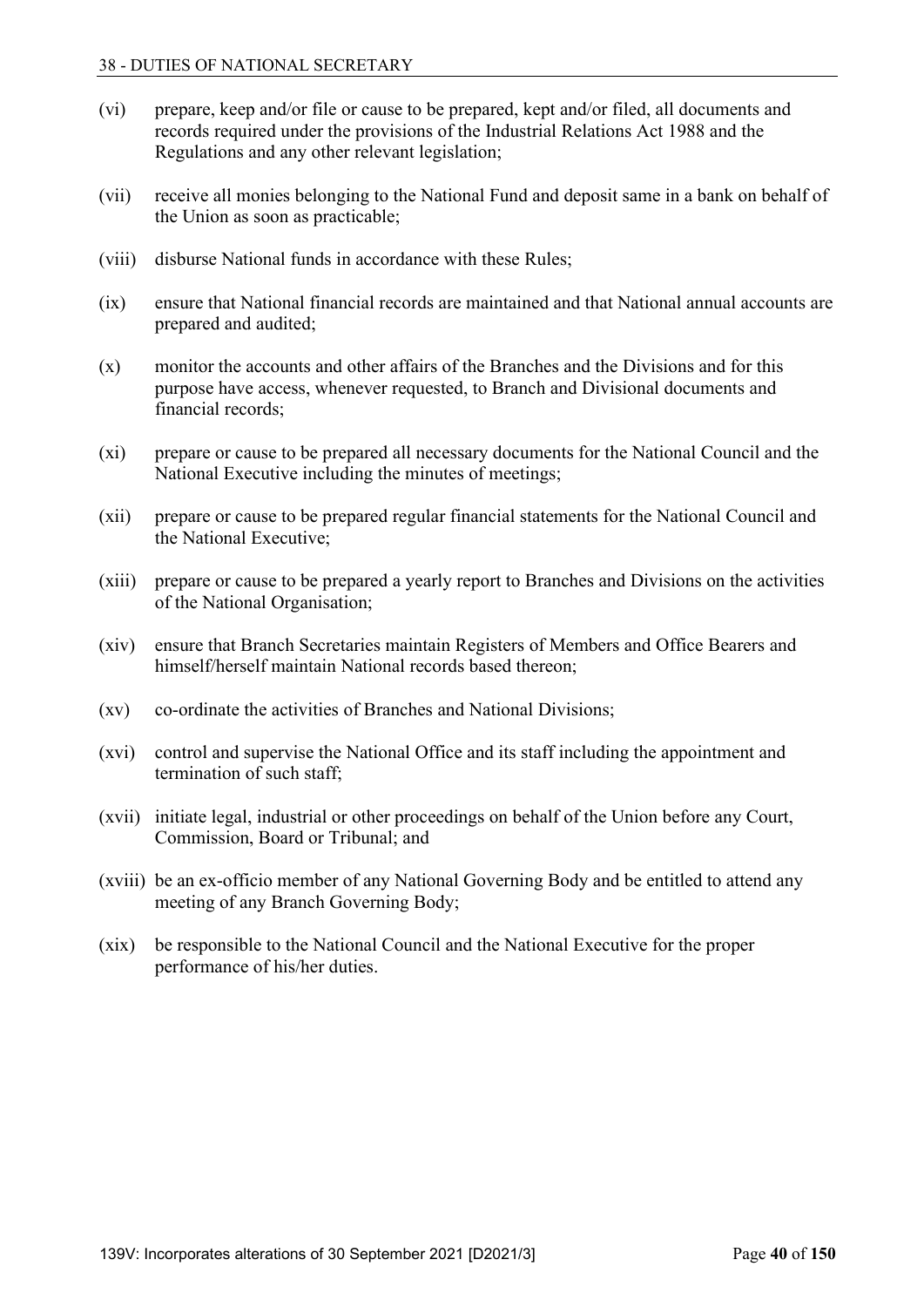### **38A - DUTIES OF ASSISTANT NATIONAL SECRETARY**

- (1) Subject to these Rules and to the policies and decisions of the National Council and National Executive, the Assistant National Secretary shall assist the National Secretary in the conduct of his/her day to day duties. Without limiting the generality of the foregoing he/she shall:
	- (i) With the approval of the National Secretary control, supervise or instruct any Officer or paid employees of the National Office to carry out the (a) day to day affairs and business of the National Office, (b) preparation of documents for presentation to a tribunal and/or (c) conduct of cases before a tribunal.
	- (ii) Keep a correct amount of monies received and expended in the day to day affairs of the National Office, and pay or otherwise appropriate funds of the National Office in accordance with these Rules and with the consultation and approval of the National Secretary.
	- (iii) Prepare or have prepared documents, including notifications of industrial disputes, as are required from time to time by the National Office in order to conduct cases before a Tribunal on behalf of the Union.
	- (iv) Give any other reasonable assistance to the National Secretary as and when required.
- (2) Where the Assistant National Secretary is temporarily required to act in the Office of National Secretary, an Assistant National Secretary (Divisional) – as determined by the National Executive – shall be Acting Assistant National Secretary and, subject to any restrictions that may be imposed by the National Executive or by these Rules, may exercise all the powers of that Office.

## **39 - DUTIES OF ASSISTANT NATIONAL SECRETARIES (DIVISIONAL)**

- (1) An Assistant National Secretary (Divisional) shall act in accordance with the directions and instructions of the National Secretary in all matters. In addition to any duties specified elsewhere in these Rules, an Assistant National Secretary (Divisional) shall co-ordinate the activities of the National Division which he/she represents and shall assist the National Secretary in the performance of his/her duties.
- (2) When the National Secretary is temporarily unable to fulfil the duties of his/her Office, the Assistant National Secretary or an Assistant National Secretary (Divisional) as determined by the National Executive, shall be Acting National Secretary and, subject to any restrictions that may be imposed by the National Executive or by these Rules, may exercise all the powers of that Office.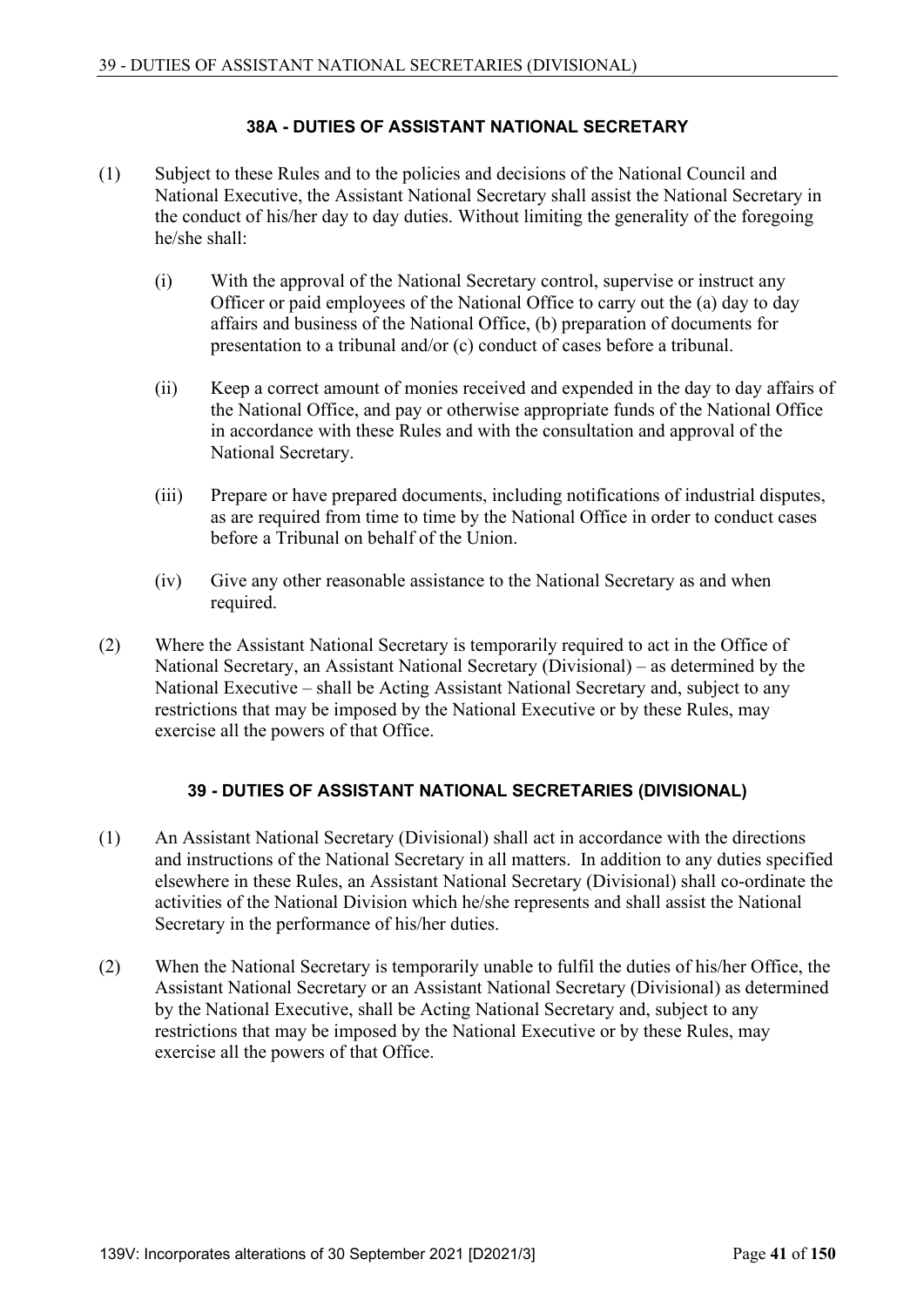## **40 - NATIONAL DIVISIONAL COMMITTEES**

- (1) There shall be a National Divisional Committee for each Division established by the National Council.
- (2) A National Divisional Committee shall comprise the Assistant National Secretary for the National Division, the Branch Divisional Secretaries, and those National Divisional Delegates from the Branch to the National Council which represent that National Division. Where a Branch has combined National Divisions, the combined National Divisional Delegates from the Branch to the National Council shall have the right to attend National Divisional Committee meetings of the Division included in the Branch combined Division. The National President, the National Vice-Presidents, the National Secretary and the Assistant National Secretary shall all be ex-officio members of each National Divisional Committee.
- (3) A National Divisional Committee shall meet biennially on the day immediately preceding the biennial meeting of the National Council. Additional meetings may be held with the approval of the National Executive either immediately preceding meetings of the National Executive or at such other times and places as the National Executive determines. The Assistant National Secretary for the Division shall act as convener and secretary of the Committee. At the commencement of each meeting of the Committee, the Committee shall elect one of its members as Chairperson of the meeting.
- (4) The primary purpose of the National Divisional Committee shall be to provide a forum for National Divisions to develop National Divisional positions for submission to the National Council or the National Executive. A Divisional Committee shall however, subject to Sub-Rules 40(5) and 40(6), have power to make decisions in relation to matters which affect members of the National Division only.
- (5) A National Divisional Committee is bound by these Rules and the policies and decisions of the National Council and the National Executive and any decision in conflict with the Rules or the said policies and decisions shall be void and of no effect.
- (6) Where a National Divisional Committee makes a decision pursuant to its powers under this Rule, then, the National Secretary or, in his/her absence the National President, shall promptly be advised of such decision. The National Secretary or the National President, as the case may be, shall determine whether, in his/her opinion, the decision is one which affects the members of the National Division only. Where the National Secretary or the National President, as the case may be, forms the view that the decision of a National Divisional Committee is not one which affects members of the National Division only, he/she shall refer this issue to the National Executive for determination and, pending such determination, the National Divisional Committee and the members of the Committee shall take no action in relation to that decision.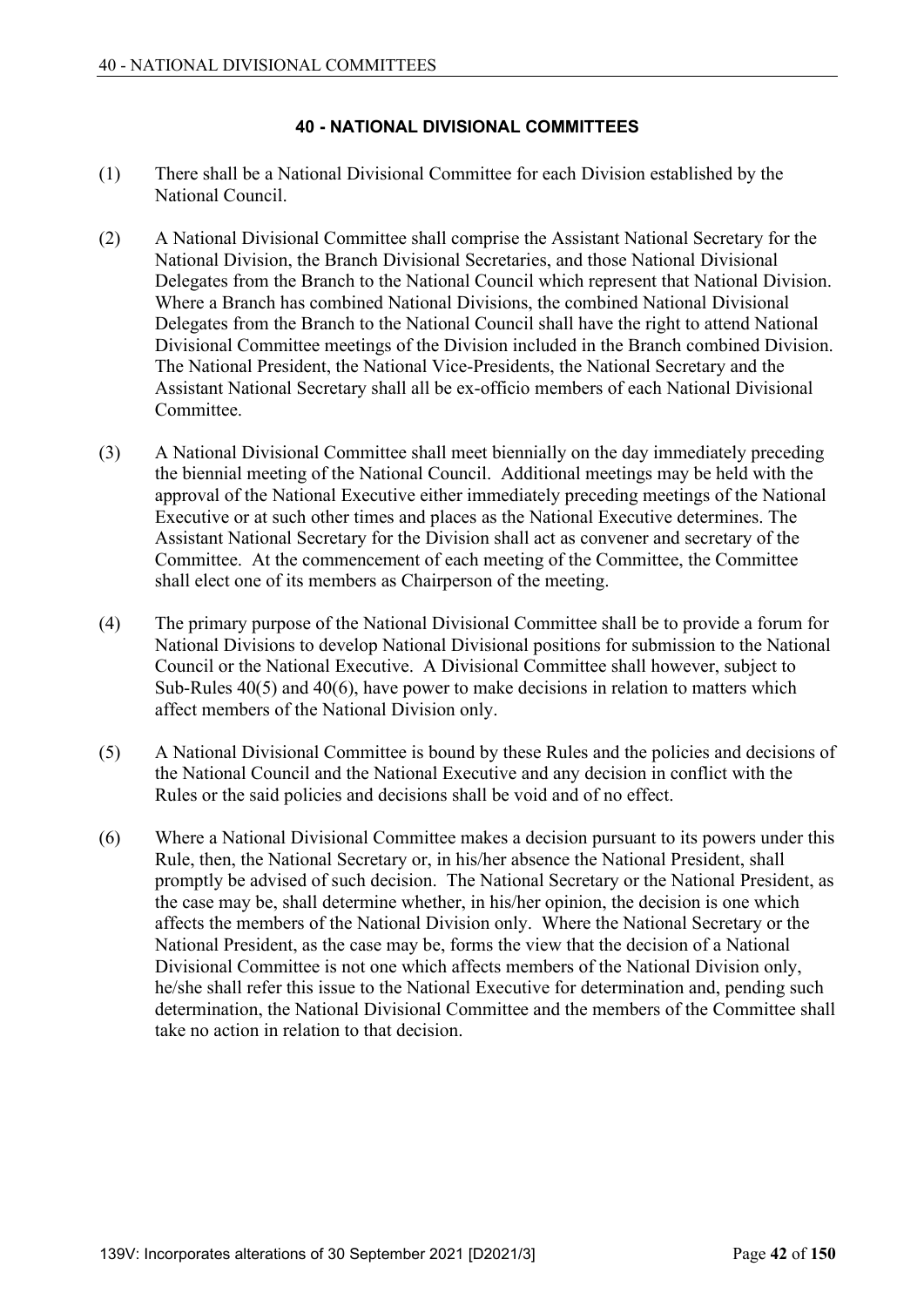#### 40 - NATIONAL DIVISIONAL COMMITTEES

- (7) A Branch Divisional Committee may refer a matter to the relevant National Divisional Committee. The Branch Divisional Secretary shall promptly advise the Branch Secretary that a matter has been so referred. In the event of a disagreement between the Branch Secretary and the Branch Divisional Committee on the issue of whether a matter is more properly dealt with by the Branch or by the National Divisional Committee, the issue shall be referred by the Branch Secretary to the National Executive for determination. Where the matter is referred to the National Executive, the Branch Secretary shall promptly advise the Branch Divisional Secretary. No action shall be taken by the Branch Divisional Committee or the members of the Committee in relation to the matter pending determination by the National Executive.
- (8) Where a meeting of a National Divisional Committee has been scheduled in accordance with the provisions of Sub-Rule 40(3), the Assistant National Secretary (Divisional) shall send a Notice of Meeting, together with an Agenda, to all members of the Committee at least fourteen days prior to the meeting.
- (9) National Divisional Committee members or the National Council or the National Executive or a Branch Council or a Branch Executive or a Branch Divisional Committee may place a matter on the agenda for a meeting of the National Divisional Committee.
- (10) A quorum for a meeting of the National Divisional Committee shall be a majority of the members of the Committee entitled to attend.
- (11) Each member of a National Divisional Committee shall have one vote. A resolution shall be carried if a majority of members present and voting, vote in favour.
- (12) Notwithstanding anything elsewhere contained in these Rules, a meeting of a National Divisional Committee may be held via telephone conference or video conference when a majority of the members of the Committee so agrees or when determined by the National Executive.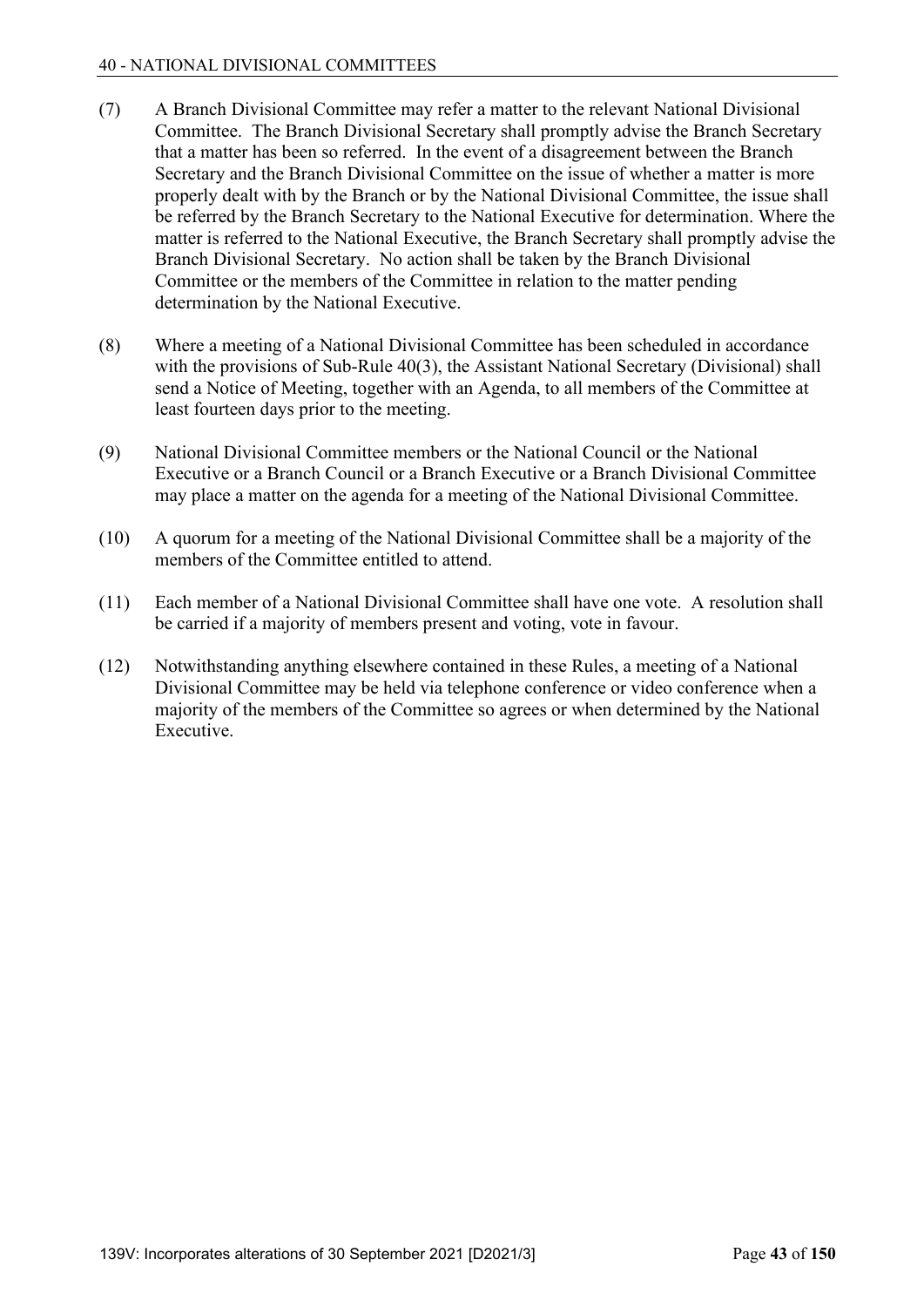#### **PART VI - BRANCH GOVERNING BODIES AND OFFICE BEARERS**

#### **41 - APPLICATION**

The provisions of this Part apply to all Branches unless modified by the Branch specific provisions in Parts X to XVI of these Rules.

#### **42 - BRANCH COUNCIL**

- (1) The Branch Council shall be the highest deliberative body in the Branch. Subject to these Rules and any policies or decisions of the National Council or the National Executive, the Branch Council shall have power to do all things in relation to the Branch which are within the objects of the Union or incidental thereto including, without limiting the generality of the foregoing,:-
	- (i) to implement the objects of the Union within the Branch;
	- (ii) to determine the structure and organisation of the Branch; and
	- (iii) subject to ratification by the National Council, to make rules for the management and operation of the Branch and its Divisions, Sub-Divisions, Sub-Branches and other structures.
	- (iv) to determine the salaries and conditions of employment of paid Branch Office Bearers and persons engaged as Branch employees;
	- (v) to impose a Branch levy;
	- (vi) to establish any special fund or funds to achieve any of the objects of the Union within the Branch;
	- (vii) to settle disputes between Branch Divisions;
	- (viii) to interpret the relevant Branch specific provisions in Parts X to XVI of these Rules;
	- (ix) to hear appeals regarding disciplinary action taken against any member of the Branch or any Branch Office Bearer;
	- (x) to expend such monies as may be necessary to fulfil the objects of the Union within the Branch;
	- (xi) to appoint and dismiss a Branch Returning Officer;
	- (xii) to appoint and dismiss a Branch auditor or a firm of auditors;
- (2) The composition of the Branch Council shall be as specified in Parts X to XVI of these Rules.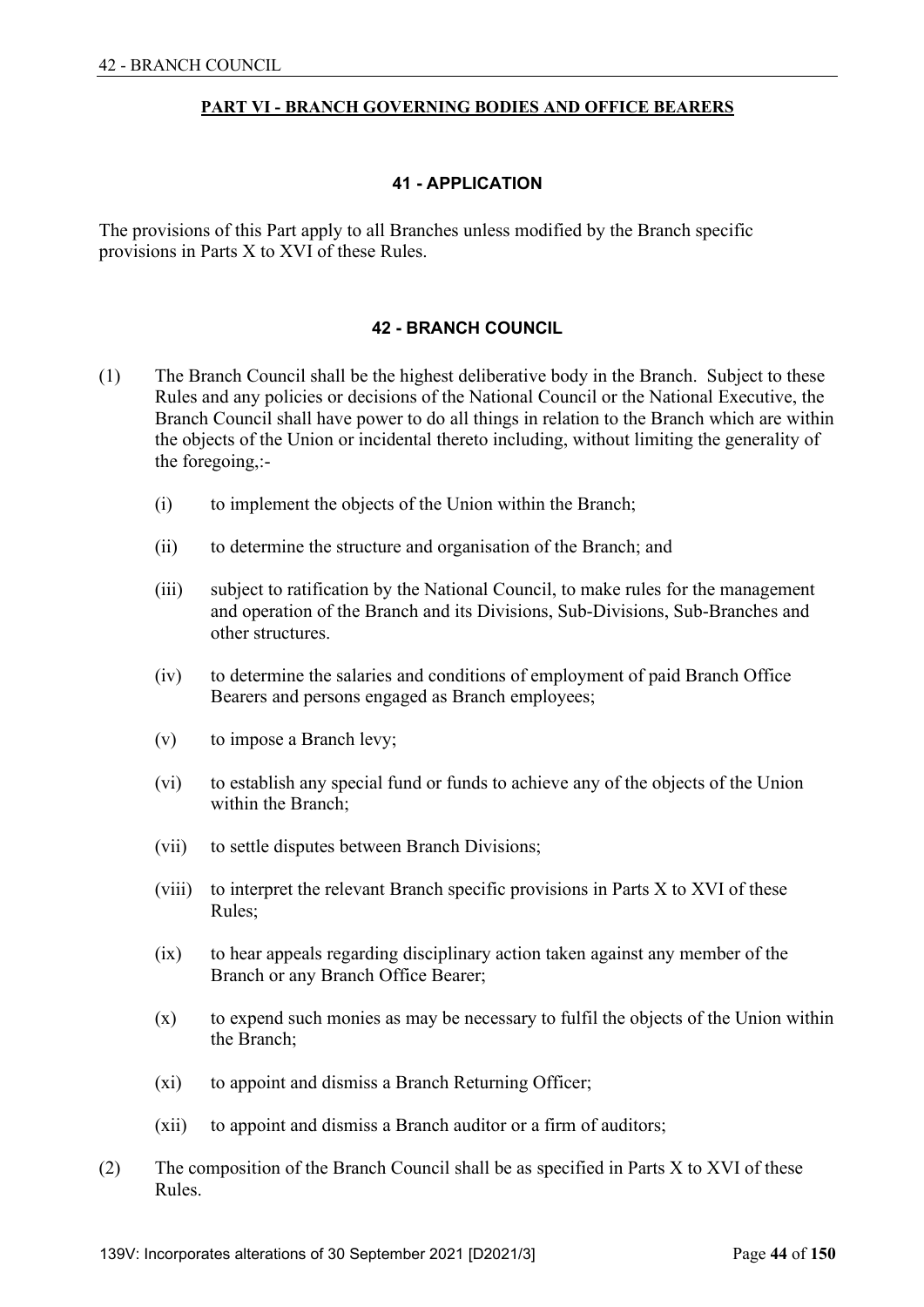- (3) The frequency, time and place of Ordinary Meetings of the Branch Council shall be as specified in Parts X to XVI of these Rules.
- (4) A Special Meeting of the Branch Council may be convened by the Branch Executive and shall be convened on the written request of at least two Branch Divisional Committees.
- (5) Branch Council members or the Branch Executive or any Branch Divisional Committee or any other Branch Governing Body may place a matter on the agenda for a meeting of the Branch Council.
- (6) Where an Ordinary Meeting of the Branch Council has been scheduled or a Special Meeting has been called, the Branch Secretary shall send a notice of meeting together with an agenda to each member of the Council entitled to attend, not less than fourteen days prior to date of the meeting.
- (7) A quorum for a meeting of the Branch Council shall be a majority of the members of the Council entitled to attend.
- (8) Subject to Sub-Rule 42(9), each member of the Branch Council shall have one vote. A resolution shall be carried if a majority of members present and voting, vote in favour.
- (9) Where a person, to the extent permitted by these Rules, holds more than one Office on the Branch Council, he/she shall nonetheless only be entitled to exercise one vote.
- (10) Notwithstanding anything elsewhere contained in these Rules, a meeting of the Branch Council may be held via telephone conference or video conference when a majority of Council members so agrees.

## **43 - BRANCH EXECUTIVE**

- (1) The Branch Executive shall be the Committee of Management of the Branch. Subject to these Rules, to the policies and decisions of the National Council, the National Executive and the Branch Council and to the review of its decisions by the Branch Council, it shall have the care, control, management and superintendence of the activities of the Branch and between meetings of the Branch Council, it may exercise all or any of the powers and functions of the Branch Council other than the power to make, alter or rescind Parts X to XVI of these Rules but it shall not act contrary to any policy or decision of the Council and shall not rescind, alter, vary or revoke any policy or decision of the Branch Council. All decisions within the powers of a Branch Executive shall have full force and effect unless and until disallowed by the Branch Council.
- (2) The composition of a Branch Executive shall be as specified in Parts X to XVI of these Rules.
- (3) The frequency, time and place of Ordinary Meetings of the Branch Executive shall be as specified in Parts X to XVI of these Rules.
- (4) A Special Meeting of the Branch Executive may be convened by the Branch Secretary and the Branch President jointly and shall be convened upon receipt of a written request from at least two Branch Divisional Committees.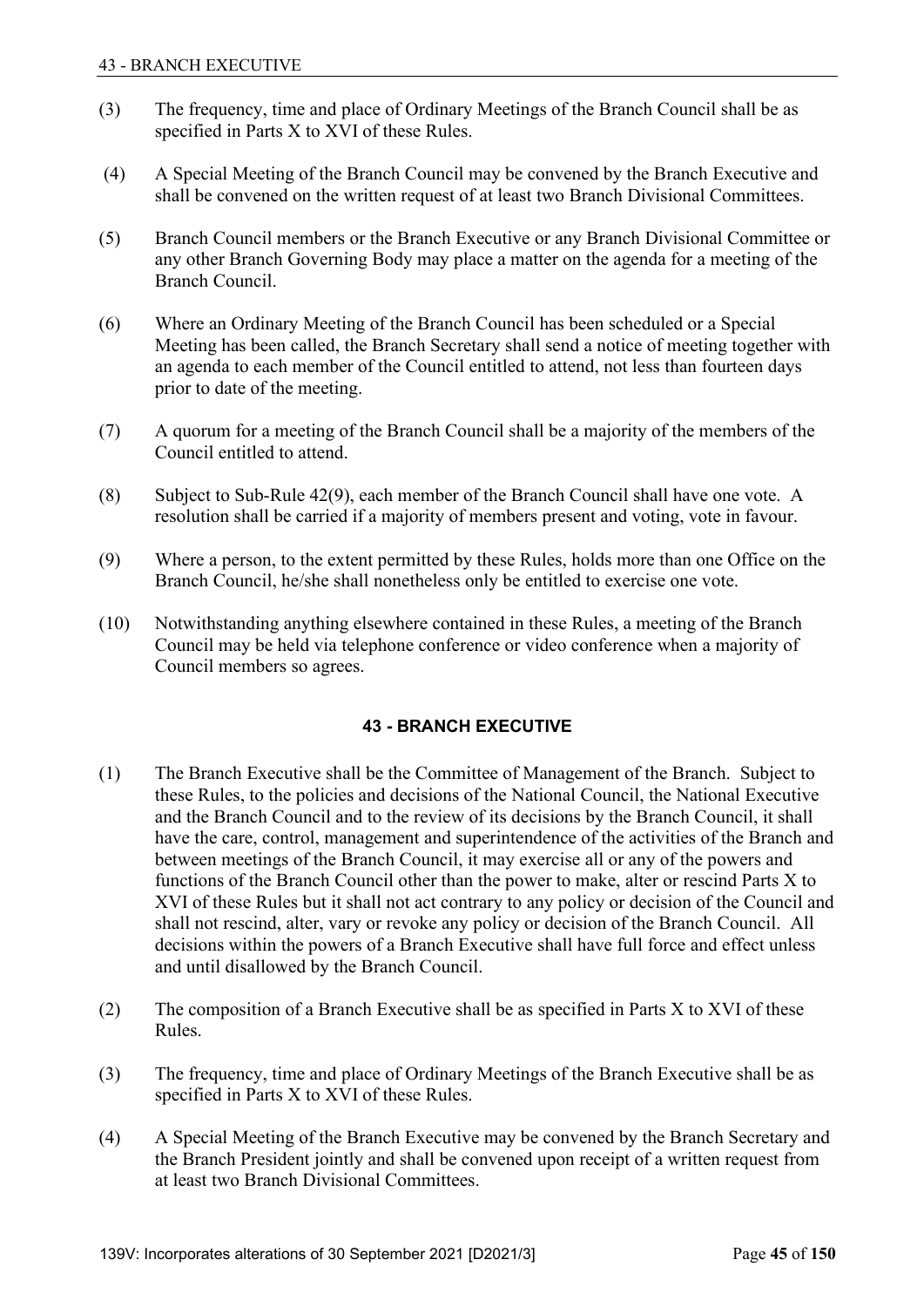- (5) Branch Executive members or any Branch Divisional Committee or any other Branch Governing Body may place a matter on the agenda for a meeting of the Branch Executive.
- (6) Where an Ordinary Meeting of the Branch Executive has been scheduled or a Special Meeting has been called, the Branch Secretary shall forward a Notice of Meeting together with an Agenda to each member of the Branch Executive entitled to attend, not less than seven days prior to the date of the meeting.
- (7) A quorum for a meeting of the Branch Executive shall be a majority of the members of the Executive entitled to attend.
- (8) Subject to Sub-rule 43(9), each member of the Branch Executive shall have one vote. A resolution shall be carried if a majority of members present and voting, vote in favour.
- (9) Where a person, to the extent permitted by these Rules, holds more than one Office on the Branch Executive, he/she shall nonetheless only be entitled to exercise one vote. Notwithstanding this in the Queensland Branch a person shall not hold more than one position on the Branch Executive.
- (10) Notwithstanding anything elsewhere contained in these Rules, a meeting of the Branch Executive may be held via telephone conference or video conference when a majority of Executive members so agrees.

## **44 - BALLOTS OF THE BRANCH COUNCIL AND THE BRANCH EXECUTIVE**

- (1) Between meetings of the Branch Council or the Branch Executive, the decision of the Council or the Executive, as the case may be, may be determined by ballot.
- (2) A decision to hold a ballot may be made by the Branch President and the Branch Secretary jointly.
- (3) Where a decision has been made to hold a ballot, the Branch Secretary shall despatch a ballot paper clearly setting out the matter(s) for decision, together with any relevant material, to each member of the Branch Council or the Branch Executive, as the case may be. The Branch Secretary shall advise each member of the date by which ballot papers must be returned, such date to be not less than seven days nor more than twenty-one days from the date that the ballot papers are despatched. Ballot papers not received by the Branch Secretary by the date specified, shall be disregarded provided that a question shall only be carried if the number of ballot papers returned are sufficient to meet the quorum provisions for meetings of the Branch Council or the Branch Executive under these Rules and a majority of the ballot papers returned record a vote in the affirmative.
- (4) The Branch Secretary shall provide a written report to members of the Branch Executive or the Branch Council, as the case may be, as soon as practicable after the completion of the ballot. The Branch Secretary shall retain all ballot papers for tabling and report at the next meeting of the Branch Executive or the Branch Council, as the case may be.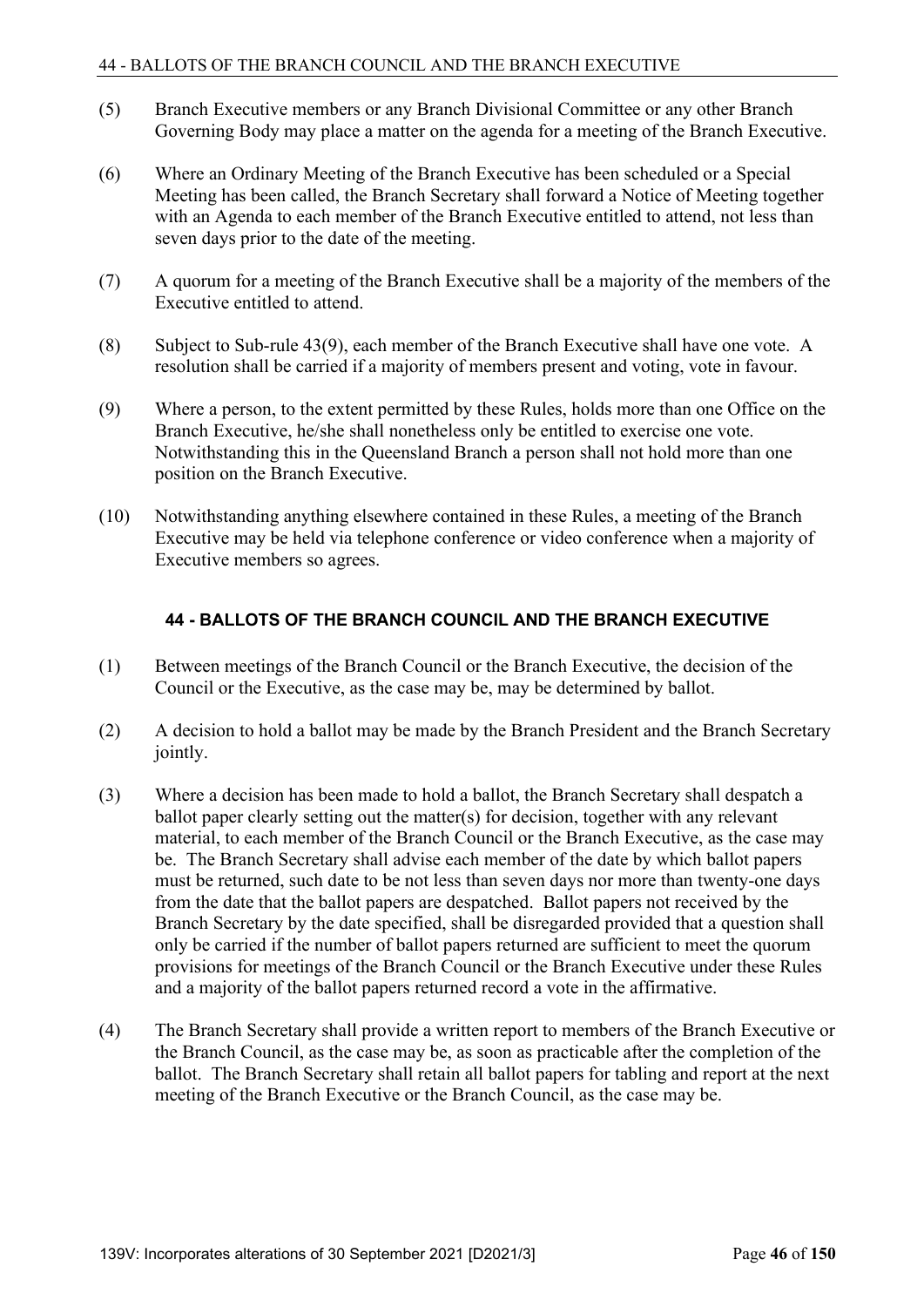### **45 - NATIONAL MONITORING OF BRANCH DECISIONS**

Where a Branch Council or a Branch Executive makes a decision in relation to the Branch which affects other Branches and/or the National Organisation, the Branch Secretary shall promptly advise the National Secretary or, in his/her absence, the National President, before taking any action to implement the decision. Where the National Secretary or the National President, as the case may be, forms the view that the decision does affect other Branches and/or the National Organisation, the National Secretary or the National President, as the case may be, shall so inform the Branch Secretary, and the Branch Council and the Branch Executive and the Branch Office Bearers shall take no further action on the matter without the authorisation of the National Executive.

#### **46 - INTERVENTION IN BRANCH AND DIVISIONAL AFFAIRS**

- (1) Where a Branch, or a National Division or a Branch Division refuses to comply or fails, within a reasonable time after receipt of a direction from the National Executive, to comply with these Rules or the National Policy of the Union or the decisions of the National Council or the National Executive or, in the case of a Branch Division with Branch policy or decisions of the Branch Council or the Branch Executive, then the National Council may suspend the Governing Bodies of the Branch or the National Division or the Branch Division, as the case may be, for a period of not more than six months and place the administration of such Branch or National Division or Branch Division in the hands of the National Executive. The National Executive may in turn appoint an administrator, answerable to the National Executive, to manage the affairs of the Branch or the National Division or the Branch Division, as the case may be, during the period of suspension.
- (2) At the conclusion of the period of suspension, the members of the Governing Bodies shall resume control of the Branch or the National Division or the Branch Division, as the case may be, unless such members have been removed from office in accordance with these Rules.
- (3) Notwithstanding any provision elsewhere in these Rules, a decision to suspend the Governing Bodies of a Branch or a National Division or a Branch Division, shall only be made by the National Council.

## **47 - BRANCH OFFICES: ELIGIBILITY AND TERM OF OFFICE**

- (1) The Branch Offices are as specified in Parts X to XVI of these Rules.
- (2) Office Bearers shall be elected every four years in accordance with the provisions of Part VIII of these Rules and shall hold office until their successors are declared elected.
- (3) DELETED.
- (4) Where a Branch Office is a paid position, the Branch Council shall determine from time to time whether it is a full-time or a part-time or a casual position, provided that the Branch Council shall not alter the full-time or part-time or casual nature of an Office during the term of that Office without the consent of the Office Bearer.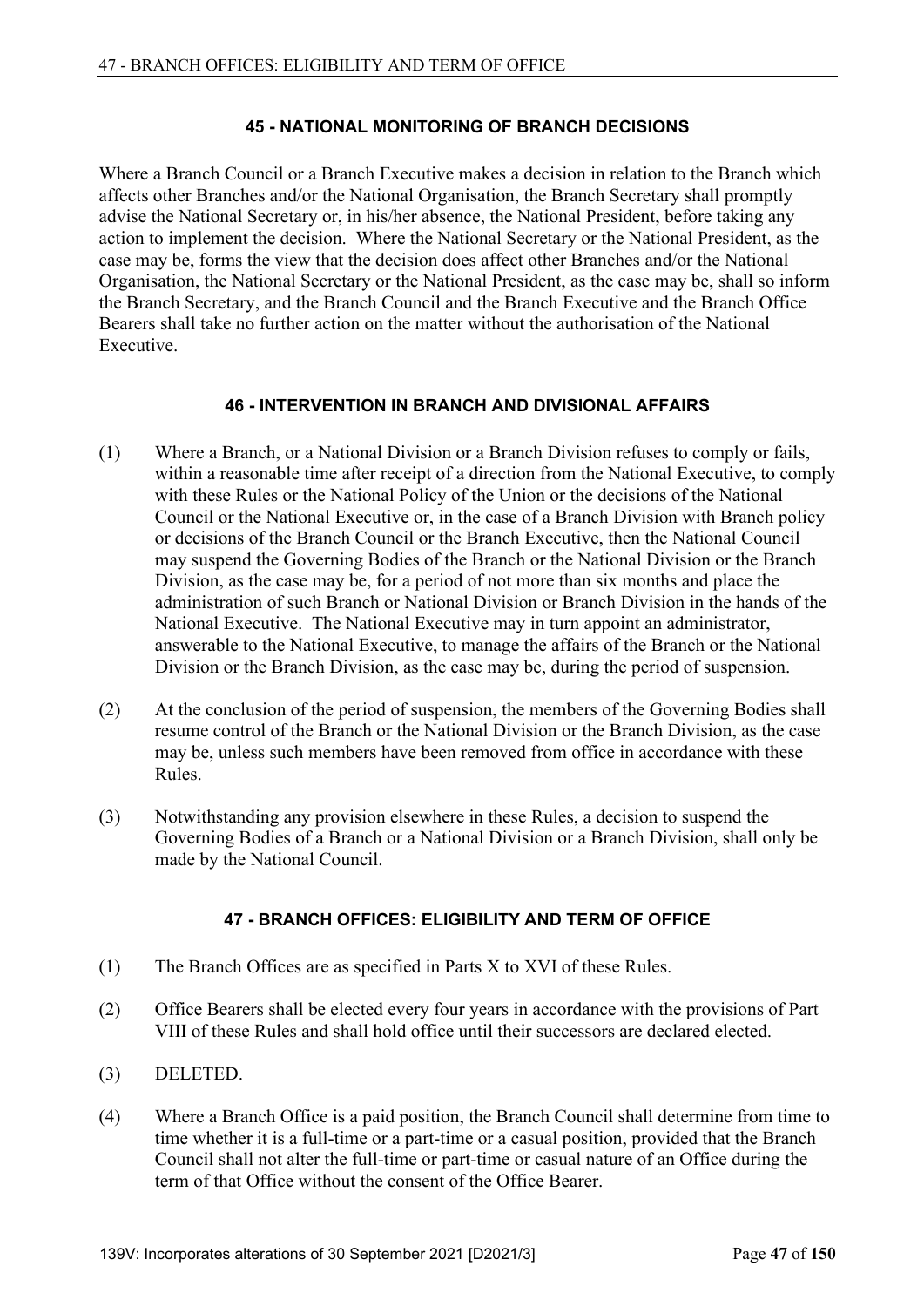(5) Where a Branch Office is a paid position, to be eligible to nominate for office, a candidate must be a member of the Branch on the date on which nominations open and must have been continuously financial for a period of not less than twelve months immediately preceding the date on which nominations open.

 To be "continuously financial", a candidate must not at any time within the twelve month period have been an unfinancial member.

- (6) Where a Branch Office is an honorary position, to be eligible to nominate for office, a candidate must be a member of the Branch and a financial member of the Union on the date on which nominations open.
- (7) In addition to the requirements specified in Sub-Rules  $47(5)$  and  $47(6)$ :
	- (i) a candidate for the Offices of Branch Divisional President, Branch Divisional Secretary, Assistant Branch Divisional Secretary, Branch Divisional Organiser, Senior Branch Divisional Vice-President, Junior Branch Divisional Vice-President, Branch Divisional Vice-President, Branch Divisional Delegate to the Branch Council or any other Office within a Branch Division must be a member of the relevant Branch Division on the date on which nominations open; further, but subject to sub-rule 162(8) in the case of the Victorian Branch, a candidate for the Offices of Branch Divisional Secretary or Assistant Branch Divisional Secretary or Branch Divisional Organiser must, unless he/she is a candidate seeking re-election, have been employed for a period of not less than twelve months immediately prior to the date on which nominations open in the work function represented by the Branch Division;
	- (ii) a candidate for the Office of Sub-Divisional Representative on a Branch Divisional Committee must in addition to complying with the requirements specified in paragraph (i) of this Sub-Rule 47(7), be a member of the Sub-Division that the Office represents on the date on which nominations open;
	- (iii) a candidate for an Office, other than the Office of Branch Organiser, which represents a Sub-Branch or other geographical area within a Branch must, unless it is a paid Office and he/she is a candidate seeking re-election, have his/her usual place of employment located within the geographical area on the date on which nominations open;
	- (iv) a candidate for an Office which represents a geographical area within a Branch Division must meet the requirements of both paragraphs (i) and (iii) of this Sub-Rule 47(7).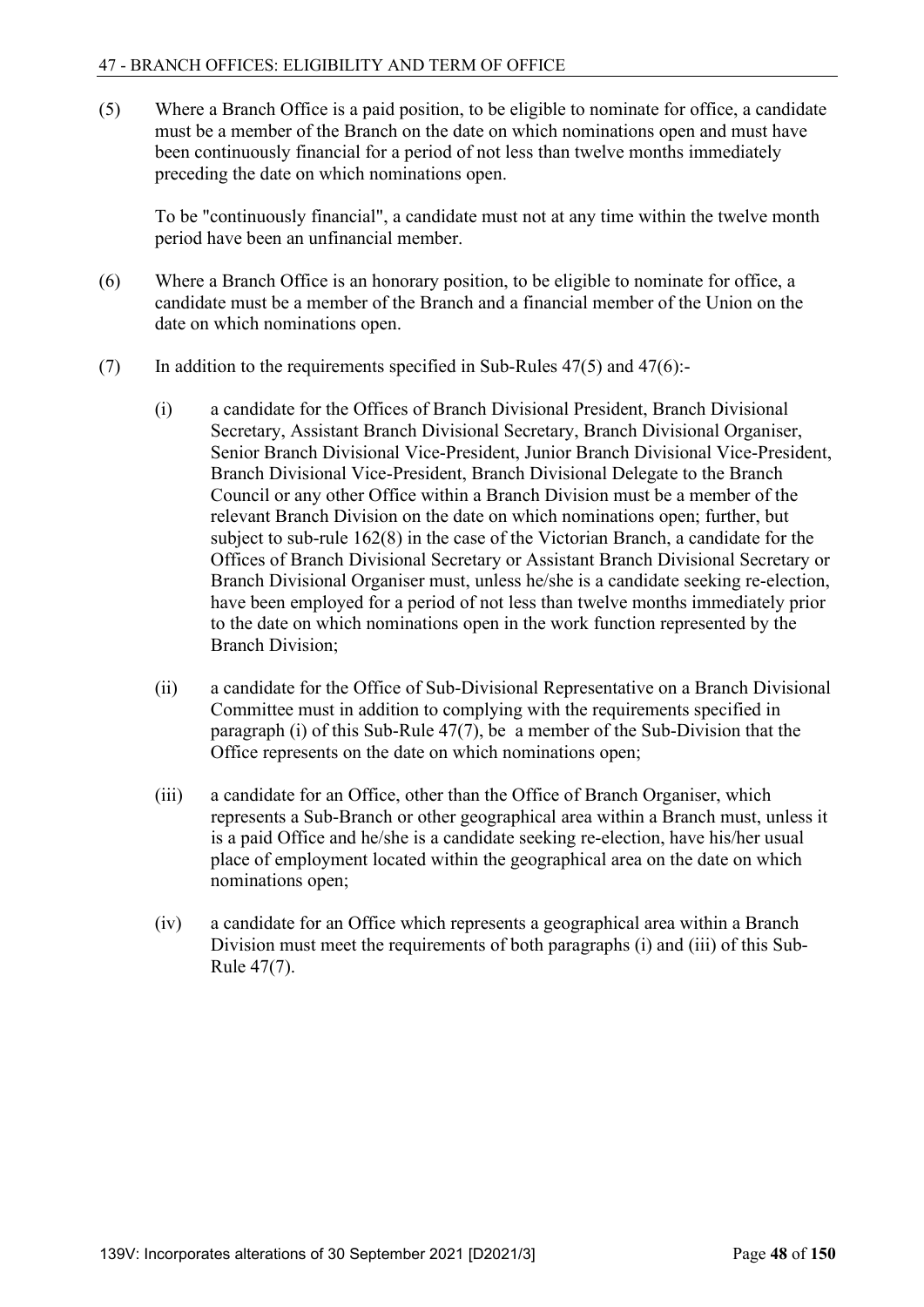### **48 - BRANCH SECRETARY AND ASSISTANT BRANCH SECRETARY**

- (1) The Office of Branch Secretary shall be a paid position.
- (2) A Branch Secretary shall be elected by a secret ballot of all the financial members of the Branch.
- (3) Where the Branch Rules in Parts X to XVI provide for the Office of Assistant Branch Secretary then the provisions of Sub-Rules 48(1) and (2) shall also apply to that Office excepting the Tasmanian, Victorian and New South Wales Branches, where an Office of Assistant Branch Secretary is an unpaid position.
- (4) The New South Wales Branch shall have two (2) Assistant Branch Secretaries. The Assistant Branch Secretary (Rail), who shall be elected by a secret ballot of all the financial members of the New South Wales Branch, with the exception of members from the New South Wales Branch Tram and Bus Division. The Assistant Branch Secretary (Road), who shall be elected by a secret ballot of all the financial members of the New South Wales Tram and Bus Division only.

### **49 - BRANCH ORGANISERS AND BRANCH DIVISIONAL ORGANISERS**

(1) A Branch Council shall, from time to time, determine the number of Organisers and the geographical area or Division or Divisions within the Branch which each Organiser is to service.

 In N.S.W and in Queensland the respective Branch Council shall, from time to time, determine whether such positions of Branch Organiser and Branch Divisional Organiser are to be filled as an Office under the Rules or to be filled by the engagement of persons as Branch employees.

- (2) The Offices of Branch Organiser and Branch Divisional Organiser shall be paid positions.
- (3) A Branch Organiser and a Branch Divisional Organiser, where established as an Office under the Rules, shall be elected by secret ballot of all the financial members within the geographical area or Division or Divisions serviced by the Organiser.
- (4) For the avoidance of doubt, and except and unless where expressly stated to the contrary elsewhere in these Rules, any part of these Rules which have application in Victoria and which refers to Branch Divisional Organiser shall be taken to include a reference to Branch Divisional Organiser (Infrastructure/Fleet Manufacture Divisions).
- (5) The reference to Branch Divisional Organiser in sub-rule 49(1) does not include a reference to the Branch Divisional Organiser (Infrastructure/Fleet Manufacture Divisions) of the Victorian Branch.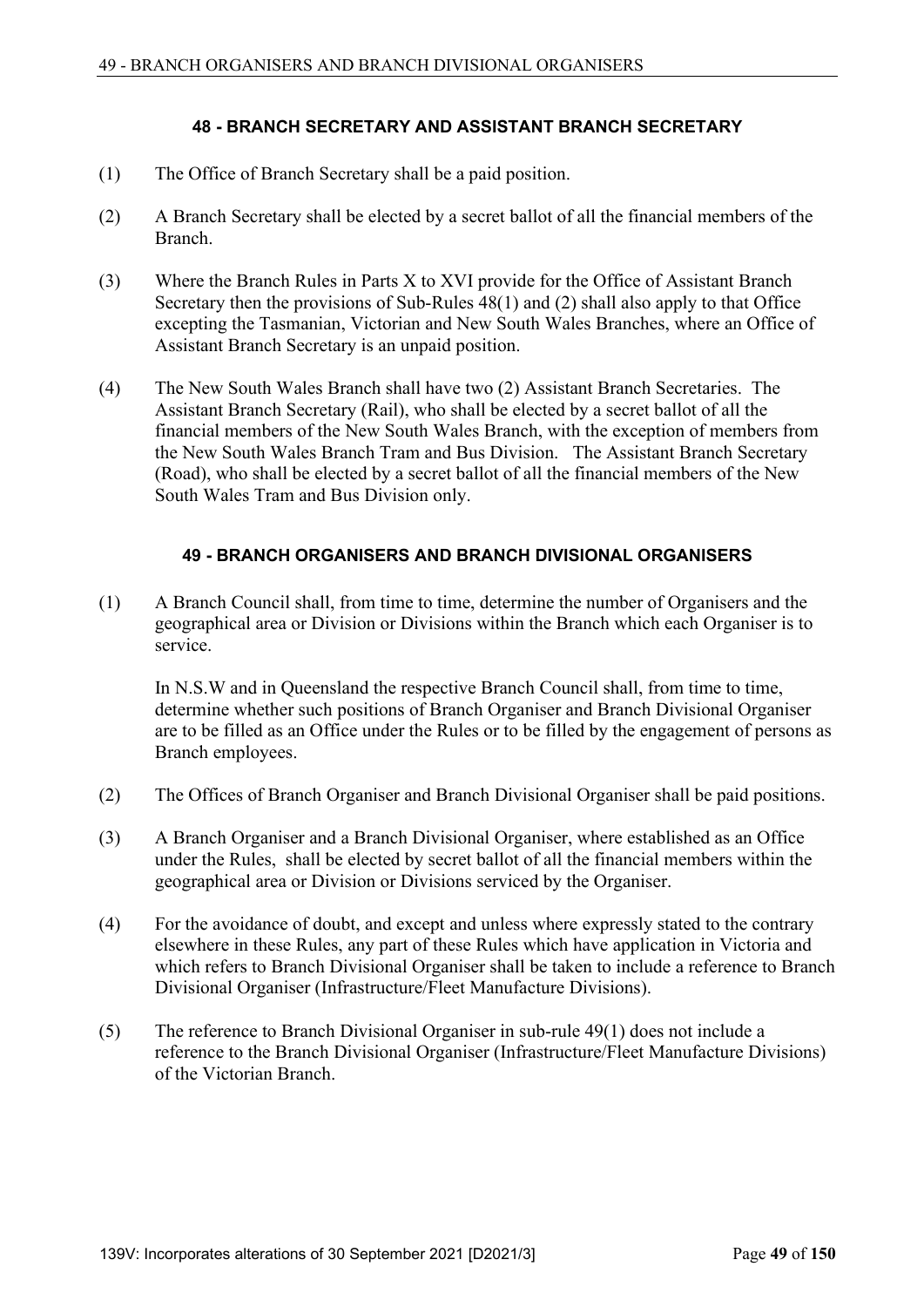### **50 - OTHER BRANCH OFFICE BEARERS: ELECTORATE**

- (1) A Branch President shall be elected by a secret ballot of all the financial members of the Branch.
- (2) A Senior Branch Vice-President, Junior Branch Vice-President or Branch Vice-President shall be elected by a secret ballot of all the financial members of the Branch or through a collegiate election by and from the members of the Branch Council. In the case of a collegiate election, the elections shall take place at the first meeting of the Branch Council following biennial elections.
- (3) A Branch Divisional President, a Branch Divisional Vice- President, a Branch Divisional Secretary, an Assistant Branch Divisional Secretary and a Branch Divisional Delegate to the Branch Council or the Branch Executive shall be elected by a secret ballot of all the financial members within the relevant Branch Division.

 Provided that, from the quadrennial elections due in 2014, the following provision shall apply in the case of the NSW Branch Locomotive Division: a Branch Divisional Vice-President (Freight) an Assistant Branch Divisional Secretary (Freight) will be elected by all Freight financial members of the NSW Branch Locomotive Division. A Branch Divisional Vice-President (Passenger) and Assistant Branch Divisional Secretary (Passenger) will be elected by all Passenger financial members of the NSW Branch Locomotive Division.

- (4) A Sub-Divisional Representative on a Branch Divisional Committee shall be elected by a secret ballot of all financial members within the Sub-Division or Sub-Divisions that the Office is to represent.
- (5) Other Branch Office Bearers not specified in Rules 48 or 49 or in this Rule, shall be elected in the manner provided for in Parts X to XVI of these Rules. Where a collegiate election is specified, the election shall take place at the first meeting of the Governing Body forming the electoral college following biennial elections.

## **51 - DUAL BRANCH OFFICES**

- (1) Except in the case of an Office which is filled by a collegiate election or in the case of appointment under the provisions of Rules 78 or 79 and except as provided in Sub-Rule  $51(2)$  and in Parts X to XVI of these Rules, no person shall be eligible to simultaneously hold more than one of the Branch Offices specified for a particular Branch in Parts X to XVI of these Rules. Where a person already holding a Branch Office is elected to another Branch Office, then he/she is deemed to have resigned from the Office already held.
- (2) A person may simultaneously hold the Office of Branch Divisional Secretary or the Office of Branch Divisional President or the office of Branch Divisional Delegate to Branch Council and another Branch Office provided that to do so would not infringe Sub-Rule  $35(2)$ .
- (3) Where a person holds a particular Branch Office and, by reason of holding such Office, he/she holds another Branch Office, he/she shall not be regarded as holding more than one Branch Office for the purposes of this Rule.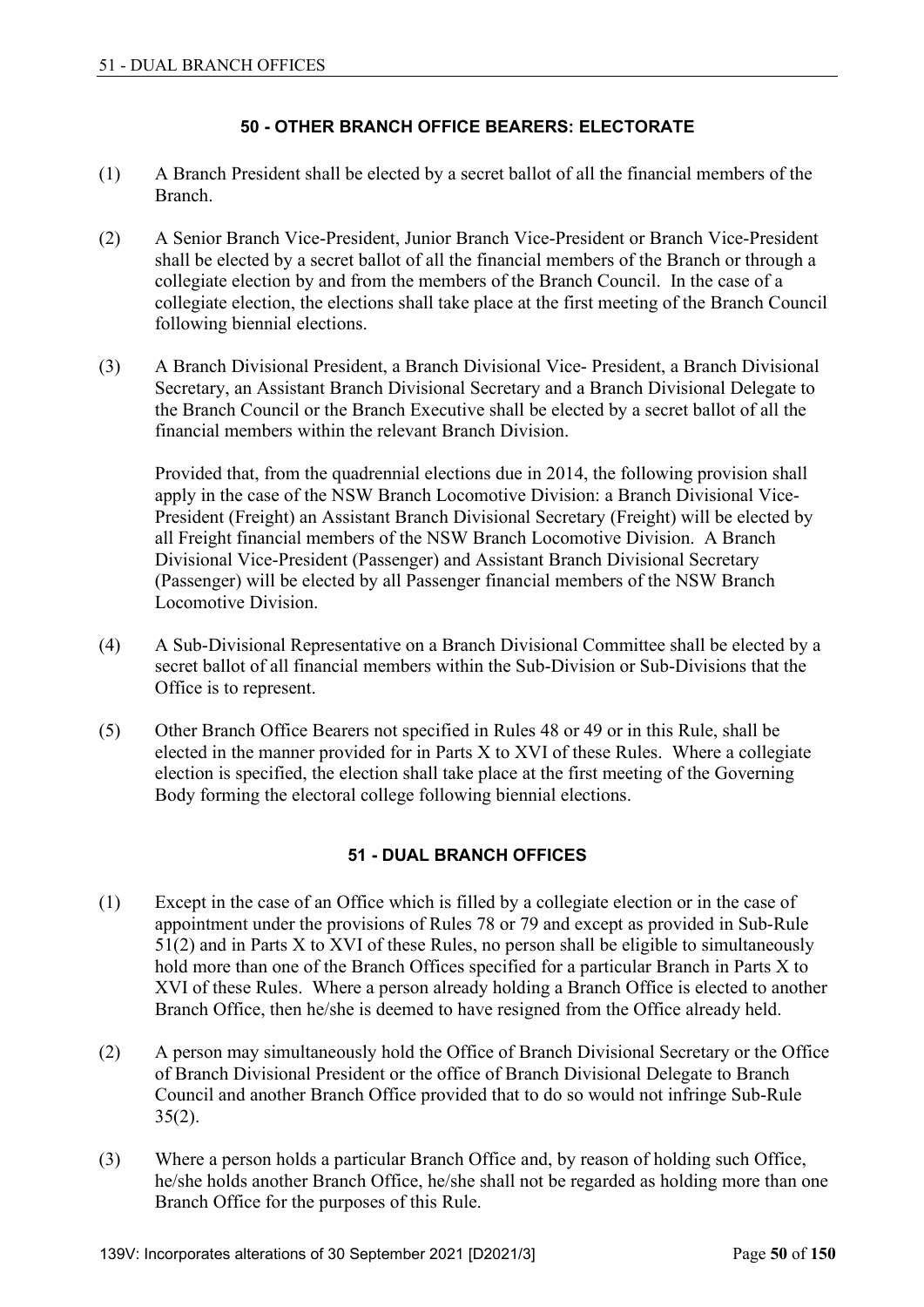### **52 - DUTIES OF BRANCH PRESIDENT**

- (1) In addition to any duties specified elsewhere in these Rules, a Branch President shall preside at all meetings of the Branch Council and the Branch Executive. He/she shall preserve order and decorum at such meetings and shall confirm the minutes thereof. He/she shall ensure that the Rules of the Union and the Branch are adhered to.
- (2) A Branch President is empowered to give an interpretation in relation to that Part of Parts X to XVI of these Rules which has application to his/her Branch or to determine any dispute involving the application or requirements of such Part and his/her decision in such manner shall be final and conclusive unless over-ruled by the Branch Council or the National Council. All rulings made by the Branch President shall be circulated in writing to members of the Branch Council as soon as practicable following the ruling. Further, the Branch Secretary shall maintain a record of all rulings by the Branch President.
- (3) At all meetings of the Branch, at which he/she presides, the Branch President shall have a deliberative but not a casting vote.
- (4) A Branch President shall be an ex officio member of all Branch Governing Bodies and Committees.

### **53 - DUTIES OF BRANCH VICE-PRESIDENT**

In addition to any duties specified elsewhere in these Rules, a Branch Vice-President shall assist the Branch President in the conduct of his/her formal duties and in the absence of the Branch President, the Branch Vice-President or where there is more than one Branch Vice-President, the Senior Branch Vice-President, shall deputise for him/her and in the absence of both of them, the Junior Branch Vice-President shall so deputise for the Branch President. Where a Branch has more than one Junior Vice-President, the Junior Branch Vice-President who is to so deputise, shall be determined by the Branch Executive.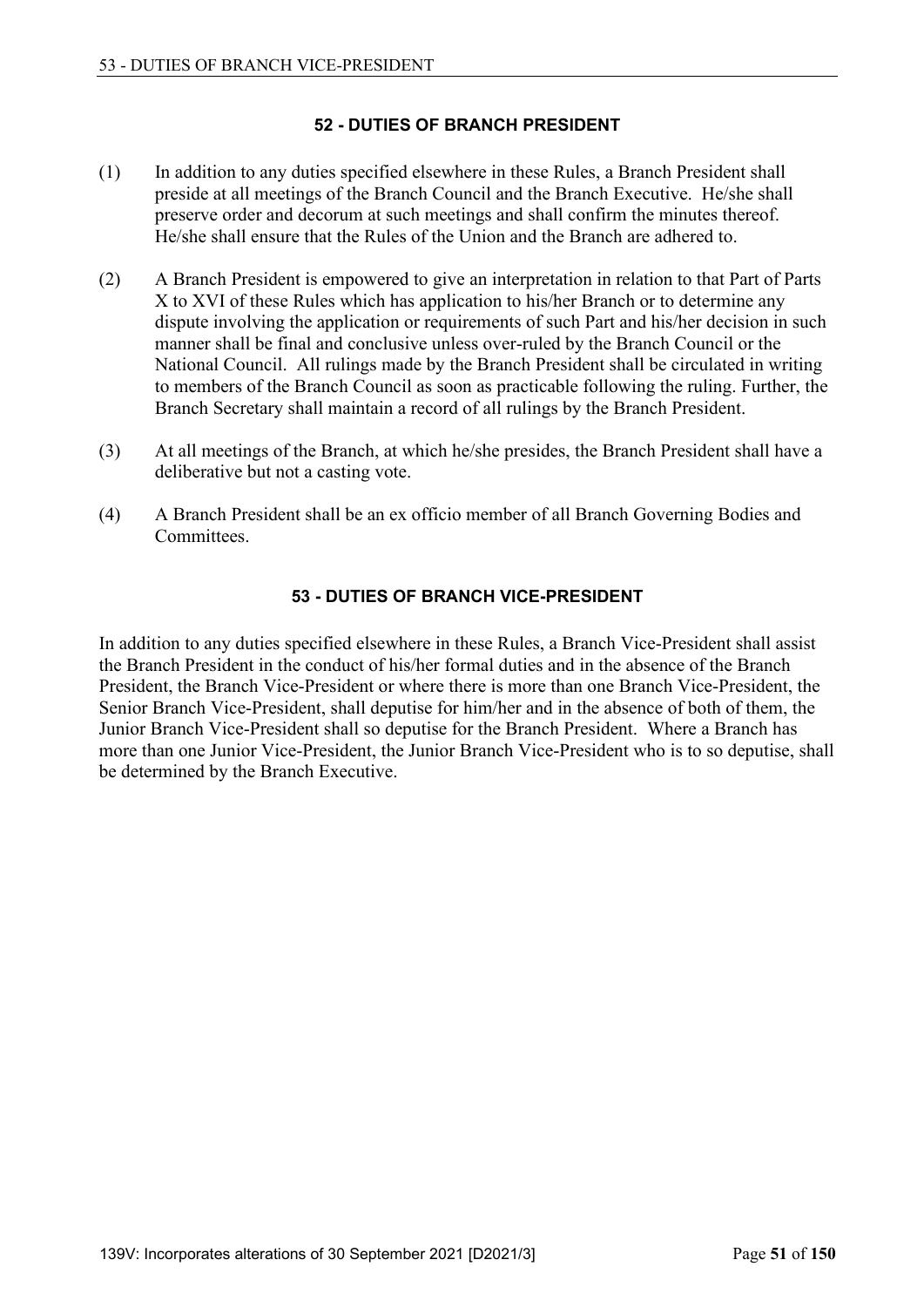## **54 - DUTIES OF BRANCH SECRETARY**

The Branch Secretary shall be the Principal Officer and Treasurer of the Branch. Between meetings of the Branch Council and the Branch Executive, he/she shall, subject to these Rules and to the policies and decisions of the National Council, the National Executive, the Branch Council and the Branch Executive, have primary responsibility for the conduct and management of the affairs of the Branch and do all things necessary to be done by or on behalf of the Branch. Without limiting the generality of the foregoing, he/she shall:-

- (i) discharge all duties assigned to him/her by these Rules, the Branch Council or the Branch Executive;
- (ii) summon and attend all meetings of the Branch Council and the Branch Executive;
- (iii) attend all meetings of the National Council and the National Executive;
- (iv) consult with the Branch President and the Assistant Branch Secretary (where such Office exists) and relevant Branch Divisional Secretaries on any urgent matters which require a decision between meetings of the Branch Executive;
- (v) attend to all Branch correspondence;
- (vi) authorise and release press statements and provide media comment on behalf of the Branch;
- (vii) be responsible for the safe custody of the Branch Seal (if any), and Branch documents, securities and accumulated funds;
- (viii) prepare, keep and/or file or cause to be prepared, kept and/or filed, all Branch documents and records required under the provisions of the Industrial Relations Act 1988 and the Regulations or any other relevant legislation;
- (ix) receive all monies belonging to the Branch Fund and deposit same in a Bank on behalf of the Branch as soon as practicable;
- (x) disburse all Branch funds in accordance with the Rules;
- (xi) ensure that Branch financial records are maintained and that annual accounts are prepared and audited;
- (xii) monitor the accounts and other affairs of the Branch Divisions, Sub-Divisions and Sub-Branches and for this purpose to have access, whenever requested, to relevant documents and financial records;
- (xiii) prepare or cause to be prepared, all necessary documents for the Branch Council and the Branch Executive including the minutes of meetings;
- (xiv) prepare or cause to be prepared, regular financial statements for the Branch Council and the Branch Executive;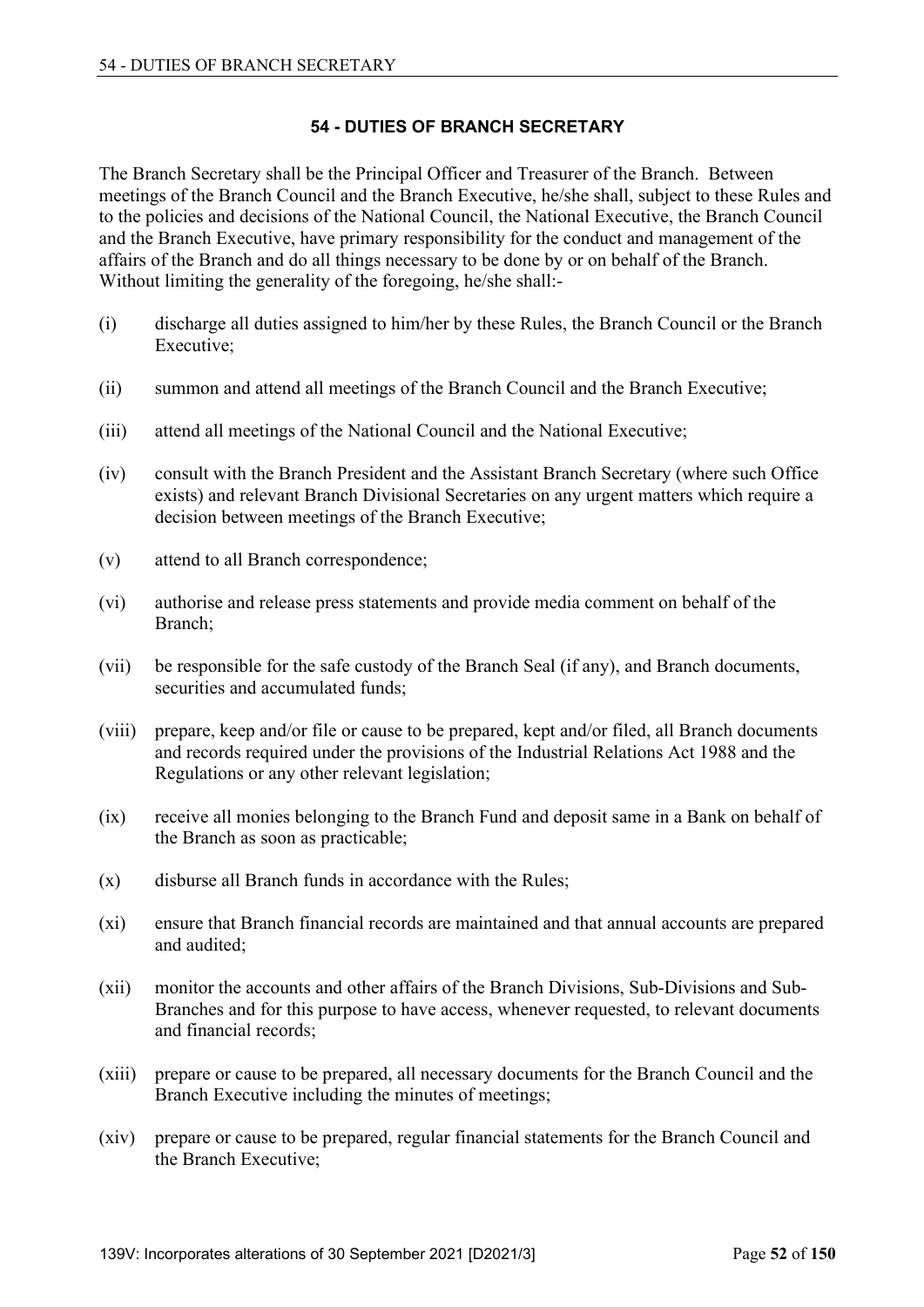- (xv) prepare or cause to be prepared a statement showing Branch membership by category and financial status as at December 31 of each year and a statement of Branch income and expenditure and a balance sheet as at December 31 of each year and forward such statements to the National Secretary no later than March 31 of each year.
- (xvi) maintain Registers of Members of the Branch and Branch Office Bearers.
- (xvii) co-ordinate the activities of Branch Divisions;
- (xviii) control and supervise the Branch Office and its staff including the appointment and termination of such staff;
- (xix) initiate legal, industrial or other proceedings on behalf of the Branch before any Court, Commission, Board or Tribunal;
- (xx) be an ex-officio member of all Branch Governing Bodies and Committees;
- (xxi) be responsible to the Branch Council and the Branch Executive to the proper performance of his/her duties;

### **55 - DUTIES OF ASSISTANT BRANCH SECRETARY**

- (1) In addition to any duties specified elsewhere in these Rules, the Assistant Branch Secretary (where such Office is provided for in Parts X to XVI of these Rules) shall assist the Branch Secretary and act in accordance with his/her directions and instructions.
- (2) When the Branch Secretary is temporarily unable to fulfil his/her duties, the Assistant Branch Secretary, or where such Office does not exist within a Branch, a member of the Branch Executive as determined by the Branch Executive, shall be Acting Branch Secretary and, subject to any restrictions that may be imposed by the Branch Executive or by these Rules, may exercise all the powers of that Office. Where a Branch has more than one Assistant Branch Secretary, the Branch Executive shall nominate one of them to be Acting Branch Secretary.

#### **56 - DUTIES OF ORGANISERS**

- (1) A Branch Organiser shall be under the direction of the Branch Secretary and, in addition to any duties specified elsewhere in these Rules, shall discharge all duties assigned to him/her by the Branch Secretary, the Branch Council and the Branch Executive.
- (2) A Branch Divisional Organiser shall be under the direction of the Branch Divisional Secretary and, in addition to any duties specified elsewhere in these Rules, shall discharge all duties assigned to him/her by the Branch Divisional Secretary or the Branch Divisional Committee.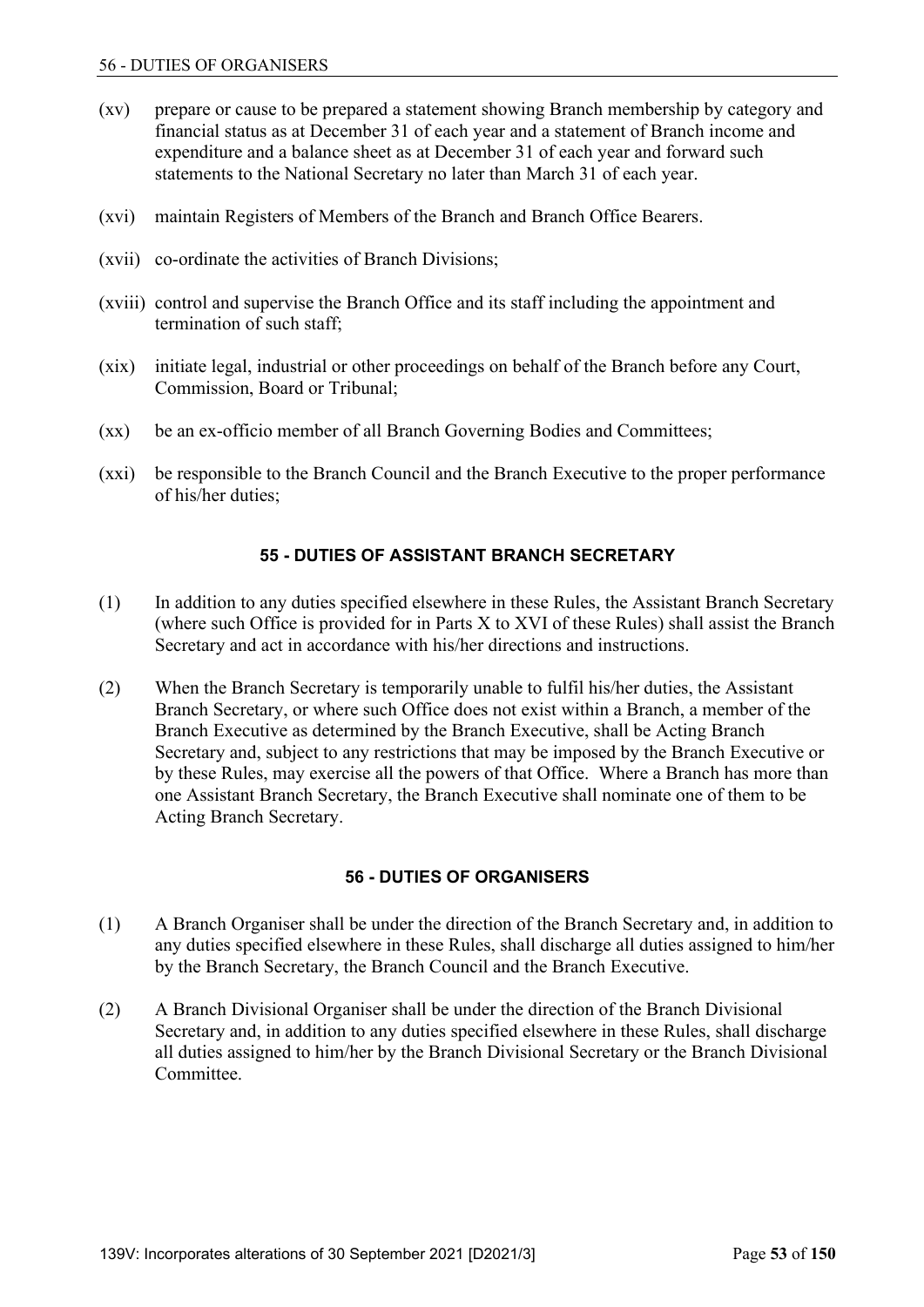### **57 - SUB-BRANCHES**

- (1) A Branch Council may establish Sub-Branches within a particular geographical region comprising some or all members of the Branch within that region. The Branch Council shall determine the scope, role and operation of any Sub-Branch including the manner of electing representatives to the Sub-Branch Committee.
- (2) A Sub-Branch shall have a Sub-Branch Committee elected by the financial members within the Sub-Branch and comprising a Sub-Branch President, a Sub-Branch Vice-President, a Sub-Branch Secretary and up to seven Committee members. The Committee may meet up to six times per year.
- (3) A candidate for a position of Sub-Branch President, Sub-Branch Vice-President, Sub-Branch Secretary or Committee member must be a financial member of the Union and a member of the Sub-Branch on the date on which nominations open.

## **58 - BRANCH DIVISIONAL COMMITTEES**

- (1) Each Branch Division shall have a Branch Divisional Committee. Subject to these Rules and the policies and decisions of the National Council, the National Executive, the Branch Council and the Branch Executive, the Branch Divisional Committee shall have management of those aspects of the Branch's operations which affect members of the Branch Division only.
- (2) Subject to Sub-Rule 40(7), a Branch Divisional Committee may refer a matter to the relevant National Divisional Committee.
- (3) The composition of a Branch Divisional Committee shall be as specified in Parts X to XVI of these Rules.
- (4) The frequency, time and place of Ordinary Meetings of a Branch Divisional Committee shall be as specified in Parts X to XVI of these Rules.
- (5) A Special Meeting of the Branch Divisional Committee may be convened by the Branch Divisional Secretary and the Branch Divisional President jointly, and shall be convened upon receipt of a written request from Sub-Divisions representing at least ten (10) per centum of the members of the Branch Division.
- (6) Branch Divisional Committee members or any Sub-Divisional Committee or any financial member of the Branch Division may place a matter on the agenda for a meeting of the Branch Divisional Committee.
- (7) Where an Ordinary Meeting of the Branch Divisional Committee has been scheduled or a Special Meeting has been called, the Branch Divisional Secretary shall provide a Notice of Meeting and together with an agenda to each member of the Committee entitled to attend, not less than seven days prior to the date of the meeting.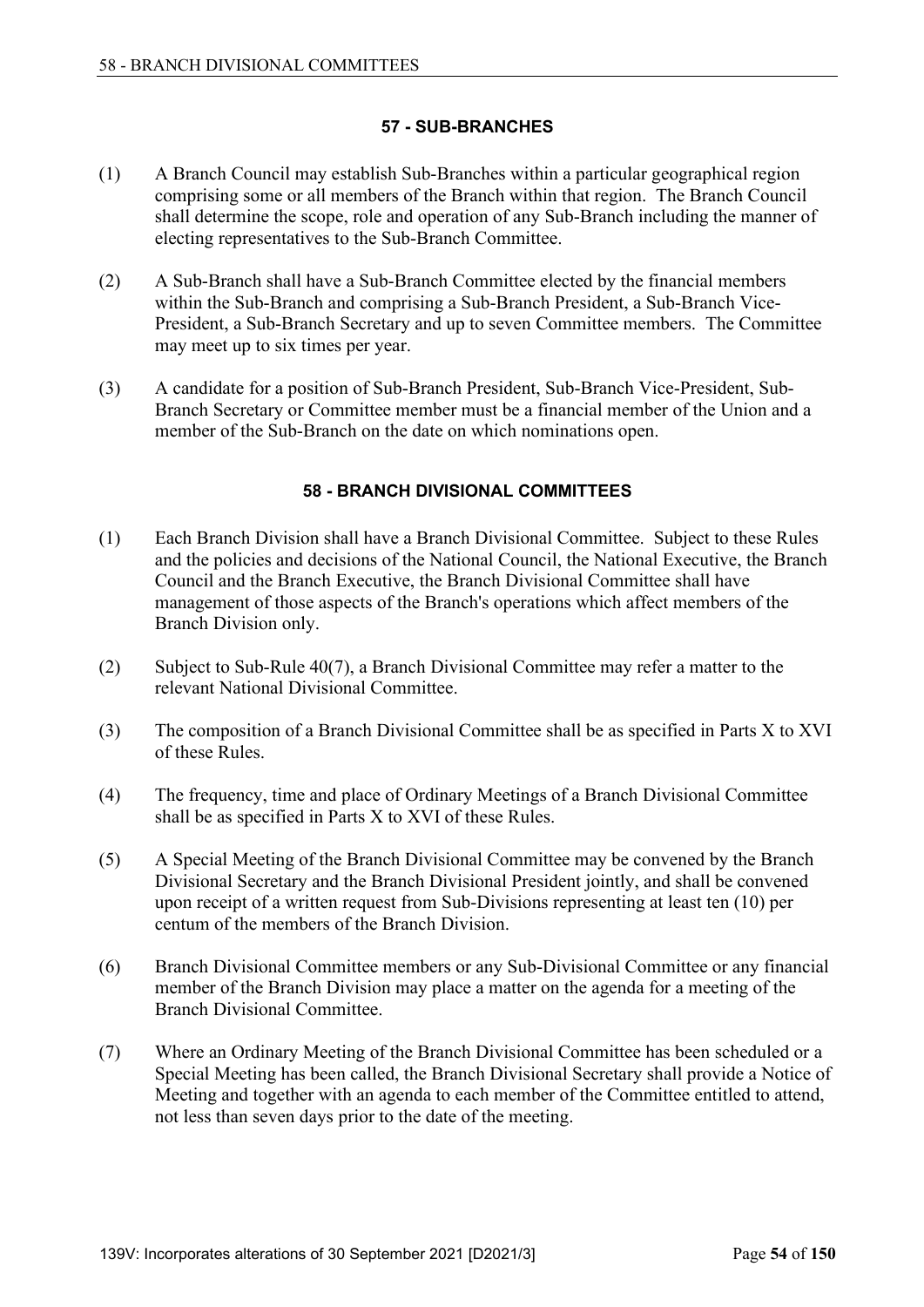- (8) A quorum for a meeting of the Branch Divisional Committee shall be a majority of the members of the Committee entitled to attend.
- (9) Each member of the Branch Divisional Committee shall have one vote. A resolution shall be carried if a majority of members present and voting, vote in favour.
- (10) Between meetings of the Branch Divisional Committee, decisions may be made by ballot conducted in accordance with the procedures specified in Rule 44.
- (11) Notwithstanding anything elsewhere contained in these Rules a meeting of the Branch Divisional Committee may be held by telephone conference or video conference when a majority of the members of the Committee so agrees.

### **59 - BRANCH SUB-DIVISIONS**

- (1) A Branch Divisional Committee may establish Branch Sub-Divisions based on depots, sheds or other workplaces or on geographical location or any other convenient subgrouping of members within a Branch Division and shall determine the scope, role and operation of any Branch Sub-Division including the manner of electing representatives to the Sub-Divisional Committee.
- (2) Each Branch Locomotive Division except in New South Wales shall have a Sub-Divisional Committee Structure and each Branch Tram and Bus Division shall have a Sub-Divisional structure whilst other Branch Divisions, including the New South Wales Locomotive Division, may have a Sub-Divisional Committee or Sub-Divisional Representative/s.

 In the case of a Branch Locomotive Sub-Division the Sub-Divisional Committee shall comprise a Branch Sub-Divisional President, a Branch Sub-Divisional Vice-President, a Branch Sub-Divisional Secretary and, except for the NSW Locomotive Division, up to seven committee members. The Tram and Bus Sub-Division shall comprise one representative, except in South Australia where the Division shall have a Sub-Divisional Committee comprising a Sub-Divisional President, a Sub-Divisional Vice-President and a Sub-Divisional Secretary.

 A Sub-Divisional representative or committee shall be elected by the financial members with the depot, shed, workplace or geographical location comprising the Sub-Division. The functions of a Branch Sub-Divisional Committee or representative shall include the policing of relevant awards, determinations or other provisions relating to the welfare of members and the initial handling of local grievances.

(3) A candidate for a position of Branch Sub-Divisional President, Branch Sub-Divisional Vice-President, Branch Sub-Divisional Secretary or Committee member or representative must be a financial member of the Union and a member of the Sub-Division on the date on which nominations open.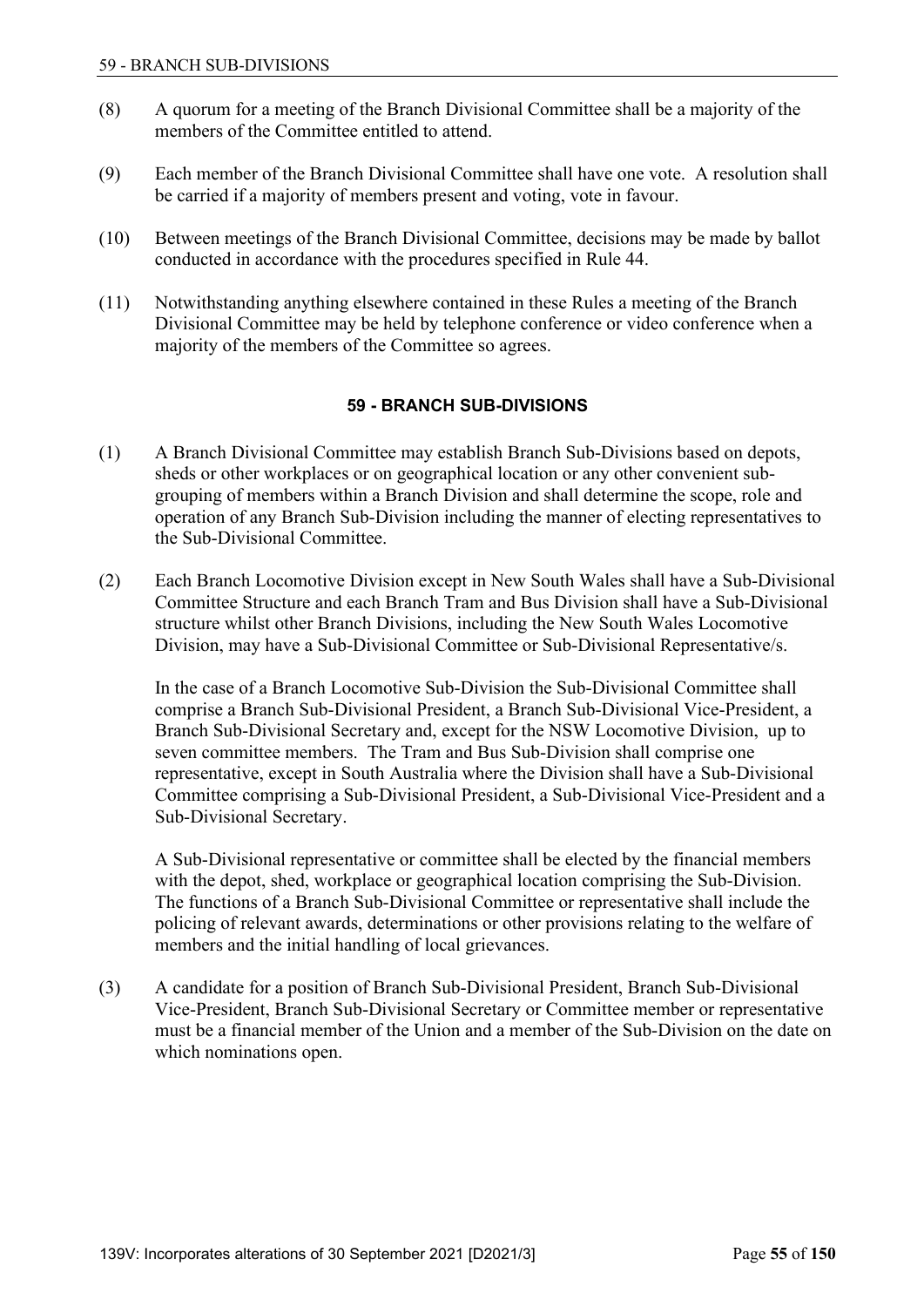(4) The Branch Divisional Committee shall determine the number of representatives on the Branch Divisional Committee to which a Branch Sub-Division is entitled. Where a Branch Divisional Committee determines that the number of members within a particular Branch Sub-Division is too small to warrant individual representation on the Branch Divisional Committee, then the Branch Divisional Committee may combine one or more Branch Sub-Divisions to form a single electorate for the purpose of electing a representative.

### **60 - SECTIONS WITHIN BRANCH DIVISIONS AND SUB-DIVISIONS**

A Branch Divisional Committee may establish Sections within the Branch Division or within a Branch Sub-Division. A Section shall comprise a proportion of the membership of the Branch Division or a Branch Sub-Division and may have a work function, workplace and/or a geographical basis. The Branch Divisional Committee shall determine the scope, role and operation of such Sections.

### **61 - REGIONAL BRANCH DIVISIONS**

A Branch Divisional Committee may establish a Regional Branch Division embracing the members of two or more Sub-Divisions within a particular geographical region. The Branch Divisional Committee shall determine the scope, role and operation of such Regional Branch Divisions.

### **62 - DUTIES OF BRANCH DIVISIONAL PRESIDENT**

- (1) In addition to any duties specified elsewhere in these Rules, a Branch Divisional President shall preside at all meetings of the Branch Divisional Committee and shall preserve order and decorum at such meetings and shall confirm the minutes thereof. He/she shall ensure that the Rules and the policies of the Union and the Branch are adhered to.
- (2) At all meetings of the Branch Division at which he/she presides, a Branch Divisional President shall have a deliberative but not a casting vote.

## **63 - DUTIES OF BRANCH DIVISIONAL VICE-PRESIDENT**

In addition to any duties specified elsewhere in these Rules, a Branch Divisional Vice-President shall assist the Branch Divisional President in the conduct of his/her duties and in the absence of the Branch Divisional President, the Branch Divisional Vice- President, or where there is more than one Branch Divisional Vice-President, the Senior Branch Divisional Vice-President, shall deputise for him/her and in the absence of both of them, the Junior Branch Divisional Vice-President shall so deputise for the Branch Divisional President. Where a Branch Division has more than one Junior Branch Divisional Vice-President, the Junior Branch Divisional Vice-President who is to so deputise, shall be determined by the Branch Divisional Committee.

Provided that, from the quadrennial elections due in 2014, the following provision shall apply to the NSW Branch Locomotive Division: in the absence of the Branch Divisional President, the Branch Divisional Committee shall determine which of the two Branch Divisional Vice-Presidents shall deputise for the Branch Divisional President in his/her absence.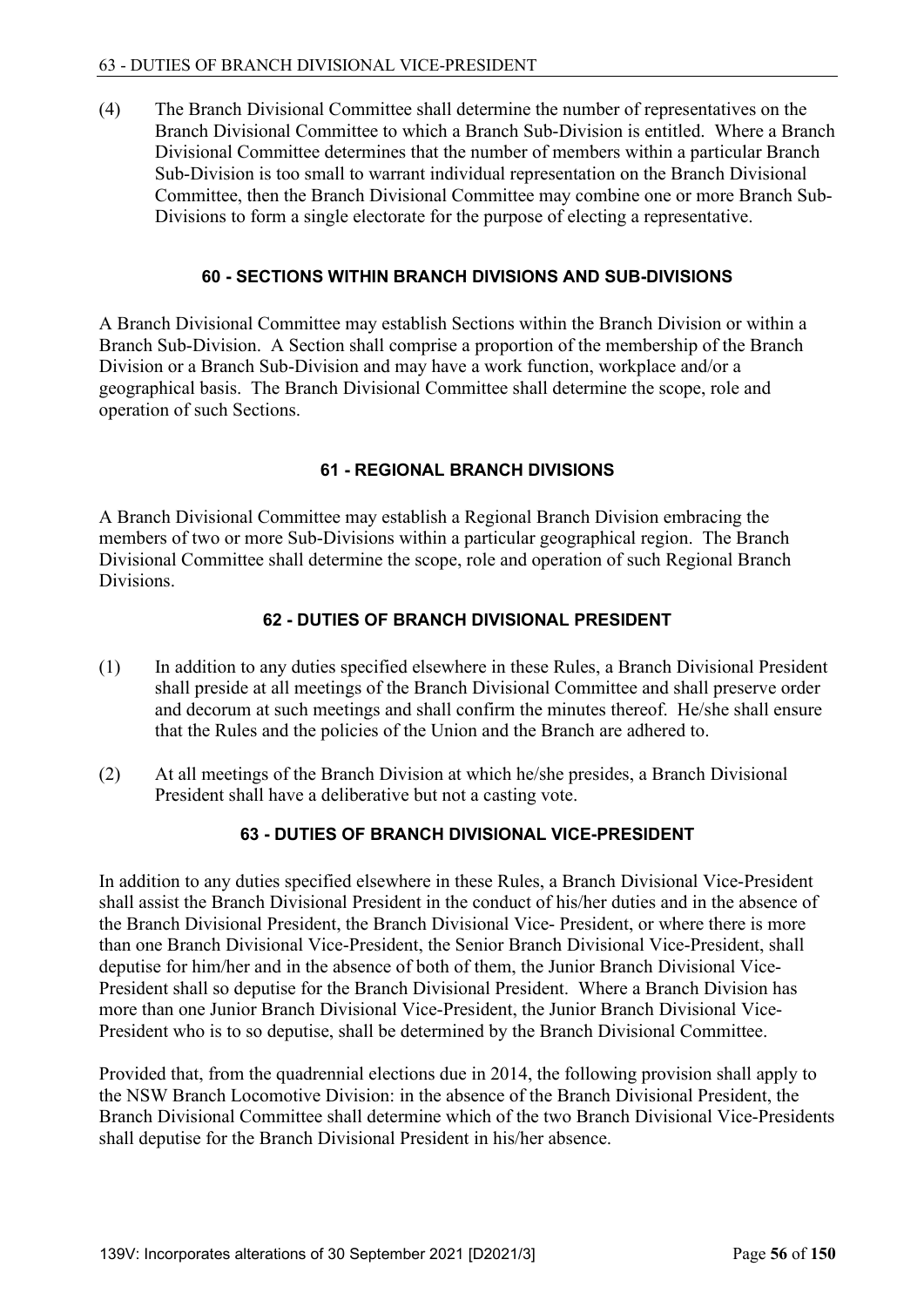### **64 - DUTIES OF BRANCH DIVISIONAL SECRETARY**

A Branch Divisional Secretary shall be the Principal Officer and Treasurer of the Branch Division and shall, subject to the Rules and the policies and decisions of the National Council, the National Executive, the Branch Council, the Branch Executive and the Branch Divisional Committee, oversee the affairs of the Branch Division. In addition to any duties specified elsewhere in the Rules, he/she shall ensure that minutes of Branch Divisional Committee Meetings are kept, that financial records are maintained, that Branch Divisional funds are properly expended and that meetings are duly convened. In addition a Branch Divisional Secretary shall provide a monthly financial report to the Branch Executive and a periodic financial report to each meeting of the Branch Council and shall promptly inform the Branch Secretary of all decisions made by the Branch Divisional Committee.

A Branch Divisional Assistant Secretary shall assist the Branch Divisional Secretary and act in accordance with his/her directions and instructions.

When the Branch Divisional Secretary is temporarily unable to fulfil his/her duties, the Branch Divisional Assistant Secretary shall be Acting Branch Divisional Secretary and, subject to any restrictions that may be imposed by the Branch Divisional Committee or by these rules, may exercise all the powers of that office.

Provided that, from the quadrennial elections due in 2014, the following provision shall apply to the NSW Branch Locomotive Division: when the Branch Divisional Secretary is temporarily unable to fulfil his/her duties, the Branch Divisional Committee shall determine which of the two Branch Divisional Assistant Secretaries shall be the Acting Branch Divisional Secretary.

#### **65 - BRANCH MONITORING OF BRANCH DIVISIONAL DECISIONS**

Where a Branch Divisional Committee makes a decision in relation to the Branch Division, which affects other Branch Divisions and/or the Branch generally, the Branch Divisional Secretary shall promptly advise the Branch Secretary or, in his/her absence, the Branch President, before taking any action to implement the decision. Where the Branch Secretary or the Branch President, as the case may be, forms the view that the decision does effect other Branch Divisions and/or the Branch generally, the Branch Secretary or the Branch President, as the case may be, shall so inform the Branch Divisional Secretary, and the Branch Divisional Committee and the Branch Divisional Office Bearers shall take no further action on the matter without the authorisation of the Branch Executive.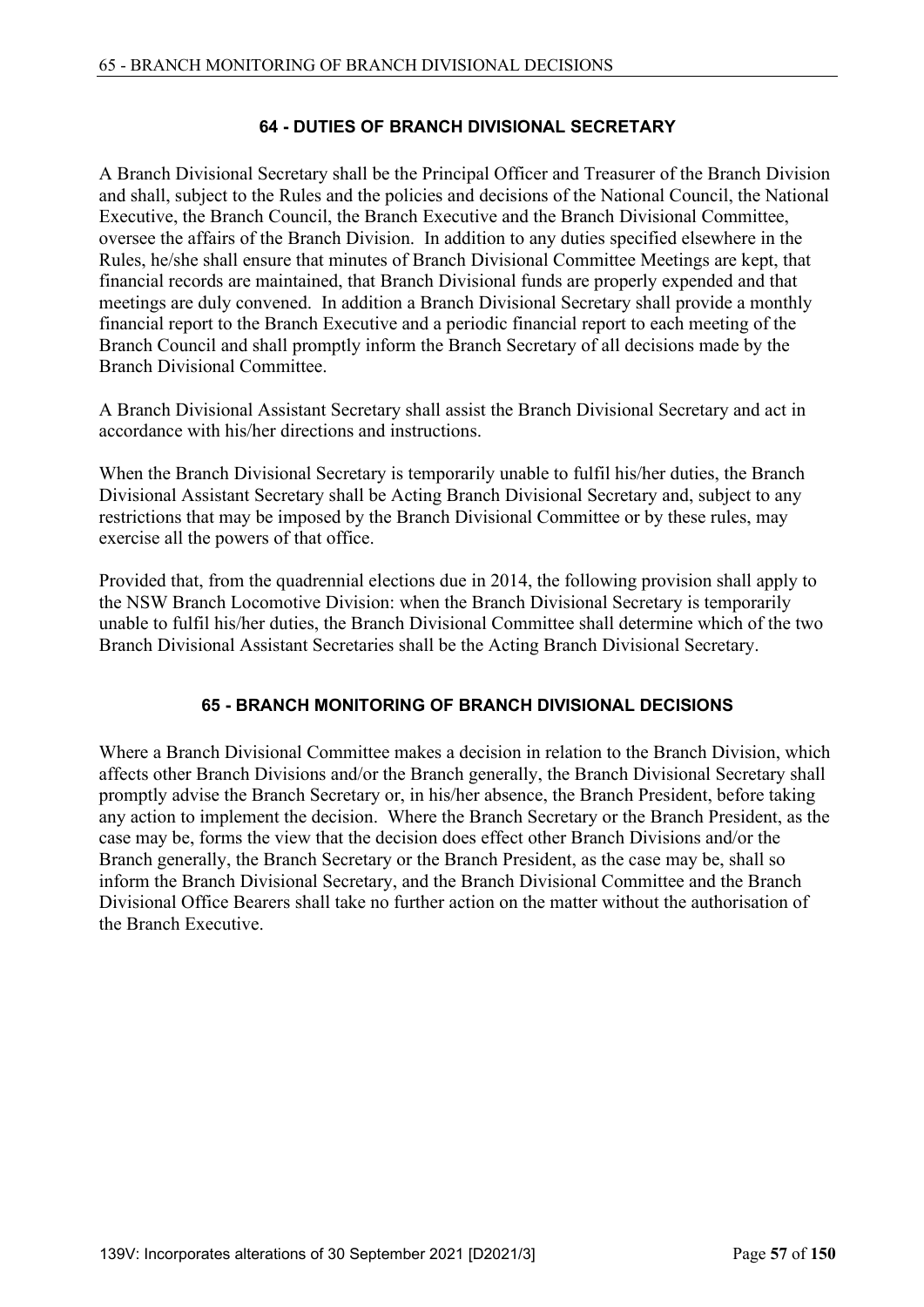## **PART VII - EXPENSES, PROXIES, ELIGIBILITY FOR OFFICE AND MISCONDUCT**

### **66 - EXPENSES OF OFFICE BEARERS AND MEMBERS**

- (1) National and Branch Office Bearers shall be entitled to be compensated for any travel, accommodation or other out-of-pocket expenses incurred as a result of attendance at meetings of the Union's Governing Bodies or by engagement on authorised Union business. Members engaged on authorised Union business shall have a similar entitlement. The amount of such entitlement shall be determined from time to time by the National Council or the National Executive.
- (2) National and Branch Office Bearers shall be entitled to be compensated for loss of pay incurred as a result of attendance at meetings of the Union's Governing Bodies or by engagement on authorised Union business.

 Members engaged on authorised Union business shall have a similar entitlement. The amount of such entitlement shall, in the case of National Office Bearers, be determined by the National Council or the National Executive and, in the case of Branch Office Bearers and members, by the Branch Council or the Branch Executive.

## **67 - PROXIES**

- (1) Any member of a Governing Body within the Union who is unable to attend all or part of a meeting of such Governing Body, may be represented by another person as a proxy delegate appointed in accordance with and subject to the restrictions imposed by this Rule.
- (2) A person appointed as a proxy delegate shall be a financial member of the Union. Further, where a member represents a particular Branch, National Division, Branch Division, Sub-Division or geographical area, then the proxy delegate shall come from the same Branch, National Division, Branch Division, Sub-Division or geographical area, as the case may be.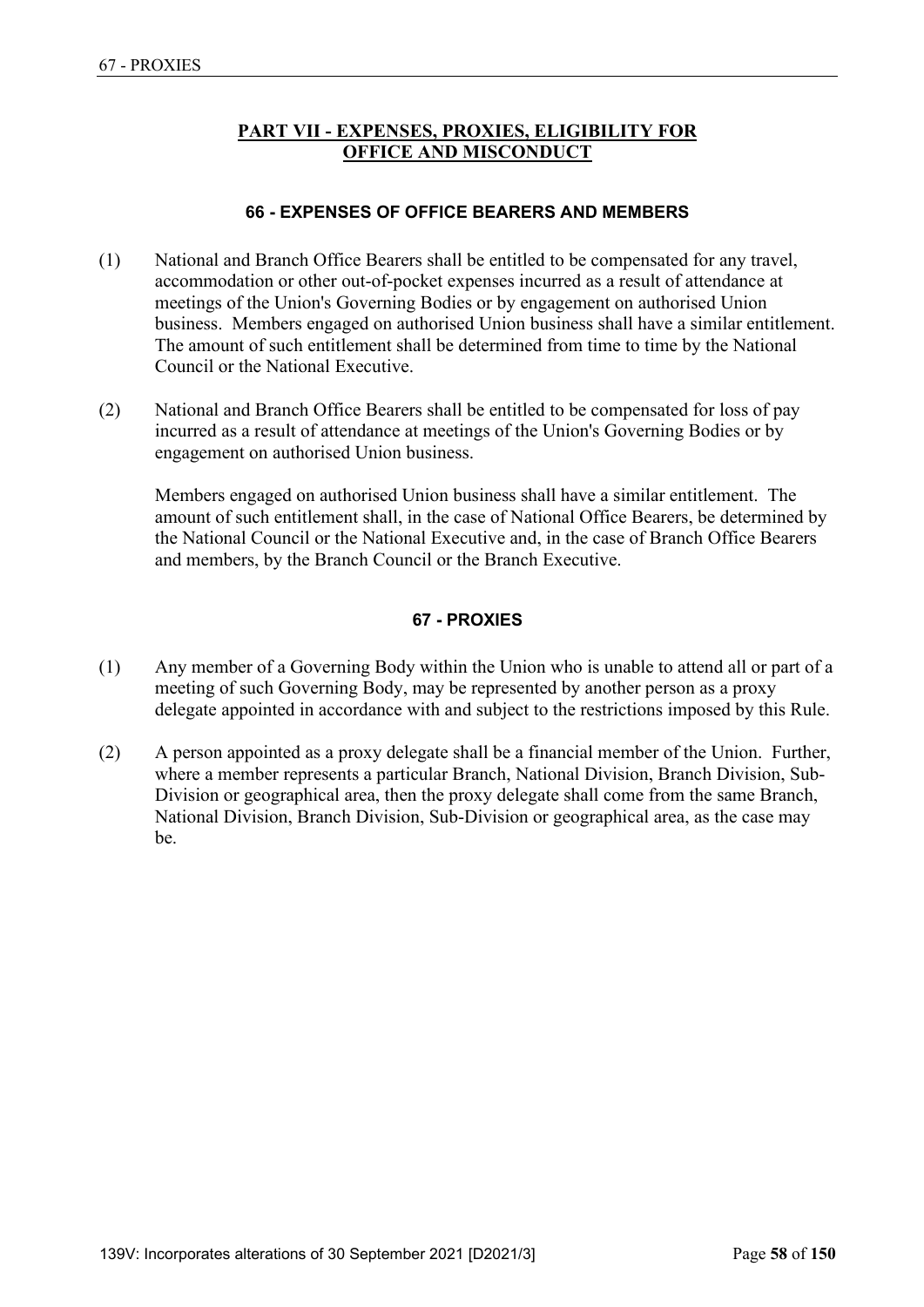- (3) Proxies for National Office Bearers shall be as follows:-
	- (i) A proxy for the National President or the National Secretary shall be determined in accordance with the provisions of Rules 37 and 39 respectively.
	- (ii) A proxy for the National Vice-President shall be appointed by the National Executive.
	- (iii) A proxy for an Assistant National Secretary (Divisional) shall be appointed by the relevant National Divisional Committee.
	- (iv) A proxy for a Branch Delegate to the National Executive shall be appointed by the Branch Executive.
	- (v) A proxy for a National Divisional Delegate from the Branch to the National Council shall be appointed by the relevant Branch Divisional Committee.
	- (vi) A proxy for a representative to a National Divisional Committee shall be appointed by the relevant Branch Council.
- (4) Subject to any contrary or additional provisions in Parts X to XVI of these Rules, proxies for Branch Office Bearers shall be as follows:-
	- (i) A proxy for the Branch President or the Branch Secretary shall be determined in accordance with the provisions of Rules 53 and 55 respectively.
	- (ii) A proxy for a Senior Branch Vice-President, a Junior Vice-President, a Branch Vice-President, an Assistant Branch Secretary or a Branch Organiser shall be appointed by the Branch Executive.
	- (iii) A proxy for a Branch Divisional Organiser shall be appointed by the relevant Branch Divisional Committee.
	- (iv) A proxy for a Branch Divisional President shall be determined in accordance with the provisions of Rule 63.
	- (v) A proxy for a Senior Branch Divisional Vice-President, a Junior Branch Divisional Vice-President, a Branch Divisional Vice-President or a Branch Divisional Secretary shall be appointed by the Branch Divisional Committee.
	- (vi) A proxy for a Branch Divisional Delegate to the Branch Council or the Branch Executive, shall be appointed by the relevant Branch Divisional Committee.
	- (vii) A proxy for a Sub-Divisional Representative on a Branch Divisional Committee shall be appointed by the Sub-Divisional Committee or, where a Representative represents more than one Branch Sub-Division, by the relevant Sub-Divisional Committees jointly.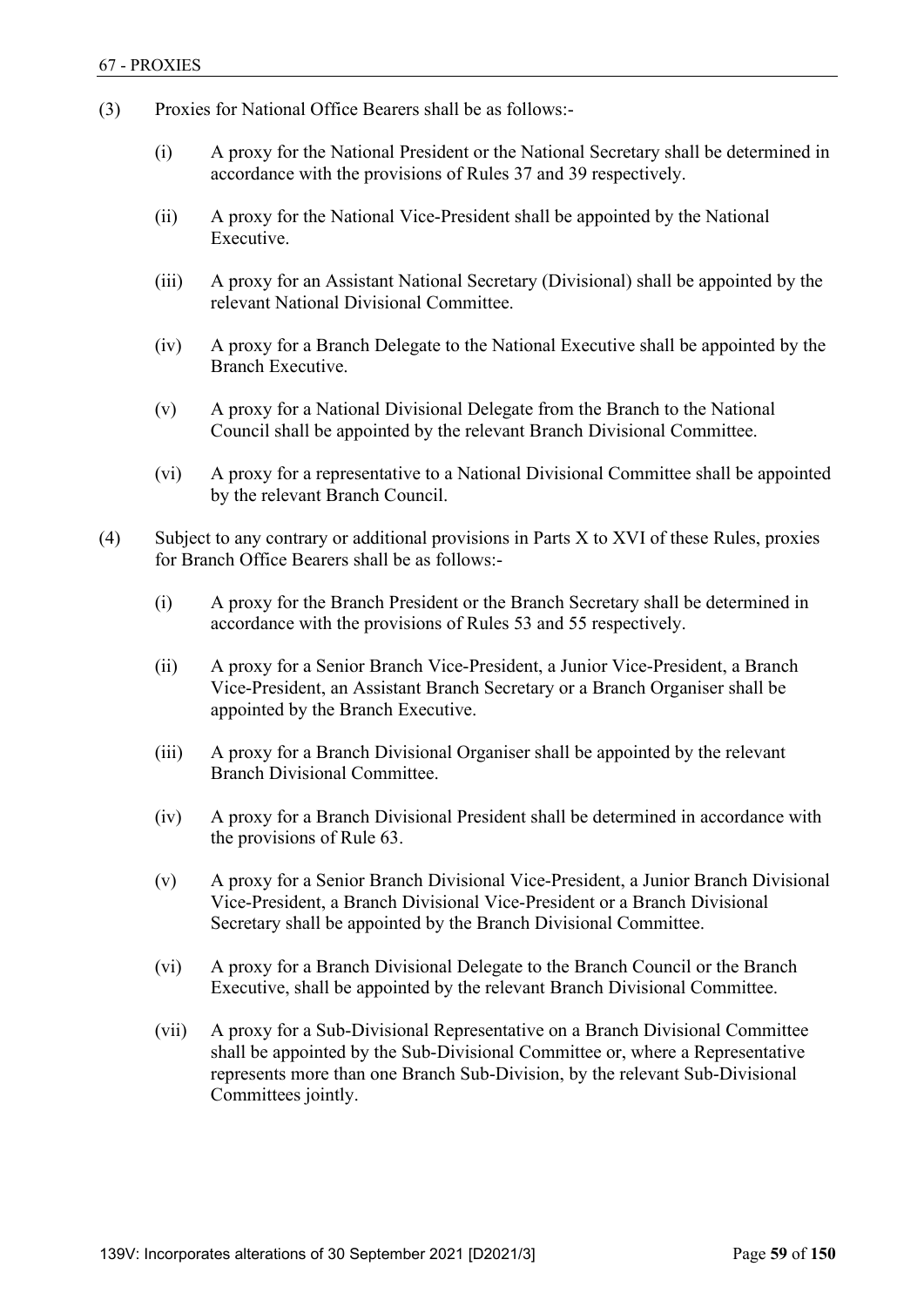#### **68 - ELIGIBILITY FOR OFFICE**

- (1) Notwithstanding any provisions elsewhere in these Rules, a person is ineligible to nominate for any Office or to continue to hold any Office within the Union if:-
	- (i) he/she is not a member or resigns from membership;
	- (ii) he/she is not, or ceases to be, entitled to remain as a member of the Union; or
	- (iii) he/she is or becomes employed principally in an industry or calling falling outside the scope of Rule 4;
	- (iv) he/she is or becomes an Honorary Life Member or an Associate Member;
	- (v) in the case of an Office which represents a National Division or a Branch Division, he/she is not, or ceases to be, a member of the National Division or the Branch Division, as the case may be; or
	- (vi) in the case of a Branch Office or a National Office which represents a Branch, he/she is not, or ceases to be, a member of the Branch; or
	- (vii) in the case of an Office, other than the Office of Branch Organiser, which represents a Sub-Branch or other geographical area within a Branch, his/her usual place of employment is not, or ceases to be, located within that area; or
	- (viii) in the case of an Office which represents a Sub-Division, he/she is not, or ceases to be, a member of the Sub-Division; or
	- $(ix)$  subject to Sub-Rule  $68(3)$ , he/she is or becomes unfinancial.
- (2) Where an Office Bearer within the Union ceases to be eligible to continue to hold office under the provisions of paragraphs (i) to (viii) inclusive of Sub-Rule 68(1) then the National Secretary in the case of National Office Bearers, and the Branch Secretary in the case of Branch Office Bearers, shall write to the Office Bearer advising him/her that he/she is ineligible to continue to hold his/her Office and the reasons therefor. That advice shall invite the Office Bearer to submit any material he/she wishes to so submit within the fourteen days of the date of the written advice and shall advise the Office Bearer that the details of his/her ineligibility together with any submission from him/her will be placed before the next meeting of the National Executive in the case of National Office Bearers or the Branch Executive in the case of Branch Office Bearers. The National Executive or the Branch Executive, as the case may be, shall consider the material submitted and if satisfied that the Office Bearer is ineligible to continue to hold Office under the provisions of this Rule, it shall remove the person from Office with effect from the date of the Executive's decision.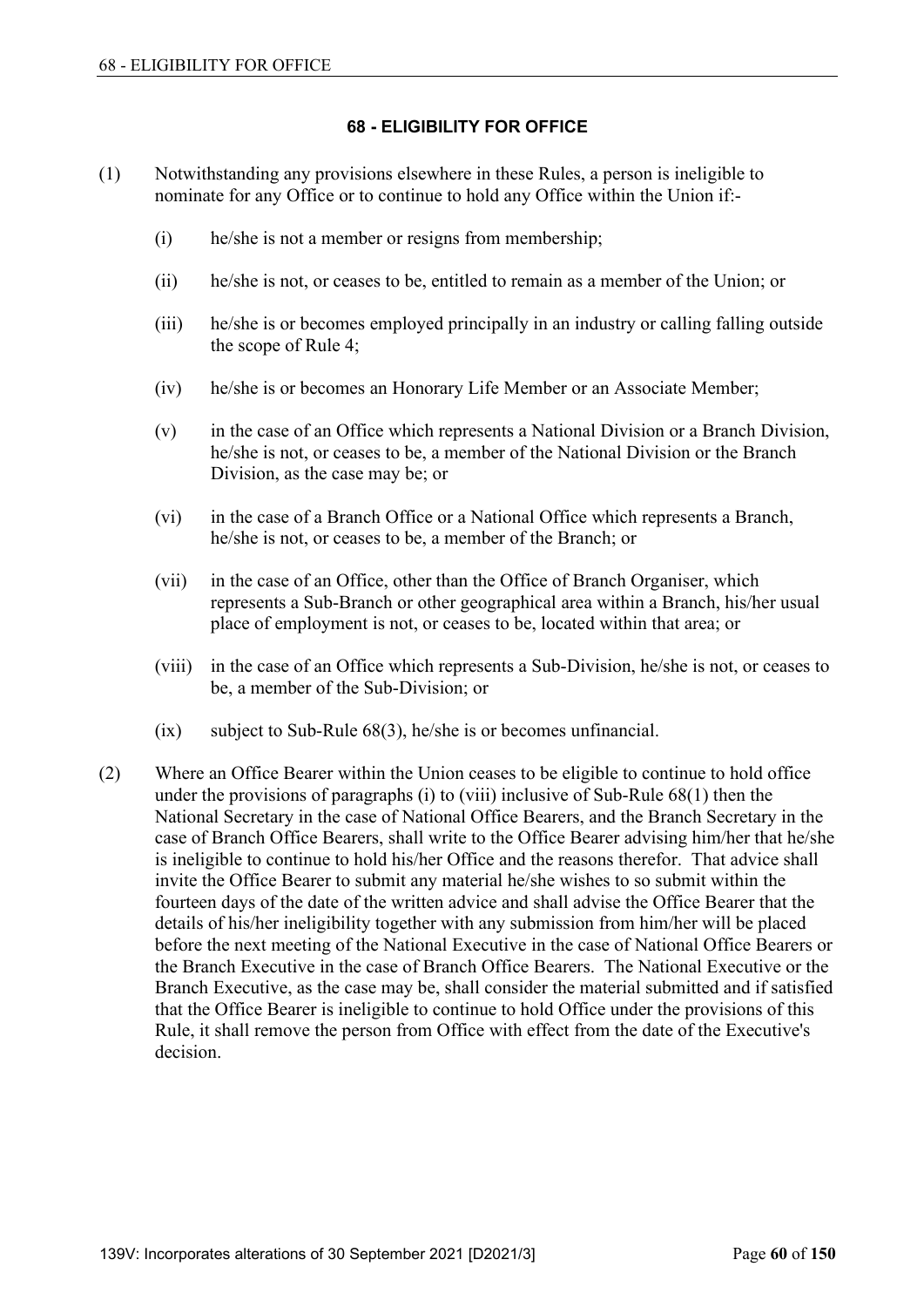- (3) Where an Office Bearer within the Union becomes unfinancial, then he/she shall be deemed to be suspended from his/her Office and from all the rights and privileges attached to that Office on and from the date on which he/she becomes unfinancial and until he/she becomes financial again. The Office Bearer shall be advised by the National Secretary, in the case of National Office Bearers and the Branch Secretary in the case of Branch Office Bearers, and the written advice shall state that the Office Bearer will be removed from office unless he/she becomes financial within fourteen days of the date of the letter. Where an Office Bearer fails to become financial within the fourteen day period, then the National Executive in the case of National Office Bearers, or the Branch Executive, in the case of Branch Office Bearers, shall remove the person from Office with effect from the date of the Executive's decision.
- (4) Where the Office Bearer who has ceased to be eligible to hold office is the National Secretary or the Branch Secretary, then the processes prescribed in Sub-Rules 68(2) and 68(3) shall be carried out by the National President or the Branch President, as the case may be.
- (5) Where a person holds an Office which is filled through a collegiate election and the term of that collegiate Office expires after the term of the Office within the electoral college which that person also holds and which qualified him/her to nominate for the collegiate Office, he/she shall not cease to hold that collegiate Office by reason only of him/her ceasing to hold the qualifying Office due to the expiration of the term of that Office.

### **69 - GENERAL OBLIGATIONS OF OFFICE BEARERS AND ACTION IN RELATION TO MISCONDUCT**

- (1) A person holding an Office within the Union shall carry out his/her role in an honest, competent and diligent manner. He/she shall abide by these Rules and the policies and decisions of the Governing Bodies of the Union.
- (2) A person holding an Office who has been found guilty in accordance with the procedures set out in this Rule of a breach of his/her obligations as an Office Bearer may be reprimanded, warned, temporarily suspended from office for a period of not more than twelve months, fined an amount not exceeding \$100.00 or, subject to Sub-Rule 69(3), removed from office.
- (3) A person holding an Office within the Union may be removed from office, only if he/she has been found guilty in accordance with this Rule, of a misappropriation of the funds of the Union, a substantial breach of these Rules or gross misbehaviour, or gross neglect of duty or has otherwise ceased to be eligible to continue to hold Office under these Rules. For the purposes of this Rule, a "substantial breach of these Rules" includes a persistent refusal or failure to abide by the obligations imposed by these Rules including those obligations imposed by Sub-Rule 69(1).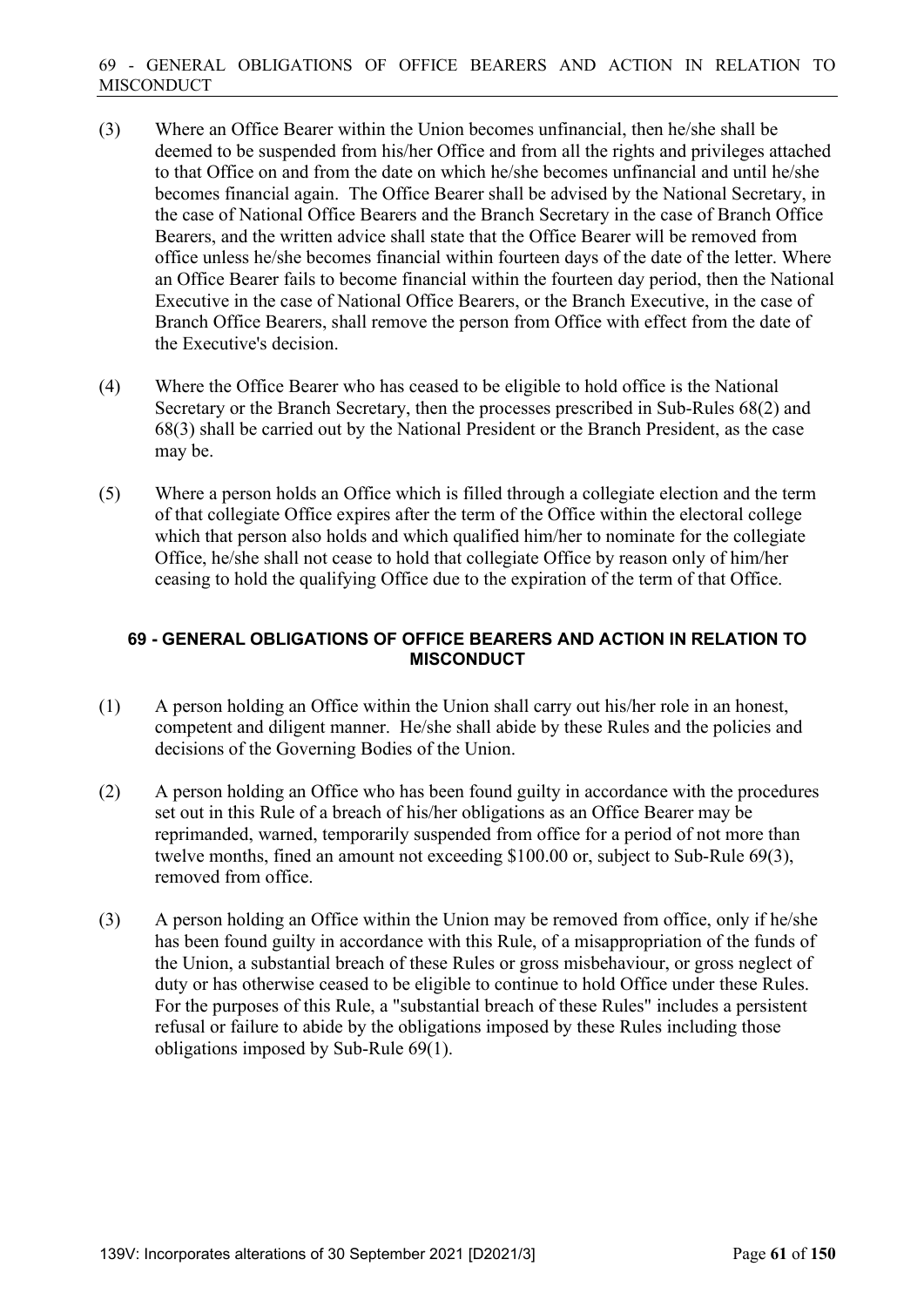- (4) Any member, including an Office Bearer, wishing to invoke the preceding Sub-Rules against a person holding an Office, shall detail in writing the conduct or circumstances alleged to justify disciplinary action and forward that written charge to the National Secretary in the case of National Office Bearers and to the Branch Secretary in the case Branch Office Bearers, who shall forward a copy to the person against whom the charge is made. When the National Secretary or the Branch Secretary, as the case may be, forwards the written charge to the Office Bearer, that Office Bearer shall be requested to advise the National Secretary or the Branch Secretary, as the case may be, within seven days whether he/she admits to or denies the charge and/or whether he/she wishes to make any comment thereon.
- (5) Where the National Secretary or the Branch Secretary is the person against whom the charge is made, then the charge shall be forwarded to the National President or the Branch President, as the case may be, who shall take the actions that would otherwise be taken by the National Secretary or the Branch Secretary under this Rule.
- (6) At the next Ordinary or Special Meeting of the National Executive in the case of National Office Bearers and the Branch Executive in the case of Branch Office Bearers, the charge and any reply made by the person against whom the charge is made, shall be considered and the Executive may resolve:-
	- (i) that the person charged shall be called upon to show cause to the Executive why he/she should not be disciplined; or
	- (ii) that no further action be taken.
- (7) If the charge is to be proceeded with, the person charged shall be called upon to attend before the National Executive or the Branch Executive, as the case may be, at a stated time and place to show cause why he/she should not be disciplined. The person charged shall be given at least twenty-one days' notice of the time and place of the hearing. At least fourteen days before the hearing, the person laying the charge shall provide the Office Bearer with particulars of the charge reasonably sufficient to enable him/her to know the nature of the allegations made against him/her and the circumstances alleged to justify disciplinary action.
- (8) An Office Bearer who has been charged may, by resolution of the National Executive or the Branch Executive, as the case may be, be directed not to carry out some or all of the duties of his/her Office pending the hearing and determination of the charge.
- (9) At the hearing, the person laying the charge and the person charged:
	- (i) shall be heard in person if he/she or they so desire;
	- (ii) may submit a written statement;
	- (iii) may call witnesses;
	- (iv) may examine and cross-examine witnesses;
	- (v) may present evidence relevant to the charge.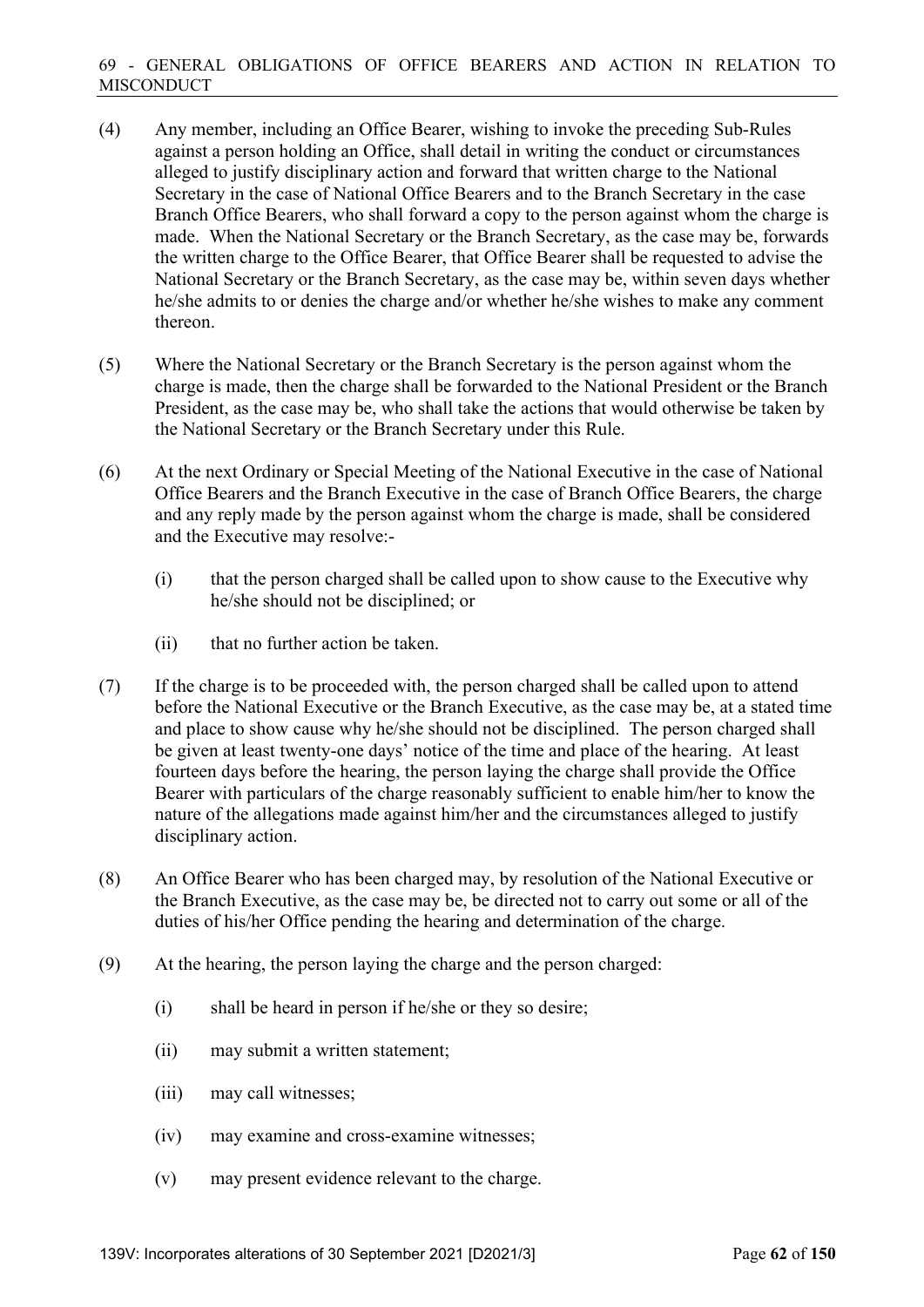- (10) No person shall be present at the hearing of the charge other than the person charged, the person laying the charge, the members of the National Executive or the Branch Executive, as the case may be, and any witnesses called, provided that any witnesses called may only be present while such witness's evidence is being taken. No person other than members of the National Executive or the Branch Executive, as the case may be, shall be present after the hearing of the charge while the Executive is deliberating upon its decision in relation to that charge.
- (11) Where the member laying the charge or the person charged is a member of the National Executive or the Branch Executive, as the case may be, then that person shall take no part in the deliberations of the Executive and shall absent himself/herself during the Executive's deliberations.
- (12) The National Executive or the Branch Executive, as the case may be, shall determine whether or not the charge has been proven and subject to Sub-Rule 69(3), determine the appropriate penalty.
- (13) An Office Bearer who is found guilty pursuant to this Rule, shall have a right of appeal to the National Council in the case of a decision by the National Executive and to the Branch Council in the case of a decision by the Branch Executive. The appeal may be against the finding of guilt and/or the penalty imposed.
- (14) An appeal right shall be exercised within fourteen days of receipt of written advice of the decision of the Executive by notice in writing to the National Secretary or the Branch Secretary, as the case may be, or, where the National Secretary or the Branch Secretary is the person charged, to the National President or the Branch President, as the case may be. In hearing such appeal, the Council shall follow the same proceedings and accord the Office Bearer the same rights as are provided for in this Rule in relation to the hearing of the matter by the Executive.
- (15) A Branch Office Bearer shall have a further right of appeal from the Branch Council to the National Executive, whose decision shall be final.

# **PART VIII – ELECTIONS**

# **70 - ELECTIONS FOR OFFICES**

Elections for all Offices within the Union shall take place in accordance with the provisions of this Part.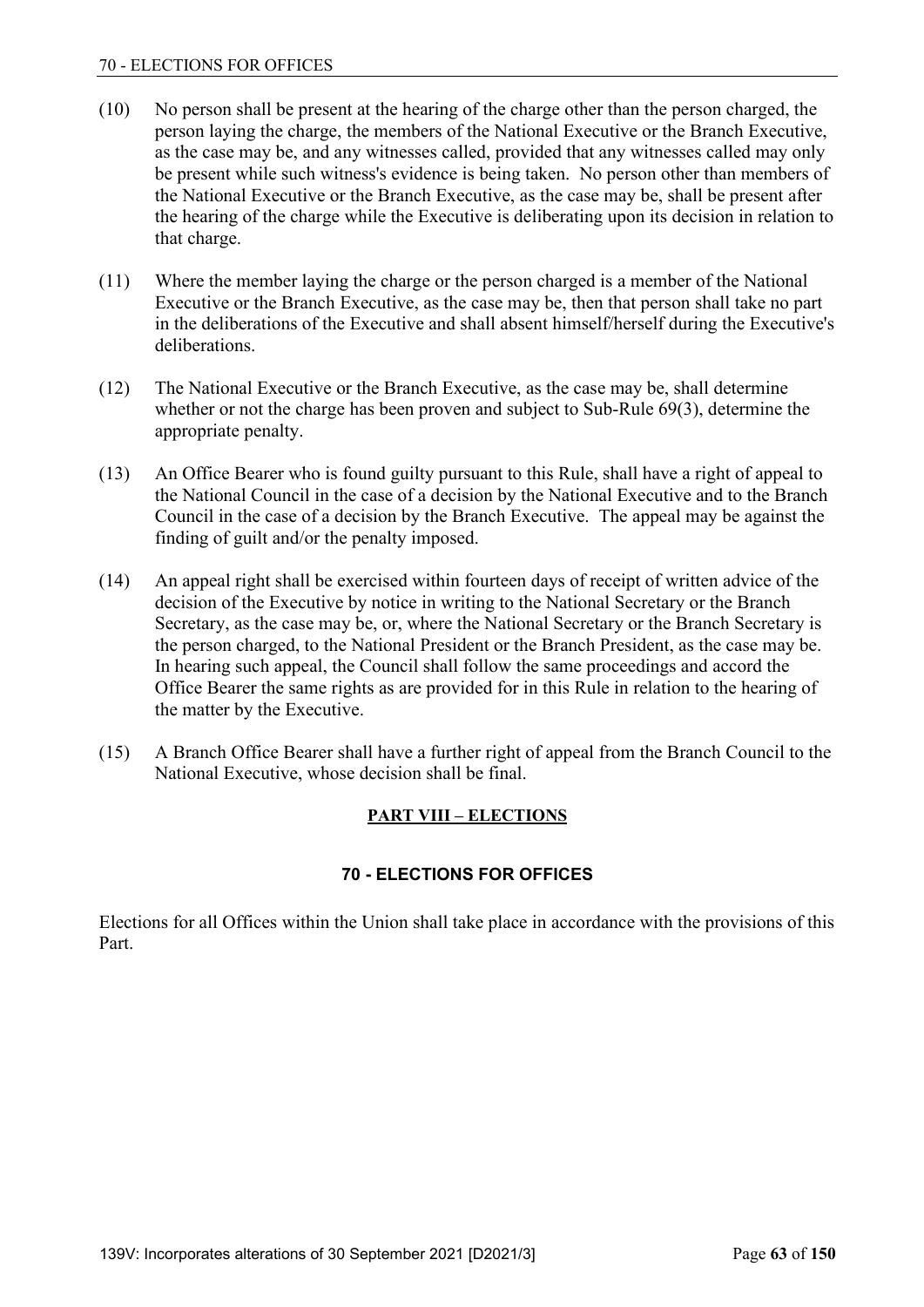### **71 - ELECTION TIMETABLE AND ASSUMPTION OF OFFICE**

- (1) Except as provided in Sub-Rule 71(3), the timetable for elections within the Union, other than elections to fill a casual vacancy, shall be as follows:-
	- (i) nominations shall open at 9.00am on the first Monday in July of an election year and shall close at 5.00pm on the fourth Monday in July in that year.
	- (ii) where a ballot is necessary, the ballot shall commence at 9.00am on the first Monday in September of an election year and shall conclude at 5.00pm on the fourth Monday in September of that year.

 Provided that the National Executive may, in the case of elections for National Offices, and a Branch Council may, in the case of elections for Branch Offices, vary this timetable in exceptional circumstances.

- (2) The ballot shall be declared as soon as practicable after the counting of the votes. Successful candidates shall take office on and from the declaration of the ballot.
- (3) Where an Office is to be filled through a collegiate election under these Rules, the election shall take place at the first meeting of the electoral college following elections for the members of the college. The ballot shall be declared at that meeting and the successful candidate shall take office forthwith.
- (4) For the election of the President, Vice President and Junior Vice President of the Tram and Bus Division of the Queensland Branch, the nominations will be called one week from the declaration of the poll for Sub Divisional Representatives. Nominations will close one week after they are called. One week will be allowed for withdrawal of nominations and a ballot will occur within fourteen (14) days after withdrawal of nominations closing.

## **72 - RETURNING OFFICERS**

- (1) The National Council shall appoint a National Returning Officer who shall, subject to any statutory provision regarding the conduct of elections, conduct all National elections and ballots.
- (2) The National Council may appoint an Assistant Returning Officer or Officers to assist the National Returning Officer.
- (3) A Branch Council shall appoint a Branch Returning Officer who shall, subject to any statutory provision regarding the conduct of elections, conduct all Branch elections and ballots.
- (4) A Branch Council shall appoint an Assistant Branch Returning Officer or Officers to assist the Branch Returning Officer.
- (5) The National and the Branch Returning Officers and Assistant Returning Officers shall not be Office Bearers within or employees of the Union.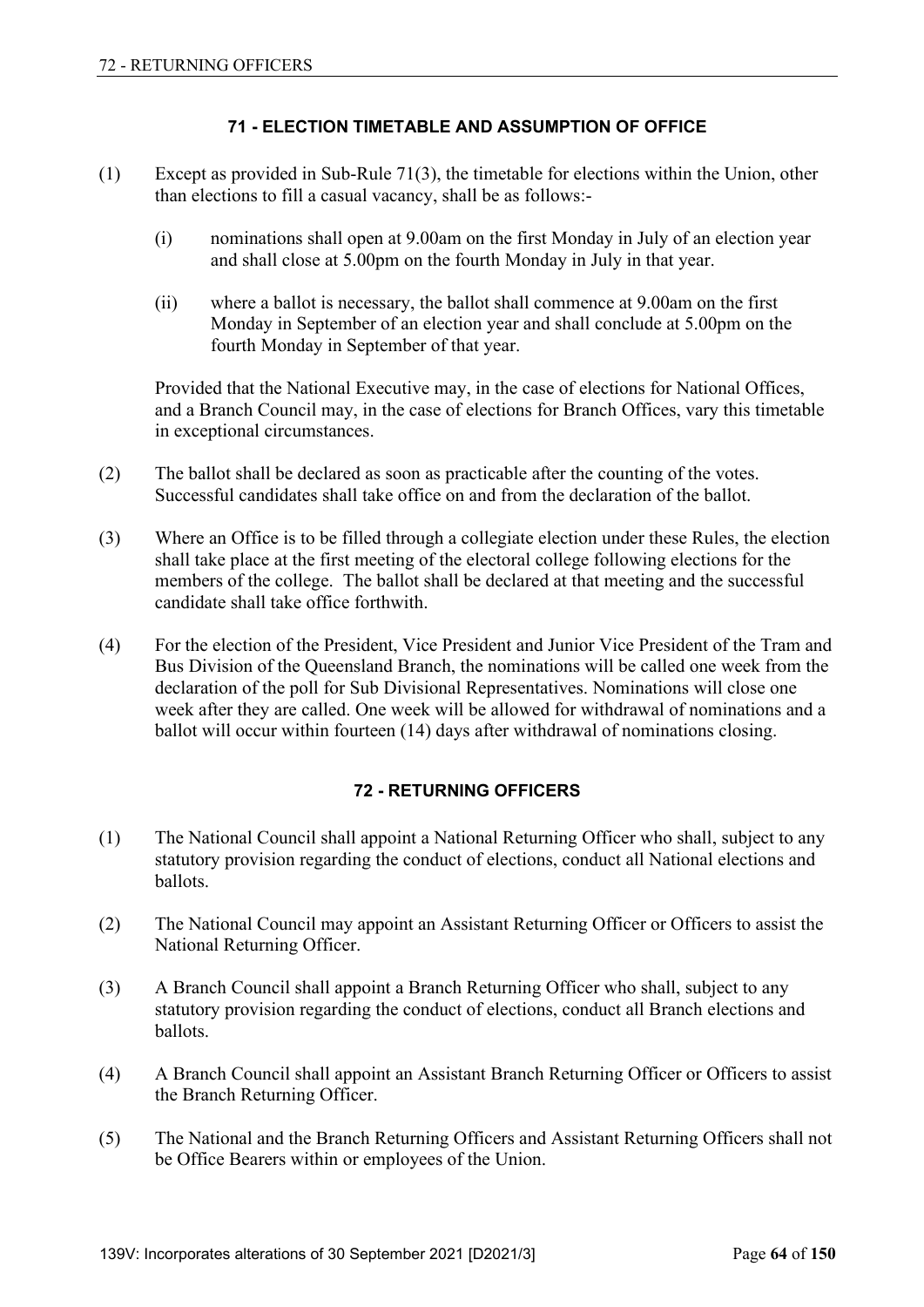## **73 - ELECTION PROCEDURES**

Except where otherwise provided in these Rules, elections within the Union shall be conducted in accordance with the following procedures:-

- (i) The Returning Officer shall call for nominations at least three weeks before the date on which nominations open by a notice published in a union journal or by circulars addressed to members or by the insertion of an advertisement in a newspaper or newspapers circulating throughout the electorate. Such notices shall specify the date on which nominations will open and will close, the dates upon which the ballot will open and will close, the manner in which nominations can be made and the eligibility requirements for nomination. Where the office or offices for which elections are held are paid positions, the notice shall specify the location, duties and responsibilities of the Office.
- (ii) Nominations shall be in writing and shall be signed by the nominee.
- (iii) If the Returning Officer finds that a nomination is defective, he/she shall, before rejecting the nomination, notify the person concerned of the defect and where it is practicable to do so, give him or her the opportunity of remedying the defect within not less than seven days but not more than ten days after he or she has been notified.
- (iv) A member nominating for any office may withdraw his/her nomination by advising the Returning Officer in writing at any time after the opening date for receipt of nominations but not later than ten days after the closing date for the receipt of nominations.
- (v) A candidate in any election shall be entitled to appoint, by notice in writing to the Returning Officer, another person to act at his/her own expense as a scrutineer on his/her behalf. Such scrutineer shall be entitled to be present at all stages of the ballot and may draw the attention of the Returning Officer to any complaint which he/she has regarding the ballot, but he/she shall not interfere in the counting of the ballot or handle any ballot paper or ballot envelope without the permission of the Returning Officer. The Returning Officer shall, if requested by any scrutineer, inform the scrutineer of the times and places at which the various stages of the ballot will be conducted.
- (vi) Except in the case of Offices which represent members in the Tram and Bus Division only, a candidate in an election shall be entitled to support his/her candidature in National and Branch Journals and may submit articles for this purpose.
- (vii) If the number of nominations does not exceed the number of vacancies, the Returning Officer shall declare the nominee(s) duly elected. Nominees declared duly elected shall not, however, take Office until the day following the date on which a ballot would have concluded pursuant to the provisions of Rule 71.
- (viii) If the number of nominations exceeds the number of vacancies, a secret postal ballot of all financial members within the relevant electorate, shall be held.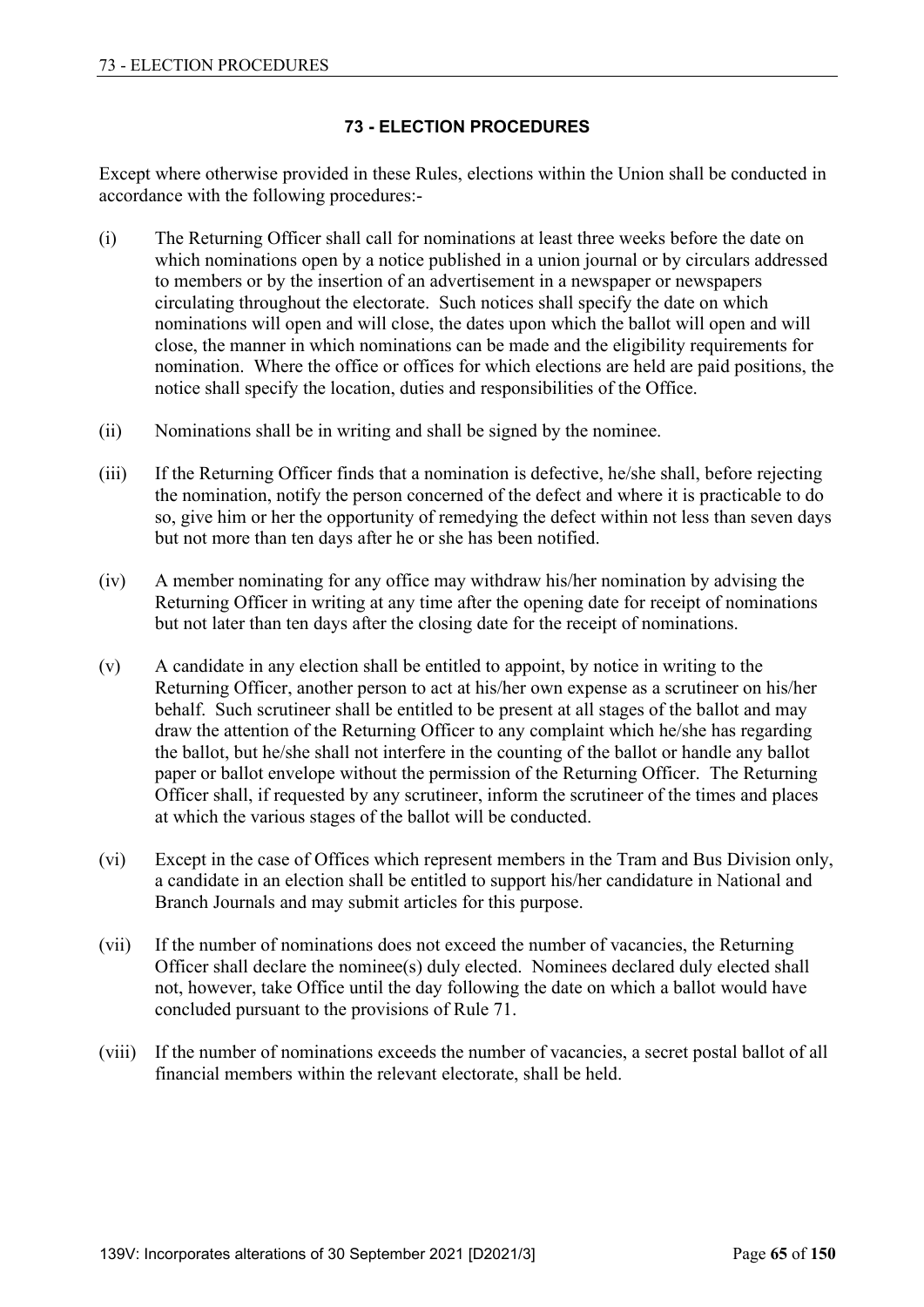#### 73 - ELECTION PROCEDURES

- (ix) Where a ballot is necessary, the Returning Officer shall cause to be printed ballot papers which are oblong in shape and show the name, classification and work location of each candidate. All ballot papers shall be printed bearing the signature of the Returning Officer imposed on a facsimile of the Union's Seal. No vote shall be valid unless the ballot paper bears the signature of the Returning Officer imposed upon a facsimile of the Union's Seal. The names of the candidates shall appear on the ballot paper as decided by lot. One ballot paper may contain provision for voting in respect of more than one election.
- (x) The Returning Officer shall also cause to be printed declaration envelopes marked "Ballot Paper" and other prepaid envelopes bearing the address of the Returning Officer. Both the declaration envelopes and the prepaid envelopes shall comply with the forms prescribed by the Workplace Relations (Registration and Accountability of Organisations) Regulations 2003. In addition, the removable flap or label shall also have printed on it a number corresponding to a number appearing opposite the financial member's name on the list of voters.
- (xi) The Returning Officer shall prepare or cause to be prepared a voters' roll containing the name and last known postal address including postcode of each and every member within the electorate, who is a financial member on the day the roll of voters closes. The voters' roll shall close seven (7) days before the date the nominations open. The closing of the roll of voters is not to be taken to prevent the correction of errors in the roll after that day up to but not extending beyond a date seven days prior to the commencing date for the conduct of the ballot.
- (xii) The Returning Officer shall keep a record of the number of ballot papers printed, the number issued by him/her and the number used and unused and, in his/her written declaration of the poll, shall account for every ballot paper printed.
- (xiii) The Returning Officer shall issue by pre-paid post to each financial member within the electorate, a Ballot Paper as specified, together with a declaration envelope marked "Ballot Paper" suitable for containing the Ballot Paper and supply therewith to each voter a prepaid envelope addressed to the Returning Officer.
- (xiv) The Returning Officer shall arrange for a post office box to which ballot papers may be forwarded and shall arrange, so far as is possible, that such post office box is not able to be accessed by persons other than himself/herself (post office staff excepted).
- (xv) The Returning Officer shall instruct each voter in the manner in which a vote is to be recorded on the ballot paper.
- (xvi) The voter shall, on receipt of the ballot paper, record his/her vote, enclose the ballot paper in the envelope marked "Ballot Paper", seal the envelope**,** sign the declaration on the removable flap or label in the place provided and insert it in the prepaid envelope bearing the address of the Returning Officer and thereafter forward it by post to the Returning Officer.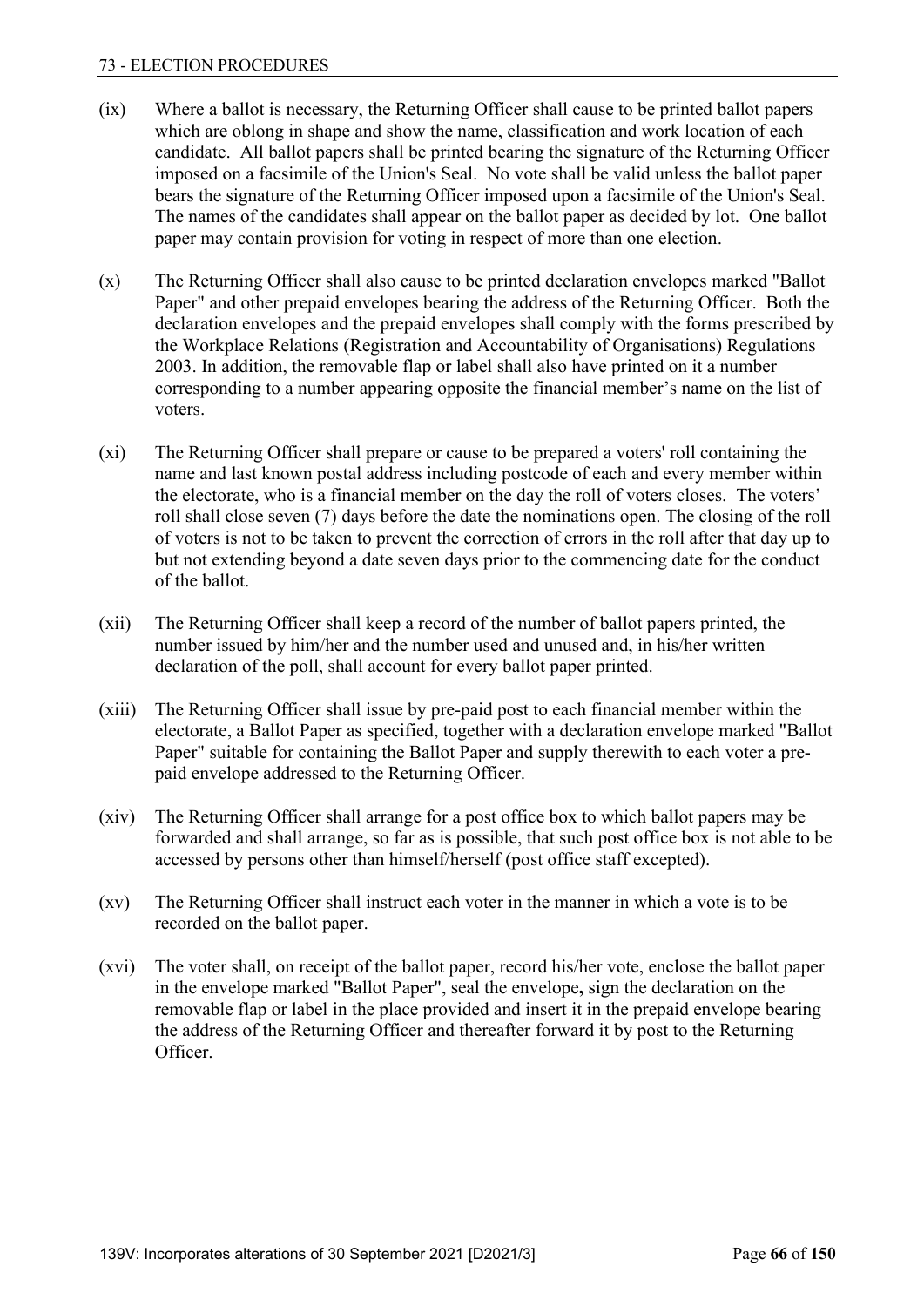- (xvii) The Returning Officer shall, after the closing date for the ballot, collect the envelopes containing the ballot papers from the post office box. He/she shall check the details and declaration on the removable flap or label with the voters' roll to ensure that no votes are cast except by those entitled to do so and that no voter has cast more votes than he/she is entitled to. He/she shall then remove the declaration envelopes marked "Ballot Paper" from the outside envelopes.
- (xviii) The Returning Officer shall remove the removable flap or label from the declaration envelope marked "Ballot Paper" before removing the ballot papers. He/she shall admit the ballot papers properly marked and count those ballot papers.
- (xix) Where more than one candidate receive the same number of votes, the Returning Officer shall determine the successful candidate by lot provided that the candidates agree. In the event that the candidates do not agree then a further ballot shall be held in accordance with these Rules.
- (xx) When the counting of the ballot is completed, the Returning Officer shall cause all envelopes, ballot papers, lists and other documents relating to the election to be filed and preserved at the registered office of the Union or the office of the Branch, as the case may be, for a period of one year after completion of the election.
- (xxi) The Returning Officer shall declare the result of the ballot as soon as practicable following the completion of the count.
- (xxii) The Returning Officer shall have the power to call fresh elections in the event of irregularities being discovered in relation to the ballot or for any other reason which affects the legality of the election result.
- (xxiii) Where no nominations are received for any position the Returning Officer shall by notice in writing to the members call for nominations for that position within 7 days of the declaration of the ballot. A futher election shall be held for that position and as far as is practible the provisions of this Rule shall apply.
- (xxiv) If no nominations are received again then the Returning Officer shall by notice to the members call for nominations for that position 12 months after the declaration of the initial Recall Ballot. A further election ("Further Recall Ballot") shall be held for that position and as far as practicable the provisions of this Rule shall apply. A person elected to office at a further Recall Ballot in accordance with this sub-rule shall hold office for the remainder of the term of the office.

# **74 - METHOD OF VOTING**

Except as provided Parts X to XVI of these Rules, the method of voting for National and Branch Offices shall be first past the post. Accordingly, voters shall place a cross in each square of the ballot paper opposite the name(s) of the candidate(s) of his/her choice up to but not exceeding the number of candidates required to be elected. A mark other than a cross shall be regarded as a valid vote provided that the Returning Officer is of the view that the ballot paper clearly indicates the voter's intention. Where the number of candidates to be elected exceeds one, a vote shall be valid notwithstanding that the voter does not exercise his/her right to cast his/her vote for the total number of candidates to be elected.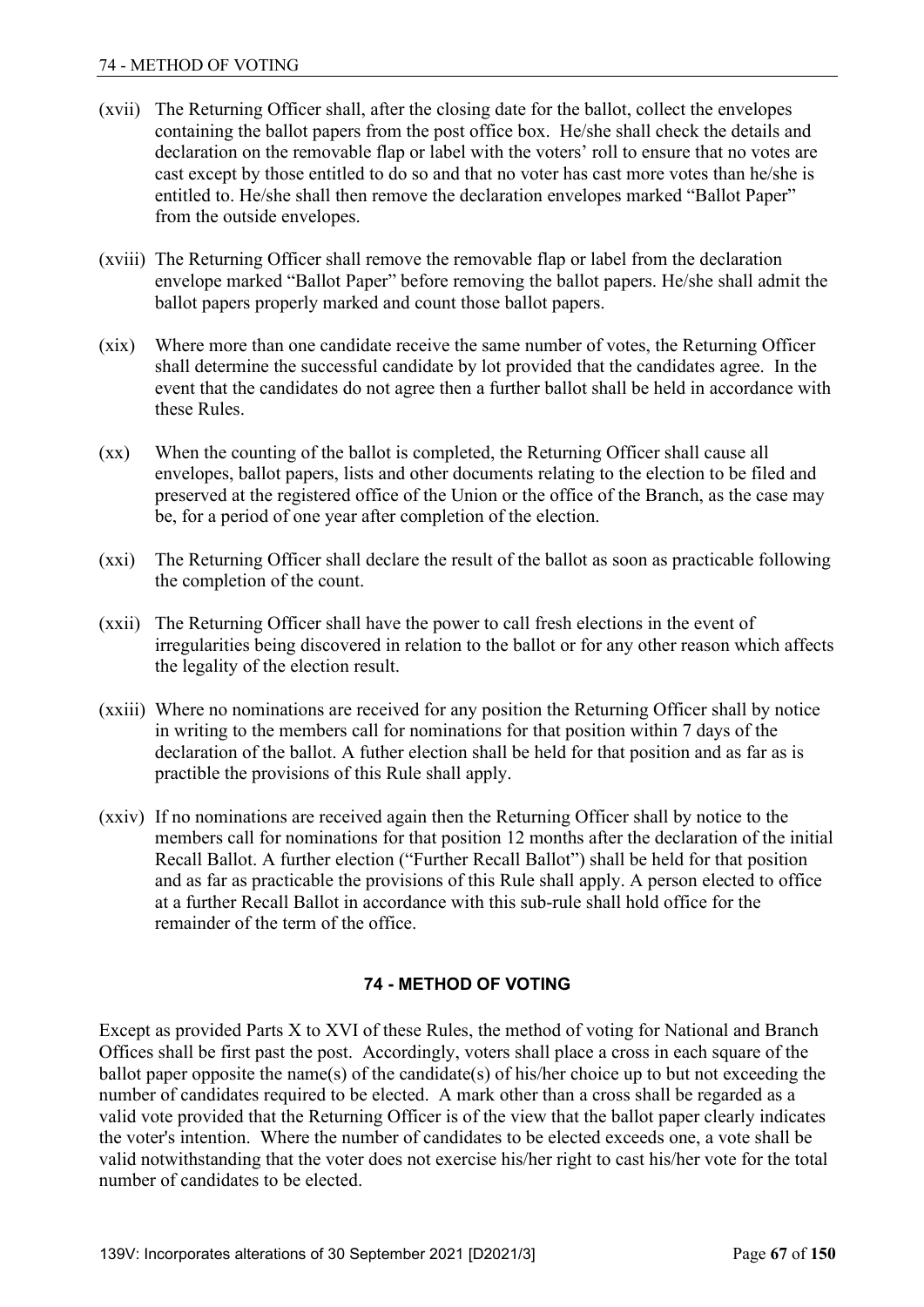### **75 - ELECTION PROCEDURES: TRAM AND BUS DIVISION**

- (1) All voting for National or Branch Offices which represent members within the Tram and Bus Division only, shall be by attendance ballot.
- (2) Elections for National or Branch Offices which represent members within the Tram and Bus Division only, shall be conducted in accordance with the timetable specified in Rule 71 with the necessary changes being made and be conducted by the National or Branch Returning Officers appointed pursuant to Rule 72. In addition, the provisions of Rule 73, with the exception of paragraphs (viii),  $(x)$ ,  $(xii)$ ,  $(xiv)$ ,  $(xvi)$ ,  $(xvii)$  and  $(xviii)$ , shall apply to such elections.

 Members shall be notified by printed circulars setting out all positions for which an election is to be conducted by the Returning Officer. Such circulars to be posted in all work centres e.g. Depots, Sheds, Offices, Departments etc. where the Division members are employed. These circulars shall be displayed for at least three weeks prior to the closing of nominations.

(3) If the number of nominations exceeds the number of vacancies, the Returning Officer shall arrange for a secret ballot to be held of all financial members within the relevant electorate. Such ballot shall be conducted by the Returning Officer over two days within the State of Victoria and over one day within other States within the ballot period specified in Rule 71 and the Returning Officer shall ensure that all members are advised of the time and place at which they may cast their votes.

 The ballot of financial members of the Division shall be held on the same day/days. Where the ballot is held on one day the ballot must be held on the Thursday of the third full week in September. Where the ballot is held over two days the ballot must be held on the Wednesday and Thursday of the third full week of September The time(s) for polling shall be 7.00 a.m. to 4.30 p.m. on the day(s) of the ballot. Members shall be notified by printed circular of the time and date(s) of polling, circulars to be posted in all work centres.

(4) Any member who satisfies the Returning Officer that he/she will be unable to vote personally on the day fixed for the ballot, shall be provided with a postal ballot and the provision and processing of such postal ballot shall be in accordance with paragraphs (x),  $(xiii)$ ,  $(xiv)$ ,  $(xv)$ ,  $(xvi)$ ,  $(xvii)$  and  $(xviii)$  of Rule 73.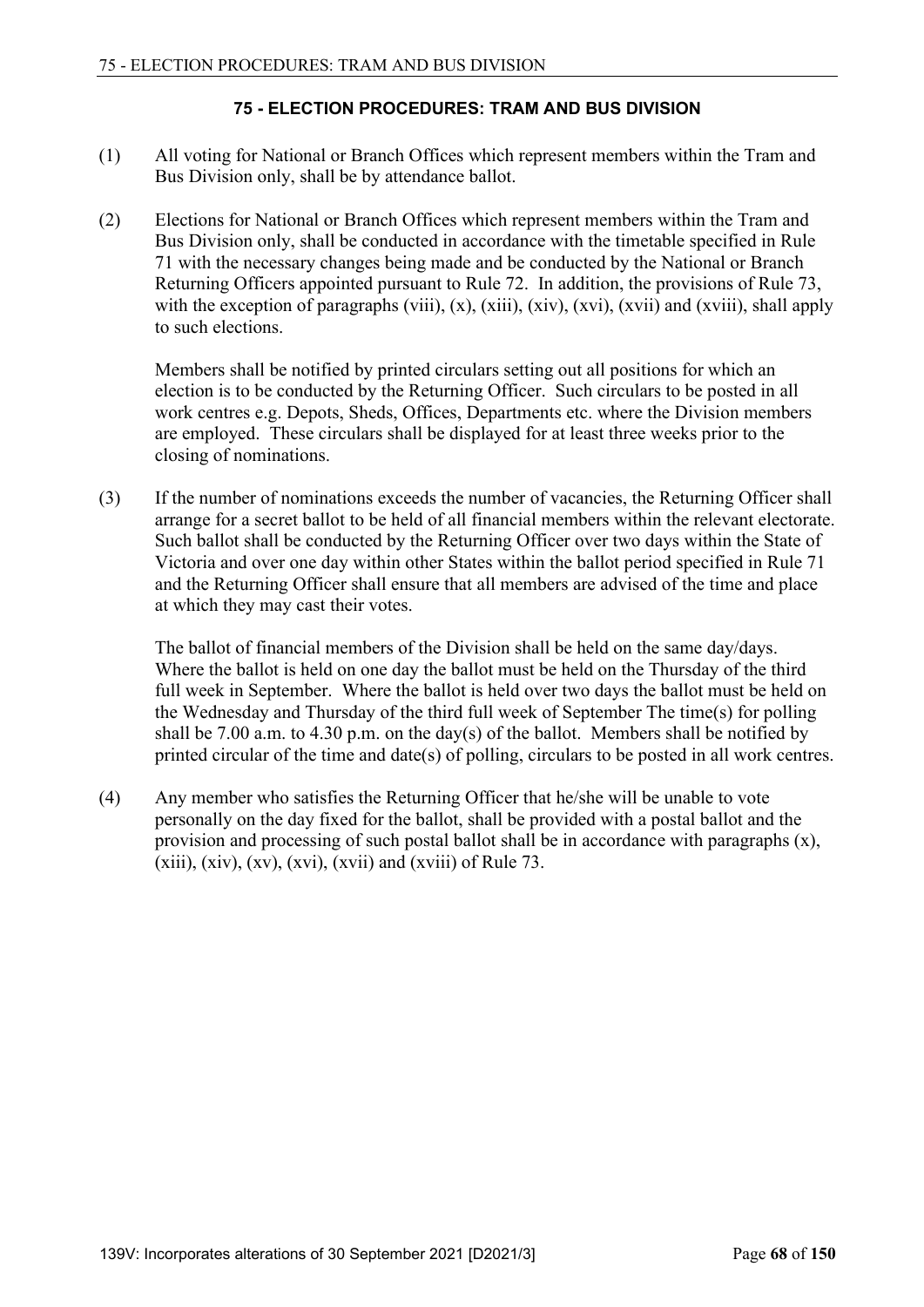- (5) Except in the case of absent voting pursuant to the provisions of Sub-Rule 75(5), ballots covered by this Rule shall be in accordance with the following provisions:-
	- (i) Ballots shall be conducted in a room or marquee or other suitable place that will ensure suitable voter privacy;
	- (ii) An Assistant Returning Officer appointed pursuant to Rule 72 shall be in attendance at such polling place and shall ensure that members entitled to vote are afforded an adequate opportunity of voting without intimidation;
	- (iii) A voter's roll shall be provided at each polling place and the Assistant Returning Officer shall ensure that a record of each member voting is duly made on the roll.

 As soon as practicable after the date determined for the commencement of issuing ballot papers in respect of an election, the Returning Officer shall deliver to each Assistant Returning Officer sufficient ballot papers for each person whose name appears on the roll of voters for the relevant work centre.

 At the end of each day's voting the Returning Officer shall check with the Assistant Returning Officer the number of ballot papers issued with the voters roll to ensure that no votes are cast except by those entitled to do so and that no voter has cast more votes than he/she is entitled to;

- (iv) Sealed and locked ballot boxes must be used at the conclusion of the ballot and all boxes must be transported personally by the Assistant Returning Officer in charge of the particular booth to the custody of the Returning Officer;
- (v) Once a voter has marked his/her ballot paper, he/she shall deposit such ballot paper in the ballot box in the presence of the Assistant Returning Officer;
- (vi) The Returning Officer shall after the closing of the ballot, collect the envelopes containing the absentee ballot papers from the post office box in time for them to be counted together with the votes cast at the various work centres. Each Assistant Returning Officer shall provide the Returning Officer with a Declaration which will show:-
	- (a) the number of ballot papers received;
	- (b) the number of ballot papers issued (other than duplicate ballot papers); and
	- (c) the number of duplicate ballot papers issued.

 Upon return of the ballot boxes to the Returning Officer, the Returning Officer shall supervise and monitor the removal of the ballot papers from the ballot box, the admission of those ballot papers which are properly marked and the counting of those ballot papers by the Assistant Returning Officers;

 (vii) The Returning Officer shall declare the result of the ballot as soon as practicable following the completion of the count.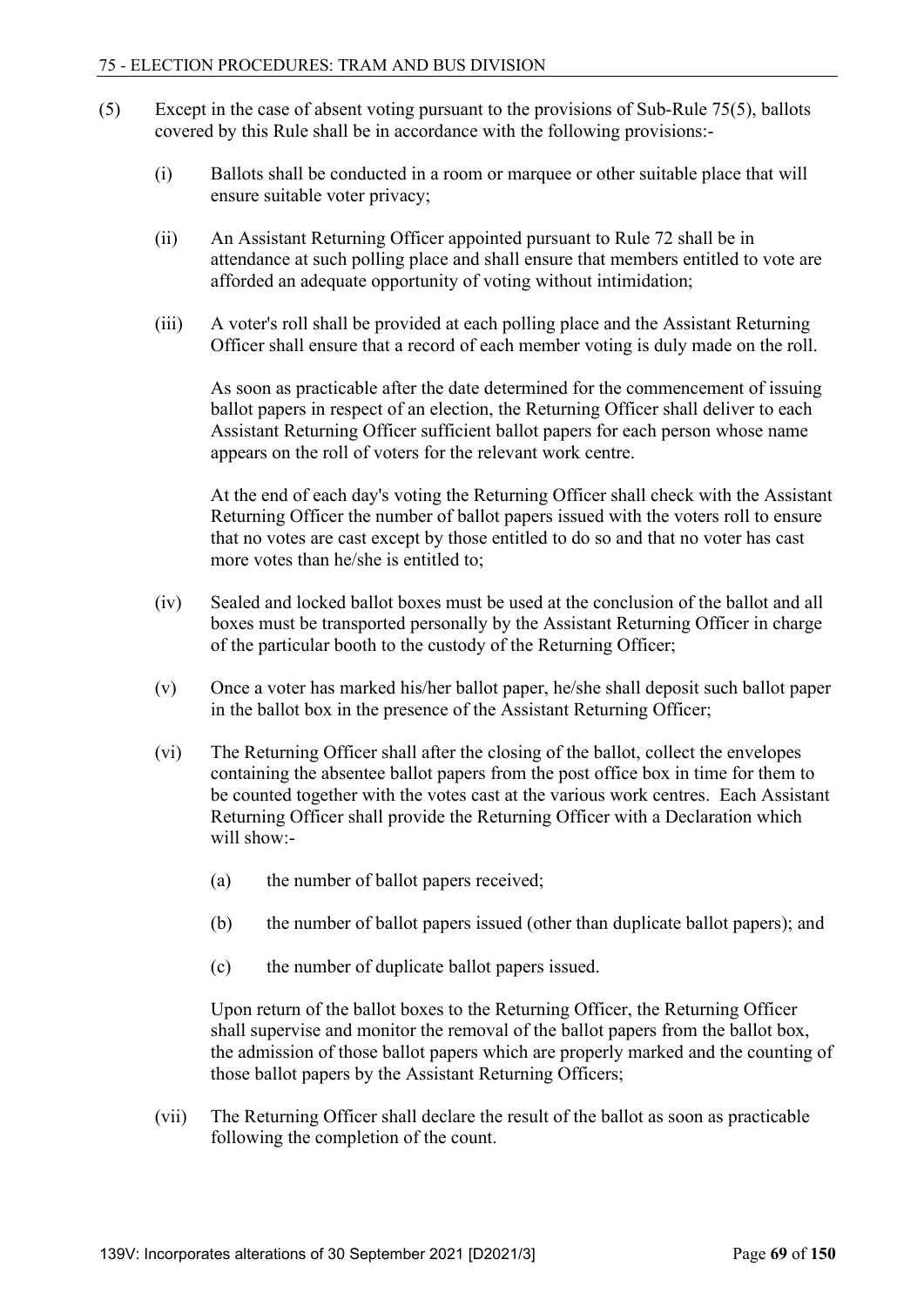# **76 - COLLEGIATE ELECTIONS**

- (1) Collegiate elections shall be conducted by the National or Branch Returning Officer and shall be by secret ballot undertaken at a meeting of the relevant Governing Body which constitutes the electoral college.
- (2) The following provisions shall apply to collegiate elections:-
	- (i) Nominations shall be called by notice sent by the Returning Officer to the postal address of each member of the Governing Body eligible to nominate, at least thirty days prior to the meeting at which the ballot is to occur;
	- (ii) Nominations shall close at 12.00 noon on the first day of the scheduled meeting of the Governing Body;
	- (iii) The provisions of paragraphs (ii) and (iii) of Rule 73 shall apply to nominations for collegiate elections;
	- (iv) Any member nominating may withdraw his/her nomination by advising the Returning Officer in writing at any time up to the close of nominations;
	- (v) deleted
	- (vi) If the number of nominations does not exceed the number of vacancies, the Returning Officer shall declare the nominees duly elected;
	- (vii) If the number of nominations exceeds the number of vacancies, a secret ballot of the members, or the proxy of a member as per Rule 67, of the Governing Body entitled to vote shall be held during the course of the afternoon on the first day of the meeting of such Governing Body;
	- (viii) The method of voting shall be as prescribed in Rule 74;
	- (ix) In addition to the provisions specified elsewhere in this Rule, the provisions of paragraphs (v), (xix), (xx), (xxi) and (xxii) of Rule 73 shall apply to collegiate elections.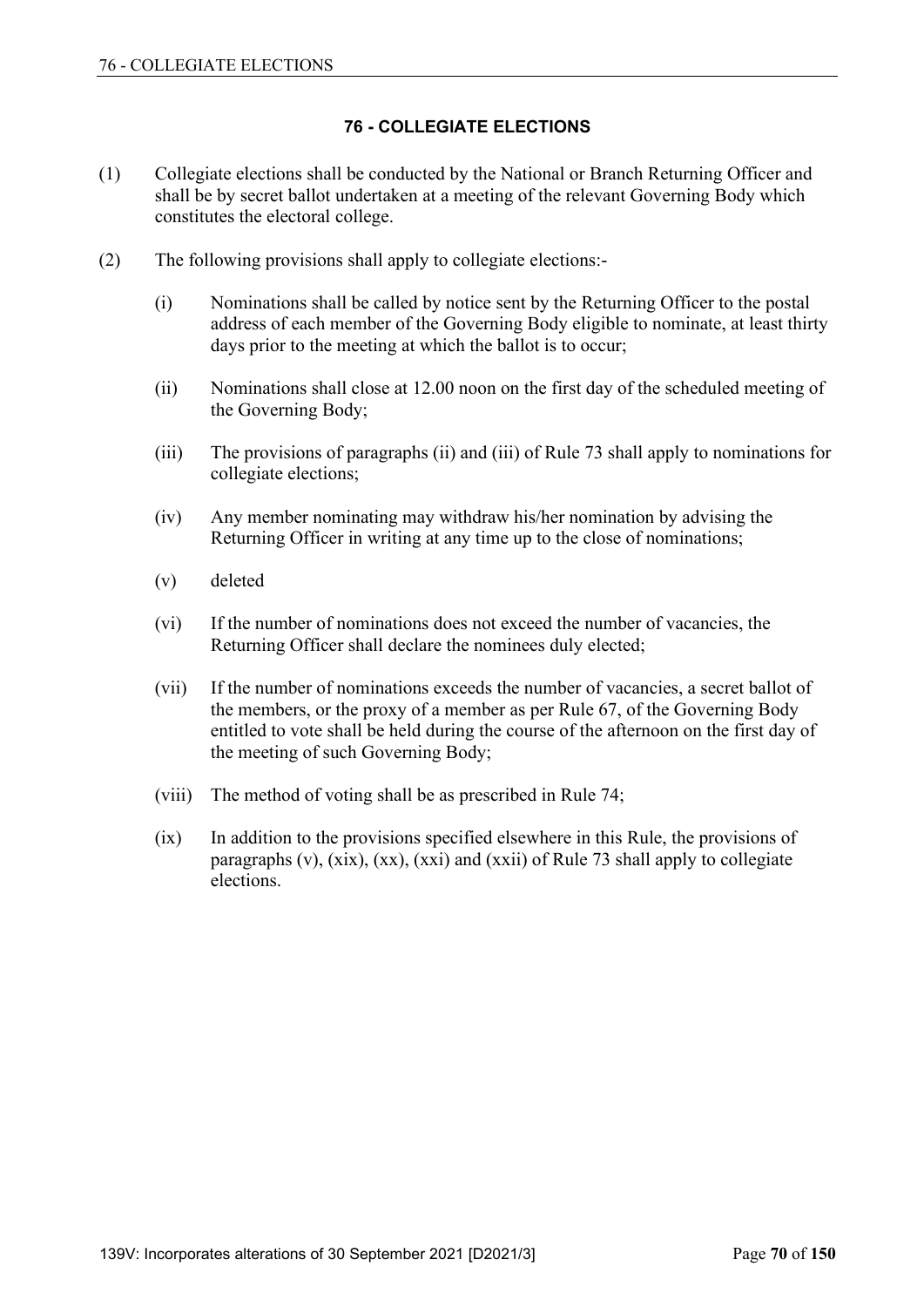# **77 - NOMINATION FOR MORE THAN ONE OFFICE**

Where two Offices cannot be held simultaneously under these Rules then a person may not nominate for both Offices. Where a person does so nominate, he/she shall be required by the Returning Officer to elect which of the Offices he/she wishes to nominate for. Where a person declines or otherwise fails to so elect, then he/she shall be deemed to have nominated for that

Office having the highest ranking in the order of preference shown in Sub-Rule 31(1) and in the Rules specifying Branch Offices in Parts X to XVI of these Rules, with National Offices ranking ahead of Branch Offices.

### **78 - CASUAL VACANCIES**

- (1) A casual vacancy occurs when an Office Bearer dies, resigns or is removed from office or ceases to hold office in accordance with these Rules.
- (2) Where a casual vacancy occurs in relation to any Office within the Union it shall be filled by an ordinary election held in accordance with the provisions of this part if the unexpired portion of the term exceeds 3 years.
- (3) Where an election is to be held pursuant to the provisions of Sub-Rule 78(2), the National Council in the case of a National Office or the Branch Council in the case of a Branch Office, may appoint a person to fill the vacant Office pending the declaration of the ballot.
- (4) Except as provided in sub-rule (2), the National Council, in the case of National Office Bearers and the Branch Council in the case of Branch Office Bearers may appoint a person to fill a casual vacancy.
- (5) Where a person is elected under Sub-Rule 78(2) or appointed under Sub-Rule 78(4) to fill a casual vacancy, then he/she shall hold office for the unexpired portion of the term.
- (6) Notwithstanding anything elsewhere contained in this Rule, where an appointment is made pursuant to the provisions of Sub-Rules 78(3) or (4) in relation to an Office which, under these Rules, is to be filled on the basis of an order of seniority, then any appointment to a casual vacancy shall be in accordance with that order of seniority.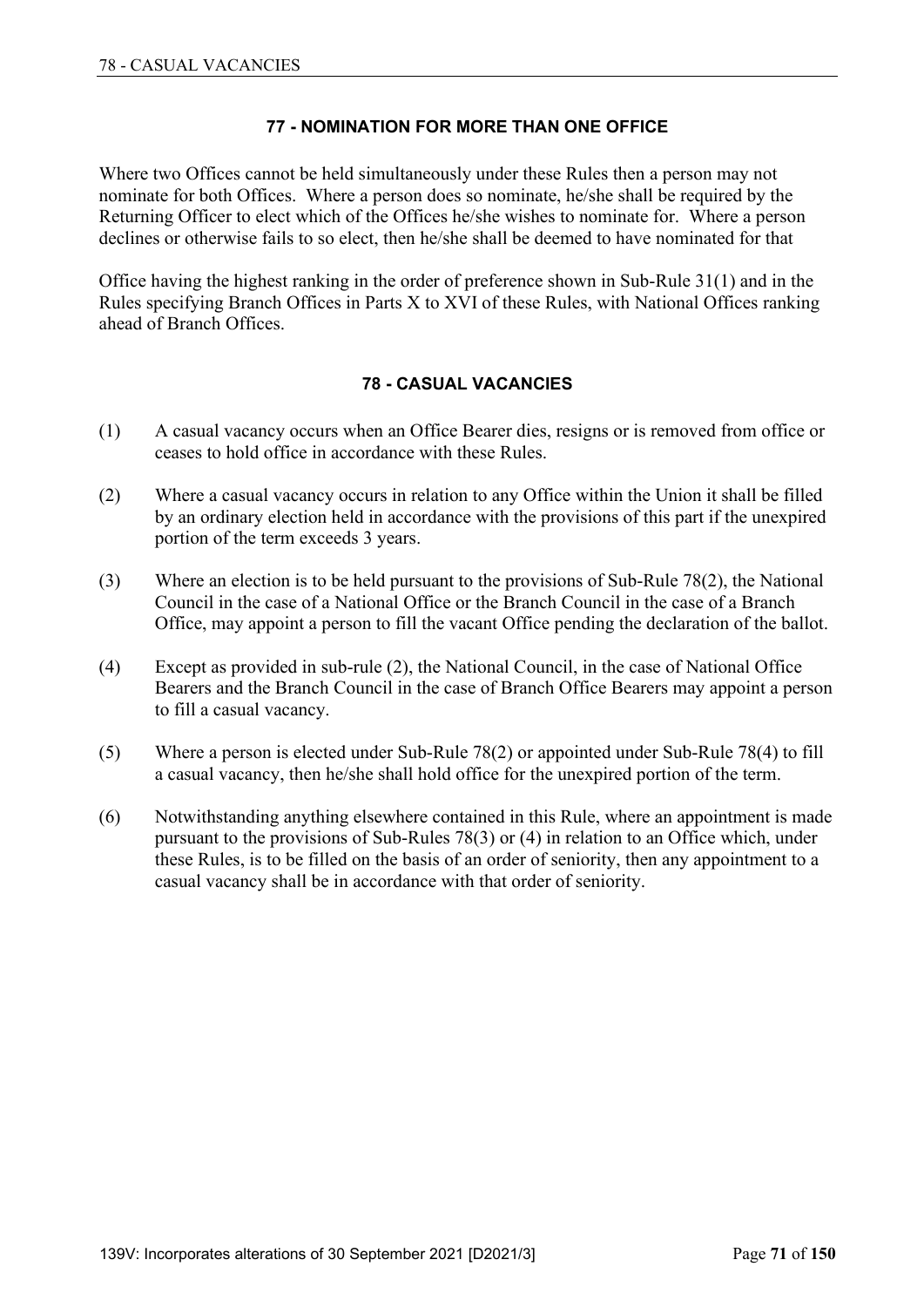## **79 - TEMPORARY APPOINTMENTS**

- (1) Subject to Sub-Rule 79(2) and (3), where by reason of illness, absence on leave or any other reason, an Office Bearer is unable to fulfil the duties of his/her Office for a period exceeding six weeks, then the National Executive in the case of National Office Bearers and the Branch Executive in the case of Branch Office Bearers, may appoint an Office Bearer to act in the Office for the duration of the absence with such appointee having all the rights and duties of the particular Office.
- (2) In the case of the National President and the National Secretary, a National Vice- President and the Assistant National Secretary or an Assistant National Secretary (Divisional) respectively shall act in the Office pursuant to the provisions of Rules 37 and 38A. In the case of the Branch President and the Branch Secretary, a Branch Vice-President and the Assistant Branch Secretary respectively, shall act in the Office pursuant to the provisions of Rule 53 and 55.
- (3) In the case of the Assistant National Secretary, an Assistant National Secretary (Divisional) shall act in the office pursuant to the provisions of Rule 38A.

# **PART IX – GENERAL**

# **80 - IRREGULARITIES**

- (1) Any Governing Body within the Union may continue to function notwithstanding any vacancy thereon provided that the requisite quorum is present.
- (2) No failure to give notice or other defect in the calling of any meeting of any Governing Body within the Union shall invalidate the proceedings thereof unless such failure or defect results in the non-attendance of some member or members otherwise able and willing to attend. Provided that any such failure or defect may be waived by such member or members.
- (3) All communications sent to members or Office Bearers pursuant to the provisions of any of these Rules, may be sent to such member or Office Bearer at the last address notified by him/her to the Union.
- (4) Except where the Rules provide for a specific form of communication, all communications to members or Office Bearers may be sent by post, telegraph, telex, facsimile transmission or other like means and shall be deemed to have been received by such member or Office Bearer in the ordinary course of post, telegraph, telex, facsimile transmission or like means, as the case may be.
- (5) Except in the case of disciplinary proceedings under Rule 69, no decision or proceeding of any Governing Body provided for under these Rules shall be invalidated by the presence at or participation of any person not entitled to be present or to participate therein if, apart from such person, the requisite quorum was present and the vote of such a person did not determine the decision or the result of the proceedings.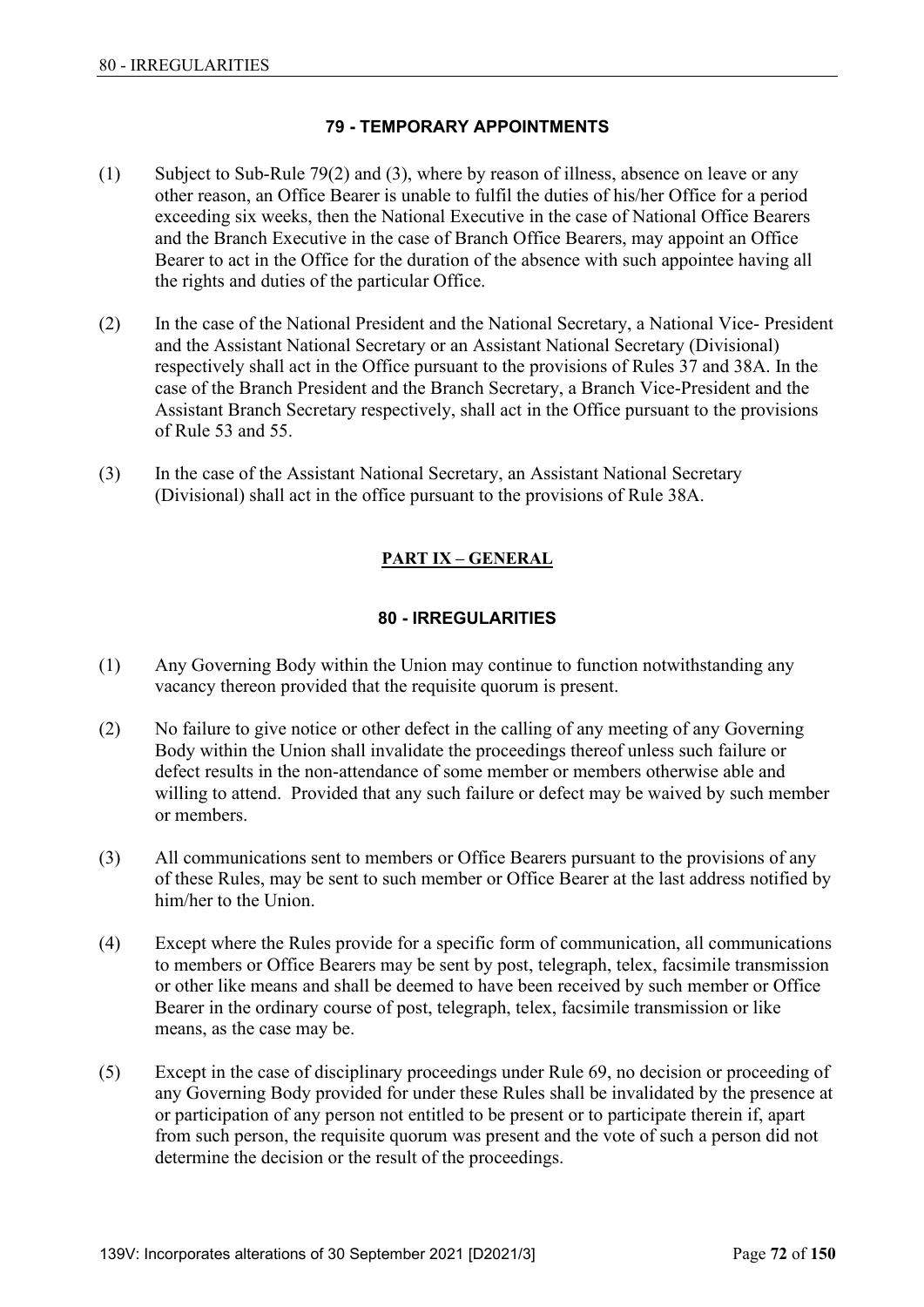# **81 - SEAL AND EXECUTION OF DOCUMENTS**

- (1) The Union shall have a common seal which shall be kept in the custody of the National Secretary. The seal shall be affixed to any document required to be under seal, by the National President and the National Secretary or by such other member or members of the National Council as may be determined by the Council.
- (2) A Branch of the Union may have a common seal and, where it does so, such seal shall be kept in the custody of the Branch Secretary. A Branch seal shall be affixed to any document required to be under seal by the Branch President and the Branch Secretary or by such other member or members of the Branch Council as may be determined by the Council.
- (3) National documents not required to be under seal shall be executed on behalf of the Union by the National Secretary or in his/her absence by the National President, whose signature shall be attested to by one other member of the National Executive.
- (4) Branch documents not required to be under seal shall be executed on behalf of the Branch by the Branch Secretary or in his/her absence by the Branch President, whose signature shall be attested to by one other member of the Branch Executive.

### **82 - PRESS RELEASES AND MEDIA COMMENT**

- (1) The National Secretary shall be the Office Bearer to issue all press releases and make all media comment on behalf of the Union and no other Office Bearer or member shall issue such releases or make such comment without the express authorisation of the National Secretary.
- (2) Notwithstanding the provisions of Sub-Rule 82(1) and subject to the provisions of Parts X to XVI, the Branch Secretary may issue press releases and make media comment in relation to matters affecting the Branch only and no other Branch Office Bearer or member shall issue such releases or make such comment on behalf of the Branch without the express authorisation of the Branch Secretary.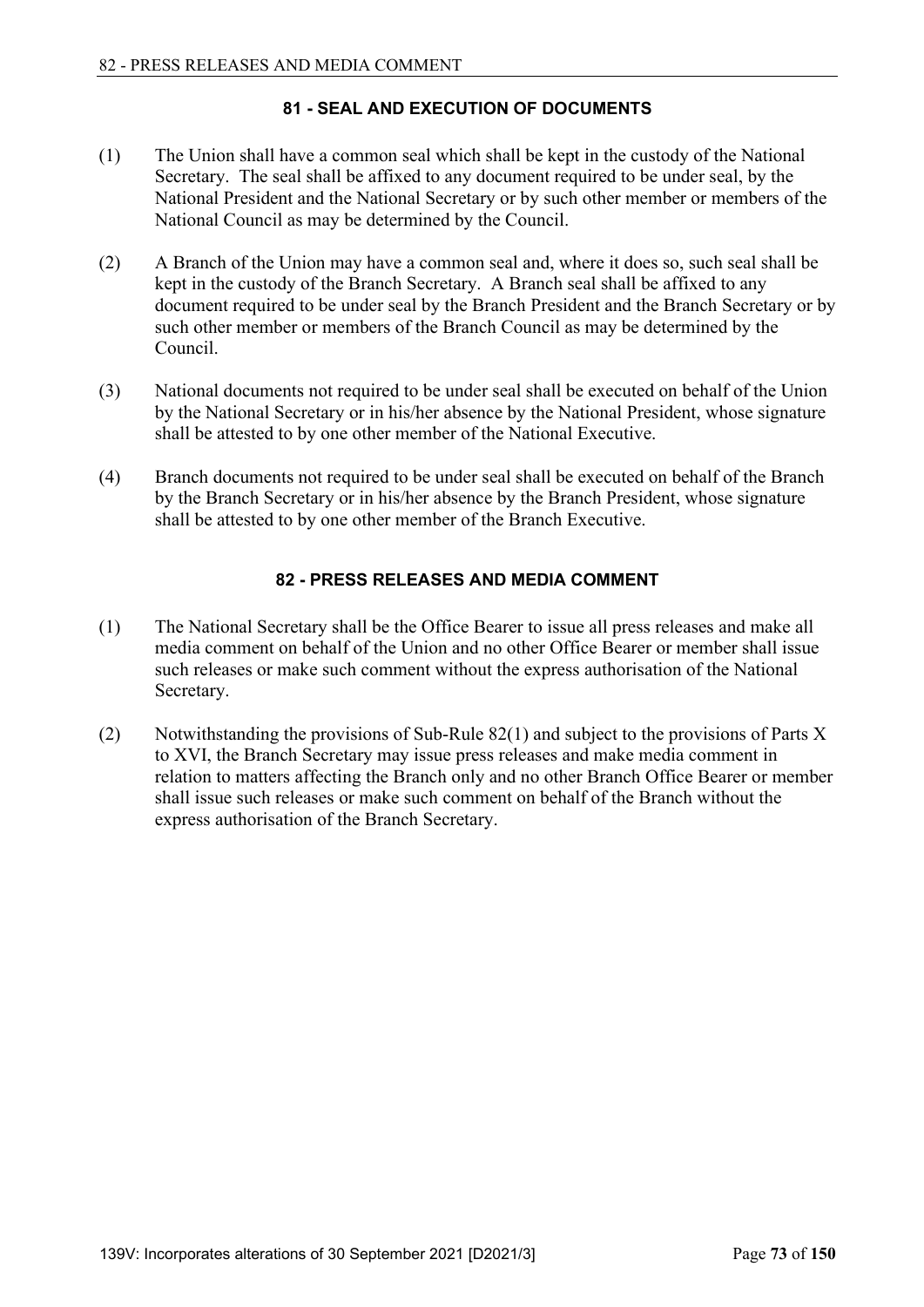# **83 - ARBITRATION PROCEEDINGS**

- (1) The National Executive may determine that an industrial dispute or matter be submitted to the Australian Industrial Relations Commission or other proper body.
- (2) In between meetings of the National Executive, the National Secretary shall have the power to determine that disputes or matters be submitted to the Australian Industrial Relations Commission or other proper body provided that any actions taken are reported to the next meeting of the National Executive.
- (3) The Union may be represented before the Industrial Relations Commission or other Tribunal by such Office Bearers or employees or agents as the National Executive or, in the case of matters submitted pursuant to Sub-Rule 83(2), the National Secretary, determines.
- (4) Where the Union, or a Branch of the Union participates in a State Industrial system, then the Branch Executive may determine that an industrial dispute or matter be submitted to the State Industrial Relations Commission or other proper body. In between meetings of the Branch Executive, the Branch Secretary shall have power to submit disputes or matters to such Commission or other body. The Union or the Branch may be represented before such Commission or other body by such Office Bearers or employees or agents as the Branch Executive or, in the case of disputes or matters submitted by the Branch Secretary, as the Branch Secretary may determine.

# **84 - AGREEMENTS WITH OTHER ORGANISATIONS**

The Union may, by resolution of the National Council or the National Executive, enter into any agreement that is not contrary to law with any registered or unregistered trade union, industrial union or organisation, peak council, employer, employer body or like organisation and, without limiting the generality of the foregoing, may enter into agreements pursuant to the provisions of Section 202 of the Industrial Relations Act 1988 or any statutory provision amending, replacing or supplementing that provision.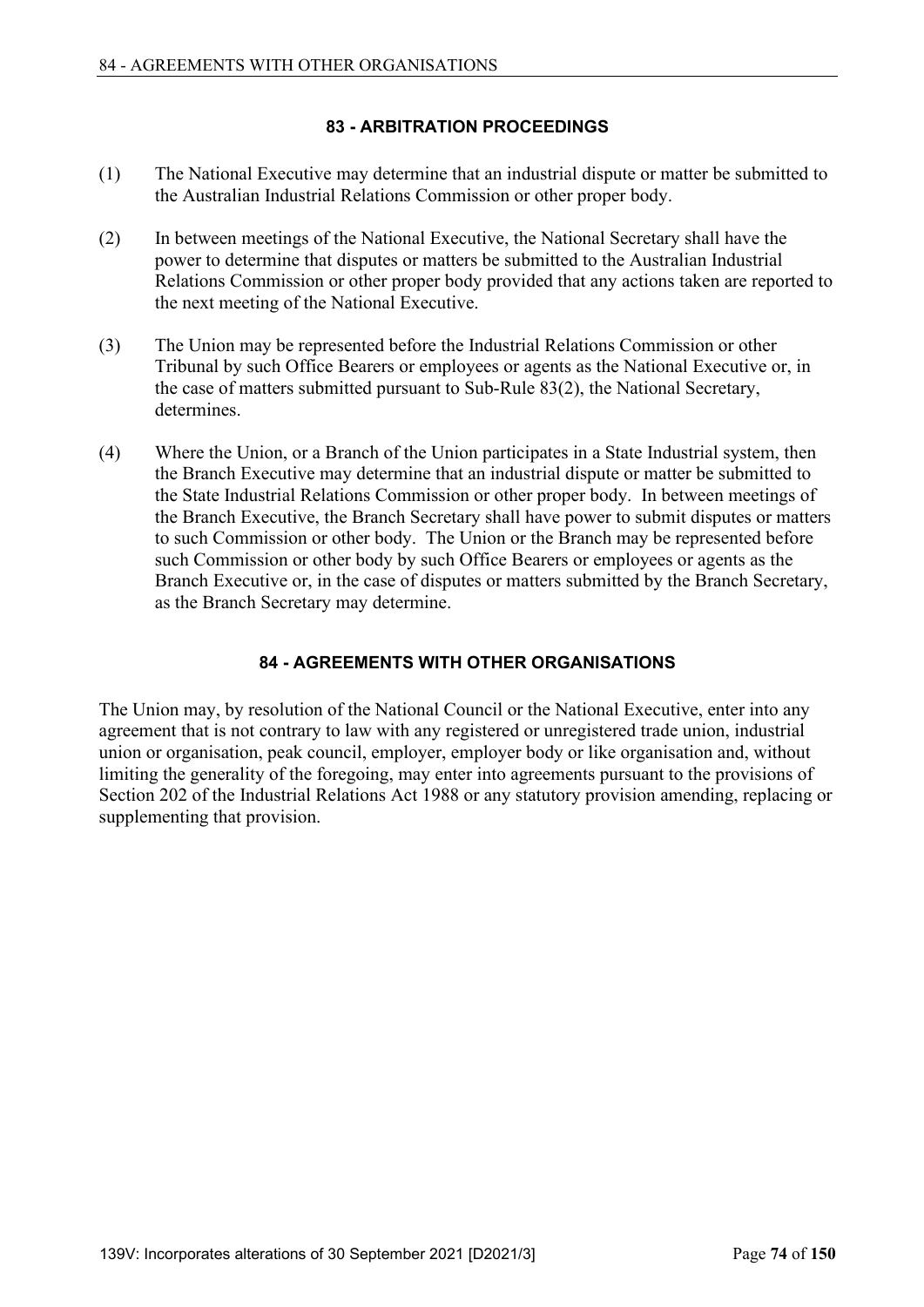# **85 - GENERAL MEETINGS OF MEMBERS AND MEETINGS OF COMMITTEES**

- (1) The Branch and each Branch Division may hold an Annual General Meeting in July of each year. The Branch Council or the Branch Divisional Committee, as the case may be, shall present a report on the business of the preceding year at such Annual General Meetings.
- (2) A Special General Meeting of members of the Branch may be called by the Branch Council and shall be called by the Council upon receipt of a requisition signed by at least ten per cent of the financial members of the Branch.

 A Special General Meeting of members of the Branch may be called by the Branch Council and shall be called by the Council upon receipt of a requisition signed by at least ten per cent of the financial members of the Branch.

- (2a) A Special General Meeting of members of the Branch shall be called by the Branch Secretary where the meeting is requisitioned to consider the auditor's report, the general purpose financial report, and the operating report in relation to the Branch, by at least 5% of the members of the Branch.
- (2b) Upon receipt of a written request signed by no less than 5% of the whole membership of the union calling for a general meeting for the purpose of considering the auditor's report, the general purpose financial report and the operating report, the National Secretary shall summon a meeting of the members of the union by giving 21 days notice to the members of the union of the meeting. Such meeting may be held with the use of video or similar technology, or in a series of meetings held in major metropolitan and regional areas where members are employed. The result of such series of meetings is to be aggregated.
- (3) A Special General Meeting of members of a Branch Division may be called by a Branch Divisional Committee and shall be called by the Committee upon receipt of a requisition signed by at least ten per cent of the financial members of the Branch Division concerned.
- (4) A resolution of a duly convened meeting of members of a Branch Tram and Bus Division at which no less than ten per cent of the financial members of the Branch Division are in attendance shall be binding on the Branch Divisional Committee.
- (5) A Special General Meeting of members of a Sub-Branch or a Branch Sub-Division may be called by a Sub-Branch or Sub-Divisional Committee, as the case may be, and shall be called by the Committee upon receipt of a requisition signed by at least ten per cent of the financial members of the Sub-Branch or the Branch Sub-Division, as the case may be.
- (6) A Branch Secretary, a Branch Divisional Secretary, a Sub-Branch Secretary or a Sub-Divisional Secretary, as the case may be, shall give members not less than seven days notice of the time, place and business of a General Meeting.
- (7) No business shall be transacted at a Special General Meeting of members other than that stated in the notice convening the meeting.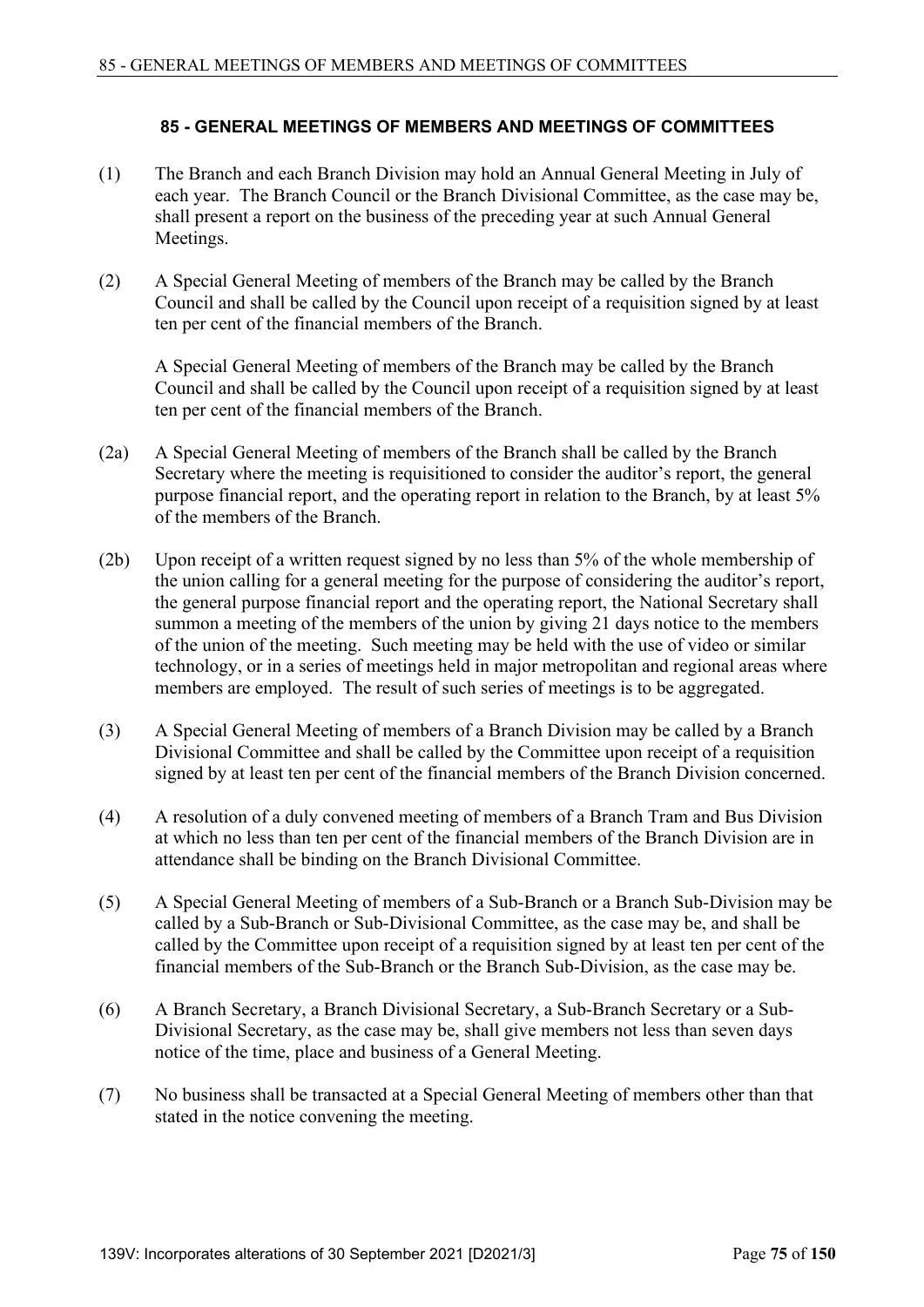(8) Unless specific provision is made elsewhere in these Rules, a meeting of any committee of the Union shall be summoned by the relevant secretary or, if no such Office exists in relation to the committee, the chairperson of that committee sending a notice to all members of the committee, not less than seven days prior to the date of the meeting.

# **86 - PLEBISCITES: CONTROL OF GOVERNING BODIES**

- (1) A plebiscite of members shall be held to review a decision of a Governing Body of the Union if:-
	- (i) in the case of a decision of the National Council or the National Executive, such a plebiscite is called for by any four Branch Councils or by Special Meetings of members of Branches, which Branches together represent more than half the Branches of the Union and more than half of the membership of the Union;
	- (ii) in the case of a decision of a Branch Council or a Branch Executive, such a plebiscite is called for by more than half of the Branch Divisional Committees or by Special Meetings of members of Branch Divisions, which Branch Divisions together represent more than half of the Divisions of the Branch and more than half of the membership of the Branch.
	- (iii) in the case of a decision of a Branch Divisional Committee, a plebiscite is called for by more than half of the Branch Sub-Divisional Committees or by Special Meetings of members of the Branch Sub-Divisions, which Branch Sub-Divisions together represent more than half of the Sub-Divisions of the Branch Division and more than half of the membership of the Branch Division.
- (2) A plebiscite shall be held within three months of the receipt by the National Secretary, in the case of a plebiscite to review a decision of the National Council or the National Executive, or the Branch Secretary in the case of a plebiscite to review a decision of the Branch Council, the Branch Executive or a Branch Divisional Committee, of advice that the requirements specified in Sub-Rule 86(1) have been met.
- (3) A plebiscite shall be conducted by the National Returning Officer in the case of a plebiscite to review a decision of the National Council or the National Executive and by the Branch Returning Officer in the case of a plebiscite to review a decision of the Branch Council, the Branch Executive or a Branch Divisional Committee.
- (4) The subject matter of a plebiscite shall be that a decision or resolution of the Governing Body be set aside.
- (5) The electorate in relation to a plebiscite called pursuant to this Rule shall be:-
	- (i) in the case of a decision of the National Council or the National Executive, the entire financial membership of the Union;
	- (ii) in the case of a decision of a Branch Council or the Branch Executive, the entire financial membership of the Branch;
	- (iii) in the case of a decision of a Branch Divisional Committee, the entire financial membership of the Branch Division.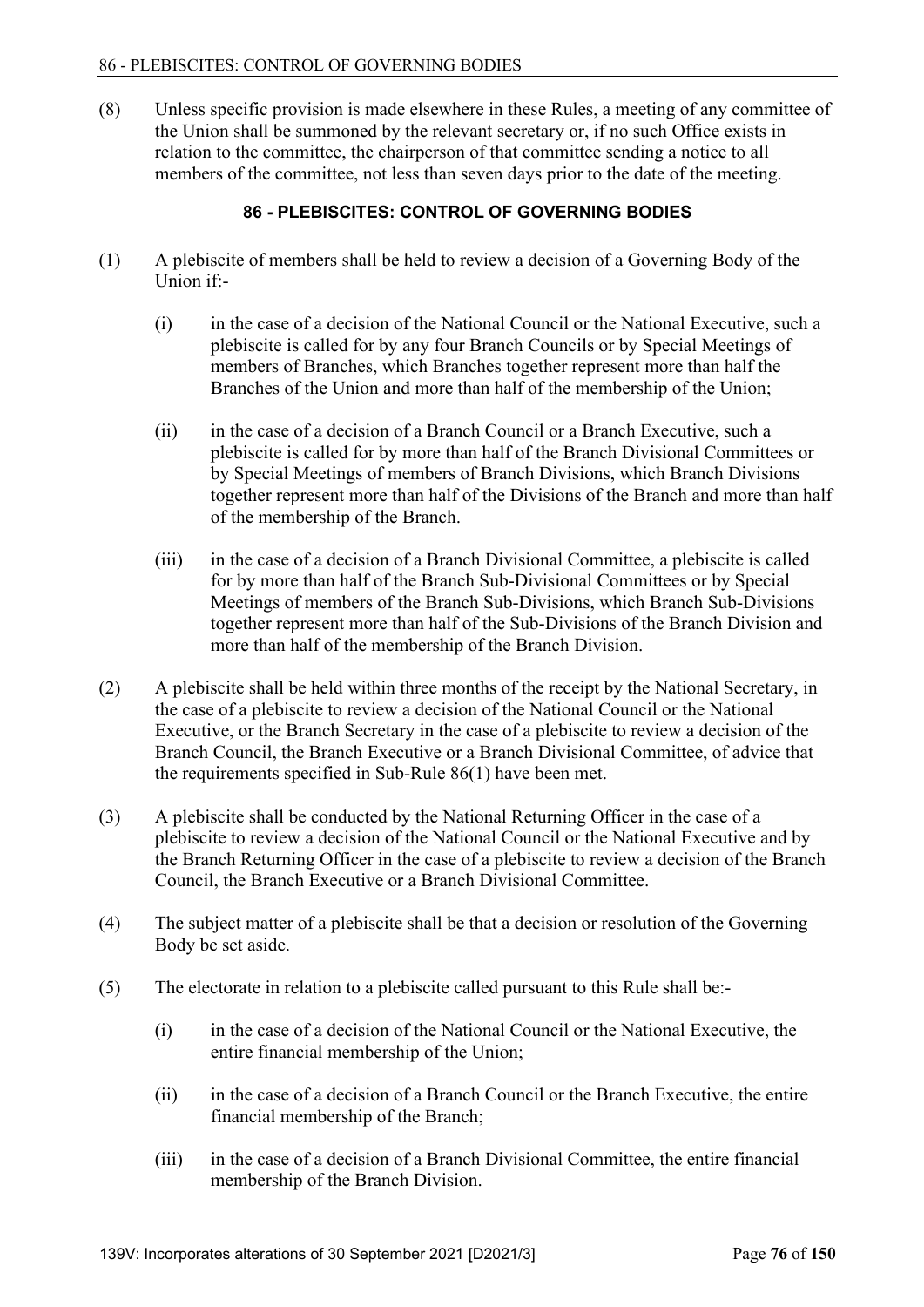- (6) A plebiscite shall be conducted by a secret postal ballot and the provisions of Rule 73 shall apply in relation to the ballot, except to the extent that they are clearly inapplicable.
- (7) A plebiscite is carried if a majority of members voting vote in favour.
- (8) A decision of the members by plebiscite is binding on a Governing Body whose decision was the subject of the plebiscite.

### **87 - AMENDMENT TO RULES**

- (1) Except as provided in this Rule, the National Council shall have power to rescind, alter or amend these Rules in accordance with the procedure set out in Sub-Rule 87(2).
- (2) Any recision, alteration or amendment to these Rules shall be of no effect unless it complies with the following provisions:-
	- (i) the National Secretary shall forward all members of the National Council written notice of the proposed recision, alteration or amendment which sets out the proposal in full;
	- (ii) such notice shall specify the time and place of the National Council meeting which is to consider the proposal or the details of the ballot which is to determine the matter, which meeting or ballot shall be not less than one month after the date of the notice;
	- (iii) the voting meets the requirements of these Rules for carriage of a resolution at a meeting or ballot of the National Council.
- (3) Any rescission, alteration or amendment to Sub-Rules 6(5) and 6(7) or to Sub-Rules 21(4) 21(6), 21(8) and 21(11) or to Sub-Rules 87(1), 87(3) and 87(4), shall be of no effect unless, in addition to complying with Sub-Rule 87(2), it is ratified by at least four (4) Branch Councils.
- (4) Any rescission, alteration or amendment to any provisions of these Rules which relate to National Divisions or Branch Divisions, including this Sub-Rule 87(4), shall be of no effect unless, in addition to complying with Sub-Rule 87(2), it is ratified by the National Divisional Committees and the Branch Divisional Committees of the National or Branch Division(s) affected.
- (5) Subject to Sub-Rule 87(6), the relevant Branch Council shall have power to rescind, alter or amend the Branch Rules contained within Parts X to XVI of these Rules in accordance with the procedure set out in Sub-Rule 87(2), but with the reference to the National Secretary becoming a reference to the Branch Secretary and the reference to the National Council becoming a reference to the Branch Council.
- (6) Any recission, alteration or amendment to Branch Rules shall be of no effect unless and until it is ratified by the National Council.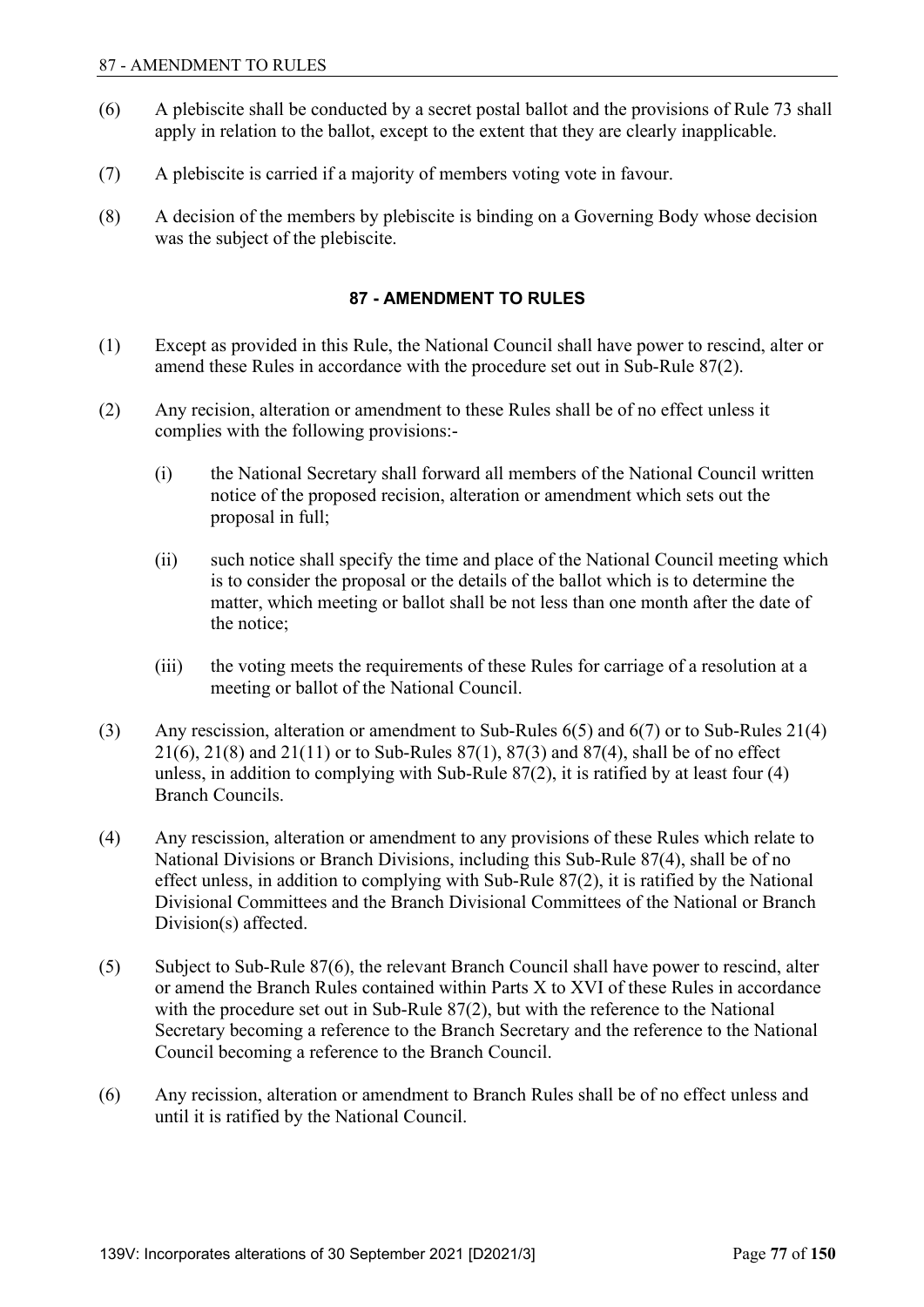# **88 - INTERPRETATION OF RULES**

- (1) The National Council shall have power to interpret any of these Rules and to determine any matter relating to the Union on which the Rules are silent.
- (2) Any interpretation of these Rules by the National Council shall be regarded as definitive and shall bind the Union, its Office Bearers and its members.
- (3) Every interpretation of the Rules or declaration on matters on which the Rules are silent shall be recorded in the Minutes of the National Council and no such interpretation or declaration shall have any affect unless it is so recorded.
- (4) A Branch Council shall have power to interpret the relevant Branch specific provisions in Parts X to XVI of these Rules. Any such interpretation shall be recorded in the minutes of the Branch Council and shall have no effect unless it is so recorded. Further, any such interpretation is subject to the over-riding authority of the National Council as specified in Sub-Rule 88(1).

# **89 - INCONSISTENCY OF RULES**

In the event of any inconsistency between Parts I to V, VII to IX and XVI of these Rules, the interpretation of these Parts of the Rules or any declaration in relation to matters on which these Rules are silent and the Rules of any Branch in Parts X to XV of these Rules, the former shall prevail.

# **90 - STANDING ORDERS AND RULES OF DEBATE**

- (1) The following order of procedure shall be adhered to as far as practicable at all meetings within the Union:-
	- (i) The Chairperson shall take the chair for the meeting and upon ascertaining that a quorum is present shall then declare the meeting open for the transaction of business.
	- (ii) Attendance and apologies.
	- (iii) Receipt of Minutes of Previous Meeting.
	- (iv) Adoption of Minutes of Previous Meeting.
	- (v) Business arising from the Minutes.
	- (vi) Correspondence.
	- (vii) Financial statements and accounts.
	- (viii) Reports.
	- (ix) General business.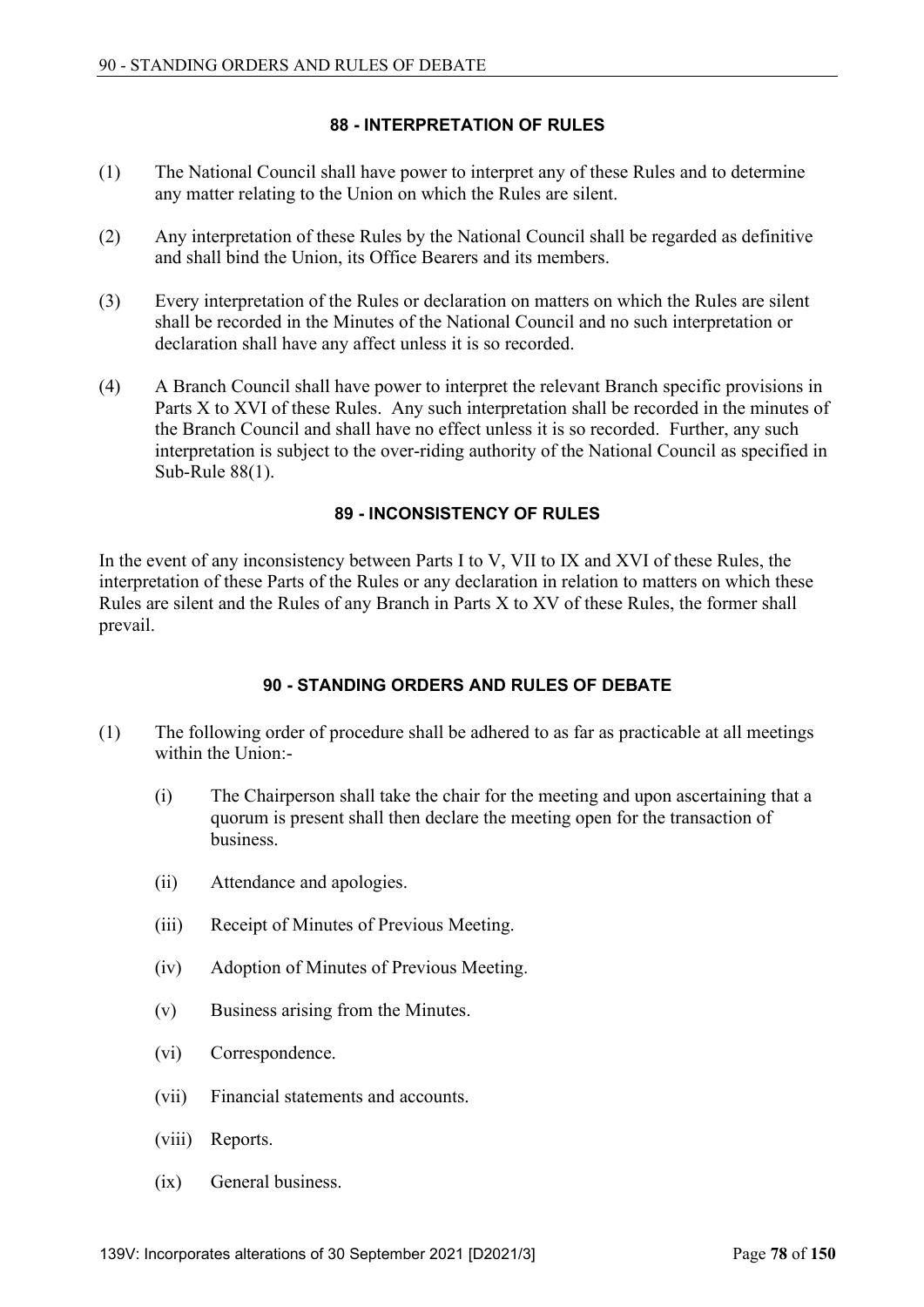- (2) Except as provided in Sub-Rule 90(3), the following Rules of Debate shall be observed at all meetings within the Union:-
	- (i) No motion or amendment shall be entertained or discussed until it has been seconded and one amendment only shall be entertained at the one time but all amendments shall be considered and be put before the original motion. Amendments shall be considered in the order they are received by the Chair.
	- (ii) On the adoption of any amendment it shall be held to have quashed the original motion and, for all purposes of subsequent discussion, the amendments so carried shall be acted upon as the original motion.
	- (iii) No amendment shall be received by the Chairperson which is a direct negative to a motion which has been moved and seconded or does not preserve the substance of such motion.
	- (iv) In the event of the voting on any motion or amendment being equal, it shall be deemed to have been decided in the negative and shall be declared lost.
	- (v) At any meeting, five of the members present shall have the power to demand a division on any question.
	- (vi) Notices of Motion for debate shall be signed and handed to the Chairperson during the meeting. The member making such shall read it aloud and the Chairperson shall consider whether it is in order. A Notice of Motion shall not be proceeded with in the absence of the mover unless some other member present and duly authorised in writing which has been submitted to the Chairperson, takes up the motion in his/her absence.
	- (vii) To rescind any resolution previously passed and confirmed, a month's notice must be given.
	- (viii) Any resolution may be recommitted during the period of the meeting at which it was passed on the affirmative votes of two-thirds of those present at such meeting.
	- (ix) No member shall be allowed to speak more than once on any motion except strictly in explanation of or in contradiction of a mis-statement excepting the mover of the original motion, who shall have the right to reply and be allowed ten (10) minutes to open and five (5) minutes to reply. No other speaker shall occupy a longer period than five (5) minutes. The meeting may however by resolution put by the Chairperson on the proposition of two members and without debate, grant an extension of the time prescribed under this paragraph for a member to speak.
	- $(x)$  No further discussion shall take place nor shall questions be allowed after the mover has replied. When a motion is moved, the mover and the seconder shall have the right to speak. If no-one rises to speak in opposition, the motion shall be put but should debate ensue, the order shall thereafter be alternately one for and one against.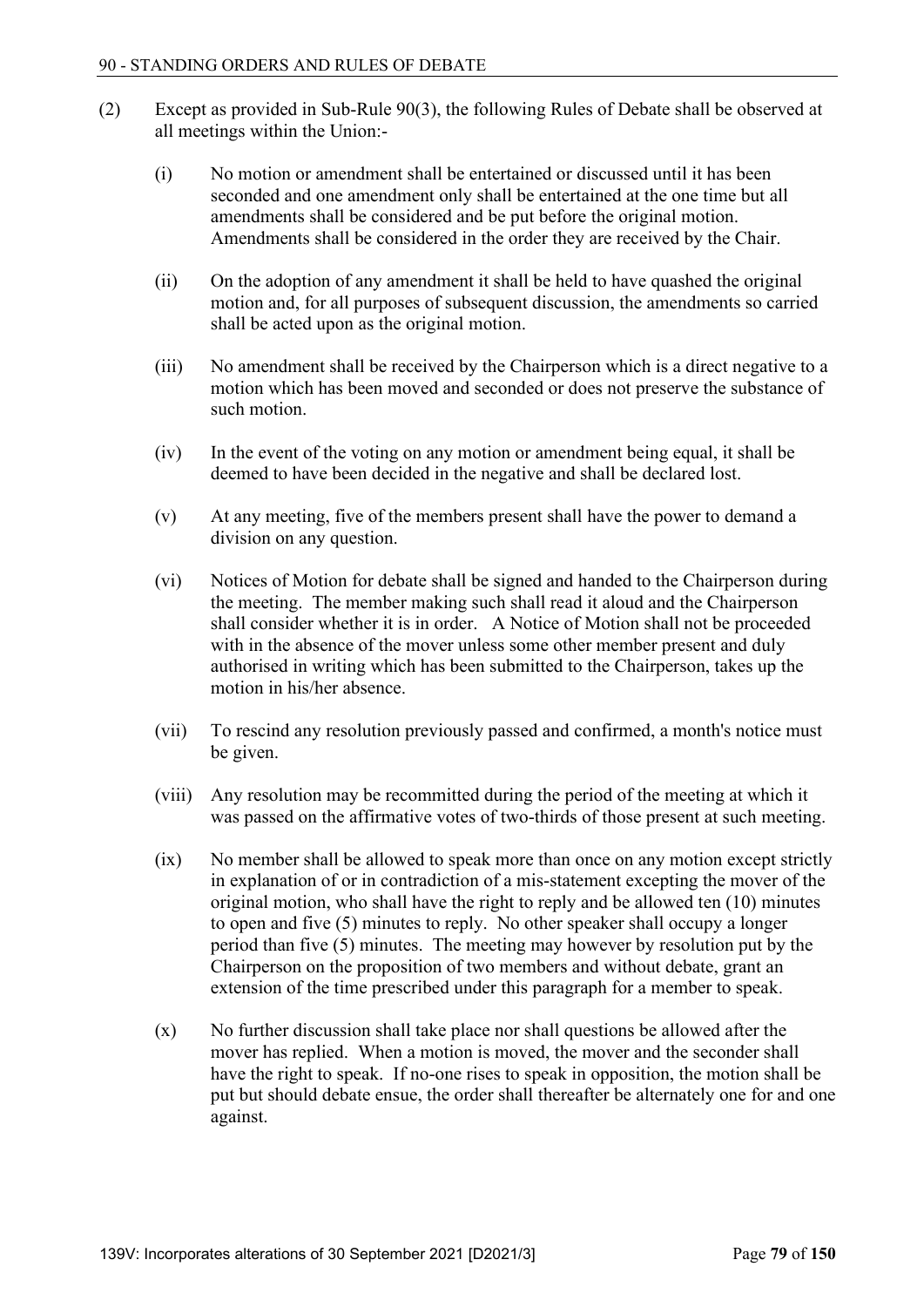- (xi) On any member rising to a point of order during a discussion, the speaker shall sit down and a person on rising shall state the point of order upon which the Chairperson shall rule which ruling shall be final provided it is not disagreed with by the majority of members present.
- (xii) Every member who proposes or seconds any motion or amendment or who takes part in any discussion or puts replies to any question or makes any statement or any address or observation at any meeting shall while doing so, stand up, (unless prevented by bodily infirmity) and shall address himself/herself to the Chairperson of the meeting. Every member attending any such meeting shall conduct himself/herself in an orderly manner.
- (xiii) Any member acting contrary to any of the rules of debate or using improper language shall be called to order and should he/she persist he/she shall be asked to withdraw from the meeting.
- (xiv) Voting at all meetings shall be by a show of hands, or by a division if called pursuant to paragraph (v).
- (xv) When a motion of dissent from the Chairperson's ruling is moved and formally seconded, only the mover of such motion shall be heard in support of it after which the Chairperson shall be heard in reply and the motion shall then be put to the vote.
- (xvi) No subject or matter shall occupy the meeting for a longer period than sixty (60) minutes, unless an extension is agreed to by a majority of members present at such meeting.
- (xvii) The adjournment of the debate upon any matter under discussion may be moved for a given time after the question has been debated for any period up to twenty minutes but upon any motion being so determined, the subsequent time taken in debate shall not exceed the period set down in paragraph (xvi).
- (xviii) Members in their addresses shall not refer to individual members by name (this is to prevent points of order or personal explanations).
- (xix) A motion may be superseded at any time by another motion "that it be discharged from the Agenda paper" or that "the next business be proceeded with" being resolved in the affirmative.
- (xx) Any member who has not previously spoken in the debate shall have the right to move "that the question be now put" at any time during the course of debate. Such motion if seconded shall be put to the meeting without discussion and if carried, the motion before the meeting shall be put without further discussion, after the mover of the original motion has been given the opportunity of closing the debate.
- (xxi) Any member desiring to correct an alleged mis-statement during any debate shall not be permitted to do so until the speaker has resumed his/her seat.
- (xxii) A motion to suspend standing orders or rules of debate in order to deal with any matter may be moved at any time during the currency of the meeting.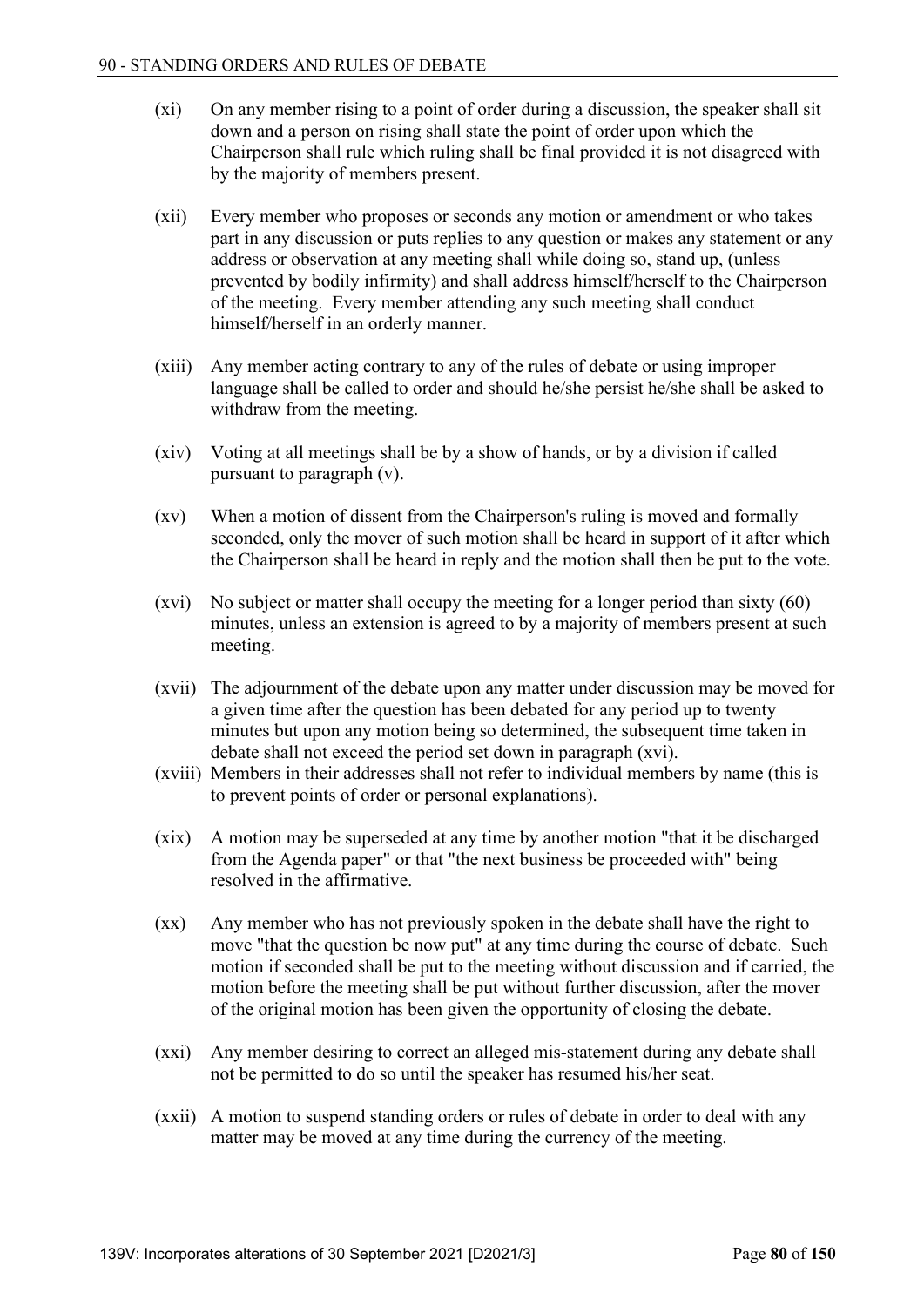(3) Where a meeting of a Governing Body is held via telephone conference or video conference in accordance with these Rules, then the provisions of Sub-Rule 90(2) shall only apply to the extent practicable.

#### **90A - TRANSITIONAL RULE**

The alterations to Rules 6, 31, 47 and 78 made by the National Council in October 2001 shall not come into effect until the 2002 Australian Rail, Tram and Bus Industry Union general election.

#### **90B - TRANSITIONAL RULE**

The alterations to Rule 47(3) shall not come into effect until the 2006 Australian Rail, Tram and Bus Industry Union general election.

### **PART X - NEW SOUTH WALES BRANCH: SPECIFIC PROVISIONS**

#### **91 - APPLICATION**

This Part applies specifically to the New South Wales Branch of the Australian Rail, Tram & Bus Industry Union. The provisions of this Part take precedence over any contrary provisions in Part VI of these Rules other than Rules 45 and 46.

#### **92 - DEFINITIONS**

The following specific definitions shall apply in relation to this Part:-

"Branch" means the Australian Rail, Tram and Bus Industry Union, New South Wales Branch.

"District" means a geographical area within the Branch.

"Metropolitan District" means the District comprising the South Coast Line to Nowra and Port Kembla, the Unanderra-Moss Vale Line but excluding Moss Vale to Maldon on the Main Southern Line, to Lithgow on the Main Western Line, to Gosford on the Main Northern Line and any Branch lines within the boundaries of this District.

"Northern District" means the District commencing at and including Narara and embracing the Main Northern Line to Wallangarra, the North Western Line and Branch lines and the Main North Coast Line to Brisbane and Branch lines.

"North Coast District" means the District from and including Paterson on the Main North Coast Line to Brisbane and Branch lines.

"Western District" means the District commencing at and including Bowenfells and embracing the Main Western Line to Bourke and all Branch lines west of Lithgow including the Binnaway-Werris Creek Line up to and including Turilawa, the Blayney-Harden Line up to and including Burrangong, the Forbes-Stockinbingal Line to Grawlin Plains and the Broken Hill Line.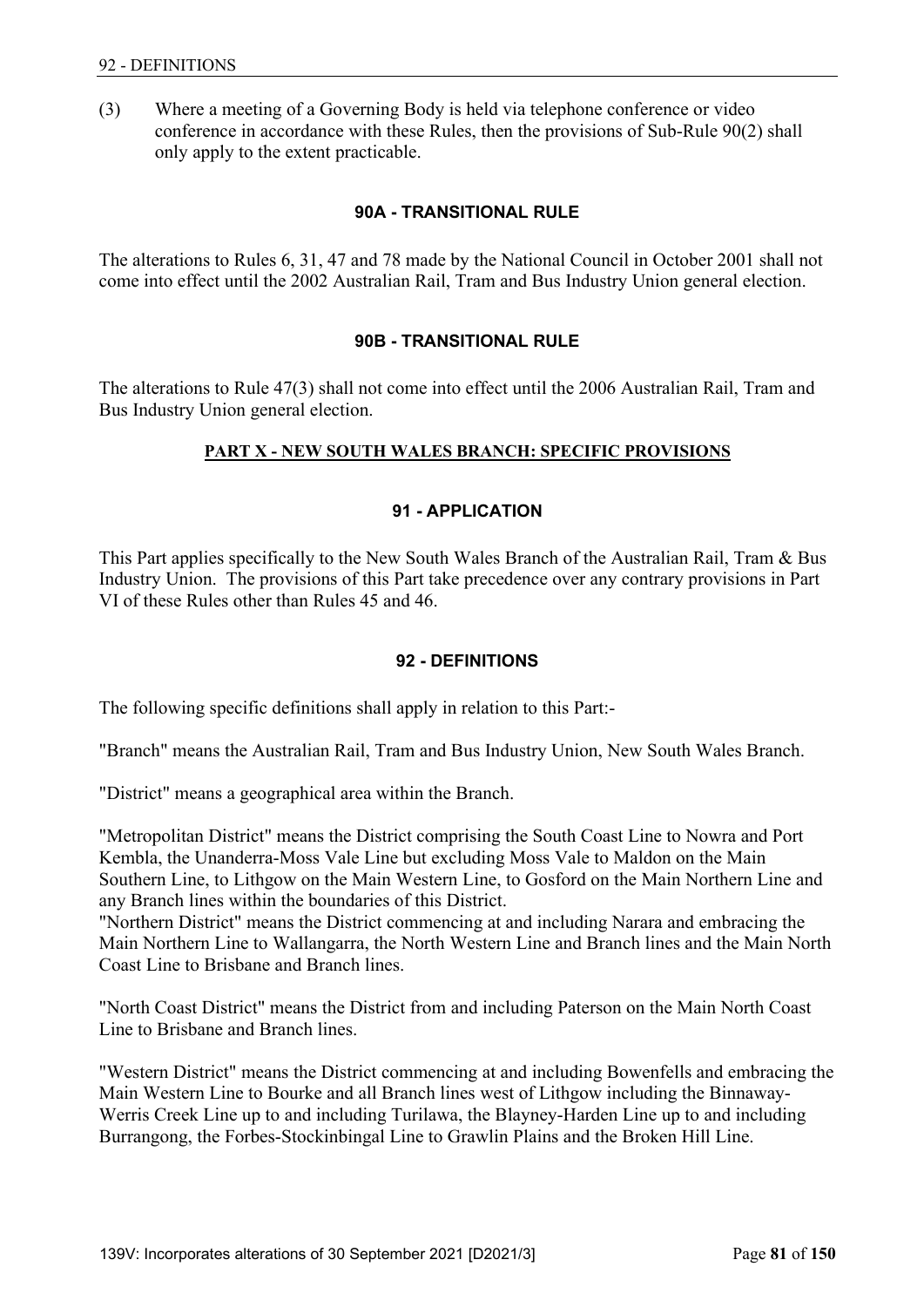"Southern District" means the District commencing at and including Picton and embracing the Main Southern Line to Albury and all Branch lines south of Picton including the Harden-Blayney Line up to and including Young, the Stockinbingal-Forbes Line up to and including Garema and the Hillston-Roto Line up to and including the Lowlands.

## **93 - NAME OF BRANCH**

The name of the Branch shall be:-

"Australian Rail, Tram and Bus Industry Union, New South Wales Branch"

### **94 - BRANCH OFFICE**

The Branch office shall be located at Level 4, 321 Pitt Street Sydney, New South Wales or at such other place as is determined by the Branch Council from time to time.

### **95 - BRANCH DIVISIONAL OFFICES**

The Branch Divisional offices shall be located as specified hereunder or at such other places as are determined by the Branch Council from time to time:-

| <b>Branch Division</b>                                            | <b>Branch Divisional Office</b>        |
|-------------------------------------------------------------------|----------------------------------------|
| Administrative, Supervisory,<br><b>Technical and Professional</b> | Level 4, 321 Pitt St Sydney 2000.      |
| Infrastructure                                                    | Level 4, 321 Pitt St Sydney 2000.      |
| Locomotive                                                        | Level 4, 321 Pitt St Sydney 2000.      |
| Rail Operations                                                   | Level 4, 321 Pitt St Sydney 2000.      |
| Tram & Bus                                                        | 83-89 Renwick Street, Redfern, Sydney. |
| Fleet Manufacture, Overhaul,<br>Maintenance and Service           | Level 4, 321 Pitt St Sydney 2000.      |

### **96 - BRANCH MEMBERSHIP**

The Branch shall comprise all members of the Union whose usual place of work is located within the boundaries of the New South Wales Branch as determined from time to time by the National Council pursuant to Rule 6.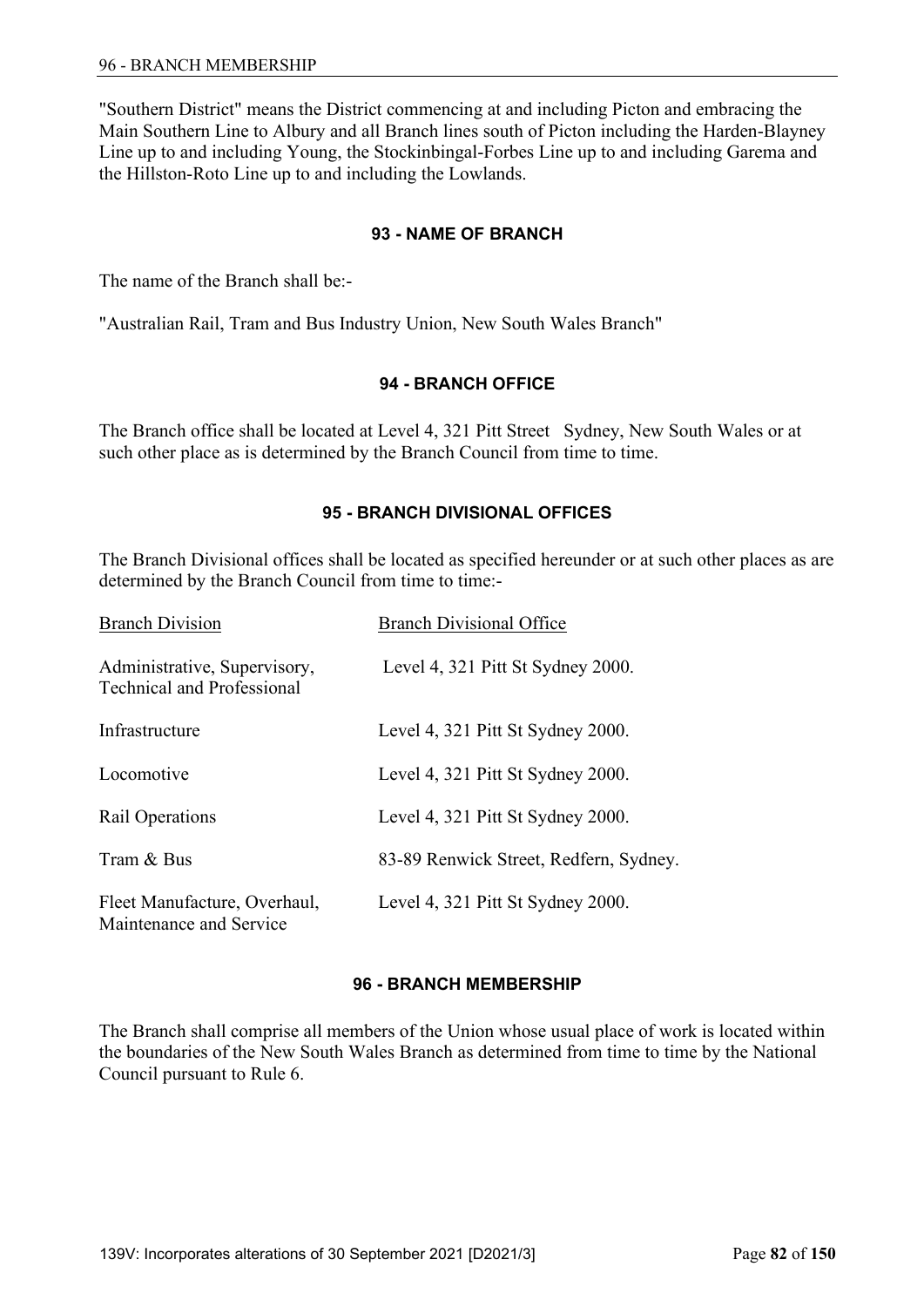# **97 - BRANCH STRUCTURE AND ORGANISATION**

- (1) The Branch shall be principally organised on a Branch, a Branch Divisional, a Sub-Branch and a Sub-Divisional basis.
- (2) The Branch Divisions shall be as follows:-

Administrative, Supervisory, Technical and Professional

 Infrastructure Locomotive Rail Operations Tram & Bus Fleet Manufacture, Overhaul, Maintenance and Service

with the scope of each Division being as defined in Rule 6.

### **98 - COMPOSITION AND ORDINARY MEETINGS OF THE BRANCH COUNCIL**

- (1) The Branch Council shall comprise the Branch President, the Senior Branch Vice-President, the Junior Branch Vice-President, the Branch Secretary, the Assistant Branch Secretary, the Presidents of each Branch Division, the Secretaries of each Branch Division, the Branch Organisers (where such positions are established as an Office under the Rules) and the Branch Divisional Organisers (where such positions are established as an Office under the Rules), one affirmative action (woman) from the Tram & Bus Division, one affirmative action (woman) from the Rail Divisions, one delegate from the Administrative, Supervisory, Technical and Professional Division in State Transit Authority and Sydney Ferries Corporation together with Delegates from Branch Divisions determined in accordance with Sub-Rule 98(3).
- (2) Provided that, on and from the quadrennial elections due in 2014, the Branch Council shall comprise the Branch President, the Senior Branch Vice-President, the Junior Branch Vice-President, the Branch Secretary, the Assistant Branch Secretaries, the Presidents of each Branch Division, the Secretaries of each Branch Division, one affirmative action (woman) from the Tram & Bus Division, one affirmative action (woman) from the Rail Divisions, one delegate from the Administrative, Supervisory, Technical and Professional Division in STA Group together with Delegates from Branch Divisions determined in accordance with Sub-Rule 98(3).
- (3) For the purpose of electing Delegates to the Branch Council, each Branch Division, other than the Tram & Bus Division, shall be divided into Districts as provided for in Sub-Clause 98(4). The Branch Tram & Bus Division and each Branch Divisional District as specified in Sub-Clause 98(4) shall, subject to Sub-Clause 98(5), be entitled to one Delegate for each eight hundred members or part thereof. The number of Delegates to which the Branch Tram & Bus Division or a Branch Divisional District is entitled, shall be determined on the basis of the number of financial members within the Branch Division or the Branch Divisional District, as the case may be, at the end of the quarter immediately preceding the date for the opening of nominations for the election of Delegates.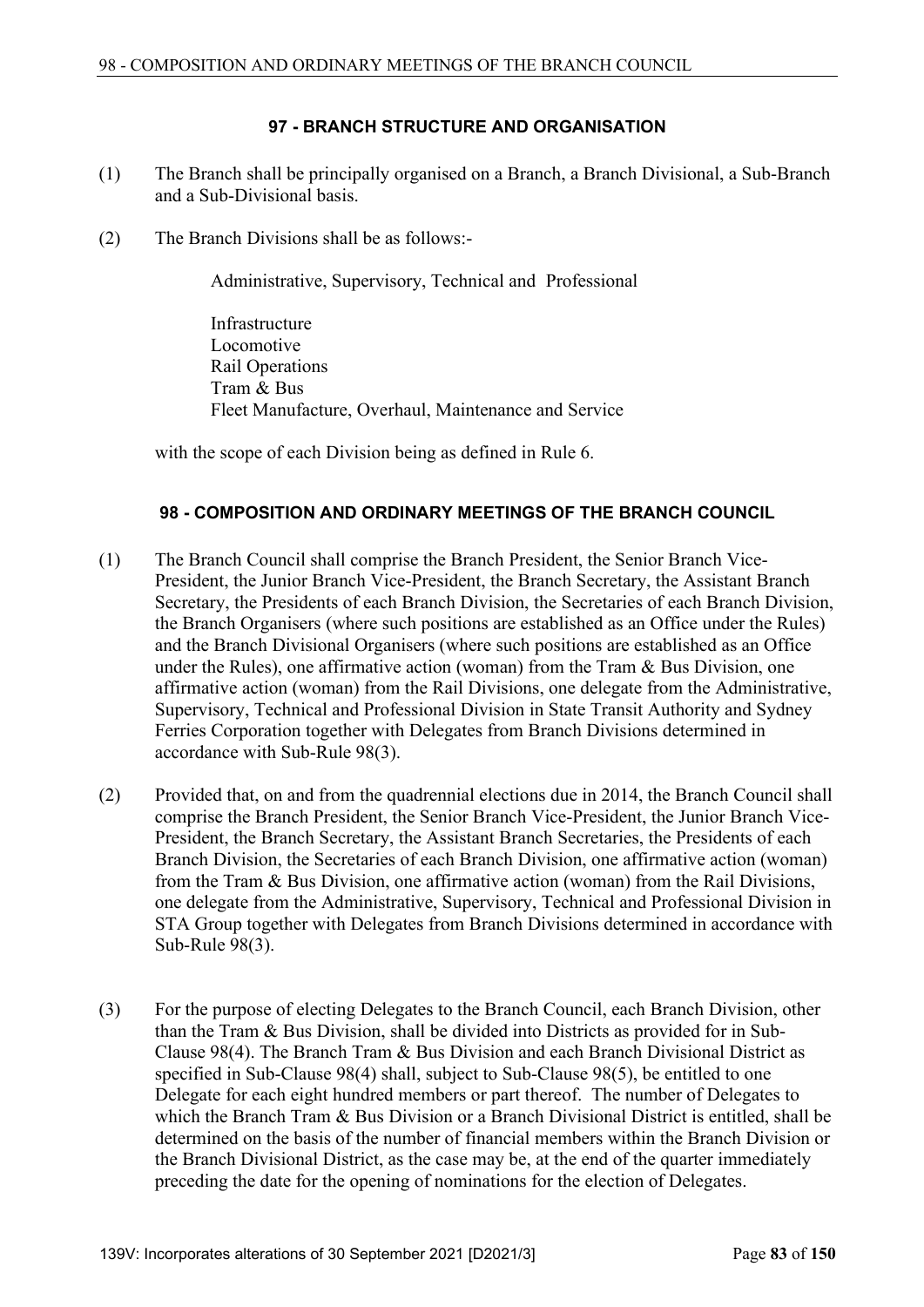(4) The Branch Divisional Districts for the purpose of electing Delegates to the Branch Council shall be as follows:-

| <b>Branch Division</b><br>Administrative, Supervisory,<br><b>Technical and Professional</b> | <b>Branch Divisional Districts</b><br>Metropolitan District, Northern District,<br>Western and Southern Districts combined.<br>STA Group.  |
|---------------------------------------------------------------------------------------------|--------------------------------------------------------------------------------------------------------------------------------------------|
| Infrastructure                                                                              | Metropolitan District, Northern District other<br>than North Coast District, North Coast<br>District, Western District, Southern District. |
| Locomotive                                                                                  | Metropolitan District, Northern District,<br>Western District, Southern District.                                                          |
| Rail Operations                                                                             | Metropolitan District, Northern District,<br>Western District, Southern District.                                                          |
| Fleet Manufacture, Overhaul<br>Maintenance and Service                                      | Metropolitan District, Northern,<br>Western and Southern Districts combined.                                                               |

- (5) Where the Branch Council determines that the number of members in a Divisional District or Districts, other than a Metropolitan District, is too small to warrant a Delegate to the Branch Council, the Council may combine such District or Districts with another non-Metropolitan District or Districts, whether in the same or a different Branch Division, for the purpose of forming an electorate for the election of Council Delegates.
- (6) The Branch Council shall meet in Ordinary Session at least twice a year at such time and place as the Branch Council or, in the absence of a decision by the Branch Council, the Branch President and the Branch Secretary jointly, may determine provided that the Branch Executive may vary the date so determined where circumstances so require.

### **99 - COMPOSITION AND ORDINARY MEETINGS OF THE BRANCH EXECUTIVE**

- (1) The Branch Executive shall comprise the Branch President, the Senior Branch Vice-President, the Junior Branch Vice-President, the Branch Secretary, the Assistant Branch Secretaries, the Presidents of each Branch Division and the Secretaries of each Branch Division.
- (2) The Branch Executive shall meet in Ordinary Session at least six times a year at such time and place as the Branch Executive or, in the absence of a decision by the Branch Executive, the Branch President and the Branch Secretary jointly, may determine.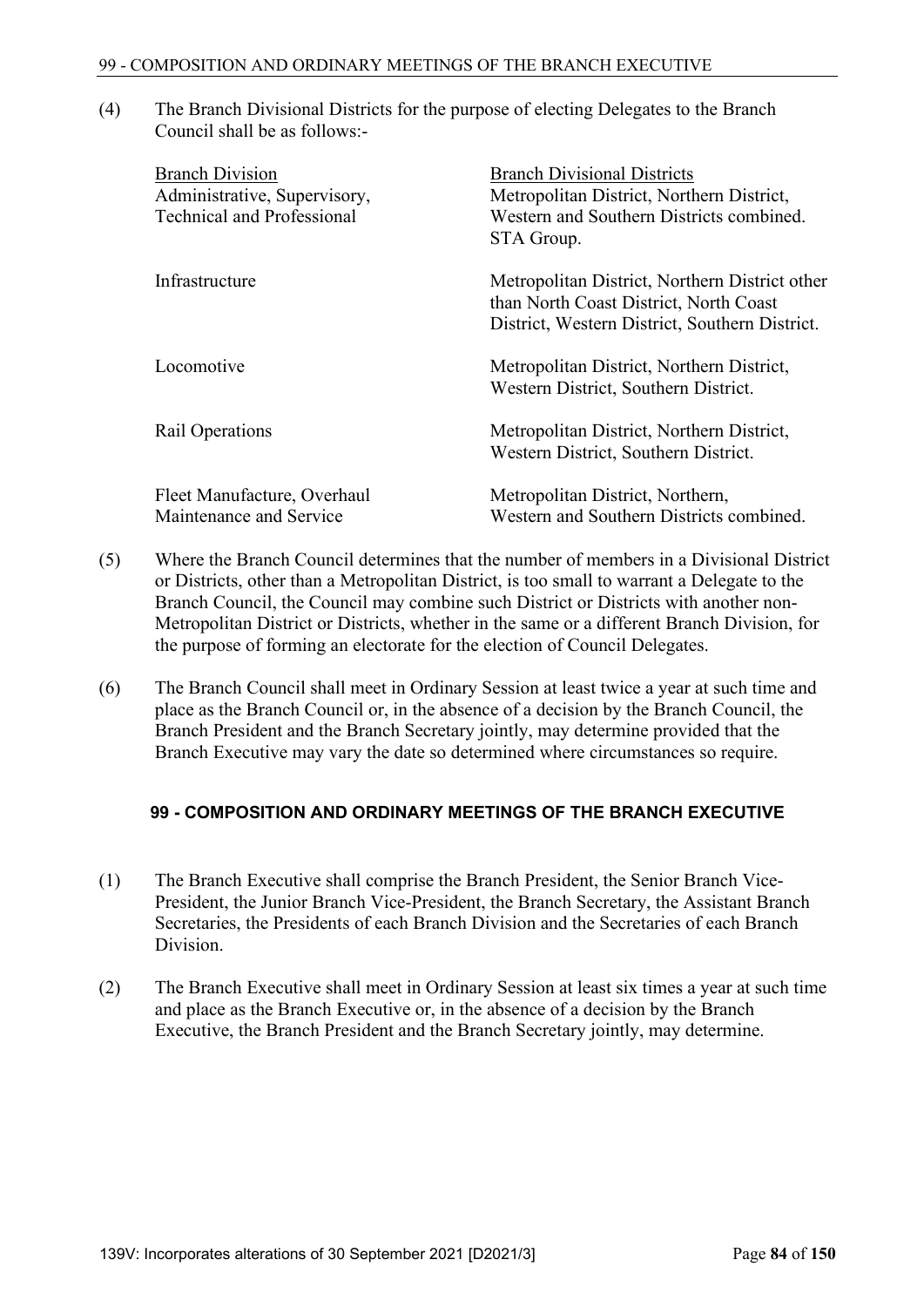# **100 - COMPOSITION AND ORDINARY MEETINGS OF THE BRANCH DIVISIONAL COMMITTEES**

- (1) The Branch Divisional Committee shall comprise the Branch Divisional President, the Branch Divisional Vice-President, the Branch Divisional Secretary and Representatives of each Sub-Division within the Division. The Branch Locomotive Divisional Committee shall be referred as the Branch Locomotive Divisional Council, further, the Branch Locomotive Division shall have two Assistant Branch Divisional Secretaries who shall be members of that Branch Divisional Council.
- (2) Subject to Rule 59, each Sub-Division shall be entitled to one Representative on the Branch Divisional Committee.
- (3) Subject to any restrictions that may be imposed by the Branch Council or the Branch Executive, a Branch Divisional Committee may meet in Ordinary Session with such frequency and at such times and places as the Committee or, in the absence of a decision by the Committee, as the Branch Divisional President and the Branch Divisional Secretary jointly, may determine.
- (4) The Branch Divisional Committees shall be comprised as follows:

### **Tram and Bus Division:**

 Branch Divisional President Branch Divisional Vice President Branch Divisional Secretary

One Sub-divisional representative from each of the following depots:

 Mona Vale Brookvale Willoughby North Sydney Kingsgrove Ryde Leichhardt Belmont Hamilton Waverley Randwick Port Botany Burwood Pyrmont (Sydney Light Rail) Tempe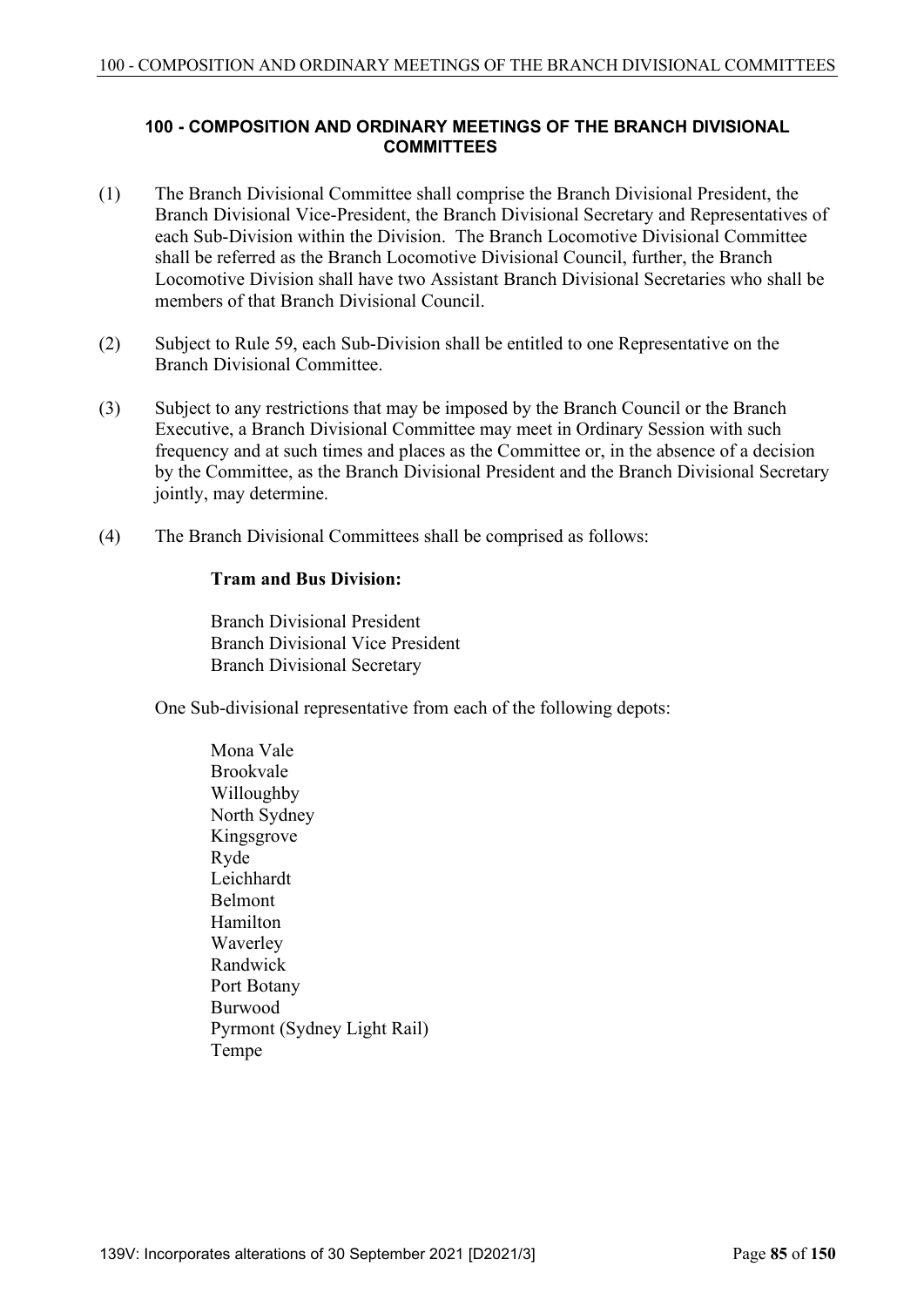# **Locomotive Division:**

 Branch Divisional President Branch Divisional Vice-President (Freight) Branch Divisional Vice-President (Passenger) Branch Divisional Secretary Assistant Branch Divisional Secretary (Freight) Assistant Branch Divisional Secretary (Passenger)

The Divisional Executive shall meet in ordinary session up to 4 times per year or more often as determined by the Divisional Executive.

In addition to the above, the Branch Locomotive Divisional Council shall comprise a Representative from each Sub-Division within the Locomotive Division as set out in the following schedule.

One representative from each of the following:

- North Coast Group comprising all sub-division members (excluding RailCorp) within the boundaries of Brisbane and Taree.
- Western Group comprising all sub-division members (excluding RailCorp) within the boundaries of Broken Hill, Bathurst, Lithgow and Parkes.
- North-West Group comprising all sub-division members (excluding RailCorp) within the boundaries of Narrabri, Werris Creek, Dubbo, Cobar and Gunnedah.
- South-West Group comprising all sub-division members (excluding RailCorp) within the boundaries of Griffith, Temora, Junee, Goulburn, Jindabyne, Canberra, Albury and Moss Vale.
- Central Group comprising all sub-division members (excluding RailCorp) within the Boundaries of Hunter Valley, Mudgee, Port Waratah and Newcastle.
- Metropolitan Group 1 comprising all sub-division members (excluding RailCorp) within the boundaries of Sydney, Botany, Wollongong, Pt Kembla and Nowra.
- InterCity/RailCorp Group comprising all InterCity sub-divisions.
- CountryLink/RailCorp Group comprising all CountryLink sub-divisions.
- ETR/RailCorp Group 1 comprising the sub-divisions of Blacktown, Penrith, Richmond and Hornsby.
- ETR/RailCorp Group 2 comprising the sub-divisions of Campbelltown, Liverpool, Flemington and Auburn Maintenance Centre (AMF)
- ETR/RailCorp Group 3 comprising the sub-divisions of Central and Nth Sydney
- ETR RailCorp Group 4 comprising the sub-divisions of Cronulla, Mortdale and Waterfall.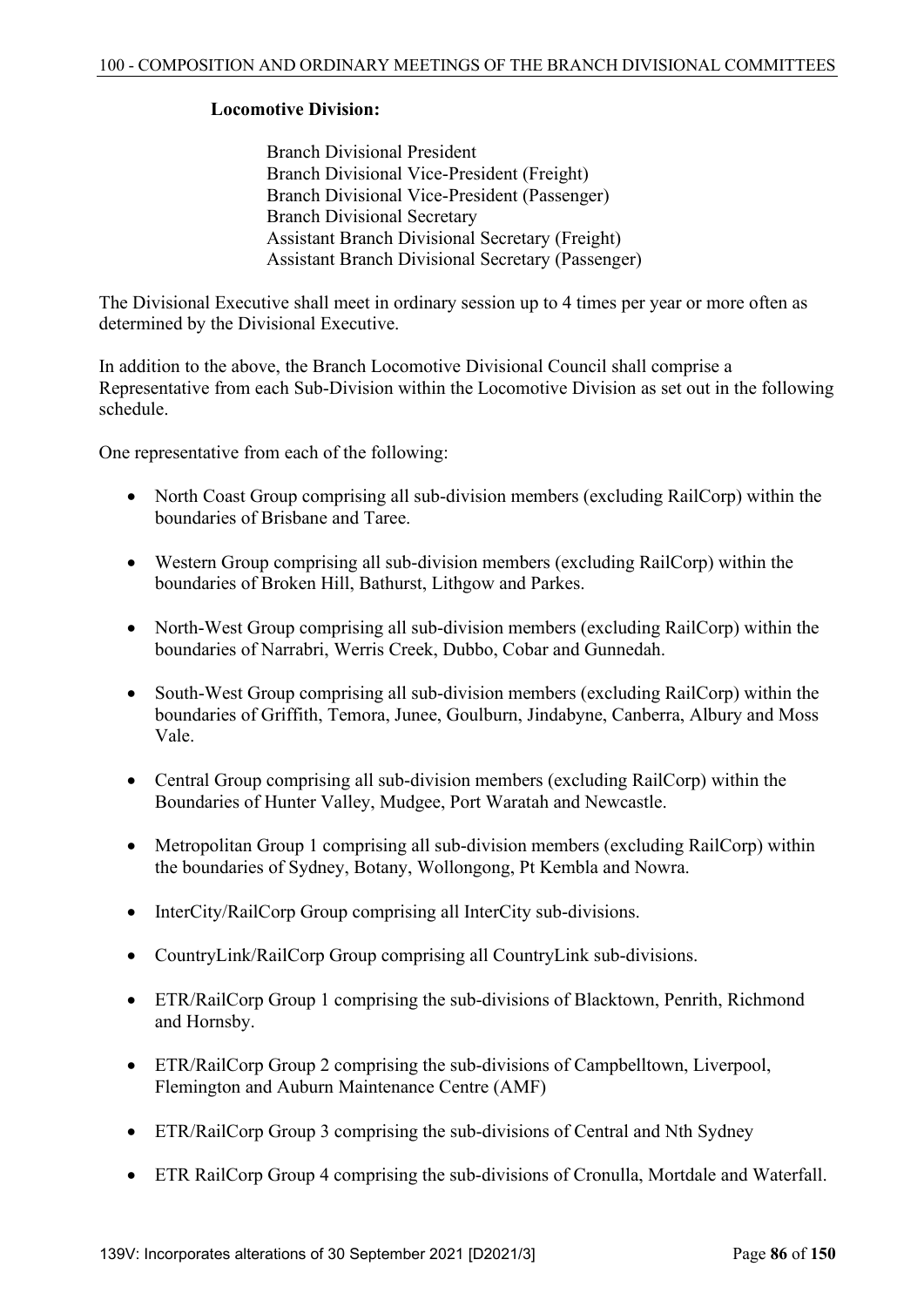The Branch Locomotive Divisional Council shall meet in ordinary session up to 4 times per year or more often as determined by the Locomotive Divisional Council or Divisional Executive.

Locomotive Divisional Sub-Committees

The following Sub-Committees shall operate within the Locomotive Division: Electric Train Drivers Committee (ETDC); InterCity Drivers Committee (ICDC); CountryLink Drivers Committee (CDC); and Freight Drivers Committee (FDC).

The ETDC, ICDC and CDC Sub-Committees shall comprise the elected Depot Organisers and Workplace Organisers within the relevant sub-divisions. These Sub-Committee positions shall be automatically filled following the declaration of each election.

The FDC shall comprise of a Sub-Divisional Representative for each three hundred (300) or part thereof members employed by a freight company and/or geographic group/s as determined by the Branch Locomotive Divisional Council and endorsed by Branch Council prior to each election.

The Divisional Sub-Committees shall meet in ordinary session up to 3 times per year or more often as determined by the Locomotive Divisional Council.

### **Locomotive Division Sub-Divisions**

The Branch Locomotive Divisional Council may establish Sub-Divisions and where formed they shall consist of a Depot Organiser for workplaces of greater than 20 financial members or a Workplace Organiser for workplaces of less than 20 financial members.

The Branch Locomotive Divisional Council may determine the structure required in each subdivision.

The Branch Locomotive Sub-Division shall determine the number of committee members to be part of the Sub-Divisional Committee. Sub-Divisional Committee members will be elected by the financial members of the Sub-Division within two calendar months following the declaration of the ballot for the positions of: Depot Organiser for workplaces of greater than 20 financial members. The election for Sub-Divisional Committee members (and a Workplace Organiser for workplaces of less than 20 financial members) shall be conducted by that sub-division.

### **Rail Operations Division:**

 Branch Divisional President Branch Divisional Vice President Branch Divisional Secretary

Train Guards Sub Division

 Branch Sub Division President Branch Sub Division Vice President Branch Sub Division Secretary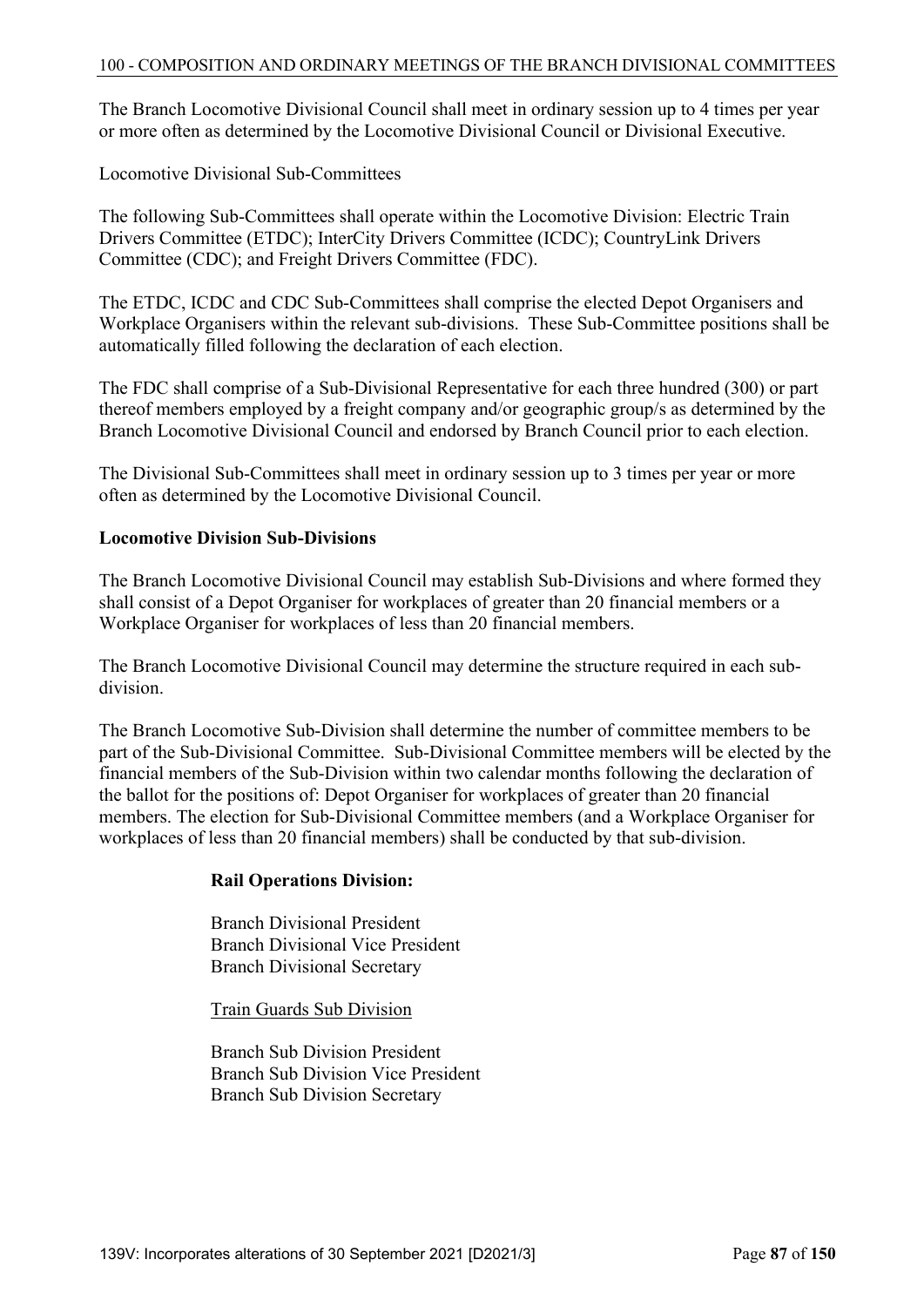#### 100 - COMPOSITION AND ORDINARY MEETINGS OF THE BRANCH DIVISIONAL COMMITTEES

The Branch Train Guards Sub-Division shall comprise of the Branch Sub-Division President, Branch Sub-Division Vice President, Branch Sub-Division Secretary and one representative from the following depots who will be elected by the financial members of the Sub-Division within two (2) calendar months, following the declaration of the ballot for the Train Guard Sub-Division Executive positions, by a ballot conducted in the workplace.

> Blacktown Campbelltown Cronulla Flemington Gosford Hornsby Lithgow Liverpool Mortdale Moss Vale Mount Victoria Newcastle North Sydney Penrith Richmond Sydney/Central Waterfall Wollongong Auburn Maintenance Facility

Station Wages Staff Sub Division (excluding Guards)

 Branch Sub Division President Branch Sub Division Vice President Branch Sub Division Secretary

Terminal Operators Sub Division

 Branch Sub Division President Branch Sub Division Vice President Branch Sub Division Secretary

Signallers Sub Division

 Branch Sub Division President Branch Sub Division Vice President Branch Sub Division Secretary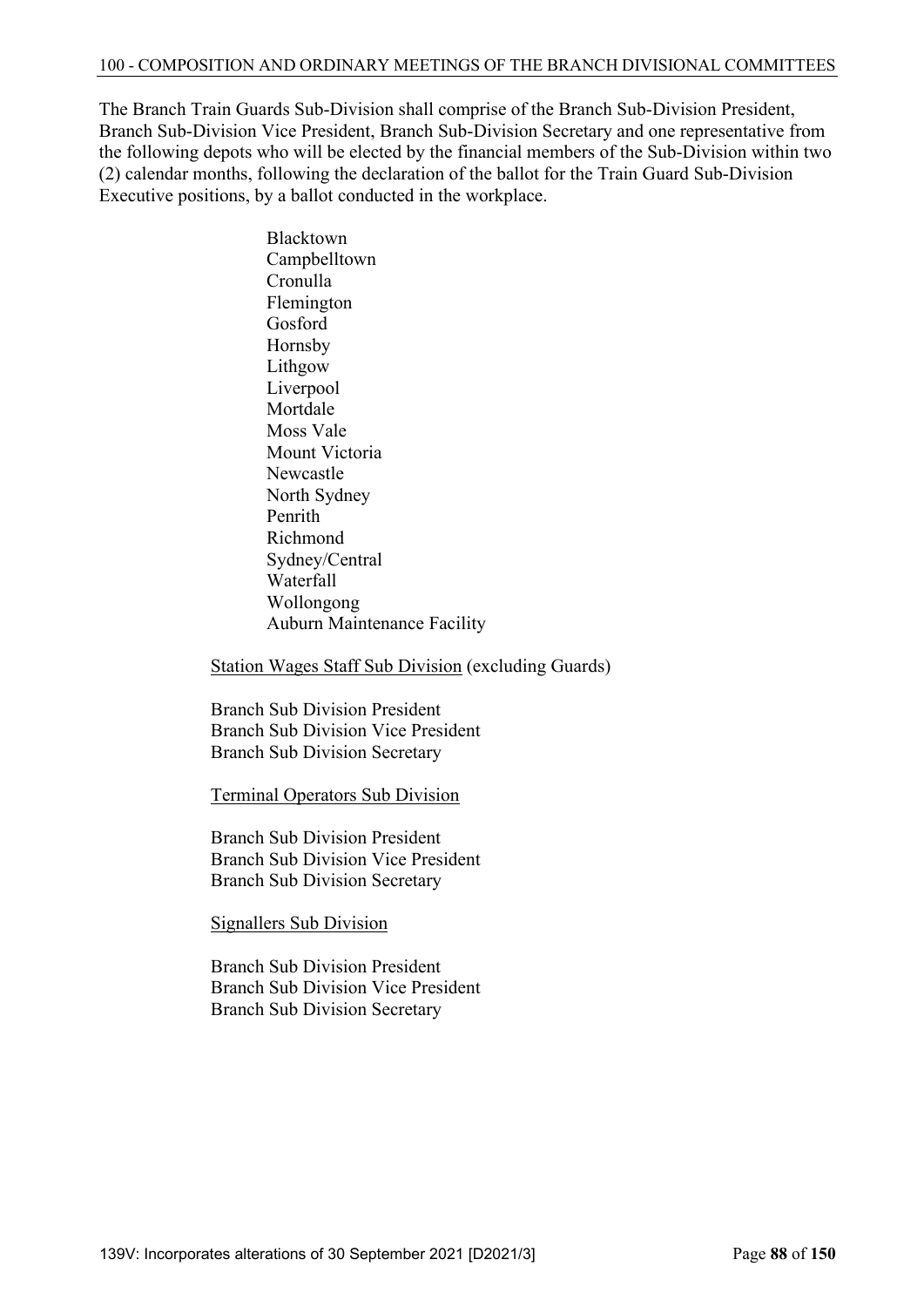The Branch Signallers Sub-Division shall comprise of the Branch Sub-Division President, Branch Sub-Division Vice President, Branch Sub-Division Secretary and one representative from the following depots who will be elected by the financial members of the Sub-Division within two (2) calendar months, following the declaration of the ballot for the Signallers Sub-Division Executive positions, by a ballot conducted in the workplace.

> Sydney Sydenham Homebush Strathfield Hornsby Blacktown Central Coast (Gosford, Wyong, Newcastle) Blue Mountains (Lithgow, Mt. Victoria, Katoomba, Springwood) Penrith/St Marys Wollongong Campbelltown Granville/Clyde/Auburn

On-Board Passenger Train Sub Division

 Branch Sub Division President Branch Sub Division Vice President Branch Sub Division Secretary

Transport Officers Sub-Division

 Branch Sub Division President Branch Sub Division Vice President Branch Sub Division Secretary

 A Branch Divisional Committee may establish Sections within the Branch Division or within a Branch Sub-Division in accordance with Rule 60.

 The Secretary of each of the Sub Divisions shall be represented on the Branch Divisional Committee. In addition each Sub Division within the Rail Operations Division shall be entitled to a representative on the Branch Divisional Committee as set out in the following schedule.

| <b>Train Guards Sub Division</b>        | 1 Representative  |
|-----------------------------------------|-------------------|
| <b>Station Wages Staff Sub Division</b> | 2 Representatives |
| (excluding Guards)                      |                   |
| <b>Terminal Operators Sub Division</b>  | 1 Representative  |
| Signallers Sub Division                 | 1 Representative  |
| On-Board Passenger Train Sub Division-  | 1 Representative  |
| <b>Transport Officers Sub Division</b>  | 1 Representative  |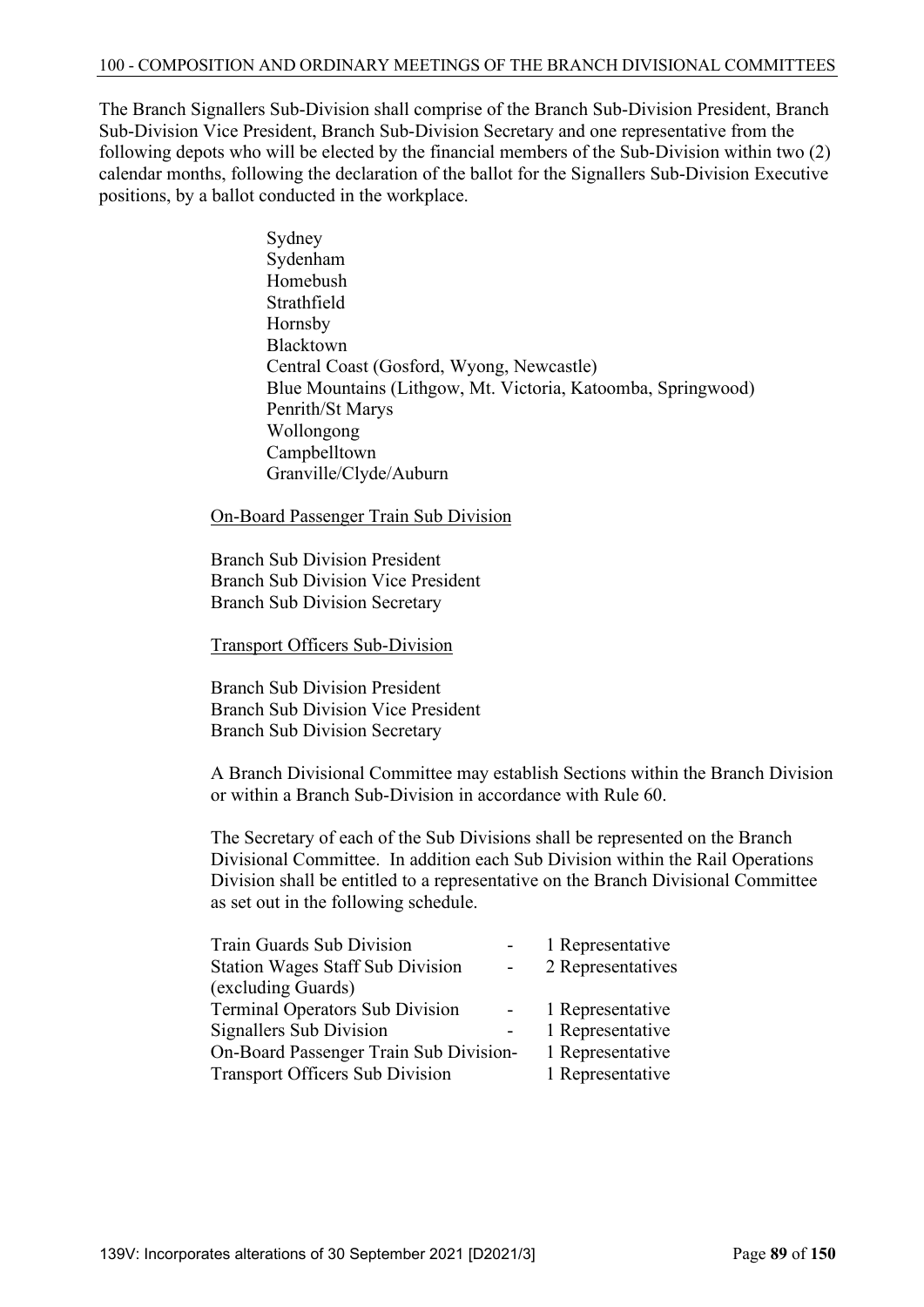#### **Infrastructure Division:**

 Branch Divisional President Branch Divisional Vice President Branch Divisional Secretary

 Each Group within the Branch Infrastructure Division shall be entitled to a Representative or Representatives on the Branch Divisional Committee as set out in the following schedule:

| - 1 Signal Representative     |
|-------------------------------|
| - 1 Electrical Representative |
|                               |
|                               |
|                               |
|                               |
|                               |

#### **Fleet Manufacture, Overhaul, Maintenance and Service Division:**

 Branch Divisional President Branch Divisional Vice President Branch Divisional Secretary

 Each Group within the Branch Fleet Manufacture, Overhaul, Maintenance and Service Division shall be entitled to a Representative or Representatives on the Branch Divisional Committee as set out in the following schedule:

| Metropolitan District Group - 4 Representatives |
|-------------------------------------------------|
| (including One Bus Engineering Representative)  |
| - 1 Representative                              |
| - 1 Representative                              |
| - 1 Representative                              |
|                                                 |

### **Administrative, Supervisory, Technical and Professional Division:**

 Branch Divisional President Branch Divisional Vice President Branch Divisional Secretary

 Each Group within the Branch Administrative, Supervisory, Technical and Professional Division shall be entitled to a Representative or Representatives as set out in the following schedule:

| Metropolitan District Group | - 7 Representatives |
|-----------------------------|---------------------|
| Northern District Group     | - 1 Representative  |
| Western District Group      | - 1 Representative  |
| Southern District Group     | - 1 Representative  |

(5) The Districts referred to in Sub-Rule (4) of this Rule, are those geographic locations as set out in Rule 92 - Definitions.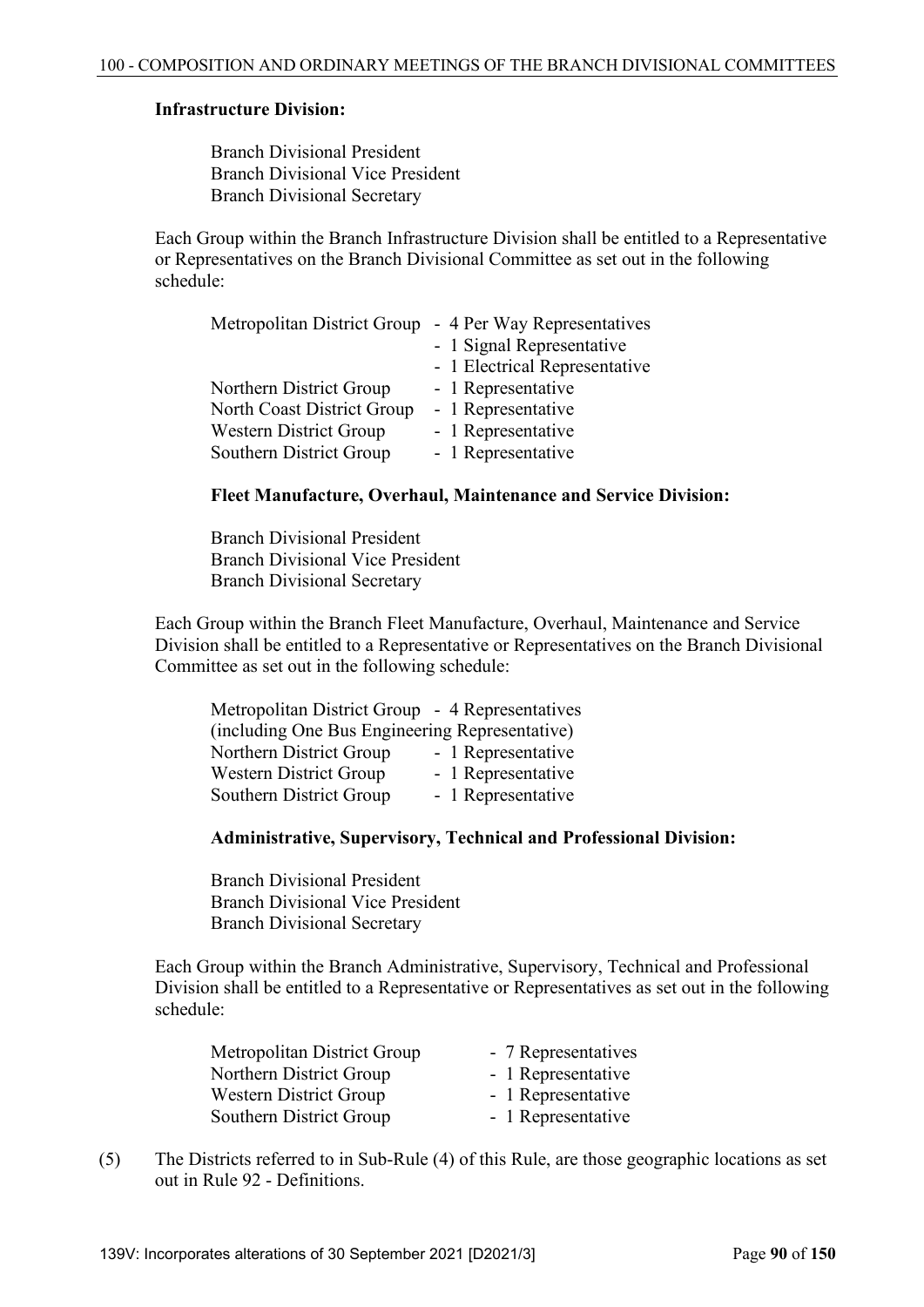#### 100 - COMPOSITION AND ORDINARY MEETINGS OF THE BRANCH DIVISIONAL COMMITTEES

- (6) Where sub-divisions have been formed under this rule they shall meet in ordinary session up to 3 times per year.
- (7) Women's Campaign Committee

 The Women's Campaign Committee shall promote and pursue Affirmative Action policies for the Union and develop and mentor women leaders in the Union and the industry. The Women's Campaign Committee will also publically advocate issues for women in the industry.

 The Women's Campaign Committee shall meet at least annually and shall be comprised of the Affirmative Action (Woman) Delegate to the Council from the Tram and Bus Division, the Affirmative Action (Woman) Delegate to the Council from the Rail Divisions and one delegate from every Division.

 Delegates to the Women's Campaign Committee must be nominated by the respective Divisional Committees. Delegates must also be financial members of the Union.

- (8) Provided that from the quadrennial elections due in 2018:
- (9)\_ The Branch Divisional Committee shall comprise the Branch Divisional President, the Branch Divisional Vice-President, the Branch Divisional Secretary and Representatives of each Sub-Division within the Division. The Branch Locomotive Divisional Committee shall be referred as the Branch Locomotive Divisional Council, further, the Branch Locomotive Division shall have two Assistant Branch Divisional Secretaries who shall be members of that Branch Divisional Council.
- (10) Subject to Rule 59, each Sub-Division shall be entitled to one Representative on the Branch Divisional Committee.
- (11) Subject to any restrictions that may be imposed by the Branch Council or the Branch Executive, a Branch Divisional Committee may meet in Ordinary Session with such frequency and at such times and places as the Committee or, in the absence of a decision by the Committee, as the Branch Divisional President and the Branch Divisional Secretary jointly, may determine.
- (12) The Branch Divisional Committees shall be comprised as follows:

### **Tram and Bus Division:**

 Branch Divisional President Branch Divisional Vice President Branch Divisional Secretary

One Sub-divisional representative from each of the following depots:

 Mona Vale Brookvale Willoughby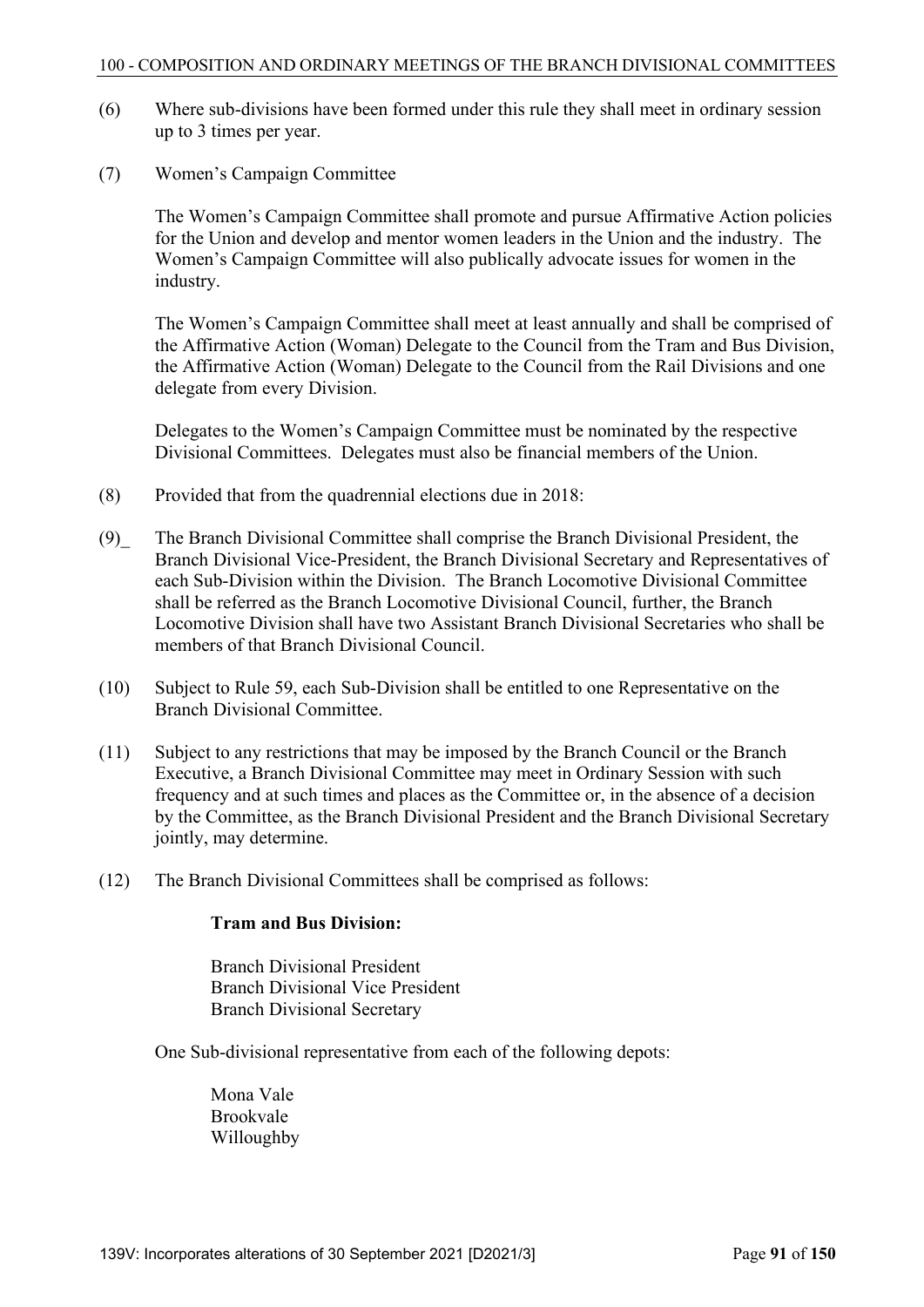North Sydney Kingsgrove Ryde Leichhardt Belmont Hamilton Waverley Randwick Port Botany Burwood Pyrmont (Sydney Light Rail) Tempe

# **Locomotive Division:**

 Branch Divisional President Branch Divisional Vice-President (Freight) Branch Divisional Vice-President (Passenger) Branch Divisional Secretary Assistant Branch Divisional Secretary (Freight) Assistant Branch Divisional Secretary (Passenger)

The Divisional Executive shall meet in ordinary session up to 4 times per year or more often as determined by the Divisional Executive.

In addition to the above, the Branch Locomotive Divisional Council shall comprise a Representative from each Sub-Division within the Locomotive Division as set out in the following schedule.

One representative from each of the following:

- North Coast Group comprising all sub-division members (excluding NSW Trains) within the boundaries of Brisbane and Taree.
- Western Group comprising all sub-division members (excluding Sydney and NSW Trains) within the boundaries of Broken Hill, Bathurst, Lithgow and Parkes.
- North-West Group comprising all sub-division members (excluding NSW Trains) within the boundaries of Narrabri, Werris Creek, Dubbo, Cobar and Gunnedah.
- South-West Group comprising all sub-division members (excluding NSW Trains) within the boundaries of Griffith, Temora, Junee, Goulburn, Jindabyne, Canberra, Albury and Moss Vale.
- Central Group comprising all sub-division members (excluding NSW Trains) within the Boundaries of Hunter Valley, Mudgee, Port Waratah and Newcastle.
- Metropolitan Group 1 comprising all sub-division members (excluding Sydney and NSW Trains) within the boundaries of Sydney, Botany, Wollongong, Pt Kembla and Nowra.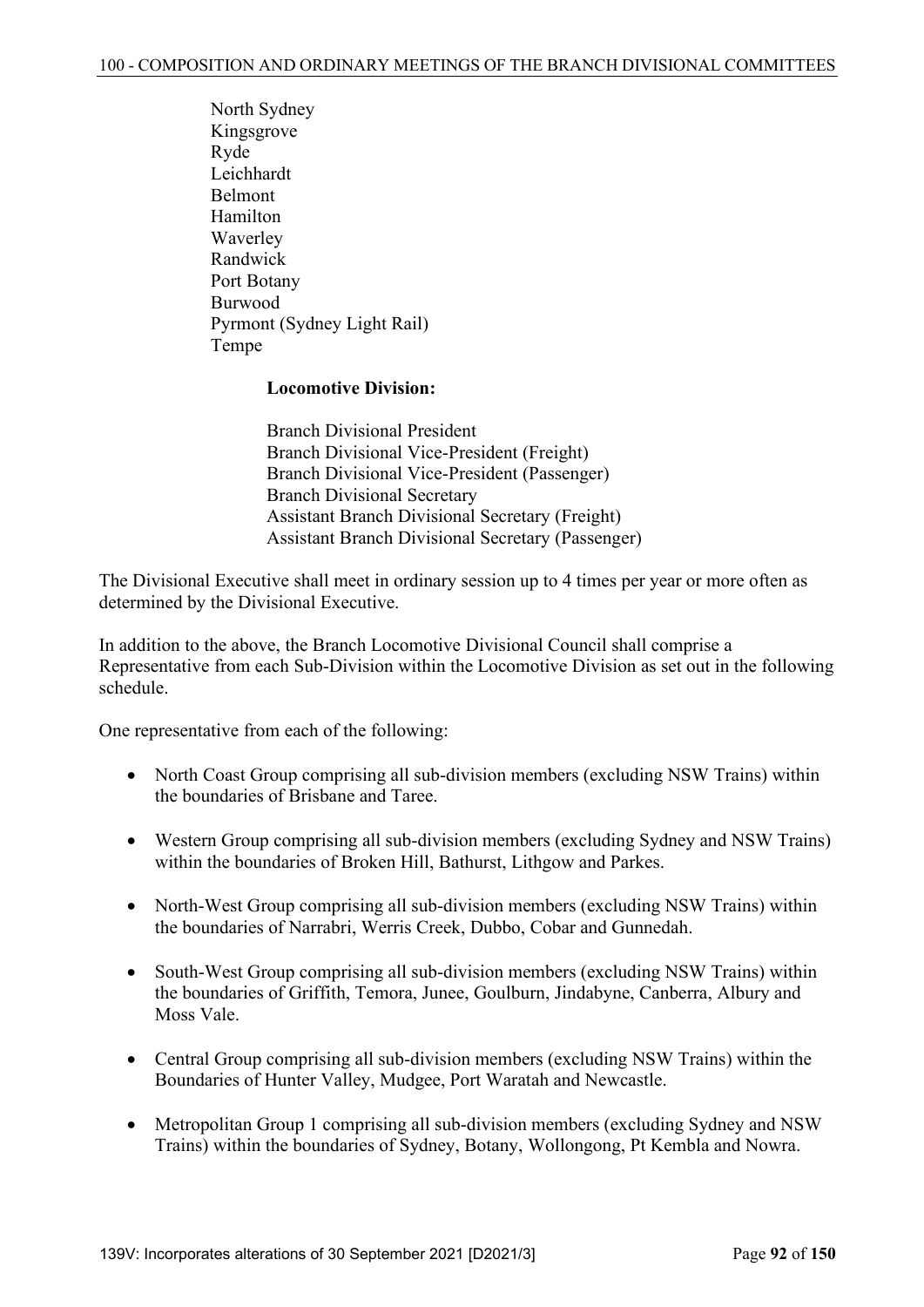### 100 - COMPOSITION AND ORDINARY MEETINGS OF THE BRANCH DIVISIONAL COMMITTEES

- NSW Trains/InterCity Group comprising all InterCity sub-divisions which includes the depots of Lithgow, Mt Victoria, Newcastle Interchange, Gosford, Moss Vale, Wollongong and Eveleigh.
- NSW Trains/CountryLink Group comprising all CountryLink sub-divisions which includes the depots of Dubbo, Goulburn, Grafton, Junee, Taree, Werris Creek, Sydney and Canberra.
- Sydney Trains/ETR Group 1 comprising the sub-divisions of Blacktown, Penrith, Richmond and Hornsby.
- Sydney Trains/ETR Group 2 comprising the sub-divisions of Campbelltown, Leppington, Flemington and Auburn Stabling Yard (ASY)
- Sydney Trains/ETR Group 3 comprising the sub-divisions of Central and Nth Sydney
- Sydney Trains/ETR Group 4 comprising the sub-divisions of Cronulla, Mortdale and Waterfall.

The Branch Locomotive Divisional Council shall meet in ordinary session up to 4 times per year or more often as determined by the Locomotive Divisional Council or Divisional Executive.

Locomotive Divisional Sub-Committees

The following Sub-Committees shall operate within the Locomotive Division: Electric Train Drivers Committee (ETDC); InterCity Drivers Committee (ICDC); CountryLink Drivers Committee (CDC); and Freight Drivers Committee (FDC).

The ETDC, ICDC and CDC Sub-Committees shall comprise the elected Depot Organisers and Workplace Organisers within the relevant sub-divisions. These Sub-Committee positions shall be automatically filled following the declaration of each election.

The FDC shall comprise of a Sub-Divisional Representative for each three hundred (300) or part thereof members employed by a freight company and/or geographic group/s as determined by the Branch Locomotive Divisional Council and endorsed by Branch Council prior to each election.

The Divisional Sub-Committees shall meet in ordinary session up to 3 times per year or more often as determined by the Locomotive Divisional Council.

# **Locomotive Division Sub-Divisions**

The Branch Locomotive Divisional Council may establish Sub-Divisions and where formed they shall consist of a Depot Organiser for workplaces of greater than 20 financial members or a Workplace Organiser for workplaces of less than 20 financial members.

The Branch Locomotive Divisional Council may determine the structure required in each subdivision.

The Branch Locomotive Sub-Division shall determine the number of committee members to be part of the Sub-Divisional Committee. Sub-Divisional Committee members will be elected by the financial members of the Sub-Division within two calendar months following the declaration of the ballot for the positions of: Depot Organiser for workplaces of greater than 20 financial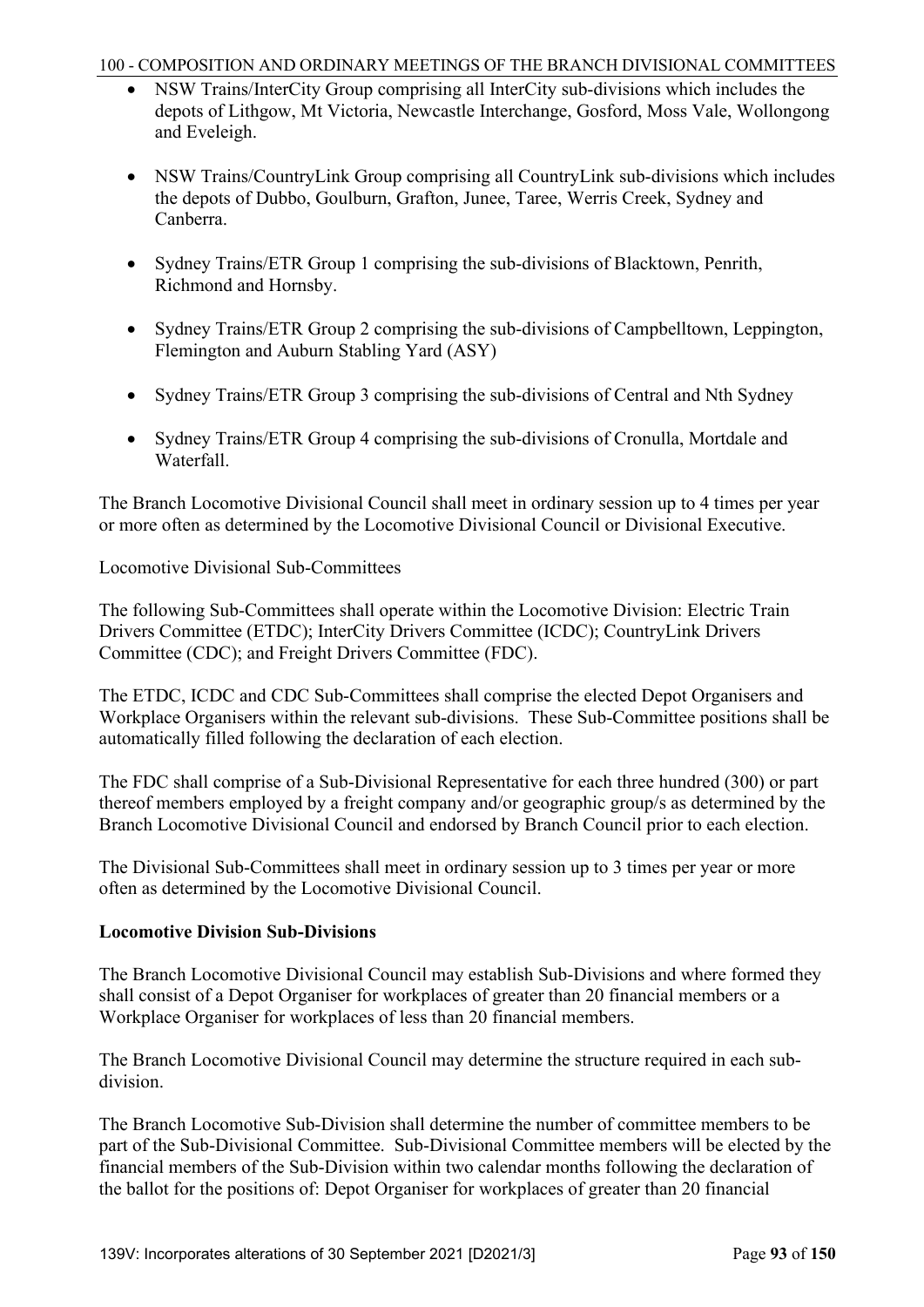100 - COMPOSITION AND ORDINARY MEETINGS OF THE BRANCH DIVISIONAL COMMITTEES

members. The election for Sub-Divisional Committee members (and a Workplace Organiser for workplaces of less than 20 financial members) shall be conducted by that sub-division.

## **Rail Operations Division:**

 Branch Divisional President Branch Divisional Vice President Branch Divisional Secretary

Train Guards Sub Division

 Branch Sub Division President Branch Sub Division Vice President Branch Sub Division Secretary

The Branch Train Guards Sub-Division shall comprise of the Branch Sub-Division President, Branch Sub-Division Vice President, Branch Sub-Division Secretary and one Depot Sub Division Secretary from the following depots who will be elected every four years in accordance with Part VIII of these Rules and shall hold Office until their successors are declared

> Blacktown Campbelltown Cronulla Flemington Maintenance Centre Gosford Hornsby Maintenance Centre Lithgow Leppington Mortdale Maintenance Centre Moss Vale Mount Victoria Newcastle Interchange North Sydney Penrith Richmond Central Sydney Inter-City Waterfall Wollongong Auburn Stabling Yard (ASY)

 Apart from the Depot Sub Division Secretary, each Depot Sub Division will elect one Depot Sub Division President and one Depot Sub Division Vice-President who will be elected by the financial members of that Depot Sub-Division within two  $(2)$  calendar months following the declaration of the ballot for the Train Guards Sub- Division Executive positions and the Depot Sub Division Secretary positions by a ballot conducted in the workplace.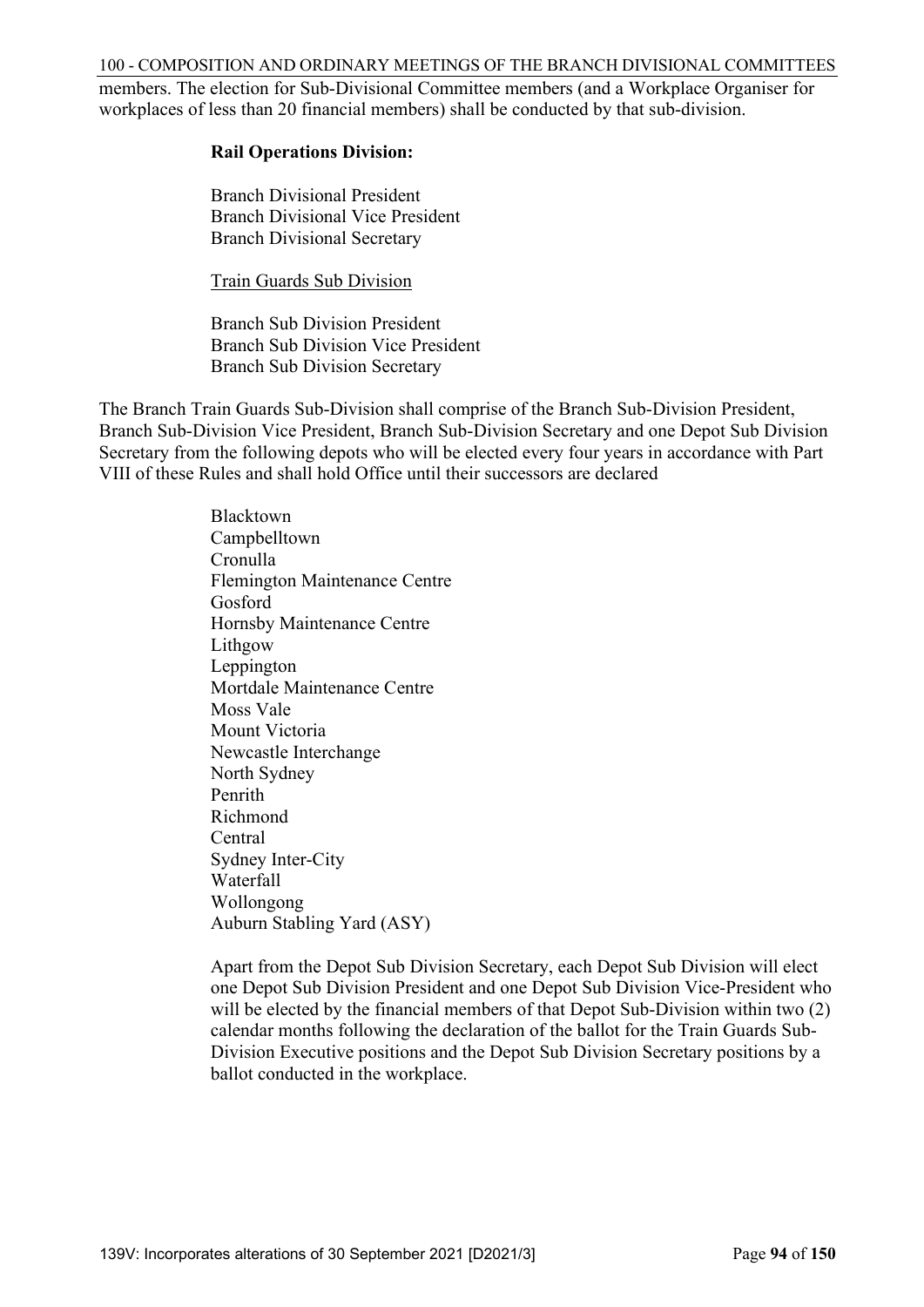#### Customer Service Attendants Sub Division

 Branch Sub Division President Branch Sub Division Vice President Branch Sub Division Secretary

 The Customer Service Attendants Branch Sub Division President, Sub Division Vice President and Branch Sub Division Secretary will be elected every four years in accordance with Part VIII of these Rules and shall hold Office until their successors are declared elected.

 The Customer Service Attendants Sub Division will also have ten (10) Sub Depots. These Sub Depots will represent all members of the Customer Service Attendants Sub Division in the following boundaries:

- 1. City Circle The borders will be Redfern and Wynyard.
- 2. Berrowra The borders will be all stations Milson Point to Berowra via the North Shore Line as well as all stations from North Strathfield to Berowra via the main North Line.
- 3. Olympic Park The borders will be all stations from Macdonaldtown to Olympic Park then all stations from Olympic Park to Carlingford, all stations from Carlingford to Carramar and all stations from Carramar to Esrkineville via the Bankstown Line.
- 4. Waterfall The borders will be all stations from Tempe to Waterfall; inclusive of the Cronulla Line.
- 5. Macarthur The borders will be all stations from Turella to Macarthur, and all stations from Macarthur to Leppington and all stations from Leppington to Merrylands.
- 6. Emu Plains The borders will be all Stations from Granville to Richmond and all stations from Richmond to Emu Plains.
- 7. Lithgow The borders will be all stations from Lapstone to Lithgow.
- 8. Moss Vale The borders will be all stations from Menangle Park to Moss Vale.
- 9. Bomaderry The borders will be all stations from Helensburgh to Bomaderry.
- 10. Scone/Dungog The borders will be all stations from Cowan to Newcastle Interchange, Scone and Dungog.

A workplace representative will be elected by the financial members of that Depot Sub-Division within Customer Service Attendants Sub-Division by the financial members of that Depot Sub-Division within two (2) calendar months, following the declaration of the ballot for the Customer Service Attendants Sub Division Executive positions.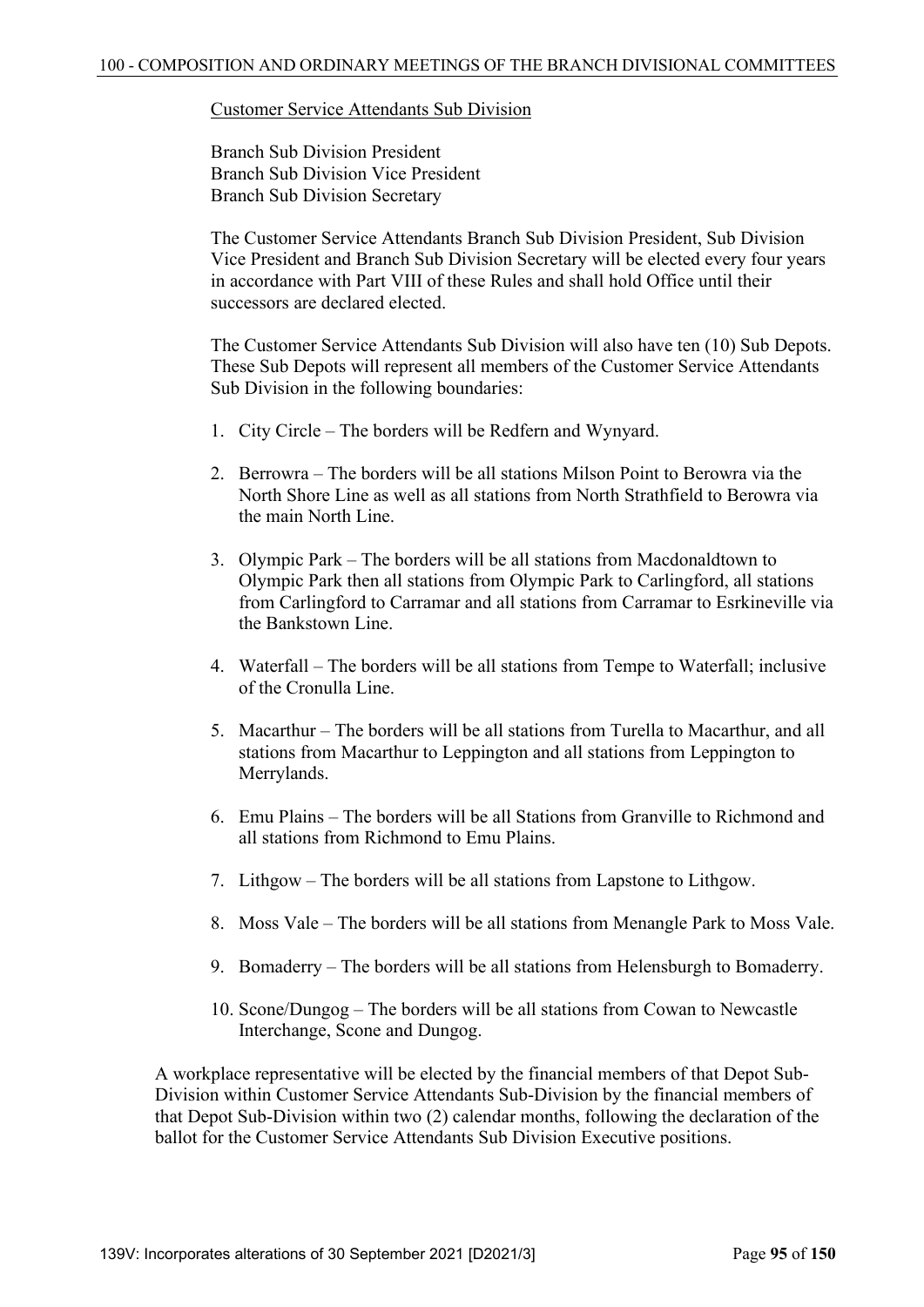#### Terminal Operators Sub Division

 Branch Sub Division President Branch Sub Division Vice President Branch Sub Division Secretary

 The Terminal Operators Branch Sub Division President, Branch Sub Division Vice President and the Branch Sub Division Secretary will be elected every four years in accordance with Part VIII of these Rules and shall hold Office until their successors are declared elected.

 The Branch Secretary will organise elections in the workplace for workplace delegates if the workplace requests a workplace delegate.

#### Signallers Sub Division

 Branch Sub Division President Branch Sub Division Vice President Branch Sub Division Secretary

 The Branch Signallers Sub-Division shall comprise of The Branch Signallers Branch Sub Division President, Branch Sub Division Vice President and Branch Sub Division Secretary, who will be elected every four years in accordance with Part VIII of these Rules and shall hold Office until their successors are declared elected and one representative from the following depots who will be elected by the financial members of the Sub-Division within two (2) calendar months, following the declaration of the ballot for the Signallers Sub-Division Executive positions, by a ballot conducted in the workplace.

 Sydney Sydenham Homebush Strathfield Hornsby Blacktown Central Coast (Gosford, Wyong, Newcastle) Blue Mountains (Lithgow, Mt. Victoria, Katoomba, Springwood) Penrith/St Marys Wollongong Campbelltown Granville/Clyde/Auburn

#### On-Board Passenger Train Sub Division

 Branch Sub Division President Branch Sub Division Vice President Branch Sub Division Secretary

 The On-Board Passenger Train Branch Sub Division President, Branch Sub Division Vice President and Branch Sub Division Secretary will be elected every four years in accordance with Part VIII of these Rules and shall hold Office until their successors are declared elected.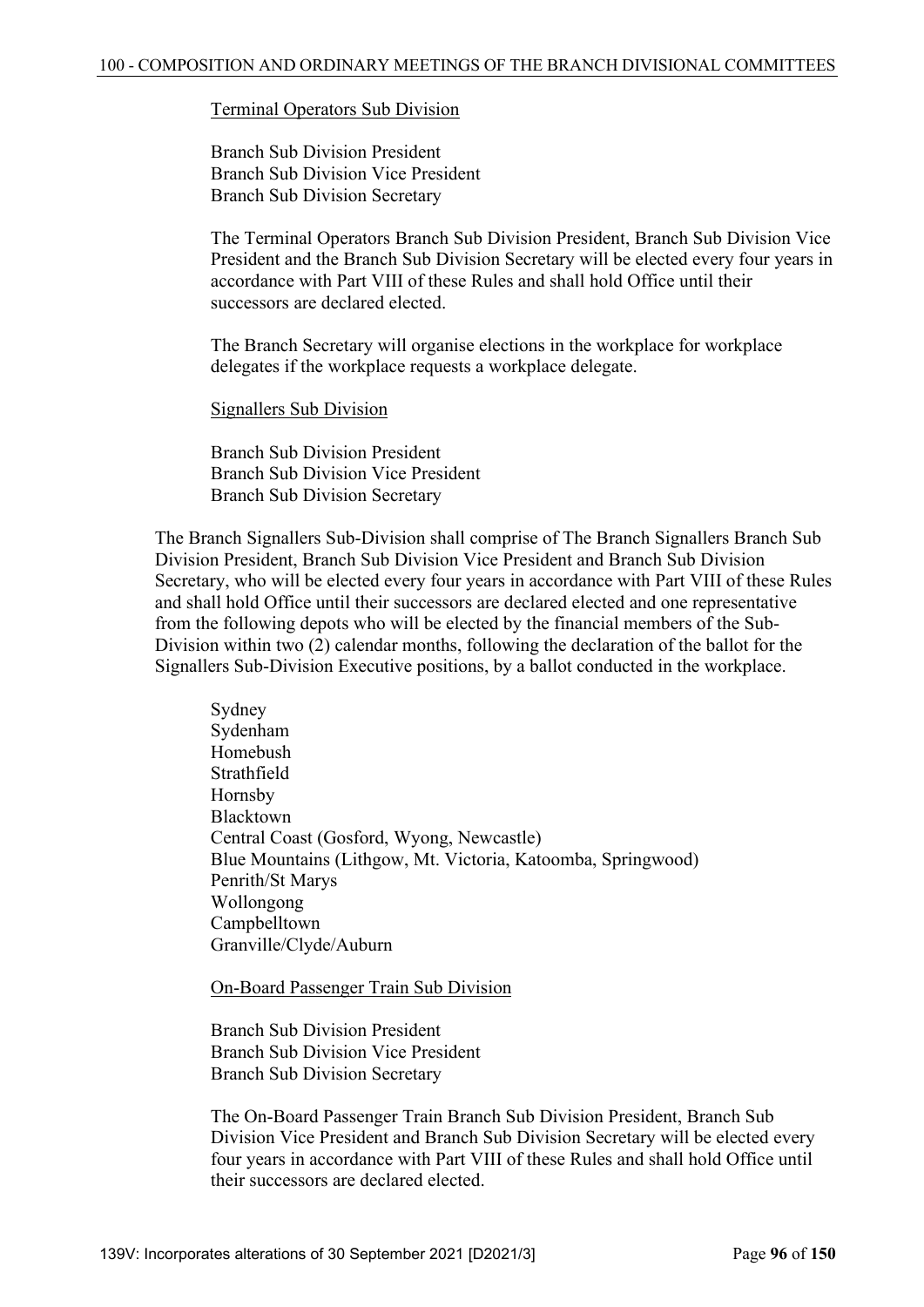One depot Sub-Division Secretary on the following depots will be elected every four (4) years in accordance with Part VIII of these rules and shall hold office until their successors are declared elected:

 Sydney Albury Dubbo Grafton

Transport Officers Sub-Division

 Branch Sub Division President Branch Sub Division Vice President Branch Sub Division Secretary

 The Transport Officers Branch Sub Division President, Branch Sub Division Vice President and Branch Sub Division Secretary will be elected every four years in accordance with Part VIII of these Rules and shall hold office until their successors are declared elected.

 A Branch Divisional Committee may establish Sections within the Branch Division or within a Branch Sub-Division in accordance with Rule 60.

 The Secretary of each of the Sub Divisions shall be represented on the Branch Divisional Committee. In addition each Sub Division within the Rail Operations Division shall be entitled to a representative on the Branch Divisional Committee as set out in the following schedule.

| Train Guards Sub Division              | $\overline{\phantom{a}}$ | 1 Representative  |
|----------------------------------------|--------------------------|-------------------|
| <b>Customer Service Attendants</b>     | $\sim$                   | 2 Representatives |
| <b>Sub Division</b>                    |                          |                   |
| <b>Terminal Operators Sub Division</b> | $\overline{\phantom{a}}$ | 1 Representative  |
| Signallers Sub Division                |                          | 1 Representative  |
| On-Board Passenger Train Sub Division  | $\overline{\phantom{a}}$ | 1 Representative  |
| <b>Transport Officers Sub Division</b> |                          | 1 Representative  |
|                                        |                          |                   |

#### **Infrastructure Division:**

 Branch Divisional President Branch Divisional Vice President Branch Divisional Secretary

 Each Company mentioned below within the Branch Infrastructure Division shall be entitled to a Representative or Representatives on the Branch Divisional Committee as set out in the following schedule:

Sydney Trains - 10 Representatives Australian Track Corporation - 2 Representatives John Holland Pty Ltd - 2 Representatives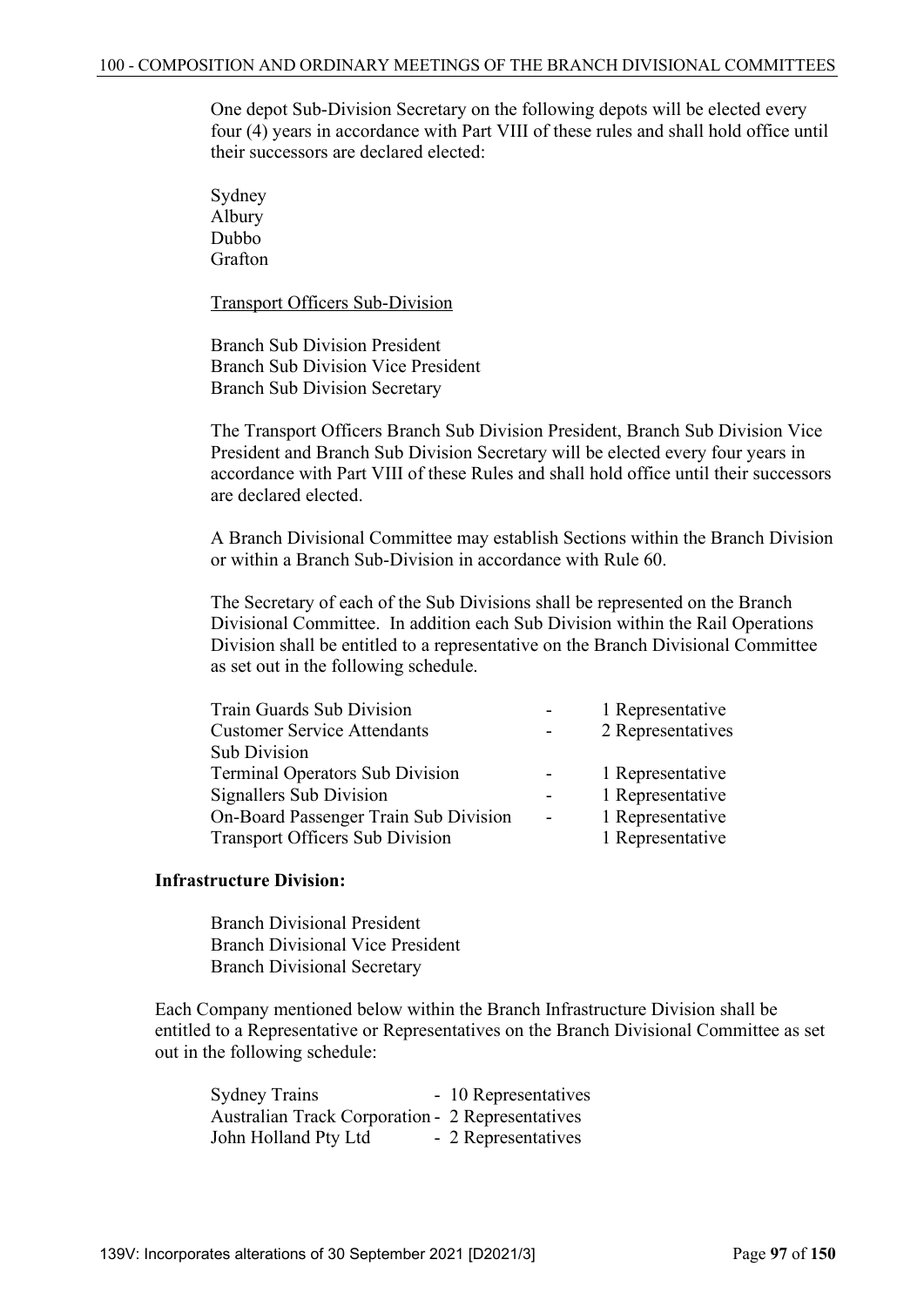For the purpose of clarification, the Branch Infrastructure Divisional President, Branch Infrastructure Divisional Vice President and the Branch Infrastructure Divisional Secretary will be included in the above schedule of representative to Branch Infrastructure Divisional Committee.

### **Fleet Manufacture, Overhaul, Maintenance and Service Division:**

 Branch Divisional President Branch Divisional Vice President Branch Divisional Secretary

 Each Group within the Branch Fleet Manufacture, Overhaul, Maintenance and Service Division shall be entitled to a Representative or Representatives on the Branch Divisional Committee as set out in the following schedule:

| Metropolitan District Group - 4 Representatives |                    |
|-------------------------------------------------|--------------------|
| (including One Bus Engineering Representative)  |                    |
| Northern District Group                         | - 1 Representative |
| <b>Western District Group</b>                   | - 1 Representative |
| Southern District Group                         | - 1 Representative |

#### **Administrative, Supervisory, Technical and Professional Division:**

 Branch Divisional President Branch Divisional Vice President Branch Divisional Secretary

 Each Group within the Branch Administrative, Supervisory, Technical and Professional Division shall be entitled to a Representative or Representatives as set out in the following schedule:

| Metropolitan District Group | - 7 Representatives |
|-----------------------------|---------------------|
| Northern District Group     | - 1 Representative  |
| Western District Group      | - 1 Representative  |
| Southern District Group     | - 1 Representative  |

(13) The Districts referred to in Sub-Rule (4) of this Rule, are those geographic locations as set out in Rule 92 - Definitions.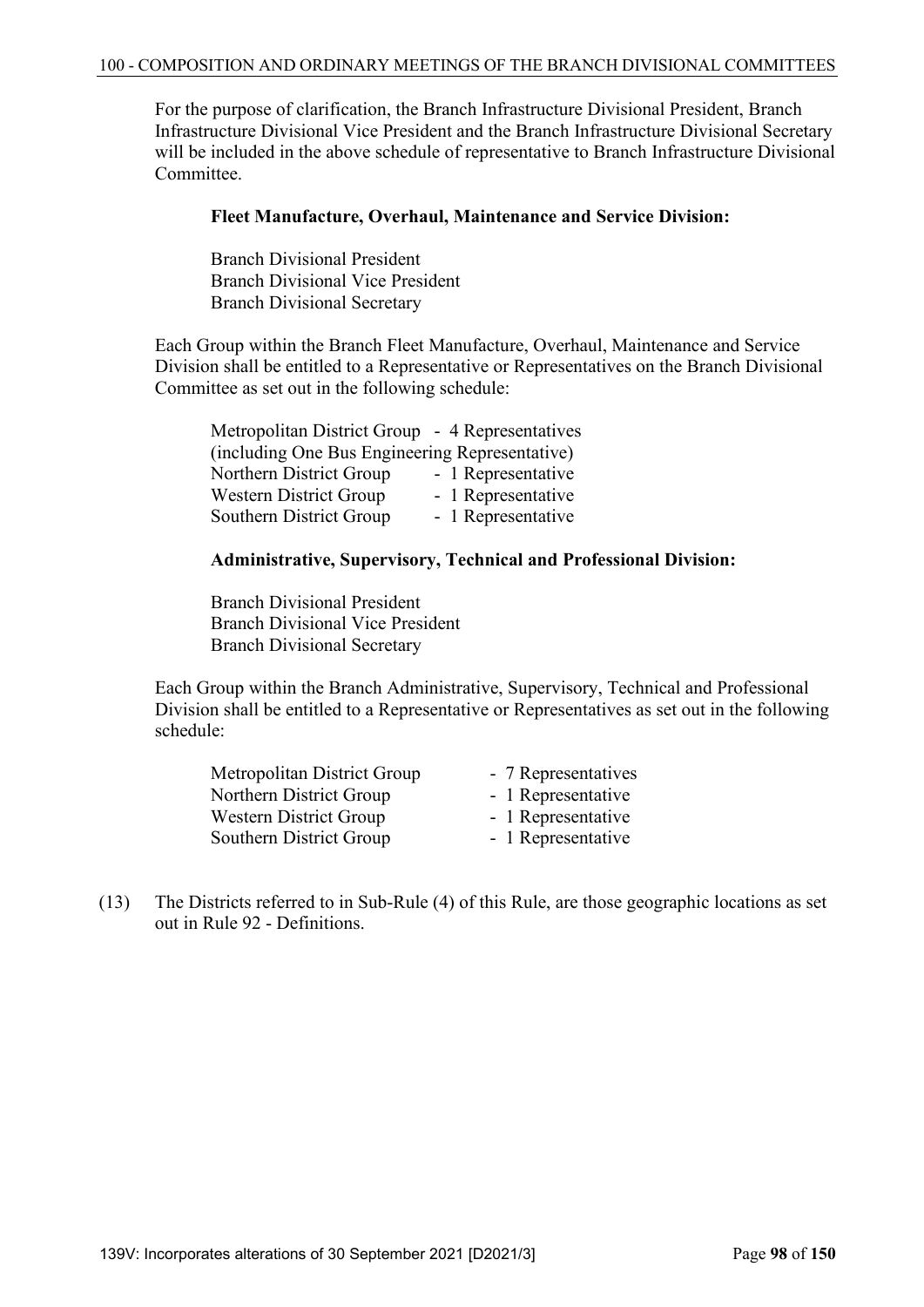#### 101 - BRANCH OFFICES

- (14) Where sub-divisions have been formed under this rule they shall meet in ordinary session up to 3 times per year.
- (15) Women's Campaign Committee

 The Women's Campaign Committee shall promote and pursue Affirmative Action policies for the Union and develop and mentor women leaders in the Union and the industry. The Women's Campaign Committee will also publically advocate issues for women in the industry.

 The Women's Campaign Committee shall meet at least annually and shall be comprised of the Affirmative Action (Woman) Delegate to the Council from the Tram and Bus Division, the Affirmative Action (Woman) Delegate to the Council from the Rail Divisions and one delegate from every Division.

 Delegates to the Women's Campaign Committee must be nominated by the respective Divisional Committees. Delegates must also be financial members of the Union

### **101 - BRANCH OFFICES**

(1) The Branch Offices are:-

 Branch President Senior Branch Vice-President Junior Branch Vice-President

 Branch Secretary Assistant Branch Secretary Branch Organisers - where such position is established as an Office under the Rules Branch Divisional Presidents Branch Divisional Vice-Presidents Senior Branch Divisional Vice President, Locomotive Division Junior Branch Divisional Vice President, Locomotive Division Branch Divisional Secretaries Assistant Branch Divisional Secretary, Locomotive Division Branch Divisional Delegates to the Branch Council Sub-Divisional Representatives on a Branch Divisional Committee

(2) The Offices of Branch Secretary, Branch Divisional Secretary, Locomotive Division, Branch Divisional President, Tram and Bus Division, Branch Divisional Secretary Tram & Bus Division, and Branch Organisers shall be paid positions.

 The elected Branch Organisers positions will cease to exist at the end of the term commencing with the Branch Elections to be held 2014/2015 or at such time as the position/s become vacant.

 From the commencement of the Branch Elections to be held 2014/2015, or at such time as the position/s become vacant prior to the Branch Elections to be held 2014/2015, the Branch Organisers will be appointed as employees of the Branch.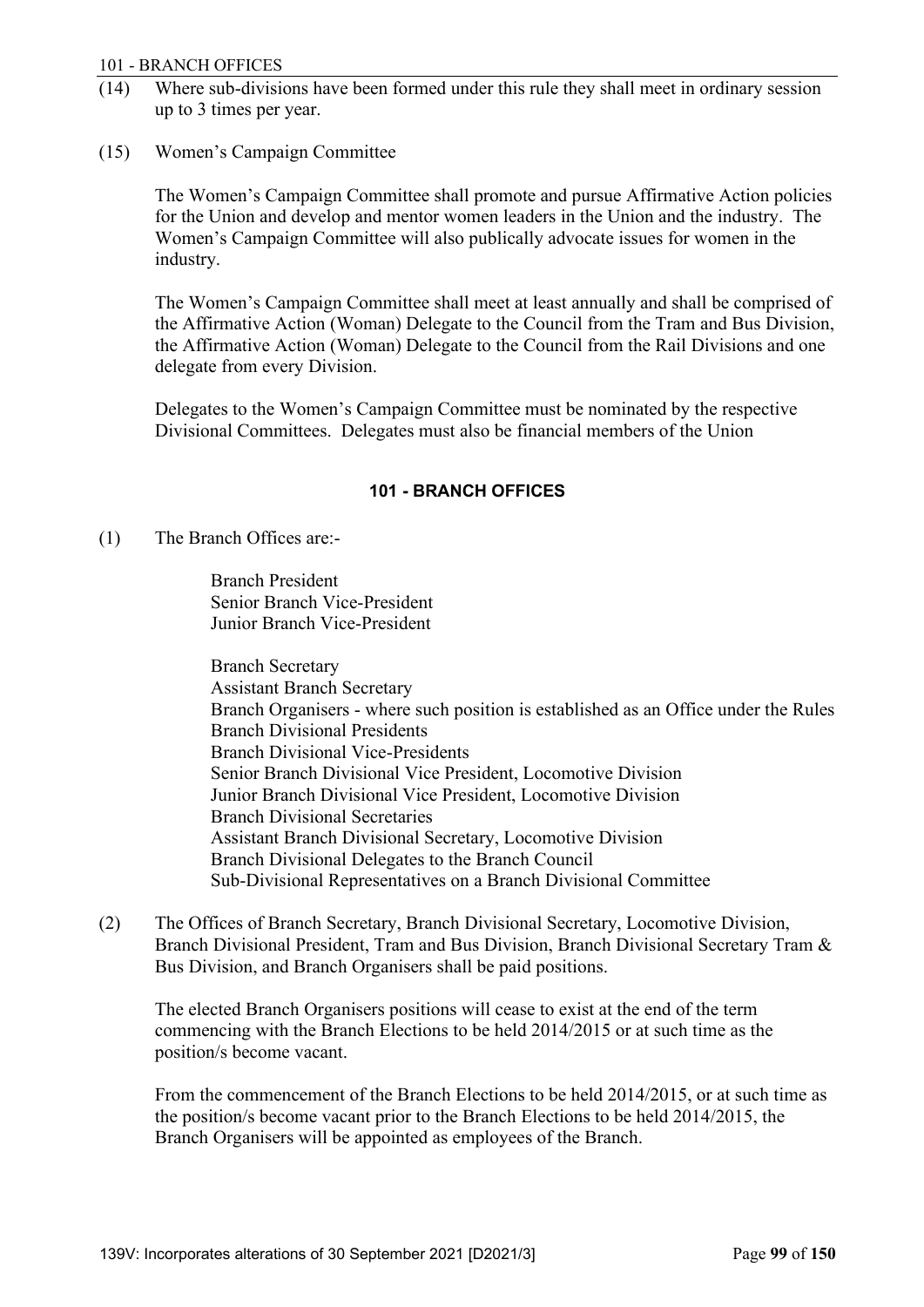#### 102 - SPECIAL PROVISIONS RELATING TO BRANCH OFFICES AND OFFICE BEARERS

- (3) Other Branch Offices as specified in Sub-Rule 101(1) shall be honorary positions
- (4) Provided that, on and from the quadrennial elections due in 2014, the Branch Offices are:-

 Branch President Senior Branch Vice-President Junior Branch Vice-President

 Branch Secretary Assistant Branch Secretaries Branch Divisional Presidents Branch Divisional Vice-Presidents Branch Divisional Vice President (Freight), Locomotive Division Branch Divisional Vice President (Passenger), Locomotive Division Branch Divisional Secretaries Assistant Branch Divisional Secretary (Freight), Locomotive Division Assistant Branch Divisional Secretary (Passenger), Locomotive Division Branch Divisional Delegates to the Branch Council Sub-Divisional Representatives on a Branch Divisional Committee

- (5) The Offices of Branch Secretary, Branch Divisional Secretary, Locomotive Division, Branch Divisional President, Tram and Bus Division, Branch Divisional Secretary Tram & Bus Division, and Branch Organisers shall be paid positions.
- (6) Other Branch Offices as specified in Sub-Rule 101(1) shall be honorary positions

### **102 - SPECIAL PROVISIONS RELATING TO BRANCH OFFICES AND OFFICE BEARERS**

- (1) Except to the extent modified by this Rule and Sub-Rule 101(3), the provisions of Rules 47, 48, 49 and 50 shall apply in relation to Branch Offices and Office Bearers.
- (2) The Senior Branch Vice-President and the Junior Branch Vice-President shall be elected by a secret ballot by and from the members of the Branch Council.
- (3) Branch Divisional Delegates to the Branch Council shall be elected by a secret ballot of all the financial members within each Branch Divisional District forming an electorate pursuant to the provisions of Rule 98.
- (4) The Branch Council Delegate Affirmative Action (woman) from the Tram & Bus Division shall be elected by a secret ballot of all financial women members in the STA Group and Sydney Light Rail.

 The Branch Council Delegate Affirmative Action (woman) from the Rail Divisions shall be elected by a secret ballot of all financial women members in the Branch Divisions of Administrative, Supervisory, Technical & Professional, Infrastructure, Locomotive, Rail Operations, Fleet Manufacture, Overhaul Maintenance and Service.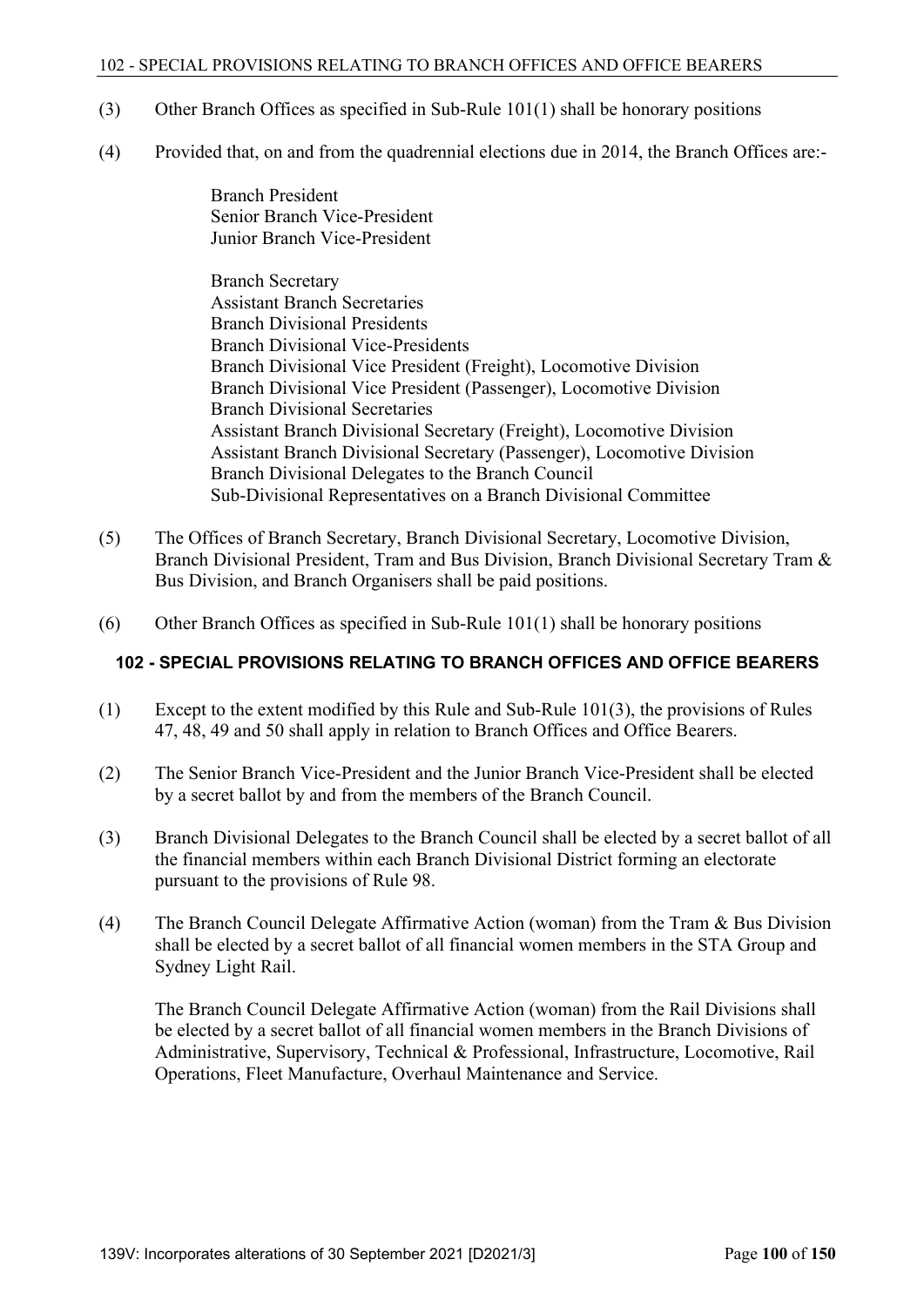# **103 - BRANCH CONFERENCE**

A Branch Conference may be held at such time and place and for such duration as the Branch Council determines. The Conference shall provide a forum for discussing Branch issues and the Conference shall comprise members of the Branch Council together with such other representatives of the Branch Divisions, Branch Divisional Districts, Branch Sub-Divisions and Sub-Branches as the Branch Council may determine.

# **104 - DUAL OFFICES AND ADDITIONAL DELEGATE**

- (1) A person may simultaneously hold the Office of Branch Divisional Secretary or Branch Divisional President and another paid Branch Office.
- (2) Where, and for such period as, a Branch Divisional Secretary or a Branch Divisional President simultaneously holds any other Branch Office which has membership of the Branch Executive, the Vice-President of the relevant Branch Division shall be an additional delegate on the Branch Executive with full membership rights.

# **105 - METHOD OF VOTING**

- (1) Except as provided in Sub-Rule 105(2), the method of voting for Branch Offices in New South Wales shall be optional preferential. Accordingly, voters shall express their preference by placing numbers against the names of the candidates on the ballot paper with the number one indicating the highest preference, the number two indicating the second highest preference and so on. A voter has the option of whether to place a number against the name of each candidate or whether to place a number against the name or names of only some of them. A mark other than a number shall be regarded as a valid vote provided that the Returning Officer is of the view that the ballot paper clearly indicates the voter's preference.
- (2) The method of voting for Branch Offices which represent members within the Branch Tram and Bus Division only shall be first past the post.

### **106 - WORKPLACE DELEGATES**

- (1) Where groups of workers are working there should be a Workplace Representative or Workplace Delegate who must be a member of the Union. The Workplace Delegate will either be elected by members at a meeting called for that purpose or appointed by the Branch Secretary or his nominee, provided that the election or appointment may be subject to the endorsement of the Branch Secretary.
- (2) Workplace Delegates will be elected by the financial members of the workplace within two (2) calendar months, following the declaration of the AEC ballot, by a ballot conducted in the workplace. The Workplace Delegate shall be elected every four years or for a lesser term as determined by the Branch Executive. Provided that the position of the Workplace Delegate is not invalidated by reason of non-compliance with this sub-rule.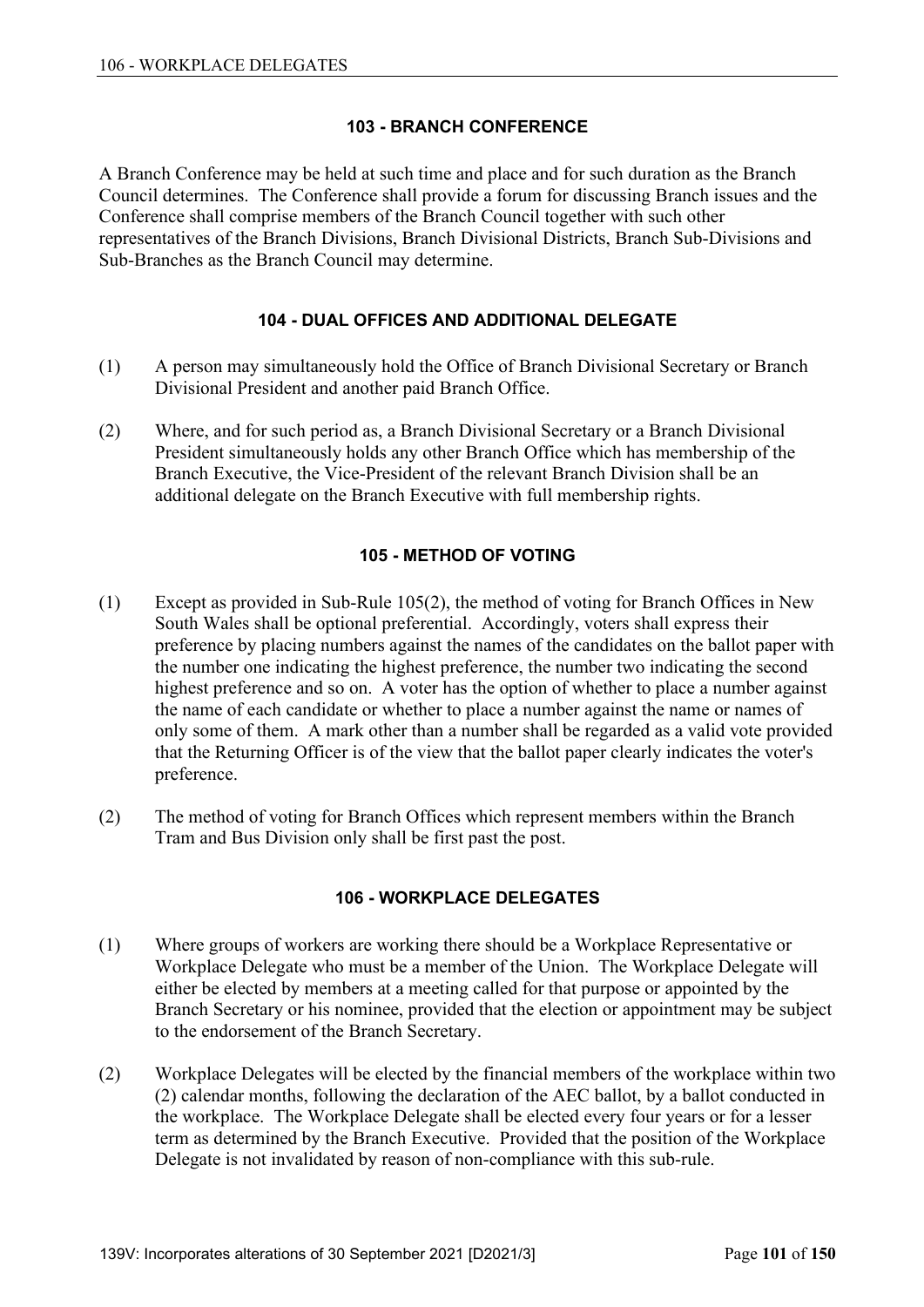(3) A Workplace Delegate must supply the Secretary with a permanent address and contact details immediately after appointment and upon any subsequent change.

## Power of Secretary to appoint or dismiss Representatives

- (4) Workplace Delegates must act at all times in compliance with the Rules of the Union.
- (5) The Branch Secretary or his nominee has the power to appoint Workplace Delegates and to dismiss any Workplace Delegate who breaches the Rules or who acts contrary to the policies of the Union, whether appointed by the Branch Secretary or elected by a ballot of members. Provided that any person so dismissed has the right of appeal to the Branch Executive.

### Return of Union Property

(6) In the event of any Workplace Delegate leaving the position as Workplace Delegate or leaving the workplace or locality they must communicate with the Branch Secretary and return all Union property in their possession unless they have permission of the Branch Secretary to do otherwise.

### Duties of Workplace Representatives/Delegates

- (7) A Workplace Delegate shall act as the union representative in their place or area. In conjunction with the Officers of the Union, the duty of a Workplace Delegate is to advance and protect the interests of the Union and the wages, conditions and welfare of its members by the following means:
	- (i) Promoting the Union, its activities and the benefits of membership, including participating in induction sessions for new employees;
	- (ii) Enlisting persons into the Union at the workplace and maintaining a record of financial membership;
	- (iii) Providing assistance to any member of the Union requiring it, including assisting in the resolution of disputes;
	- (iv) Promoting and campaigning for improved conditions of employment in the workplace and/or industry;
	- (v) Assisting in negotiating enterprise agreements including by preparing members' claims, representing the Union during negotiations and communicating regularly with members and Officers;
	- (vi) Encouraging and promoting the training of Workplace Delegates and of members in matters affecting their conditions of employment and participating in such training where appropriate;
	- (vii) Identify and rectify any breaches of industrial instruments or Union policy or regulation applying at the workplace and if necessary seek assistance from the relevant union official;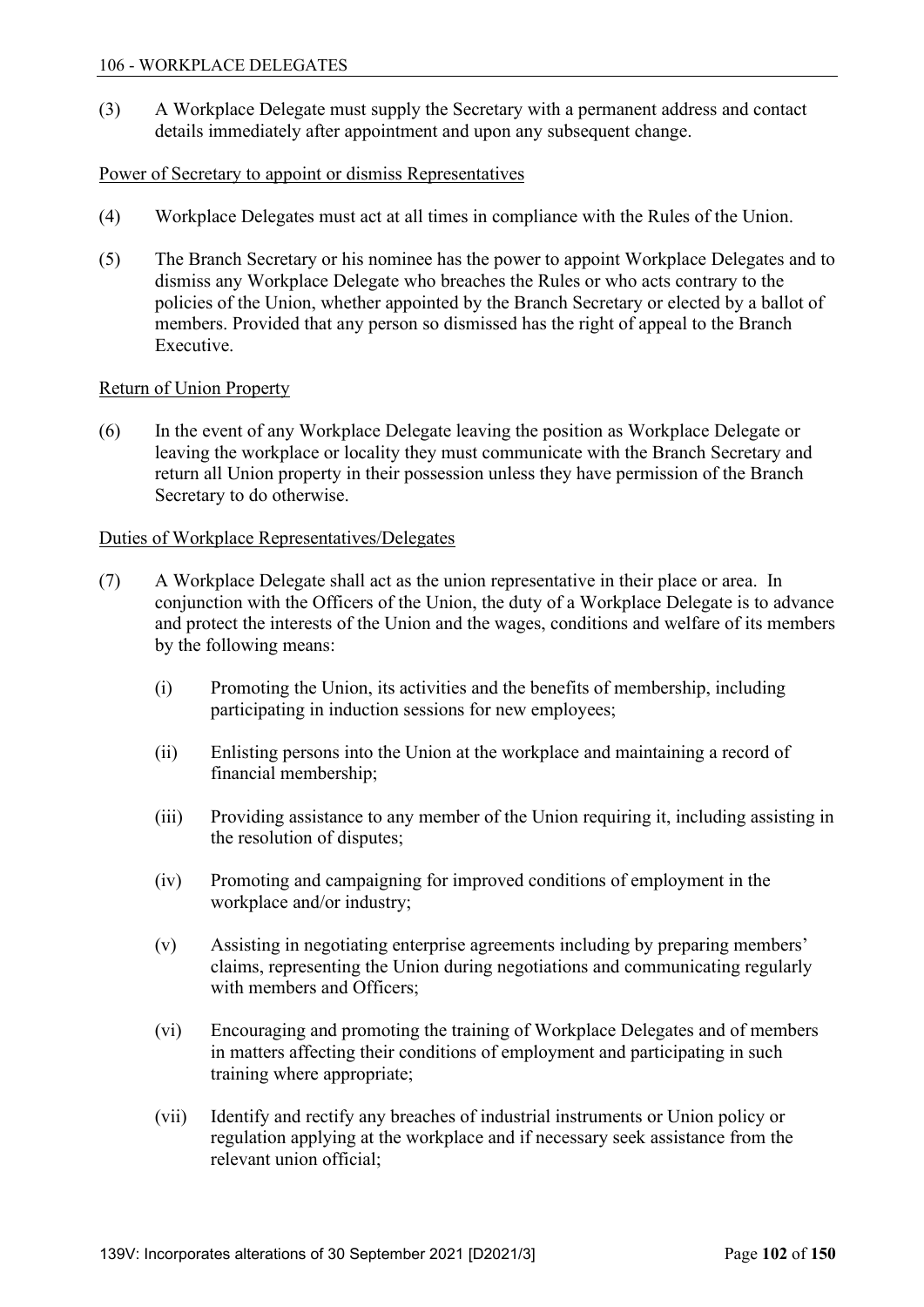- (viii) Identifying and pursuing the rectification of occupational health and safety issues in the workplace;
- (ix) Distributing or disseminating all notices, newsletters, documents and messages sent by the union;
- (x) Complying with any reasonable request of an Officer of the Union
- (8) At the request of the Branch Secretary or his/her nominee, a Workplace Delegate may be required to provide a report as to:
	- (i) The name, address, work location and contact details of members at the workplace, including information regarding members who have commenced or left employment or changed their contact details;
	- (ii) The names and work locations of all persons employed at the workplace who are eligible to be members of the Union but who are not;
	- (iii) Relevant information regarding the employer, including any changes to the legal status, or address of the employer;
	- (iv) Any breach of the industrial instruments, Union policy or other regulation;
	- (v) Any industrial dispute;
	- (vi) Any matter that concerns the Union or its members.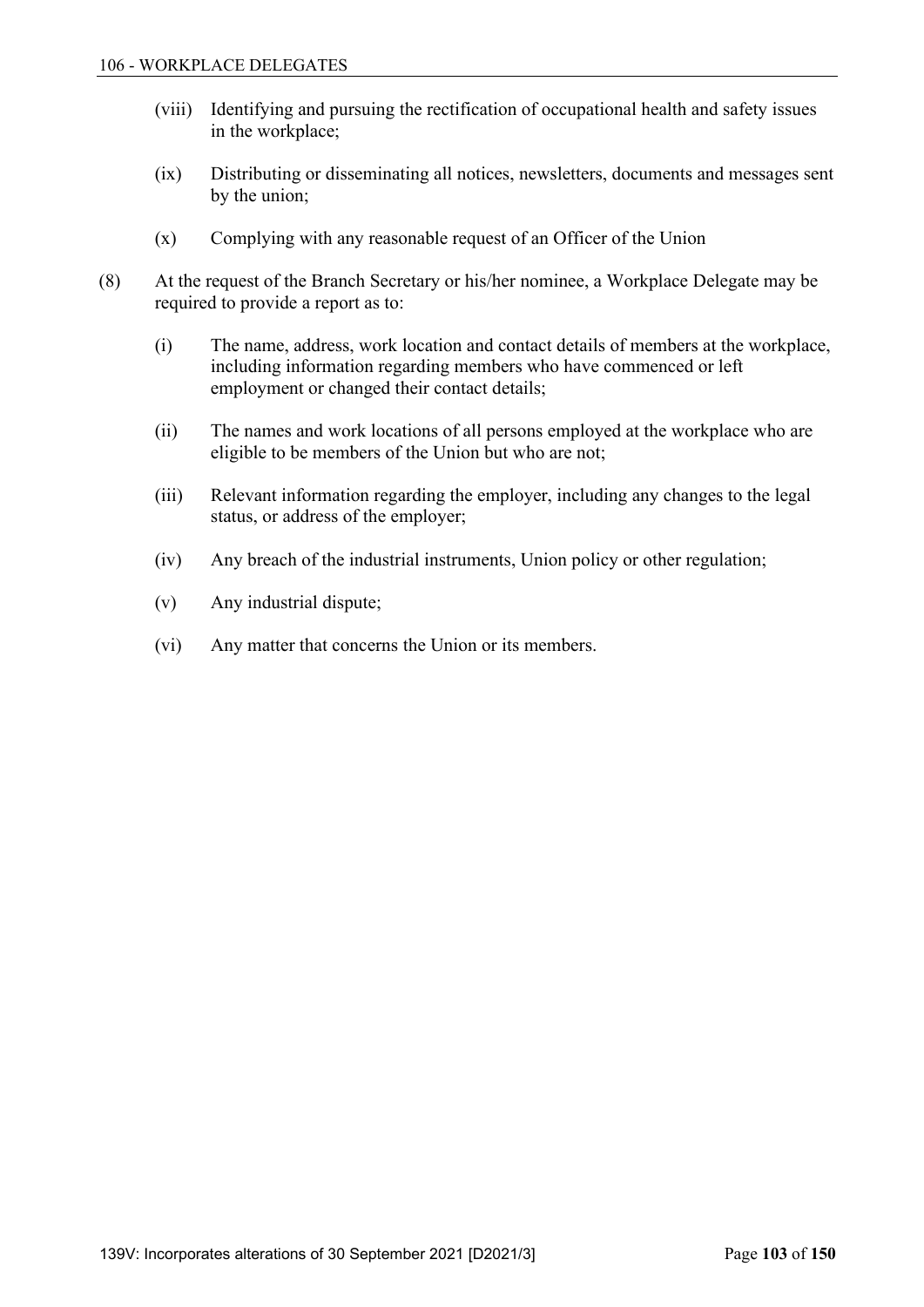### **PART XI - QUEENSLAND BRANCH: SPECIFIC PROVISIONS**

### **107 - APPLICATION**

This Part applies specifically to the Queensland Branch of the Australian Rail, Tram and Bus Industry Union. The provisions of this Part take precedence over any contrary provisions in Part VI of these Rules other than Rules 45 and 46.

#### **108 - DEFINITIONS**

"Branch" means the Australian Rail, Tram and Bus Industry Union, Queensland Branch.

"District" means a geographical area within the Branch.

"Region" means a geographical area within a District or Districts.

"Designated Organising Area Unit' is a geographic unit where a sub-branch does not exist and is outside the geographical area of any Sub branch.

#### **109 - NAME OF BRANCH**

The name of the Branch shall be:-

"Australian Rail, Tram and Bus Industry Union, Queensland Branch"

### **110 - BRANCH OFFICE**

The Branch office shall be located at 457 Upper Edward Street, Brisbane, Queensland or at such other place as is determined by the Branch Council from time to time.

### **111 - BRANCH MEMBERSHIP**

The Branch shall comprise all members of the Union whose usual place of work is located within the boundaries of the Queensland Branch as determined from time to time by the National Council pursuant to Rule 6.

### **112 - MEMBERSHIP OF SUB-BRANCHES, DISTRICTS AND REGIONS**

- (1) Each member of the Branch shall be a member of that Sub-Branch or a Designated Organising Area Unit which covers the geographical area in which his/her usual place of employment is located.
- (2) Each member of a Sub-Branch or "Designated Organising Area Unit" shall also be a member of the District and/or Region in which his/her Sub-Branch or "Designated Organising Area Unit" is located.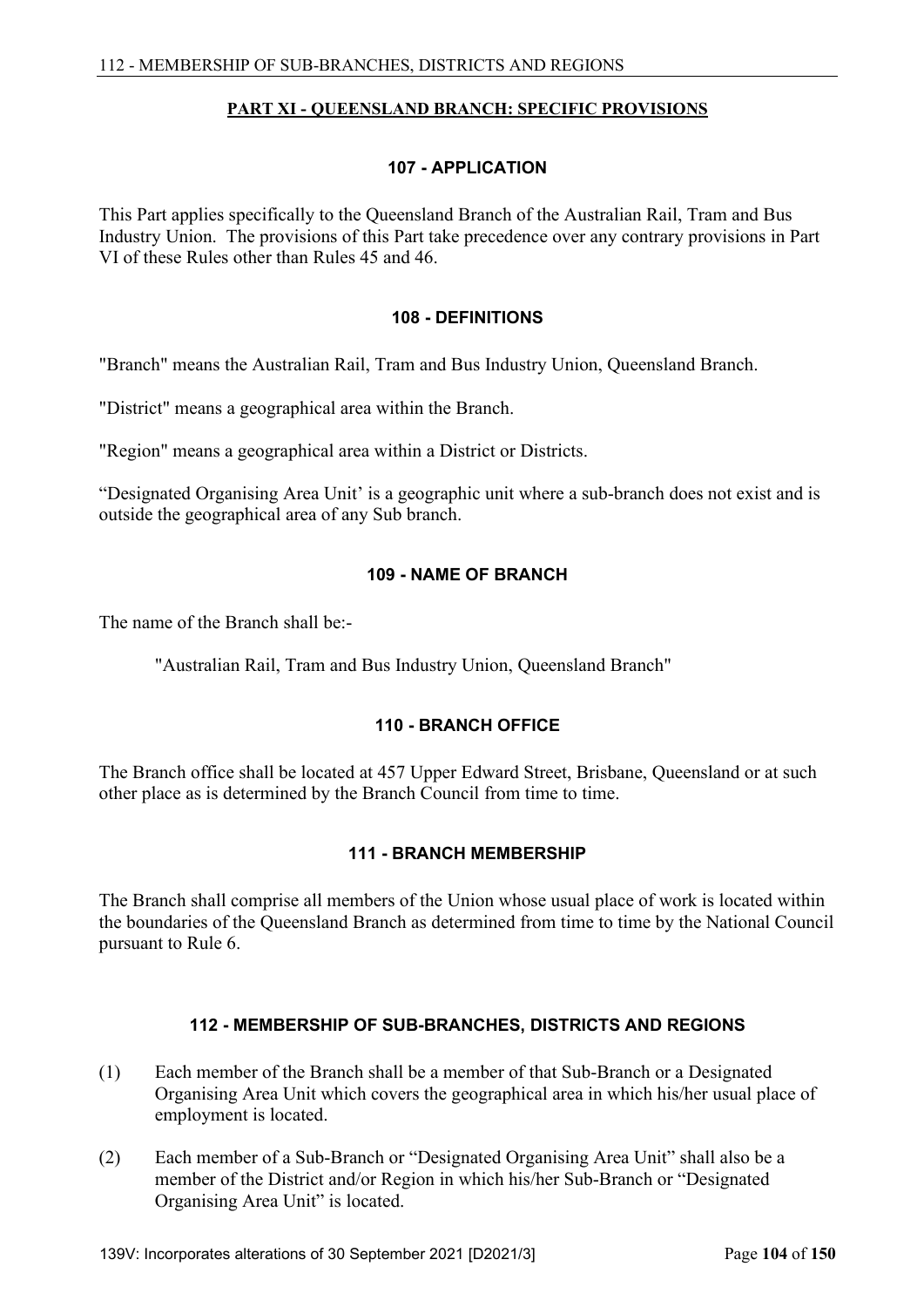### 113 - BRANCH STRUCTURE AND ORGANISATION **113 - BRANCH STRUCTURE AND ORGANISATION**

- (1) The Branch shall be principally organised on a Branch, a Branch Divisional, a District, a Regional, a Sub-Branch or Designated Organising Area Unit and a Sub-Divisional basis.
- (2) The Branch Divisions shall be as follows:-

 Administrative, Supervisory, Technical and Professional Infrastructure Locomotive Rail Operations Tram and Bus Fleet Manufacture, Overhaul, Maintenance and Service

with the scope of each Division being as defined in Rule 6.

(3) (a) Sub-Branches shall be established in relation to the following areas:-

 Townsville Bowen Cairns **Cloncurry**  Hughenden Mt. Isa Rockhampton Bluff Bundaberg Coppabella Emerald Gladstone Mackay/Jilalan Brisbane & South East Maryborough and Toowoomba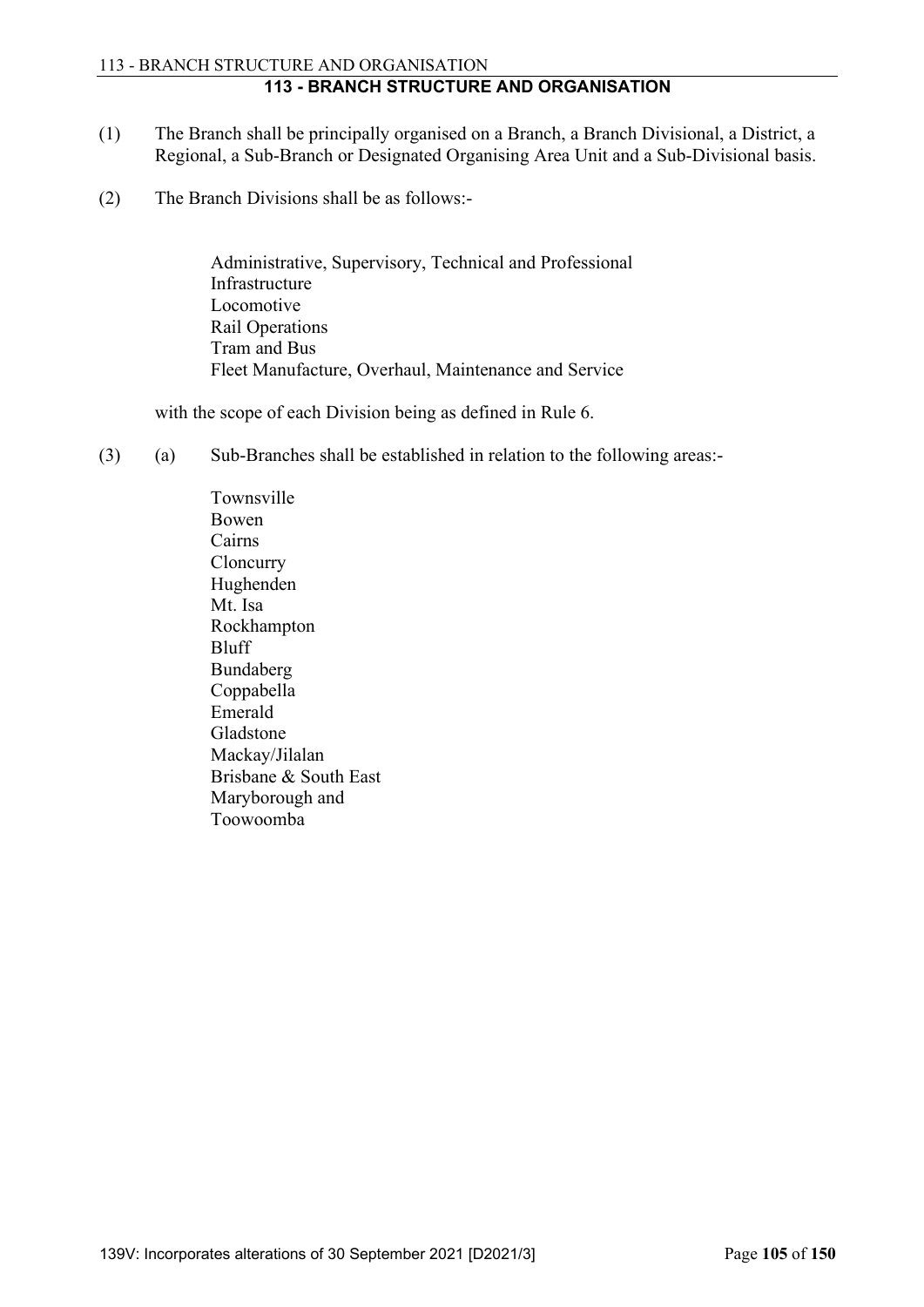- (b) Unless otherwise determined by Branch Council:
	- Townsville Sub-Branch covers all work locations south of Cairns, north of Bowen and east of Hughenden.
	- Hughenden Sub-Branch covers work locations in Hughenden and west to Nonda.
	- Cloncurry Sub-Branch covers work locations in Cloncurry and west to Mt Isa.
	- Mt Isa Sub-Branch covers all work locations in or around Mt Isa.
	- Cairns Sub-Branch covers all work locations in and around Cairns, including work locations west of Cairns including Normanton.
	- Bowen Sub-Branch covers all work locations in around Bowen and west to Glenden.
	- Mackay/Jilalan Sub-Branch covers all work locations in and around Mackay, west to and including Nebo/Waitara, north to and including Proserpine, South to and including Sarina, Yukan and Jilalan.
	- Toowoomba Sub-Branch covers all work locations in and around Toowoomba.
	- Rockhampton Sub-Branch covers all work locations in and around Rockhampton, north of Gladstone, south of Sarina/Yukan and east of Bluff.
	- Bluff Sub-Branch covers all work locations in and around Bluff and west to and including, Blackwater.
	- Emerald Sub-Branch covers all work locations in and around Emerald and all work locations between Emerald and Blackwater.
	- Bundaberg Sub-Branch covers all work locations in and around Bundaberg.
	- Maryborough Sub-Branch covers all work locations in and around Maryborough.
	- Brisbane & South East Sub-Branch covers all work locations in and around Brisbane, South to and including the Gold Coast, east of Toowoomba and south of Maryborough.
	- Gladstone Sub- Branch covers all work locations in and around Gladstone and south to Miriam Vale.
	- Coppabella Sub-Branch covers all work locations in and around Coppabella and west to and including Moranbah and Dysart.
	- The Central Queensland Designated Organising Area Unit covers all work locations in Central Queensland west of Emerald to, and including, Winton.
	- The South West Queensland Designated Organising Area Unit covers all work locations in Southern Queensland west and south-west of Toowoomba.
	- The Northern Queensland Designated Organising Area Unit covers all work locations in north and west of Cairns.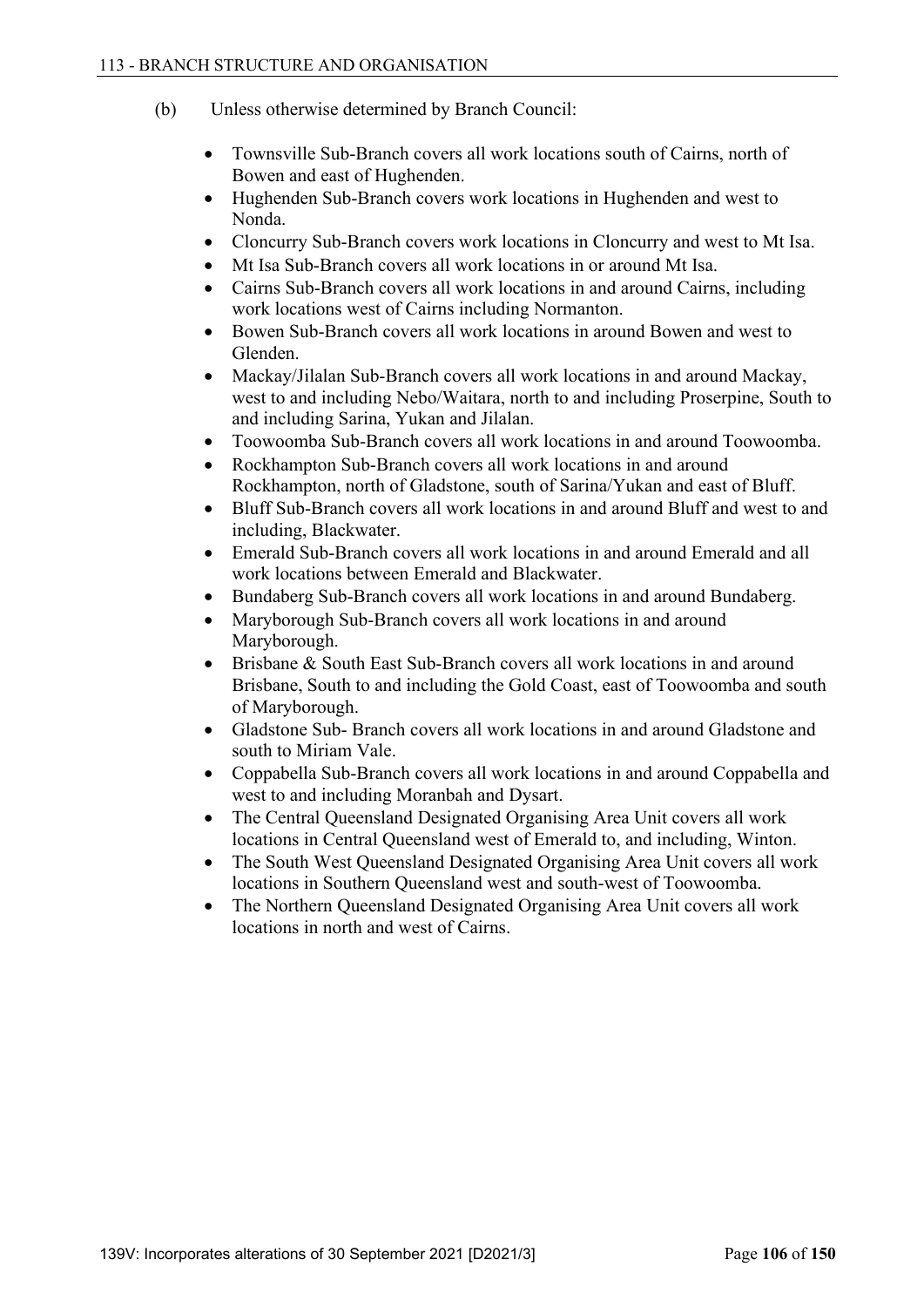(4) The Branch shall be divided into three geographical Districts as follows:-

 The Northern District shall comprise the Townsville, Bowen, Cairns, Cloncurry, Hughenden and Mt. Isa Sub-Branches and the Northern Queensland Designated Organising Area Unit;

 The Central District shall comprise the Rockhampton, Bluff, Coppabella, Emerald, Gladstone and Mackay/Jilalan Sub-Branches and the Central Queensland Designated Organising Area Unit;

 The Southern District shall comprise the Brisbane, Bundaberg, Maryborough, and Toowoomba Sub-Branches and the South West Queensland Designated Organising Area Unit.

(5) There shall be five geographical Regions within the Branch as follows:-

 The North West Region shall comprise the Cloncurry, Hughenden and Mt. Isa Sub-Branches;

 The Central West Region shall comprise the Emerald and Bluff Sub-Branches and the Central West Queensland Designated Organising Area Unit;

 The Wide Bay Region shall comprise the Maryborough and Bundaberg Sub-Branches;

 The South West Region shall comprise the Toowoomba Sub-Branch and the South West Queensland Designated Organising Area Unit.

The South East Region shall comprise the Brisbane & South East Sub-Branch.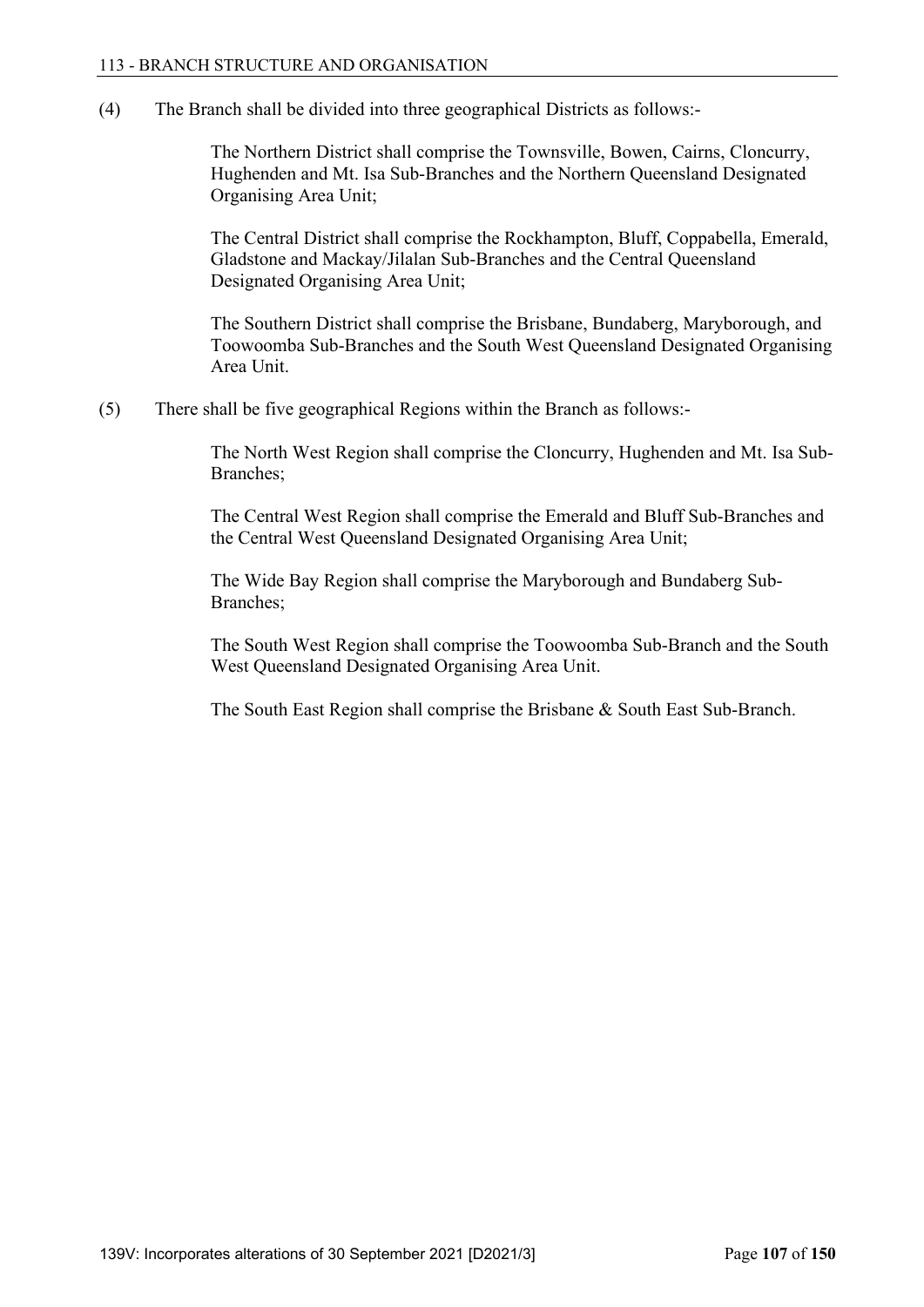- (6) The Queensland Locomotive Division shall be divided into Sub-Divisional Committees as follows,
	- Coal
	- Freight
	- Passenger

Membership of the Locomotive Sub-Divisions will be determined as per rule 6 (15) and rule 8

• Locomotive Sub-Division Coal

1 Member representing Coal Depots in the Northern District 1 Member representing Coal Depots in the Blackwater and Moura Systems 2 Member's representing Coal Depots in the Goonyella System Coal Depots 1 Member representing Coal Depots in the Southern District

• Locomotive Sub-Division Freight

1 Member representing Freight Depots Charters Towers to Mount Isa 2 Member's representing Freight Depots Mackay to Cairns 1 Member representing Freight Depots Rockhampton to Winton 1 Member representing Freight Depots in the Sothern District

• Locomotive Sub-Division Passenger

Suburban Passenger Depot Mayne

- 1 Driver Representative
- 1 Guard Representative

Suburban Passenger Out Depots (Nambour, Caboolture, Petrie, Shorncliffe, Manly, Beenleigh, Robina, Redbank, Gympie, Doomben, Ferny Grove, Richlands and Ipswich)

 1 Driver Representative 1 Guard Representative

 1 Member representing Passenger Regional Depots Cairns, Bundaberg and Townsville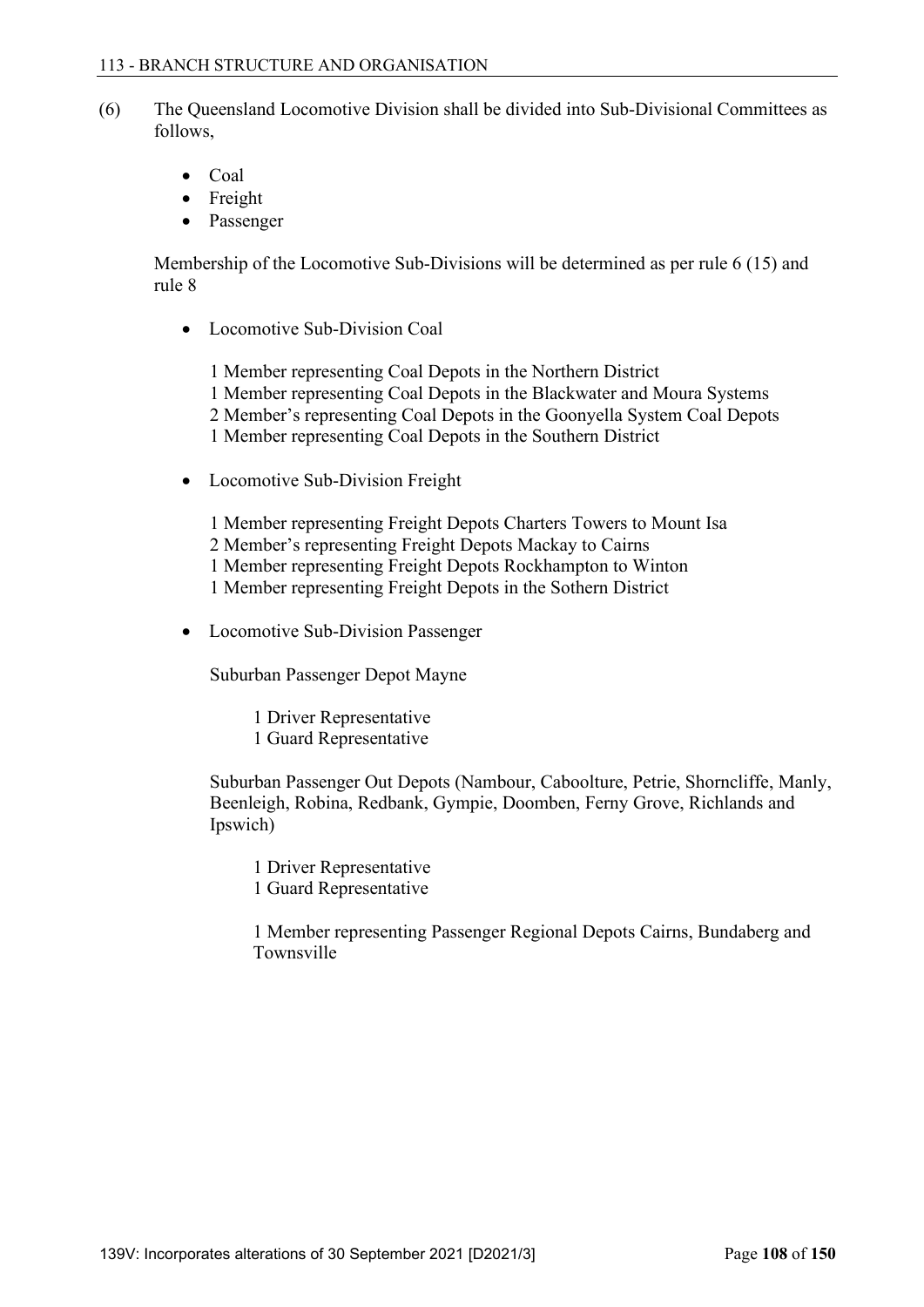## **114 - COMPOSITION AND ORDINARY MEETINGS OF THE BRANCH COUNCIL**

(1) The Branch Council shall comprise the Branch President, the Senior Branch Vice-President, the three Junior Branch Vice-Presidents, the Branch Secretary, the Assistant Branch Secretary, together with the following delegates from Branch Divisions and Regions:-

> The Branch Divisional President, Tram & Bus Division The Branch Divisional Vice-President, Tram & Bus Division The Branch Divisional Junior Vice President Tram and Bus Division The Branch Locomotive Sub-Divisional Committee Coal Secretary The Branch Locomotive Sub-Divisional Committee Passenger Secretary The Branch Locomotive Sub-Divisional Committee Freight Secretary A Delegate of the Tram and Bus Division A Delegate of the Rail Operations Division from the Northern District A Delegate of the Rail Operations Division from the Central District A Delegate of the Rail Operations Division from the Southern District A Delegate of the Infrastructure Division from the Northern District A Delegate of the Infrastructure Division from the Central District A Delegate of the Infrastructure Division from the Southern District A Delegate of the Fleet Manufacture, Overhaul, Maintenance and Service Division from the Northern District A Delegate of the Fleet Manufacture, Overhaul, Maintenance and Service Division from the Central District A Delegate of the Fleet Manufacture, Overhaul, Maintenance and Service Division from the Southern District The Branch Divisional Secretary, Administrative Supervisory, Technical and Professional Division A Delegate from the North West Region A Delegate from the Central West Region A Delegate from the South West Region A female delegate from the Southern District (All Divisions) A female delegate from the Central and Northern Districts (All Divisions) A delegate of the Operations Division from the Private Sector The Branch Divisional President, Administrative, Supervisory, Technical and Professional Division The Branch Organiser for the Tram and Bus Division whilst so ever that that position is an elected position

(2) The Branch Council shall meet in Ordinary Session once a year at such time and place as the Branch Council or, in the absence of a decision by the Branch Council, the Branch President and the Branch Secretary jointly, may determine.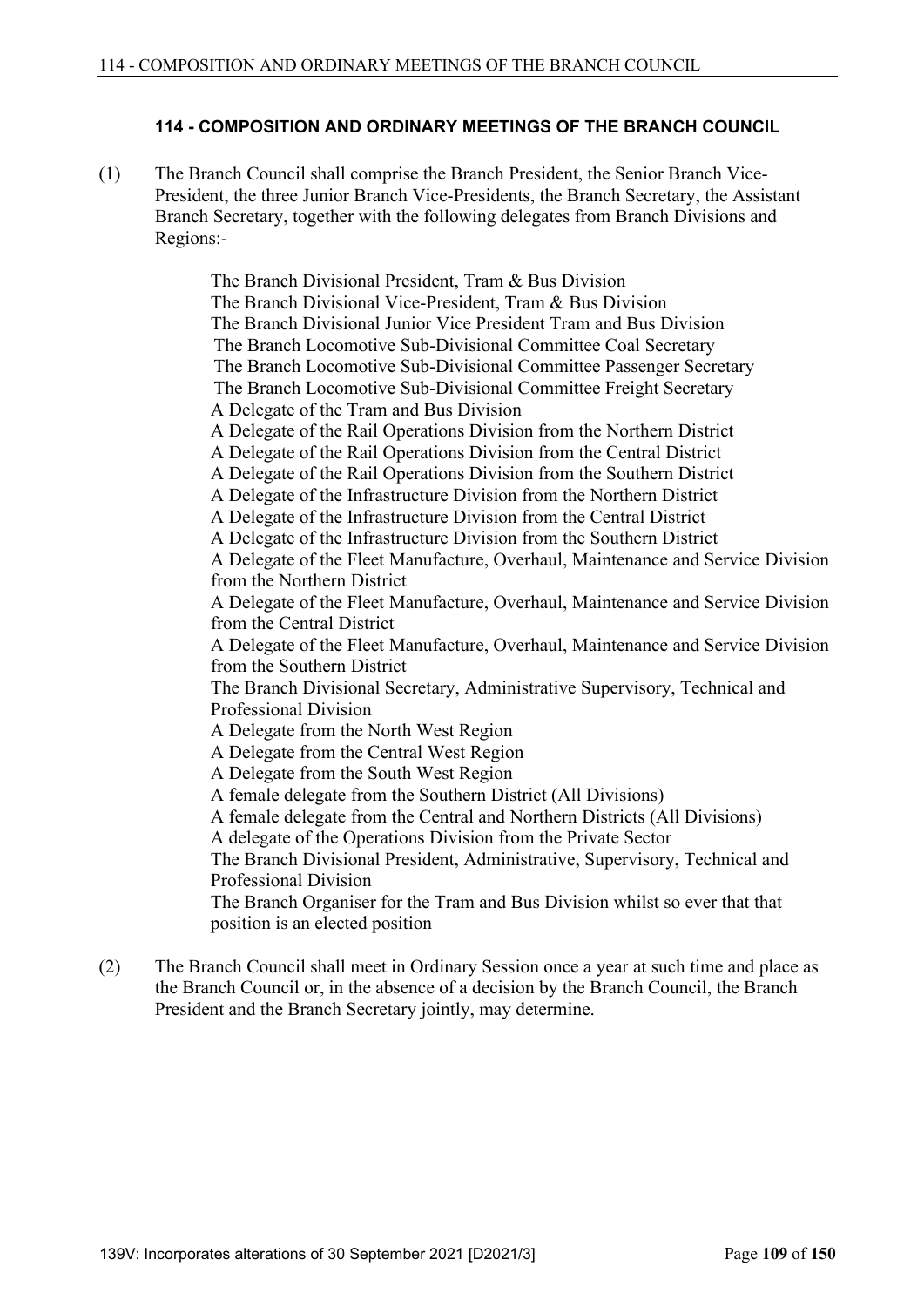### **115 - COMPOSITION AND ORDINARY MEETINGS OF THE BRANCH EXECUTIVE**

- (1) The Branch Executive shall comprise the Branch President, the Senior Branch Vice-President, the three Junior Branch Vice-Presidents, the Branch Secretary and the Assistant Branch Secretary.
- (2) The Branch Executive shall meet in Ordinary Session not less than three times a year at such time and place as the Branch Executive or, in the absence of a decision by the Branch Executive, the Branch President and the Branch Secretary jointly, may determine.

### **116 - COMPOSITION AND ORDINARY MEETINGS OF THE BRANCH DIVISIONAL COMMITTEES**

(1) The Branch Divisional Committees shall be comprised as follows:-

#### Tram and Bus Division:

 Branch Divisional Secretary Branch Divisional Organiser assigned to the Tram and Bus Division Branch Executive Officer Junior Vice President for the Tram and Bus Division Sub-Divisional Representative from the Carina Bus Depot Sub-Divisional Representative from the Toowong Bus Depot Sub-Divisional Representative from the Bowen Hills Bus Depot Sub-Divisional Representative from the Virginia Bus Depot Sub-Divisional Representative from the Garden City Bus Depot Sub-Divisional Representative from the Richlands Bus Depot Sub-Divisional Representative from Larapinta Bus Depot Sub-Divisional Representative from Willawong Bus Depot Sub-Divisional Representative from Brisbane Tram Depot Sub-Divisional Representative from Gold Coast Tram Depot Sub-Divisional Representative from Sherwood Bus Depot Sub-Divisional Representative from Trade Coast Bus Depot

Should an existing depot cease to operate then that Sub-Divisional Representative position is retired.

Locomotive Division:

 Branch Divisional Secretary The Branch Locomotive Sub - Divisional Committee Coal President The Branch Locomotive Sub - Divisional Committee Coal Secretary The Branch Locomotive Sub - Divisional Committee Passenger President The Branch Locomotive Sub - Divisional Committee Passenger Secretary The Branch Locomotive Sub-Divisional Committee Freight President The Branch Locomotive Sub-Divisional Committee Freight Secretary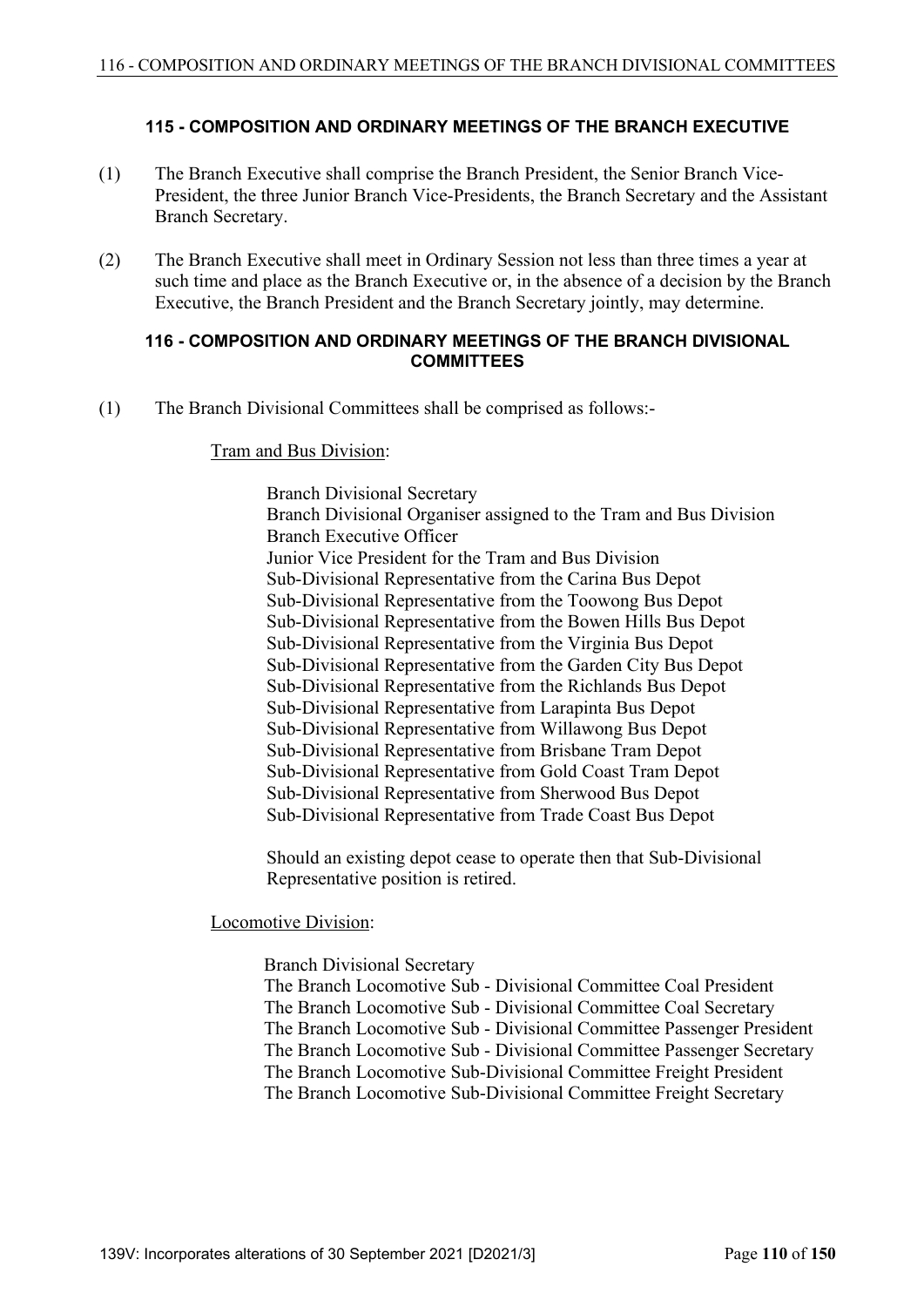### Rail Operations Division:

Branch Divisional Secretary

 The Branch Council Delegate from the Northern District The Branch Council Delegate from the Central District

The Branch Council Delegate from the Southern District

A Representative from the Wide Bay Region

A Representative from the South West Region

A Representative from the South East Region

A Representative from the Private Sector

#### Infrastructure Division:

 Branch Divisional Secretary The Branch Council Delegate from the Northern District The Branch Council Delegate from the Central District The Branch Council Delegate from the Southern District A Representative from the Wide Bay Region A Representative from the South West Region A Representative from the South East Region

Fleet Manufacture, Overhaul, Maintenance and Service Division:

 Branch Divisional Secretary The Branch Council Delegate from the Northern District The Branch Council Delegate from the Central District The Branch Council Delegate from the Southern District A Representative from the South West Region A Representative from the South East Region Administrative, Supervisory, Technical and Professional Division:

Branch Divisional Secretary

A Representative from the Northern District

A Representative from the Central District

A Representative from the Southern District

A Representative from the South East Region

(2) Subject to any restrictions imposed by the Branch Council or the Branch Executive, a Branch Divisional Committee shall meet, in Ordinary Session at least twice a year, or at such time and place on a needs basis as the Committee or, in the absence of a decision by the Committee, as the Branch Divisional President and/or the Branch Divisional Secretary, may determine.

# **117 – DELETED**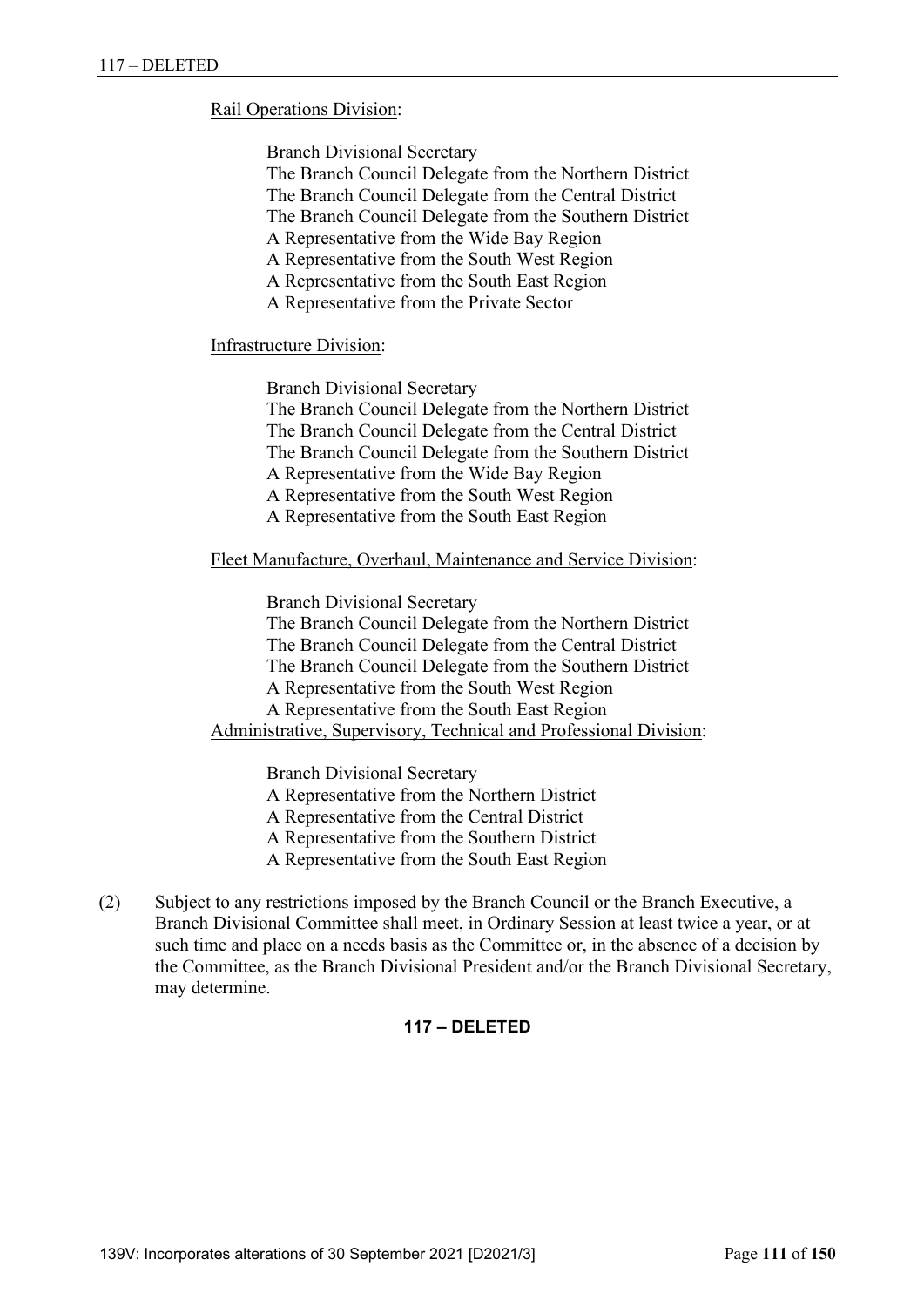# **118 - BRANCH OFFICES**

(1) The Branch Offices are:-

 Branch President Senior Branch Vice-President Junior Branch Vice-Presidents Branch Secretary Assistant Branch Secretaries Branch Divisional Presidents Branch Divisional Vice-Presidents Branch Divisional Secretaries Branch Divisional Delegates to the Branch Council Regional Delegates to the Branch Council Sub-Divisional, District or Regional Representatives on Branch Divisional Committees District Executive Presidents District Executive Vice-Presidents Female Delegates to the Branch Council

- (2) The Offices of Branch President, Branch Secretary, Assistant Branch Secretary, and Branch Organiser, shall be paid positions. Provided that the position of Branch President shall convert to an honorary position for the 2002 election.
- (3) Branch Offices, other than those specified in Sub-Rule 118(2), shall be honorary positions.

### **119 - SPECIAL PROVISIONS RELATING TO BRANCH OFFICES AND OFFICE BEARERS AND BRANCH COMMITTEES**

- (1) Except to the extent modified by this Rule, the provisions of rules 47, 48, 49 and 50 shall apply in relation to Branch Offices and Office Bearers.
- (2) There shall be an Assistant Branch Secretary. The Assistant Branch Secretary shall be elected by a secret ballot of all the financial members of the Branch Tram and Bus Division. The Assistant Branch Secretary elected by the members of the Tram and Bus Division shall be the Branch Divisional Secretary of that Division.
- (3) To be eligible to nominate for an Office of Assistant Branch Secretary, a candidate must, in addition to meeting the requirements specified in Rule 47, unless he/she is a candidate seeking re-election, have been employed in the work function represented Branch Tram and Bus Division prior to the date on which nominations open.
- (4) The Senior Branch Vice-President shall be elected by a secret ballot of all the financial members of the Branch.
- (5) There shall be three Junior Branch Vice-Presidents. One Junior Branch Vice-President shall be elected by a secret ballot of all the financial members of the Tram and Bus Division and two Junior Branch Vice-Presidents shall be elected by all the financial members of the Branch.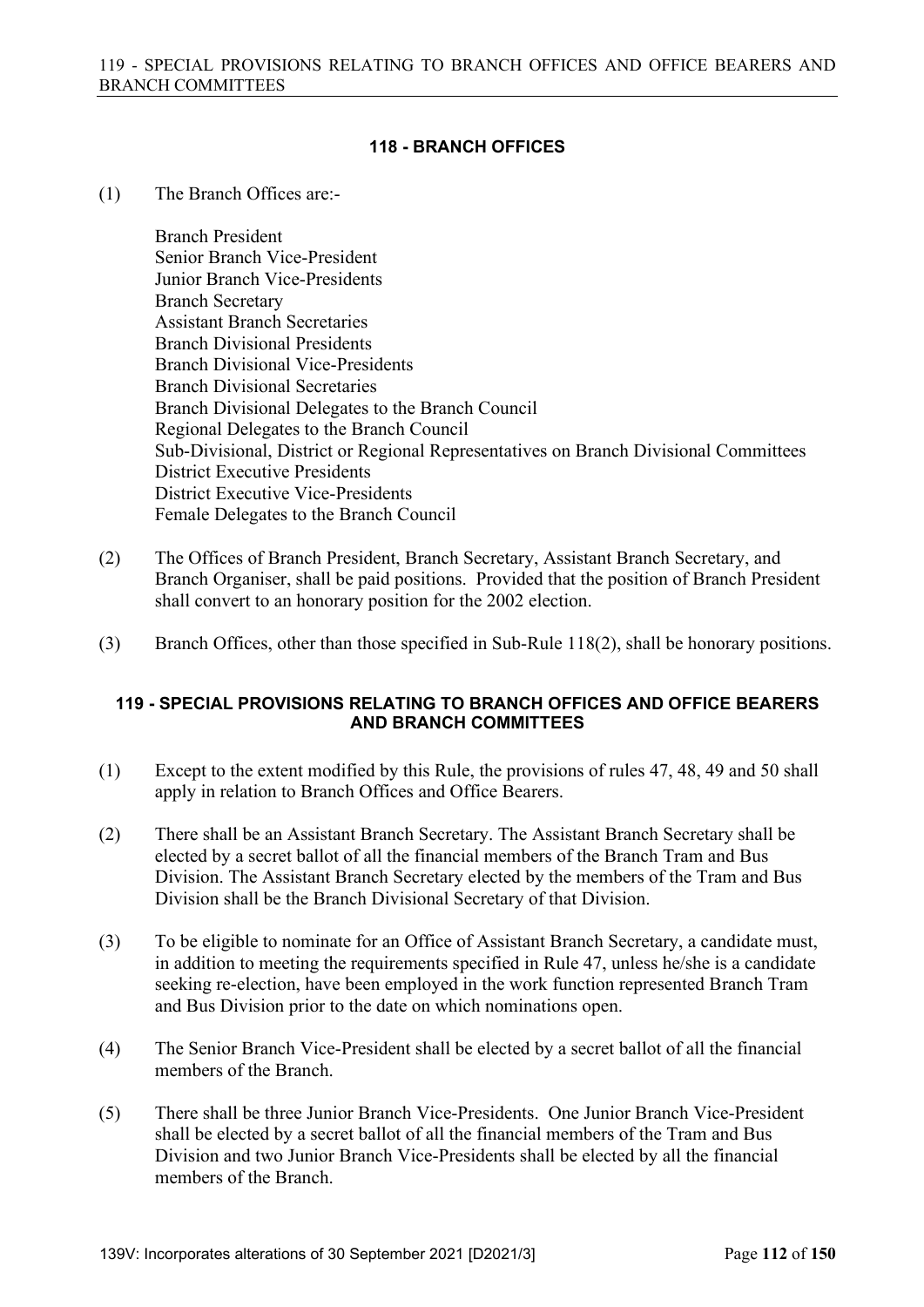- (6) To be eligible to nominate for an Office of Branch Vice-President, a candidate must, in addition to meeting the requirements specified in Rule 47, be a member of the Branch Division or Divisions which the Office represents on the date on which nominations open.
- (7) Delegates to Branch Council representing the members of a Branch Division within a particular District shall be elected by a secret ballot of all the financial members of that Branch Division within that District.
- (8) Delegates to Branch Council representing a particular Region shall be elected by a secret ballot all the financial members of the Branch within that Region.
- (9) Except where otherwise provided within Branch Divisions, the Branch Divisional President, Branch Divisional Secretary and the Branch Divisional Vice-President shall be elected by a secret ballot by and from the members of the Branch Divisional Committee.
	- a. The President, Vice President and Junior Vice President of the Tram and Bus Division shall be elected from the Sub Divisional Representatives of the Tram and Bus Division by the members of the Tram and Bus Division.
	- b. If a person ceases to be a Sub Divisional Representative of the Tram and Bus Division whilst holding the Office of President, Vice President, or Junior Vice President, they no longer hold those positions.
- (10) Regional or Sub-Branch or Designated Organising Area Unit Representatives on Branch Divisional Committees shall be elected by a secret ballot of all the financial members of the relevant Branch Division within the Region or Sub-Branch(es) and Designated Organising Area Units.
- (11) District Representatives on Branch Divisional Committees, shall be elected by a secret ballot of all the financial members of the relevant Division within the District.
- (12) A candidate for an Office having membership of a District Executive must be a member of a Sub-Branch or Designated Organising Area Unit under the control of the District Executive on the date on which nominations open.
- (13) Deleted
- (14) A female delegate from the Southern District (All Divisions) shall be elected by a ballot of financial female members from within the Southern District (All Divisions). A female delegate from the Central and Northern District (All Divisions) shall be elected by a ballot of financial female members from within the Central and Northern District (All Divisions).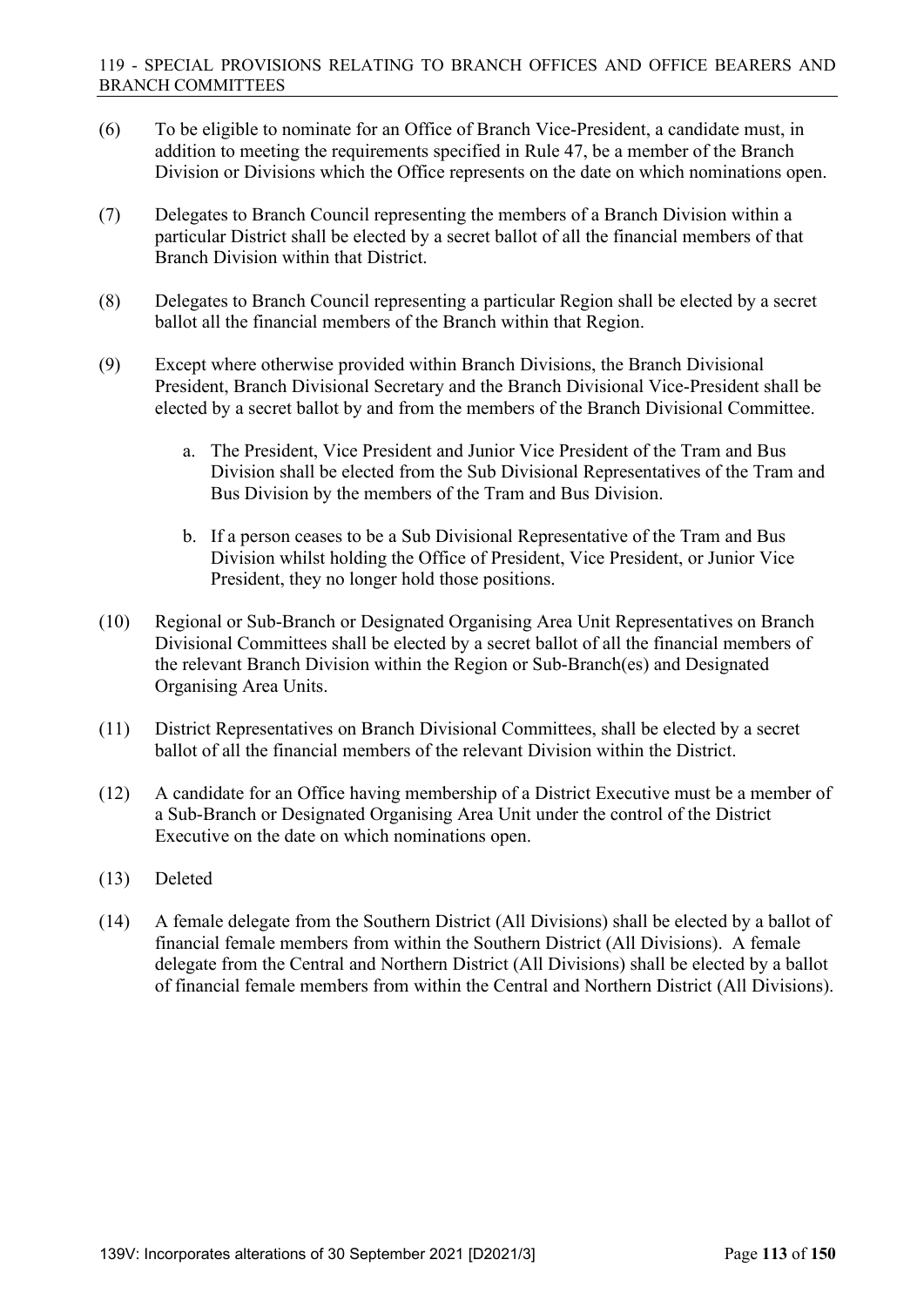- (15) Queensland Branch Affirmative Action Women's Campaign Committee
	- 15.1 The Queensland Branch Affirmative Action Women's Campaign Committee shall consist of:
		- (a) 2 Affirmative Action (Women) Southern District Delegates
		- (b) 1 Affirmative Action (Woman) Central District Delegate
		- (c) 1 Affirmative Action (Woman) Northern District Delegate
		- (d) 1 Affirmative Action (Woman) Tram & Bus Division Delegate; and
		- (e) 2 Affirmative Action Branch Councillors.
	- 15.2 In addition to the committee members listed any female member of Branch Council may attend meetings of the Queensland Branch Affirmative Action Women's Campaign Committee in an ex-officio capacity. Such Women's Committee ex officio members can participate in committee proceedings but will not be entitled to move or second a resolution or vote.
	- 15.3 Election process:
		- (a) Two (2) Affirmative Action Women's Campaign Committee Southern District Delegates (excluding Tram and Bus Division members) elected by and from financial women union members within the Southern District (excluding Tram and Bus Division)
		- (b) One (1) Affirmative Action Women's Campaign Committee Central District Delegate elected by and from financial women union members within the Central District
		- (c) One (1) Affirmative Action Women's Campaign Committee Northern District Delegate elected by and from financial women union members within the Northern District
		- (d) One (1) Affirmative Action Women's Campaign Committee Tram & Bus Division Delegate elected by and from financial women union members within the Tram and Bus Division.
	- 15.4 The Affirmative Action Women's Campaign Committee President and Affirmative Action Women's Campaign Committee Secretary shall be elected in a secret ballot by and from the members of the Affirmative Action Women's Campaign Committee.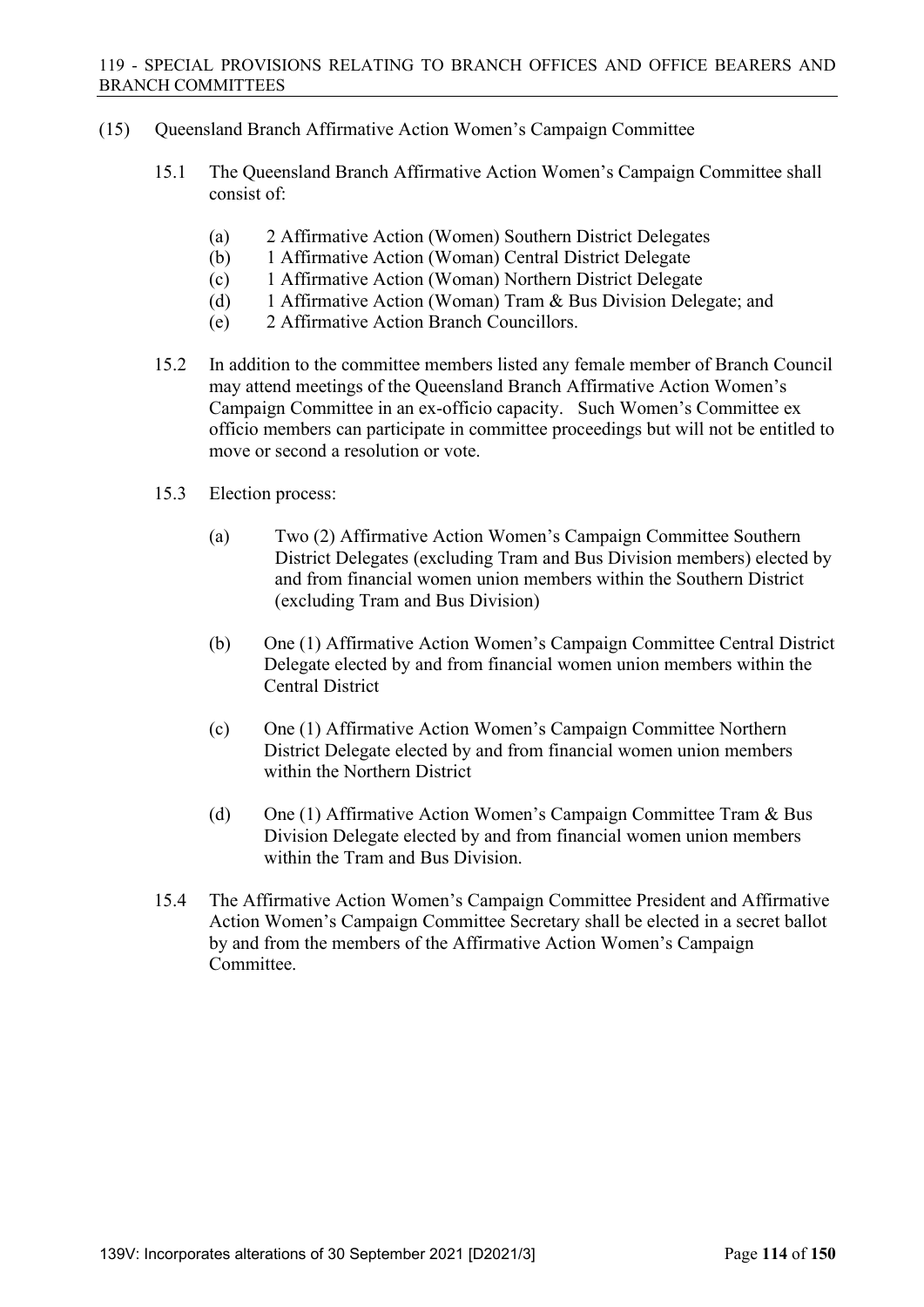- (16) Locomotive Sub-Divisional Committee Representatives shall be elected by a secret ballot of all the financial members of that Locomotive Sub-Division within that Area/Location.
	- 16.1 Within Branch Locomotive Sub-Divisions, the Sub-Divisional President, Sub-Divisional Secretary and the Sub-Divisional Vice-President will be elected by a secret ballot by and from the Sub-Divisional Committee.
	- 16.2 Representation from the Locomotive Sub-Divisional Committees to the Locomotive Divisional Committee will be the Sub -Divisional President and Sub - Divisional Secretary.
	- 16.3 Representation to Branch Council from the Locomotive Division will be the Locomotive Sub-Divisional Secretaries.

### **120 - ORGANISERS**

- (1)(a) The Branch Council has authority to increase or reduce the number of Organisers or alter their areas and responsibilities.
- (1)(b) Branch Organisers must be financial members of the Union prior to seeking appointment/election to the position.
- (1)(c) Branch Organisers responsible for Rail Divisions will be appointed or elected by a process determined, from time to time, by Branch Council. Such process shall include a requirement that for any appointment to occur, it must be endorsed by Branch Council.
- (1)(d) There will be a Branch Organisers based in Townsville, Mackay, Rockhampton and Brisbane unless otherwise determined by Branch Council. Rail Branch Organisers' areas of responsibility will be designated by Branch Council.
- (1)(e) Deleted
- (1)(f) Deleted
- (1)(g) The Tram and Bus Division will be supported and assisted by a Branch Organiser.
- (1)(h) An Organiser or another employee shall be appointed under this rule to support a Rail Division of the Branch by the Branch Secretary in consultation with the relevant Division.
- (1)(i) Organisers employed under this rule may be required to undertake other responsibilities and duties as determined by the Branch Secretary.
- (1)(j) All Branch Organisers shall be ex-officio members of the Branch Council but will not have voting rights.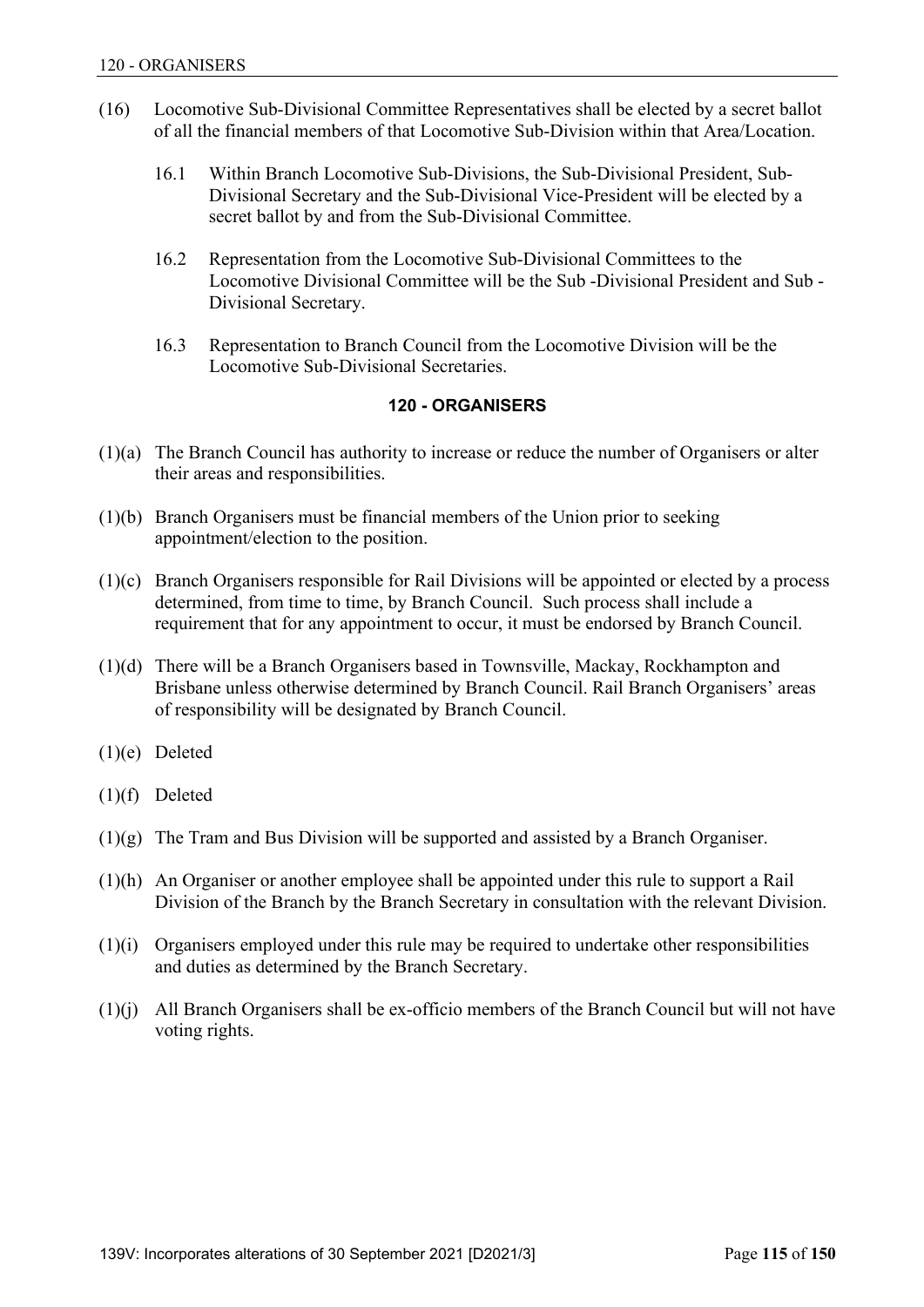(1)(k) There will be a Branch Organiser working with the Tram & Bus Division. The position is created on the same basis as other Branch Organisers under this rule and the continued existence of this position will remain at the discretion of the Queensland Branch Council.

 Unless Branch Council determines an alternative method of selection or determines to remove this position, this Branch Organiser position will be subject to an election by members of the Tram & Bus Division every four years at the same time as Branch Officers elections.

 The elected position of Branch Organiser cannot be determined by the Branch Council to cease from a date within the current four year term of the elected Branch Organiser position without the agreement of the Branch Tram & Bus Divisional Committee.

- (1)(l) Any grievance over the operation of this sub-clause shall be notified to the Branch Secretary in the first instance. The Branch Secretary shall deal with the matter as expeditiously as possible. Should the aggrieved member be dissatisfied with the decision of the Branch Secretary, the matter may be remitted to the Branch Executive or Branch Council.
- (1)(m) There will be an election of four Rail Division Branch organisers in 2006.

 One Branch Organiser will be elected from and by members in the Sub-Branches contained in  $120(1)(d)$  One Branch Organiser will be elected from and by members in the Sub-Branches contained in  $120(1)(e)$  Two Branch Organisers will be elected from and by members in the Sub-Branches contained in  $120(1)(f)$ 

- (1)(n) The elected Branch Organisers positions will cease to exist from 1 January 2007, with the exception of the Tram and Bus Division which is governed by Rule 1(k).
- (2) Regardless of any other sub-rules to the contrary and/or inconsistencies with other rules in Part XI, sub-rule 120(1) shall prevail.

# **120A - DELETED**

# **121 - ACTING BRANCH SECRETARY**

When the Branch Secretary is temporarily unable to fulfil his/her duties by reason of illness, absence on leave or other reason, the Branch Executive shall appoint a Branch Office Bearer to act in the Office for the duration of the absence with such appointee having all the rights and duties of the Office of Branch Secretary.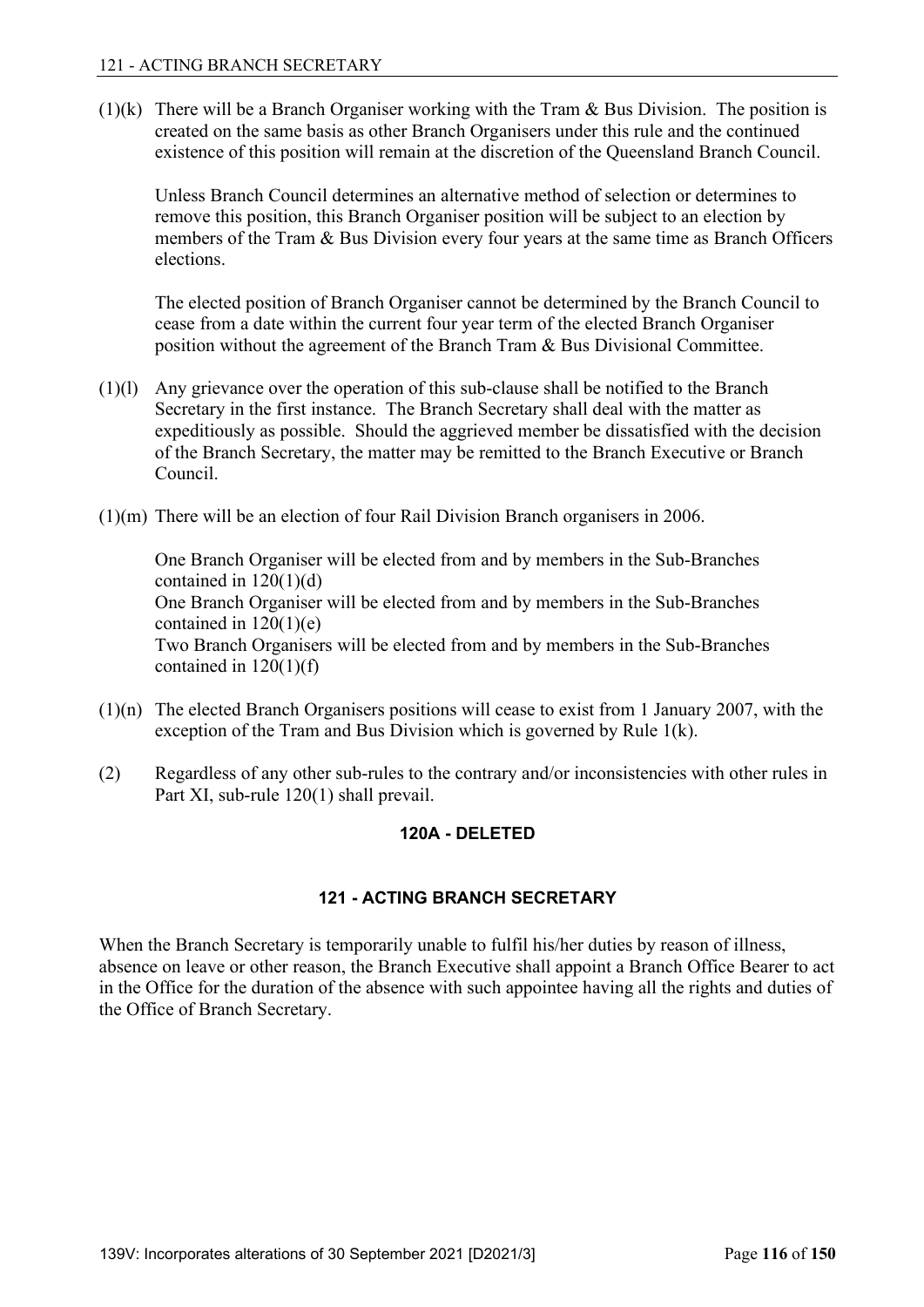## **122 - PROXIES**

In addition to the provisions of Rule 67, the following provisions shall apply in relation to proxies:-

- (i) A proxy for a Branch Divisional Representative on a District Executive shall be appointed by the relevant Branch Divisional Committee.
- (ii) A proxy for a Branch Organiser for a particular District shall be appointed by the District Executive.
- (iii) A proxy for a Regional Delegate to the Branch Council shall be appointed by the relevant District Committee.
- (iv) A proxy for a District or Regional Representative on a Branch Divisional Committee shall be appointed by the Branch Divisional Committee.
- (v) Where an Office Bearer for whom a proxy is to be appointed is a member of more than one Branch Governing Body, then, subject to this Rule and Rule 67, a different person may be appointed as proxy in relation to different Governing Bodies.

# **123 - NOMINATION FOR MORE THAN ONE OFFICE**

In any ordinary election, no person shall be eligible to nominate for more than one position having membership of the Branch Council or more than one position having membership of the Branch Executive or more than one position having membership of a Branch Divisional Committee or more than one position having membership of a District Executive or more than one position having membership of a Sub-Branch Committee or more than one position having membership of a Sub-Divisional Committee.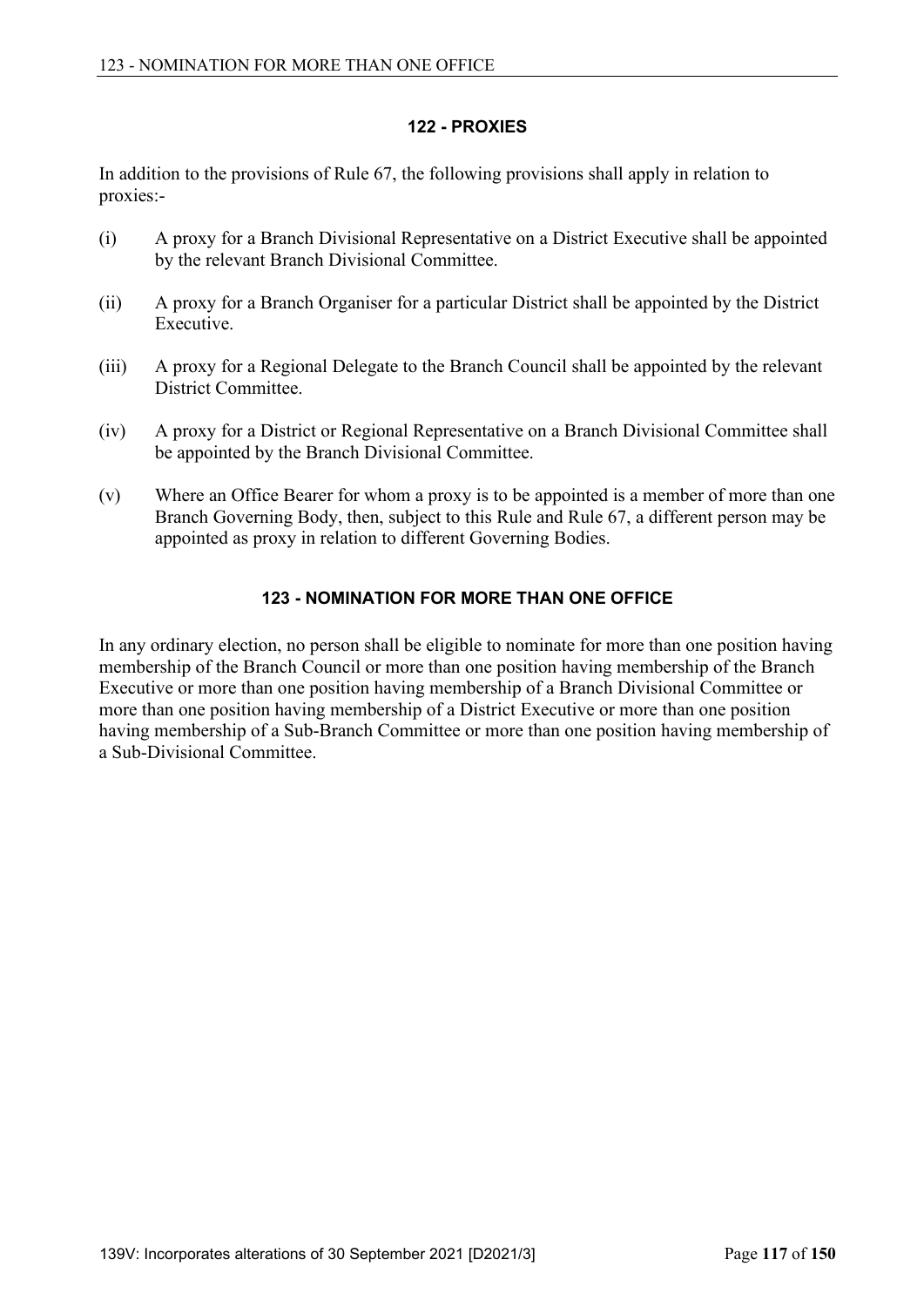### **PART XII - SOUTH AUSTRALIAN AND NORTHERN TERRITORY BRANCH: SPECIFIC PROVISIONS**

#### **124 - APPLICATION**

This Part applies specifically to the South Australian and Northern Territory Branch of the Australian Rail, Tram and Bus Industry Union. The provisions of this Part take precedence over any contrary provisions in Part VI of these Rules other than Rules 45 and 46.

#### **125 - DEFINITIONS**

The following specific definitions shall apply in relation to this Part:-

"Branch" means the Australian Rail, Tram and Bus Industry Union South Australian and Northern Territory Branch.

"Aurizon" means Aurizon

"Bowmans Intermodal" means Bowmans Balco

"Downer - EDI" means Downer - EDI Ltd.

"G.S.R." means Great Southern Railway.

"G.W.A." means Genesee Wyoming Australia.

"Pacific National" means Pacific National

"Qube Logistics" means Qube Logistics.

"Rail Commissioner" means Rail Commissioner.

"Rail Train" means Rail Train

"SCT Logistics" means SCT Logistics (including Specialised Bulk Rail and Rail ProServices)

"District" means a geographical area within the Branch.

"A.R.T.C. District" shall incorporate all Members employed by the A.R.T.C., Downder EDI, Engenco and Broadspectrum.

"Aurizon" shall incorporate all Members employed by Aurizon, Qube Logistics, Rail Train, Bowmans Intermodal and SCT Logistics (including Specialised Bulk Services and Rail Pro Services)..

"GWA District" means all locations in the South Australian and Northern Territory Branch where GWA employees are employed.

<sup>&</sup>quot;A.R.T.C." means Australian Rail Track Corporation.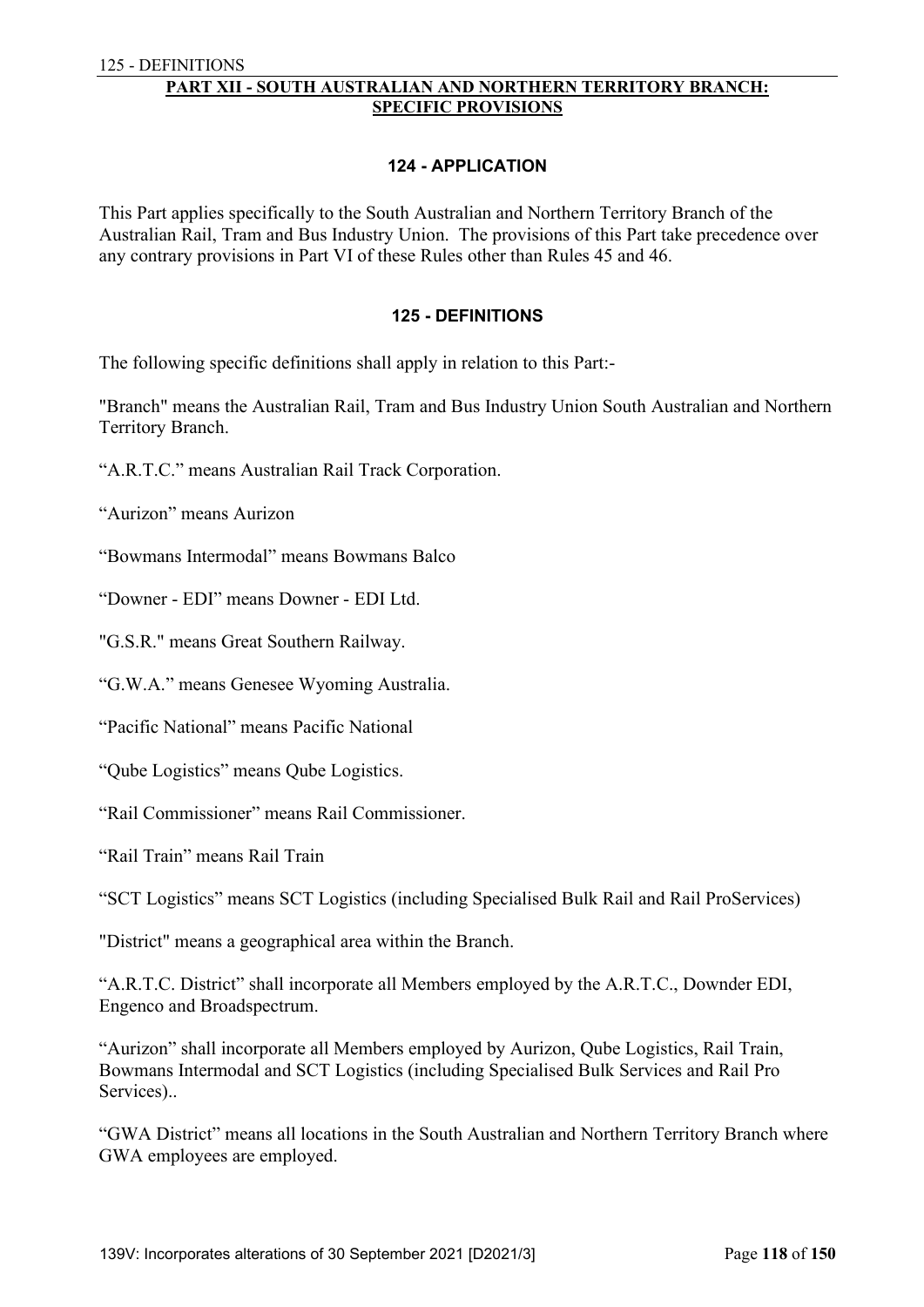"Northern Territory District" means all locations in the Northern Territory where employees are employed.

"Pacific National District" shall incorporate all Members employed by Pacific National and GSR in all locations in the South Australian and Northern Territory Branch.

"Rail Commissioner District" means all locations where Rail Commissioner employees are employed.

Successorship means any reference to a business or part of a business in this part is taken to include a reference to any successor, transmittee or assignee of the relevant business or part of the business.

## **126 - NAME OF BRANCH**

The name of the Branch shall be:-

 "Australian Rail, Tram and Bus Industry Union, South Australian and Northern Territory Branch"

## **127 - BRANCH OFFICE**

The Branch office shall be located at 63, Ledger Road, Beverly, South Australia, 5009 or at such other place as is determined by the Branch Council from time to time.

# **128 - BRANCH MEMBERSHIP**

The Branch shall comprise all members of the Union whose usual place of work is located within the boundaries of the South Australian and Northern Territory Branch as determined from time to time by the National Council pursuant to Rule 6.

# **129 - BRANCH STRUCTURE AND ORGANIZATION**

- (1) The Branch shall be principally organised on a Branch District, Branch Regional Sub-Branch, Delegate and Shop Committee basis.
- (2) Branch Regional Sub-Branches shall be established for:-

Adelaide Metro Region (including Tailem Bend, Balaklava, Balhannah and Bowmans)

 South Australia and Northern Territory Region (all locations not included in the Adelaide Metro Region) Eyre Peninsula, Port Augusta, Whyalla and the Northern Territory.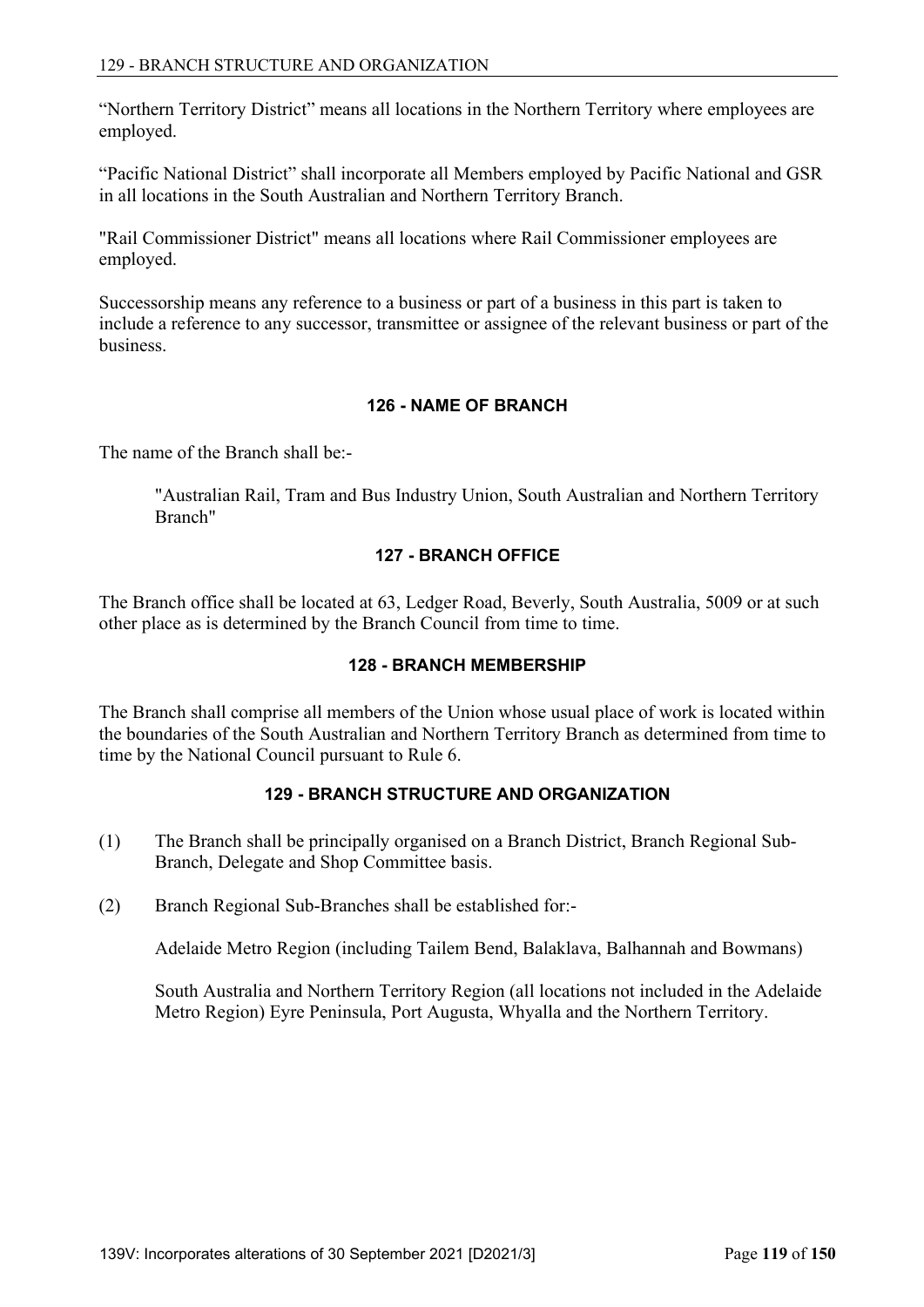## **130 - COMPOSITION AND ORDINARY MEETINGS OF THE BRANCH COUNCIL**

- (1) The Branch Council shall comprise the Branch President, Branch Vice President, Branch Junior Vice President Metro, Branch Junior Vice President Regional, Branch Vice President (Women), the Branch Secretary, the Branch Organiser (where elected), together with delegates from Branch Districts determined in accordance with Sub-Rule 130(2).
- (2) For the purpose of electing delegates to Branch Council, the Branch shall be divided into Districts as provided for in this sub-clause.

 The Districts into which the Branch is to be divided for the purpose of electing delegates to the Branch Council and the number of delegates shall be as follows:-

#### Branch Districts

 ARTC District (but excluding employees in the Northern Territory) - One (1) delegate

 Pacific National District (excluding employees in the Northern Territory) - Two (2) delegates, one representing members in the Adelaide Metro region and one representing all other locations in South Australia.

 Aurizon/ SCT LogisticsDistrict (excluding employees in the Northern Territory) - One (1) delegate

 GWA District – Two (2) delegates, with one representing members in the Adelaide Metro region and one representing all other locations in South Australia.

 Rail Commissioner District – Three (3) delegates, one of whom shall be elected by and from employees of Tram Depot/s.

Northern Territory District – One (1) delegate

 Where the Branch Council determines that the number of members in a Branch District is too small to warrant a delegate to the Branch Council, the Council may combine such District or part of a District with another District for the purpose of forming an electorate for the election of Council Delegates. Branch Council prior to each election, shall review the number of delegates to be elected from each District on the basis of changes to the number of members in a District or combined District.

(3) The Branch Council shall meet in ordinary session annually at such times and place as the Branch Council or, in the absence of a decision by the Branch Council, the Branch President and the Branch Secretary jointly, may determine, provided that the Branch Executive may vary the date determined where circumstances so require.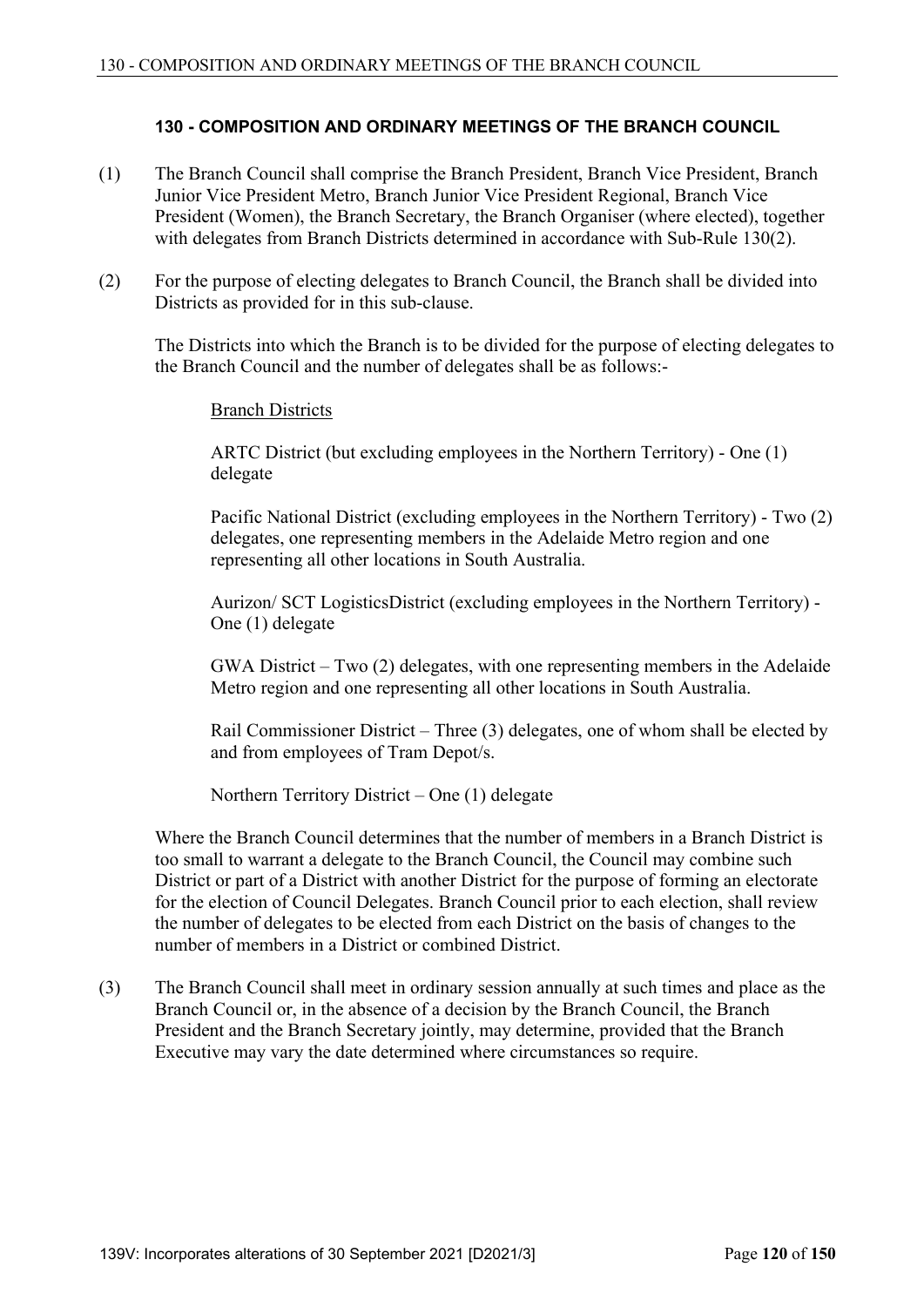### **131 - COMPOSITION AND ORDINARY MEETINGS OF THE BRANCH EXECUTIVE**

- (1) The Branch Executive shall comprise the Branch President, the Branch Vice President, the Branch Deputy Vice-President Metro, the Branch Deputy Vice President Regional, the Branch Vice-President (Women), the Branch Secretary, and the Branch Organiser (where elected).
- (2) The Branch Executive shall meet in Ordinary Session in the months of March, June, September and December (excepting if a Branch Council meets during the same month), at such times and places as the Branch Executive or, in the absence of a decision by the Branch Executive, the Branch President and the Branch Secretary jointly may determine.

### **132 - COMPOSITION AND ORDINARY MEETINGS OF THE BRANCH REGIONAL COMMITTEES**

- (1) A Branch Regional Sub-Branch Committee shall comprise the Branch Regional Sub-Branch President, the Branch Regional Sub-Branch Vice-President and the Branch Regional Sub-Branch Secretary. A candidate for a position of Branch Regional Sub-Branch President, Vice-President or Secretary must be a financial member of the Union and a member of the Branch Regional Sub-Branch on the date on which nominations open.
- (2) Branch Council or Branch Executive shall determine when Regional Branch Sub-Branch Committees meet in ordinary session and at such times and location. Branch Council shall determine the scope, role and operation of Branch Regional Sub-Branches.

### **133 - BRANCH OFFICES**

(1) The Branch Offices are:-

 Branch President Branch Vice-President Branch Vice President (Women) Branch Deputy Vice President Metro Branch Deputy Vice President Regional Branch Secretary Branch Organiser (where elected) Branch District Delegates to the Branch Council Branch Regional Sub-Branch Committee members

- (2) The Office of Branch Secretary shall be a paid position.
- (3) The position of Branch Organiser shall be either a full-time or part-time, paid position.
- (4) Other Branch Offices as specified in Sub-Rule 133(1) shall be honorary positions.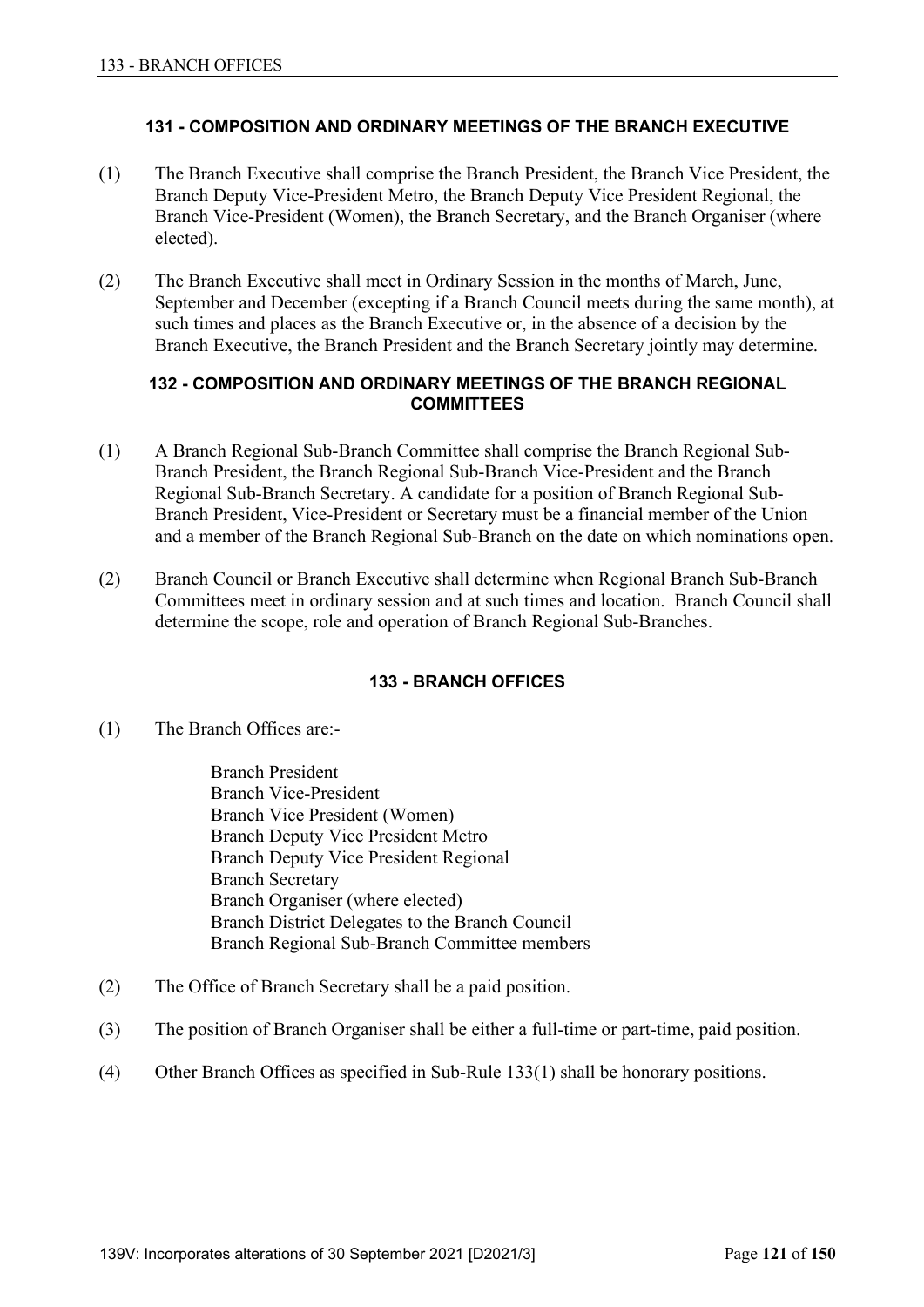### **134 - SPECIFIC PROVISIONS RELATING TO BRANCH OFFICES AND OFFICE BEARERS**

- (1) Except to the extent modified by this Rule, the provisions of Rules 47, 48, 49, 50 and 51 shall apply in relation to Branch Offices and Office Bearers.
- (2) There shall be a Branch Vice-President (Women) who shall be elected by a secret ballot of all the women financial members of the Branch. To be eligible to nominate for the Office a candidate must be a financial member on the date on which nominations open. The duties of the Branch Vice-President (Women) shall be to promote and work for the involvement of women members within the Branch.
- (3) Branch Organiser: Branch Council shall determine from time to time whether the Branch Organiser is to be a full time or part time position and if full time whether it is to be elected by members or appointed by Branch Council. A part time Branch Organiser shall be appointed by Branch Council.
- (4) Notwithstanding the provisions of Rule 47(3), the terms of Office of honorary positions in the Branch shall be every 4 years.
- (5) Proxies: in addition to the provisions of Rule 67 the following shall apply. A proxy for a Branch District delegate to Branch Council shall be appointed by the Branch Executive. A proxy for Branch Vice-President (Women) shall be appointed by the Branch Executive from among the women members of the Branch.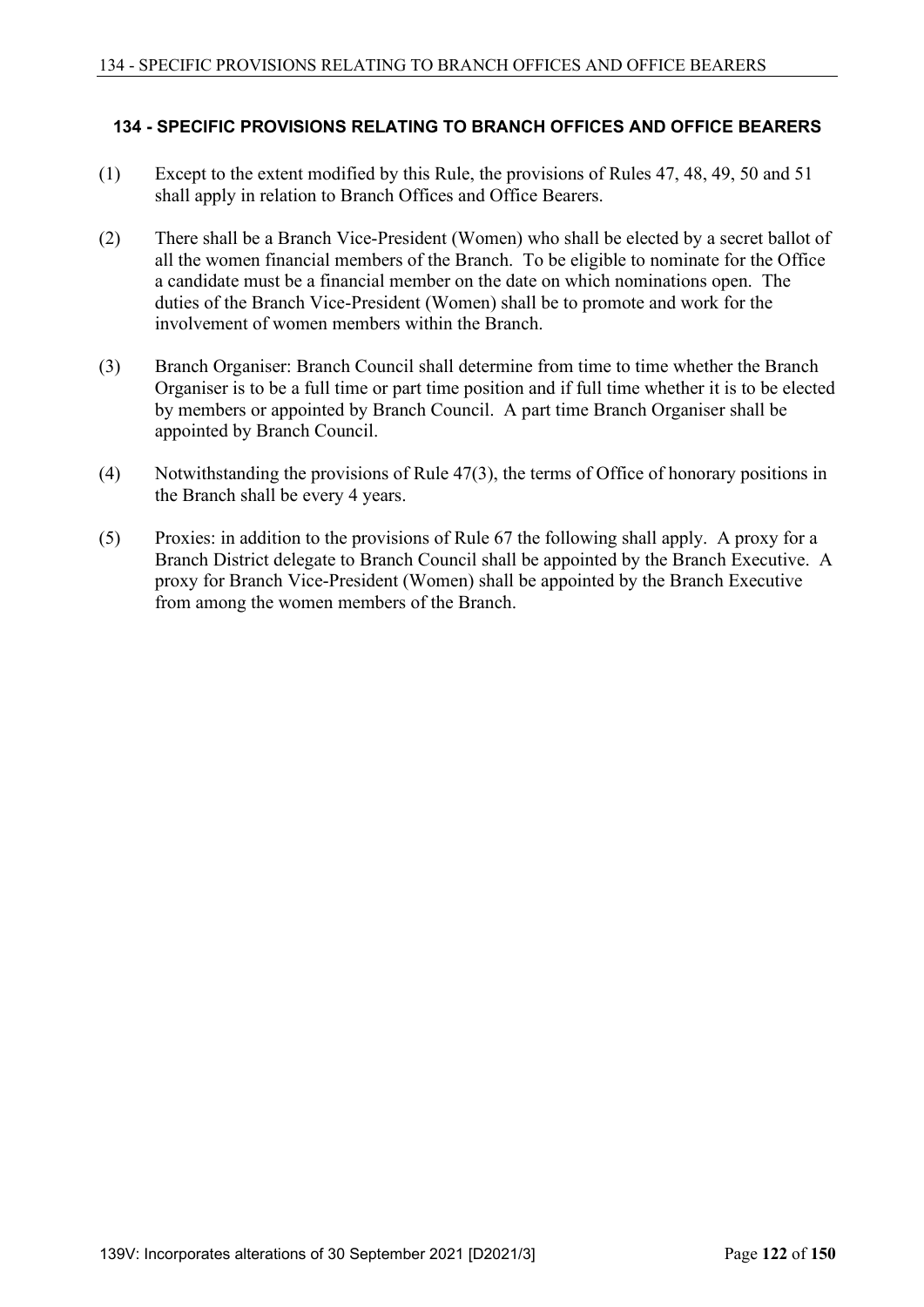(6) Branch District Delegates to the Branch Council shall be elected by a secret ballot of all the financial members within each Branch District forming an electorate in accordance with Rule 130.

## **135 - DELETED**

# **136 – DELEGATES AND SHOP COMMITTEES**

(1) In any workshop, depot, station, shunting yard, terminal, infrastructure gang, control centre or office etc where the majority of members so decide those members may appoint a Delegate/s and a Deputy Delegate/s in the months of February/March of each year. In the event of a position of Delegate and/or Deputy Delegate falling vacant or where a petition, presented to the Branch Secretary, signed by at least 50% of financial members of the workplace calling for a new appointment to the position of Delegate and/or Deputy Delegate, the members in the workplace may by majority decision appoint a replacement. All appointments shall be ratified by the Branch Executive.

 The duties of Delegates shall be to interview local management representatives for the purposes of securing an adjustment of members' grievances, ensure all awards and enterprise agreements are enforced and to see that company regulations and instructions relating to the welfare of members are observed. Delegates shall notify the Branch Secretary of any matter concerning members at their work location.

(2) A Shop Committee of not less than three members may be appointed in the month of December for another date so decided by the majority of eligible Members each year where not less than fifteen members are located and where the majority of members so decide. A Shop Committee may have a work function, workplace and/or geographical basis. The appointment of a Shop Committee shall be ratified by the Branch Executive.

 The role of such Shop Committee shall be to interview local management representatives for the purpose of securing an adjustment of members' grievances, to ensure all awards and enterprise agreements are enforced and to see that company regulations and instructions relating to the welfare of members are observed. Only matters of a local nature shall be presented to local management representatives, all other being referred to the Branch Secretary.

# **137 - BRANCH FUNDS**

Without limiting the generality of the foregoing, the following real property shall form part of the South Australian and Northern Territory Branch Funds:-

The property of 63 Ledger Road, Beverley SA;

Any such property, or financial accounts as determined from time to time by the Branch Council.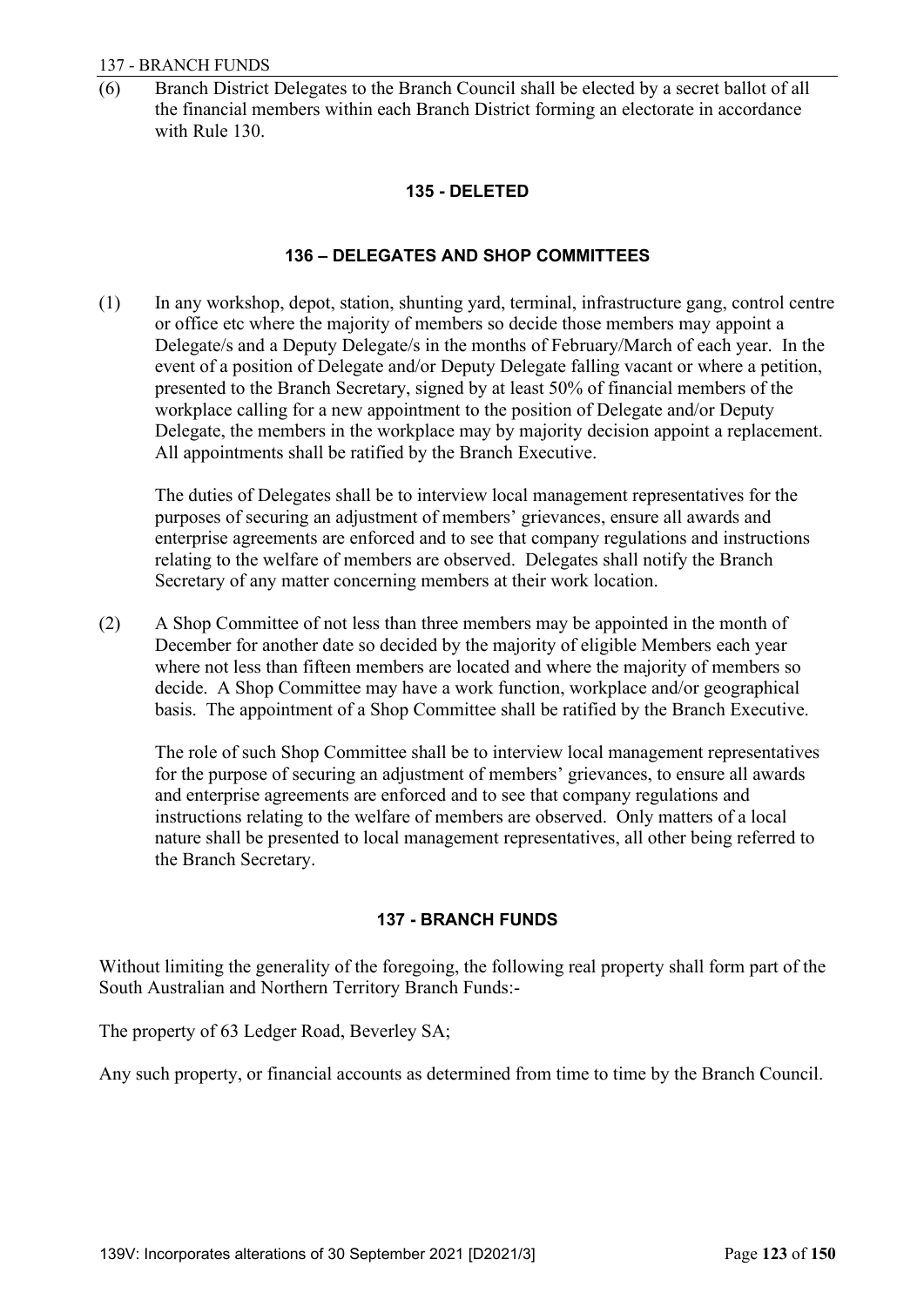## **137A - TRANSITIONAL RULE**

The alterations to rules 125, 130, 131and 136 endorsed by the Branch Council in June 2017 and certified by the Registrar shall not come into effect until the 2018 Australian Rail, Tram and Bus Industry Union general elections.

### **PART XIII - TASMANIAN BRANCH: SPECIFIC PROVISIONS**

## **138 - APPLICATION**

This Part applies specifically to the Tasmanian Branch of the Australian Rail, Tram and Bus Industry Union. The provisions of this Part take precedence over any contrary provisions in Part VI of these Rules other than Rules 45 and 46.

### **139 - DEFINITIONS**

The following specific definitions shall apply in relation to this Part:-

"Branch" means the Australian, Rail, Tram and Bus Industry Union, Tasmanian Branch.

"Honorary" means an unpaid position.

"North West Coast Region" means that geographical region having the telephone prefix 0364.

"Northern Region" means that geographical region having the telephone prefix 0363.

"Southern Region" means that geographical region having the telephone prefix 0362.

# **140 - NAME OF BRANCH**

The name of the Branch shall be:-

"Australian Rail, Tram and Bus Industry Union, Tasmanian Branch"

# **141 - BRANCH OFFICE AND REGIONAL OFFICE**

The Branch office shall be located at Suite 5/113 Main Road, Moonah Tasmania or at such other place as is determined by the Branch Council from time to time.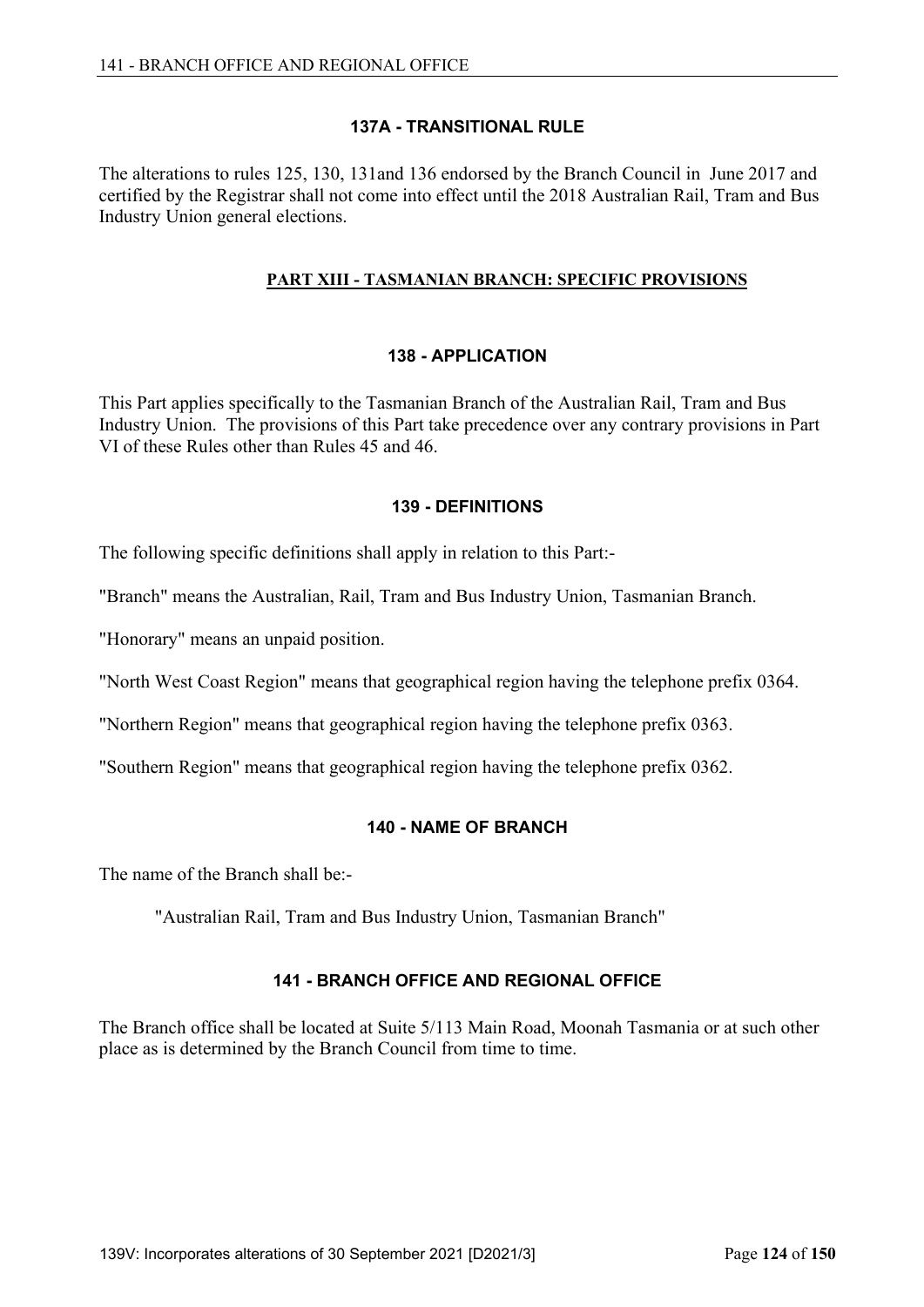## **142 - BRANCH MEMBERSHIP**

The Branch shall comprise all members of the Union whose usual place of work is located within the boundaries of the Tasmanian Branch as determined from time to time by the National Council pursuant to Rule 6.

## **143 - BRANCH STRUCTURE AND ORGANISATION**

- (1) The Branch shall be principally organised on a Branch, a Branch Divisional, a Regional Branch Divisional and a Branch Sub-Divisional basis.
- (2) The Branch Divisions shall be as follows:-

 Rail Tram and Bus

 with the scope of each Branch Division being as defined in Rule 6 of these Rules but with the Branch Rail Division, combining the Infrastructure, Fleet Manufacture, Overhaul, Maintenance and Service Division, the Administrative, Supervisory, Technical and Professional Division, the National Locomotive Division and the National Rail Operations Division.

(3) Within the Branch Tram & Bus Division there shall be the following Sub-Divisions:-

Springfield, Launceston, Burnie and Administration/Supervisory.

- (4) (a) Due to industry depot rationalisation the Sub-Divisions of City and Mornington will cease to operate in 1995 and the members affected transferred to the Sub-Division of Springfield. Within three months of the closing of the Sub-Divisions of City and Mornington, a ballot be commenced under Rule 75 - Election procedures: Tram and Bus Division to elect a Sub-Division representative to the Branch Divisional Committee from the Sub-Division at Springfield.
	- (b) The term of office for the Sub-Division representatives from the Sub-Divisions of City, Mornington and Springfield elected at the 1994 election shall expire at the conclusion of the ballot as per Rule 143(4)(a) to be held under Rule 75 - Election Procedures: Tram and Bus Division to elect a Sub-Division representative from the Sub-Division of Springfield whose term expires at the conclusion of the election to be held in 1996.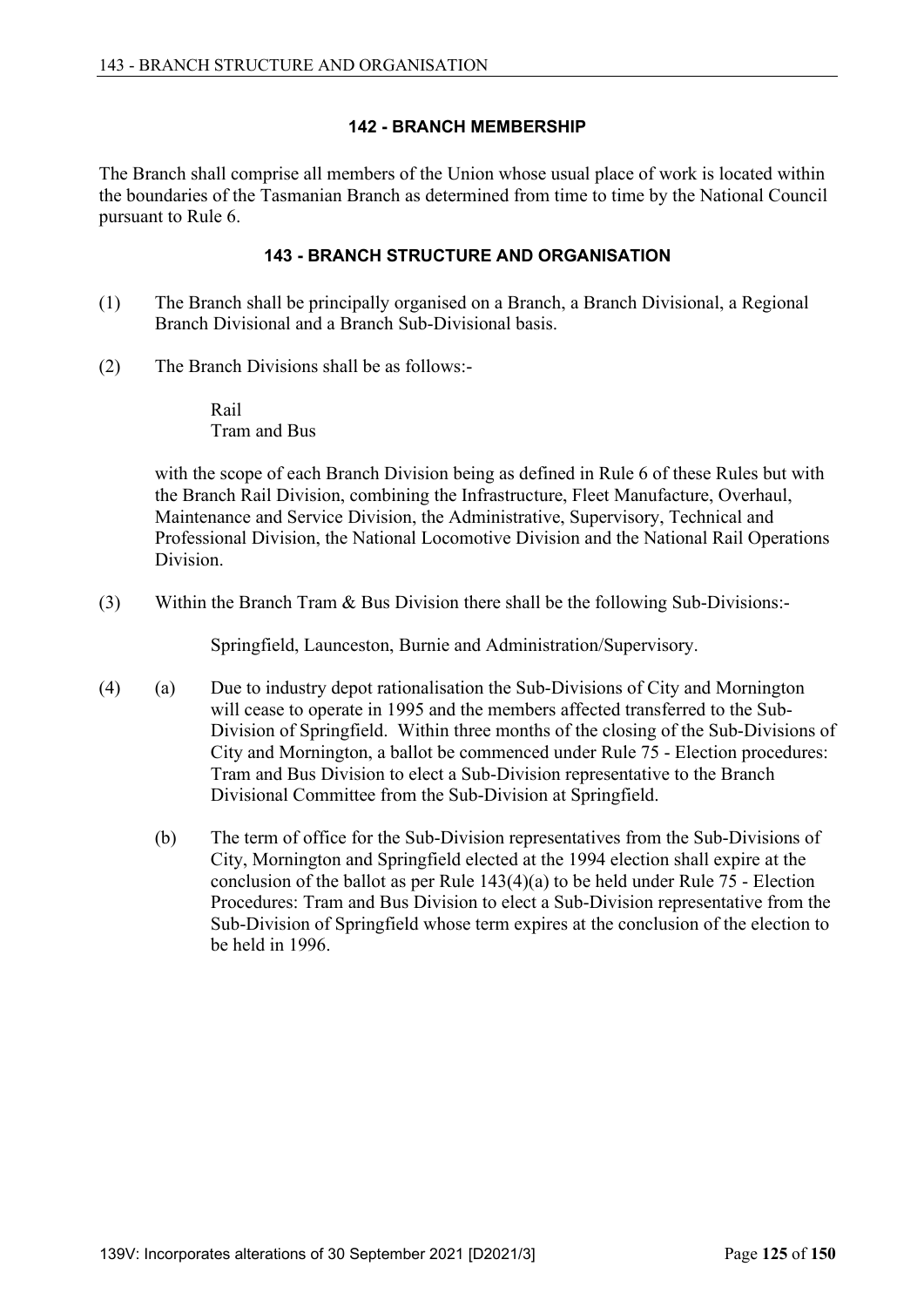### **144 - COMPOSITION AND ORDINARY MEETINGS OF THE BRANCH COUNCIL**

- (1) The Branch Council shall comprise the Branch President, the Branch Secretary, the Assistant Branch Secretary, the Presidents of each Branch Division, the Secretaries of each Branch Division and Branch Divisional Delegates determined in accordance with Sub-Rule 144(2).
- (2) Each Branch Division shall be entitled to one Delegate to the Branch Council for each one hundred members or part thereof. The number of Delegates to which a Branch Division is entitled, shall be determined on the basis of the number of financial members within the Branch Division at the end of the quarter immediately preceding the date for the opening of nominations for the election of Delegates.
- (3) The Branch Council shall meet in Ordinary Session twice a year at such time and place as the Branch Executive or, in the absence of a decision by the Branch Executive, the Branch President and the Branch Secretary jointly, shall determine.

### **145 - COMPOSITION AND ORDINARY MEETINGS OF THE BRANCH EXECUTIVE**

- (1) The Branch Executive shall comprise the Branch President, the Branch Secretary, the Assistant Branch Secretary, the Presidents of each Branch Division and the Secretaries of each Branch Division.
- (2) The Branch Executive shall meet in Ordinary Session at least three times each year at such time and place as the Branch Executive or, in the absence of a decision by the Branch Executive, the Branch President and the Branch Secretary jointly, shall determine.

### **146 - COMPOSITION AND ORDINARY MEETINGS OF THE BRANCH DIVISIONAL COMMITTEES**

- (1) The Branch Divisional Committee for the Branch Rail Division shall comprise the Branch Divisional President, the Branch Divisional Secretary, one representative of the North West Coast Region, one representative of the Northern Region and one representative of the Southern Region.
- (2) The Branch Divisional Committee for the Tram and Bus Division shall comprise the Branch Divisional President, two Branch Divisional Vice-Presidents, the Branch Divisional Secretary, and a representative from each Sub-Division within the Branch Tram and Bus Division.
- (3) The Branch Divisional Committee for the Branch Rail Division shall meet in Ordinary Session twice a year at such times and places as the Branch Divisional Committee or, in the absence of a decision by the Committee, the Branch Divisional President and the Branch Divisional Secretary jointly, may determine.
- (4) The Branch Divisional Committee for the Tram and Bus Division shall meet in ordinary session four times a year at such times and places as the Branch Divisional Committee or, in the absence of a decision by the Branch Divisional Committee, the Branch Divisional President and the Branch Divisional Secretary jointly, may determine.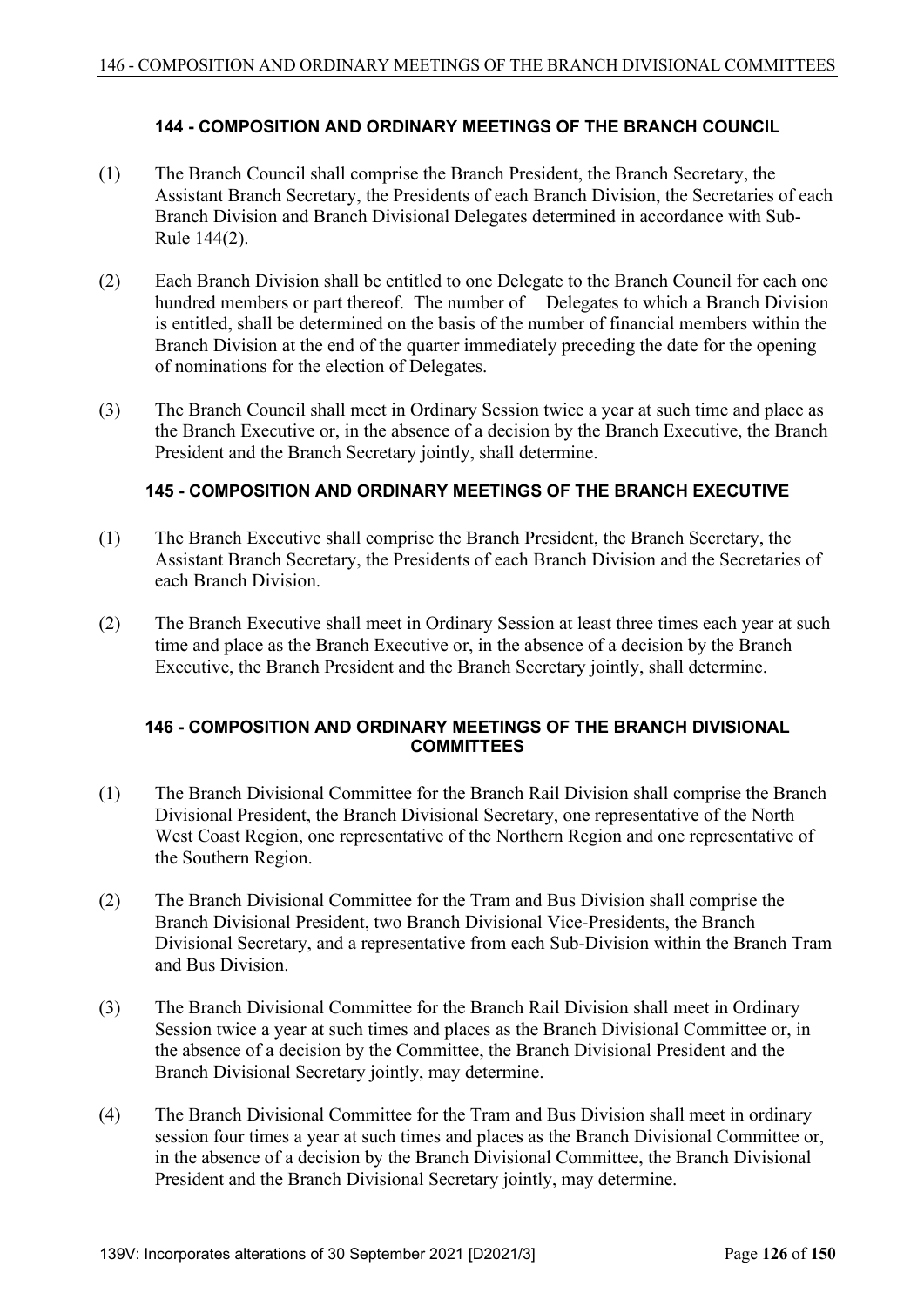#### **147 - BRANCH OFFICES**

(1) The Branch Offices are:-

 Branch President Branch Vice-President Branch Secretary Assistant Branch Secretary Branch Divisional Presidents Branch Divisional Vice-Presidents Branch Divisional Secretaries Branch Divisional Delegates to the Branch Council Sub-Divisional Representatives on a Branch Divisional Committee Regional Representatives on a Branch Divisional Committee

- (2) Subject to Sub-Rule 147(4), the Office of Branch Secretary shall be a paid, casual position.
- (3) Other Branch Offices as specified in Sub-Rule 147(1) shall be honorary positions.
- (4) Where a Branch Office is a paid position the Branch Council shall from time to time determine the amount of casual work that will be undertaken by the Branch Secretary.
- (5) The Branch Divisional Secretary of the Division not providing the Branch Secretary shall be ex-officio Assistant Branch Secretary.
- (6) The Assistant Branch Secretary shall relieve the Branch Secretary where and when appropriate as decided by the Branch Executive.

### **148 - SPECIAL PROVISIONS RELATING TO BRANCH OFFICES AND OFFICE BEARERS**

- (1) Except to the extent modified by this Rule, the provisions of Rules 47, 48 and 50 shall apply in relation to Branch Offices and Office Bearers.
- (2) The Branch Vice-President shall be elected by secret ballot of all the financial members of the Branch.
- (3) Within the Branch Tram and Bus Division, one Divisional Vice-President shall be elected by a secret ballot of the financial members of the Branch Sub-Divisions within the Northern and the North West Coast Regions while the other Divisional Vice-President shall be elected by a secret ballot of all the financial members of the Branch Sub-Divisions within the Southern Region.
- (4) Regional Representatives on a Branch Divisional Committee shall be elected by a secret ballot of all the financial members of the Branch Division within the relevant Region.
- (5) The alterations to rules 147 and 148 made by the Branch Council on 1st September 2001 shall not come into effect until the 2002 Australian Rail, Tram and Bus Industry Union general elections.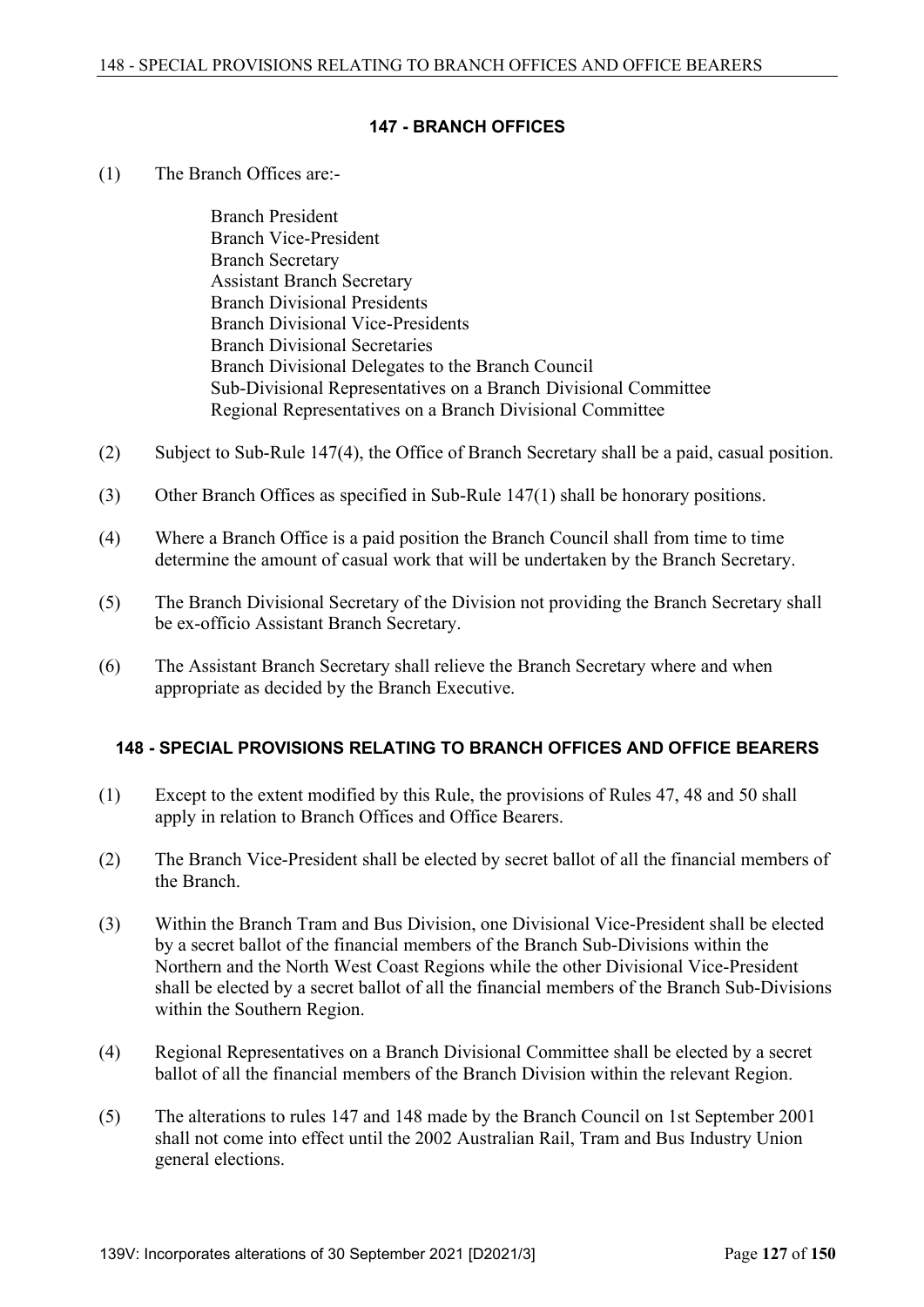### **149 - PROXIES**

In addition to the provisions of Rule 67, the following provisions shall apply in relation to proxies:-

- (i) A proxy for the Branch Divisional President of the Branch Tram & Bus Division shall be appointed by the Branch Divisional Committee from the two Branch Divisional Vice-Presidents.
- (ii) A proxy for a Regional Representative on a Branch Divisional Committee shall be appointed by the Branch Divisional Committee.

### **PART XIV - VICTORIAN BRANCH: SPECIFIC PROVISIONS**

### **150 - APPLICATION**

This Part applies specifically to the Victorian Branch of the Australian Rail, Tram and Bus Industry Union. The provisions of this Part take precedence over any contrary provisions in Part VI of these Rules other than Rules 45 and 46.

### **151 - DEFINITIONS**

The following specific definitions apply in relation to this Part:-

"Branch" means the Australian Rail, Tram and Bus Industry Union, Victorian Branch.

"Region" means a geographical area within the Branch or within a Branch Division or Divisions.

"Metropolitan Area" in relation to representatives on or Delegates to Branch Governing Bodies means the Melbourne Metropolitan Area.

### **152 - NAME OF BRANCH**

The name of the Branch shall be:-

"Australian Rail, Tram and Bus Industry Union, Victorian Branch"

### **153 - BRANCH OFFICE**

The Branch Office shall be located at Level 2, 365 Queen Street Melbourne or at such other place as is determined by the Branch Council from time to time.

#### **154 - BRANCH DIVISIONAL OFFICES**

The Branch Divisional Offices shall be located at Level 2, 365 Queen Street Melbourne. The Locomotive Division is located at L6, 1-5 Elizabeth Street Melbourne or at such other places as are determined by the Branch Council from time to time.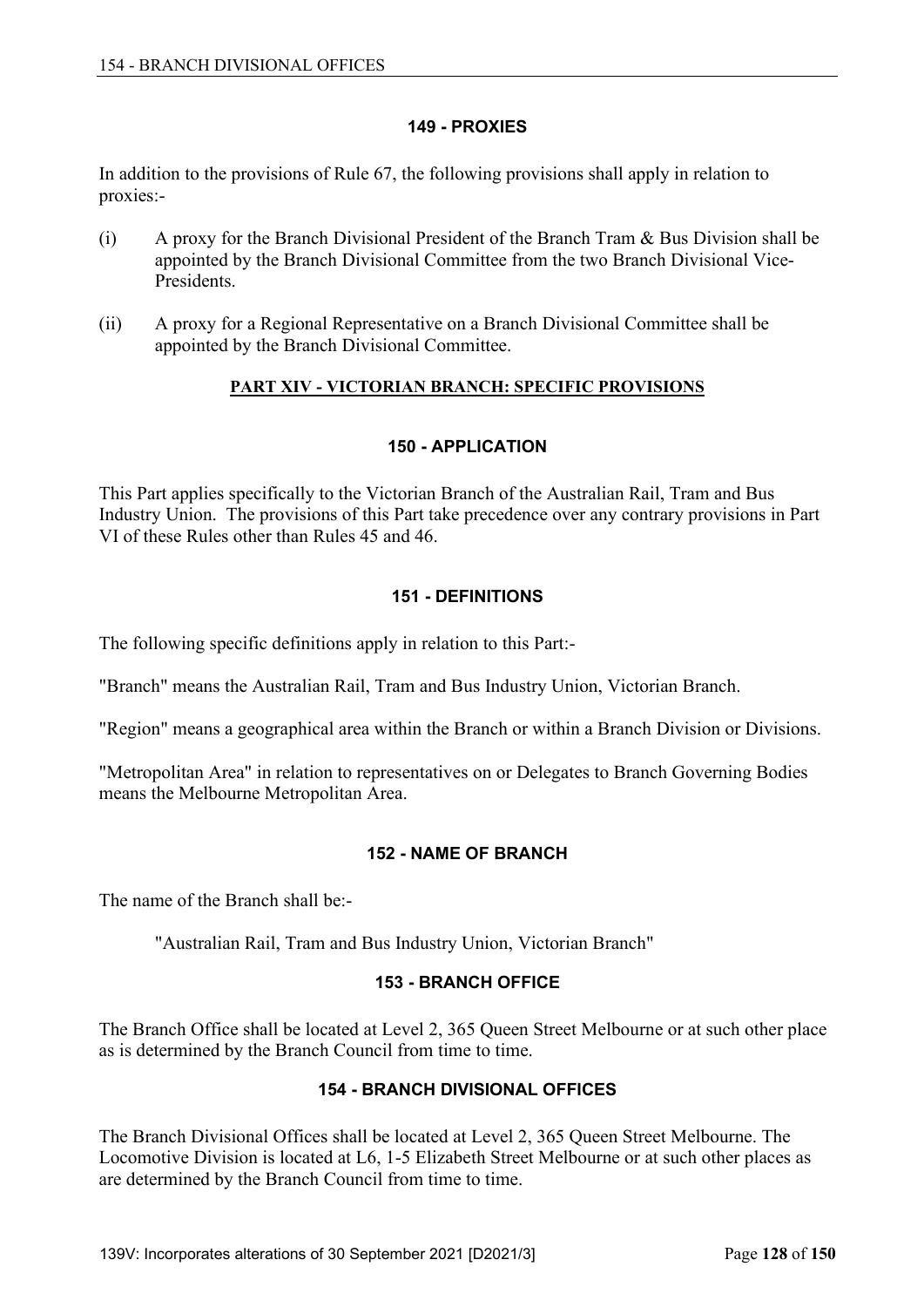## **155 - BRANCH MEMBERSHIP**

The Branch shall comprise all members of the Union whose usual place of work is located within the boundaries of the Victorian Branch as determined from time to time by the National Council pursuant to Rule 6.

### **156 - BRANCH STRUCTURE AND ORGANISATION**

- (1) The Branch shall be principally organised on a Branch, a Branch Divisional, a Sub-Branch and a Sub-Divisional basis.
- (2) The Branch Divisions shall be as follows:-

 Administrative, Supervisory, Technical and Professional Infrastructure Locomotive Rail Operations Tram and Bus Fleet Manufacture, Overhaul, Maintenance and Service

with the scope of each Division being as defined in Rule 6.

- (3) Each Branch Division shall be divided into Sub-Divisions with each Sub-Division being organised on the basis of depots, sheds or other workplace or geographical location or any other convenient sub-grouping of members within a Branch Division.
	- (i) Within the Branch Locomotive Division there shall be the following Sub-Divisions:-

 Metropolitan (incorporating Epping, Ringwood, Dandenong, Frankston, Broadmeadows, Sydenham and Newport Outstations)

V/LINE PASSENGER

V/Line Passenger Southern Cross V/Line Passenger Traralgon/Sale V/Line Passenger Ballarat V/Line Passenger Seymour (incorporating Wodonga Passenger) V/Line Passenger Bendigo (incorporating Kyneton Passenger) V/Line Passenger Geelong

 PACIFIC NATIONAL VICTORIAN GENERAL FREIGHT, BULK RAIL AND AURIZON AND GRAIN Pacific National Central (incorporating Qube Logistics, Aurizon and SCT) Pacific National Maryborough (incorporating Bendigo, Mildura and Ouyen) Pacific National Dimboola Pacific National Geelong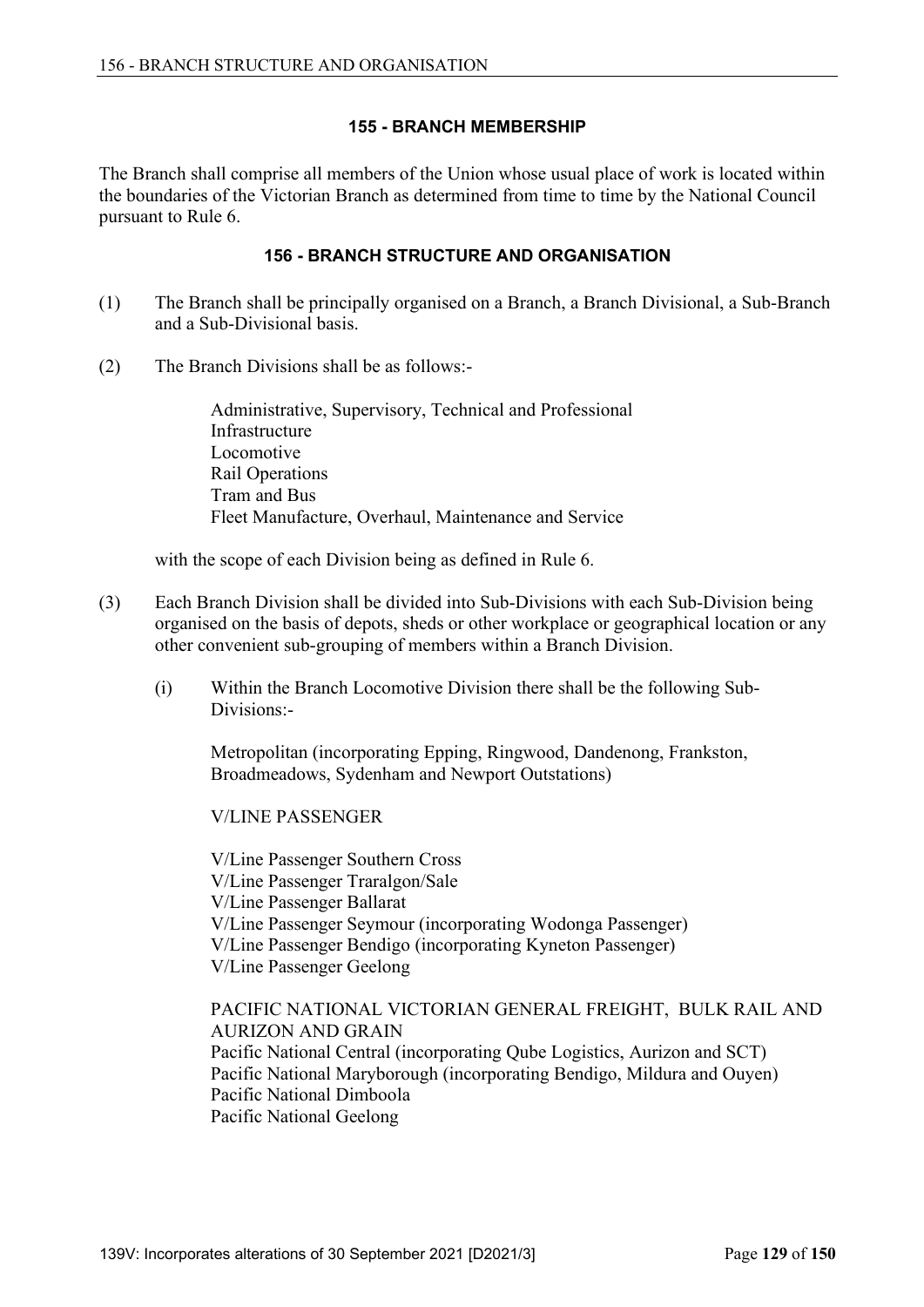PACIFIC NATIONAL (INTERMODAL) Pacific National - Wimmera Pacific National - Melbourne

 The Sub-Divisions shall be grouped according to rule 159(4) for the purpose of establishing the Branch Divisional Committee.

 (ii) Within the Branch Fleet Manufacture, Overhaul, Maintenance and Service Division there shall be the following Sub-Divisions:-

> Metro EDI - Workshops Miscellaneous (comprising members of the Division employed by a business or part of a business which does not otherwise form a Sub-Division in this sub-rule.)

- (iii) Within the Branch Rail Operations Division there shall be the following Sub-Divisions:-
	- Metro Pacific National V/Line Passenger V/Line Network and Access (Operations)
- (iv) Within the Branch Rail Operations Sub-Divisions there shall be the following sections as required:-
	- Station Assistants **Conductors**  Shunters/Yard Persons Authorised Officers **Signallers**  Metrol Centrol

 Each section shall comprise up to 10 members as determined by the Branch Rail Operations Divisional Committee of Management from time to time.

 (v) Within the Branch Administrative, Supervisory, Technical and Professional Division there shall be the following Sub-Divisions:-

> Metro Fleet Manufacture, Overhaul, Maintenance and Service Metro Infrastructure Metro Rail Operations V/Line Passenger V/Line Passenger Infrastructure Miscellaneous (comprising members of the Division employed by a business or part of a business which does not otherwise form a Sub-Division in this sub-rule.)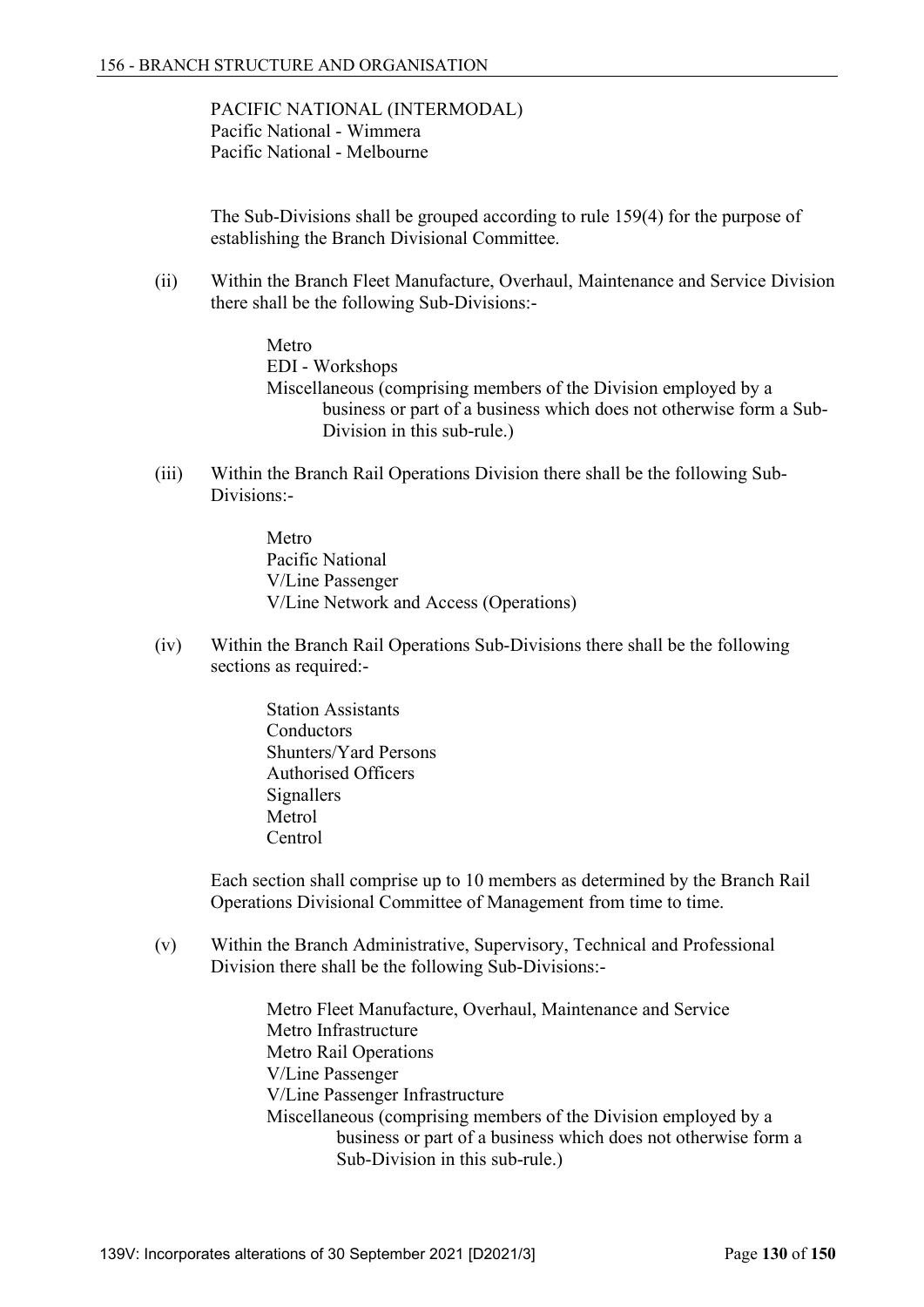(vi) Within the Branch Infrastructure Division there shall be the following Sub-Divisions:-

> EDI Downer Works Metro V/Line Passenger Infrastructure Miscellaneous (comprising members of the Division employed by a business or part of a business which does not otherwise form a Sub-Division in this sub-rule.)

- (vii) Within the Branch Tram and Bus Division there shall be the following Sub-Divisions:-
	- Brunswick Camberwell Essendon Glenhuntly Kew Malvern Preston Southbank Bendigo Trams Tram Hub Authorised Officers Preston Workshops Tram Infrastructure Tram Maintenance
- (viii) Any reference to a business or part of a business in this sub-rule is taken to include a reference to any successor, transmittee or assignee of the relevant business or part of a business.
- (4) The Branch Council may establish Sub-Branches within particular geographical regions with each Sub-Branch comprising some or all members of the Branch within a particular region.
- (5) Regional Sub-Branches shall be established combining members within the Branch Administrative, Supervisory, Technical and Professional Division, the Branch Infrastructure Division, the Branch Rail Operations Division and the Branch Fleet Manufacture, Overhaul, Maintenance and Service Division employed within the following areas:-

Western/South Western Region

 Ararat/Stawell Mildura/Ouyen Ballarat Hamilton/Portland Dimboola/Murtoa/Horsham Geelong/Gheringhap Warrnambool/Camperdown Colac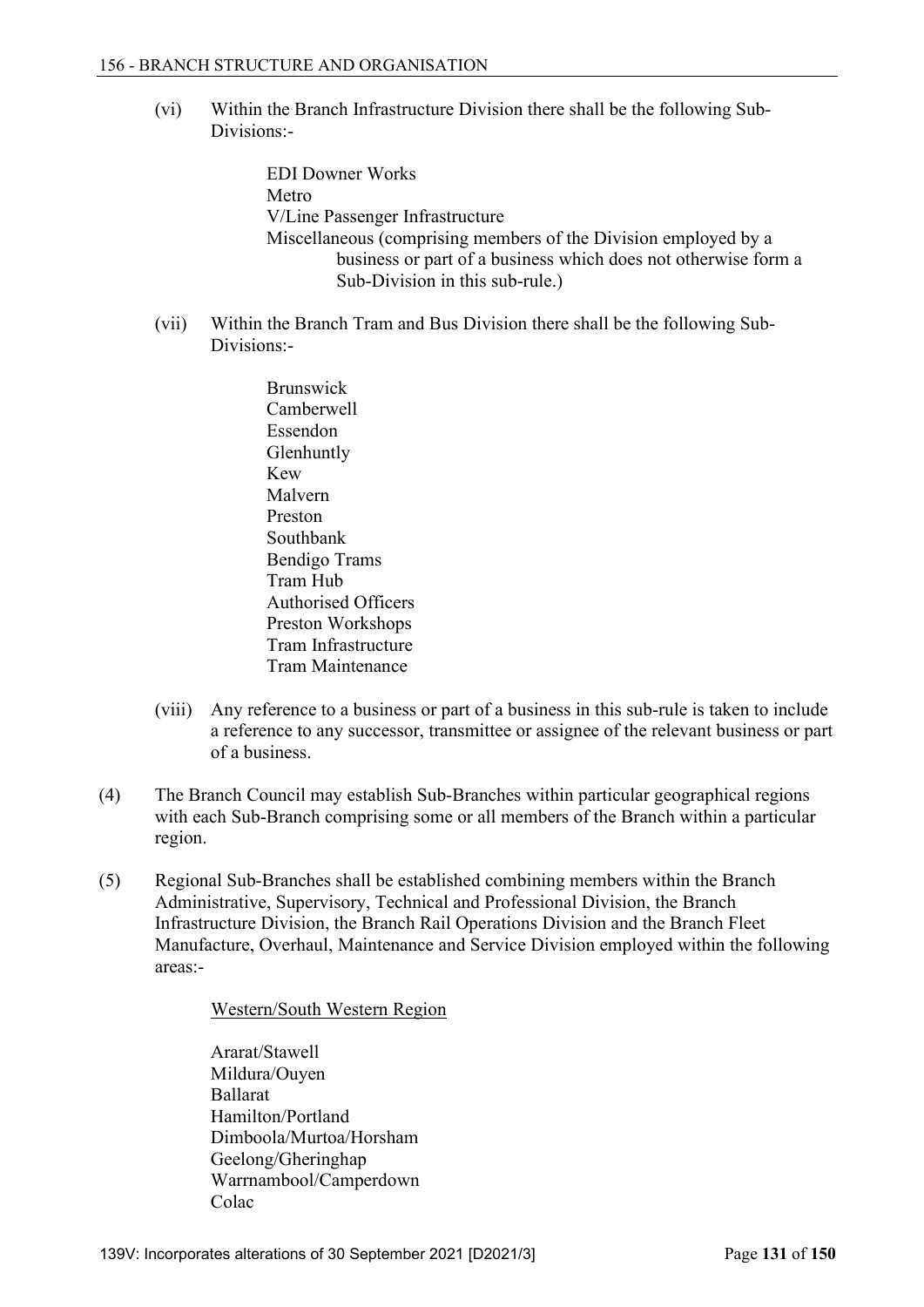### Northern Region

 Bendigo/Castlemaine/Woodend Echuca/Korongvale/Swan Hill Shepparton/Seymour/Numurkah Benalla/Wangaratta Wodonga

Southern Region

 Bairnsdale Traralgon/Morwell Warragul/Korumburra.

# **157 - COMPOSITION AND ORDINARY MEETINGS OF THE BRANCH COUNCIL**

- (1) The Branch Council shall comprise the Branch President, the Branch Senior Vice-President, the Branch Junior Vice-President, the Branch Secretary, the Assistant Branch Secretary, the Secretaries of each Branch Division, the Branch Divisional Assistant Secretary Tram and Bus Division, the Branch Organisers (if any), and the Branch Divisional Organisers (if any) together with the Delegates from Branch Divisions and Regional Sub-Branches determined in accordance with Sub-Rules 157(2) and 157(3).
- (2) The Branch Divisions shall be entitled to Delegates to the Branch Council determined in accordance with the following schedule:-

| Number of Members<br>within Branch Division | Number of Delegates |
|---------------------------------------------|---------------------|
| For the first 375 or part<br>thereof        | 1 Delegate          |
| For 376 to 625                              | 2 Delegates         |
| For 626 to 875                              | 3 Delegates         |
| For 876 to 1,125                            | 4 Delegates         |
| For $1,126$ to $1,375$                      | 5 Delegates         |
| For 1,376 to 1,625                          | 6 Delegates         |

 The number of Delegates shall be determined on the basis of the number of financial members within the Branch Division at the end of the quarter immediately preceding the date for the opening of nominations for the election of Delegates.

 The Delegate entitlement of the Branch Tram and Bus Division and the Branch Locomotive Division shall be filled by the elected Office Bearers of the Branch Divisional Committees in accordance with the following order of seniority:-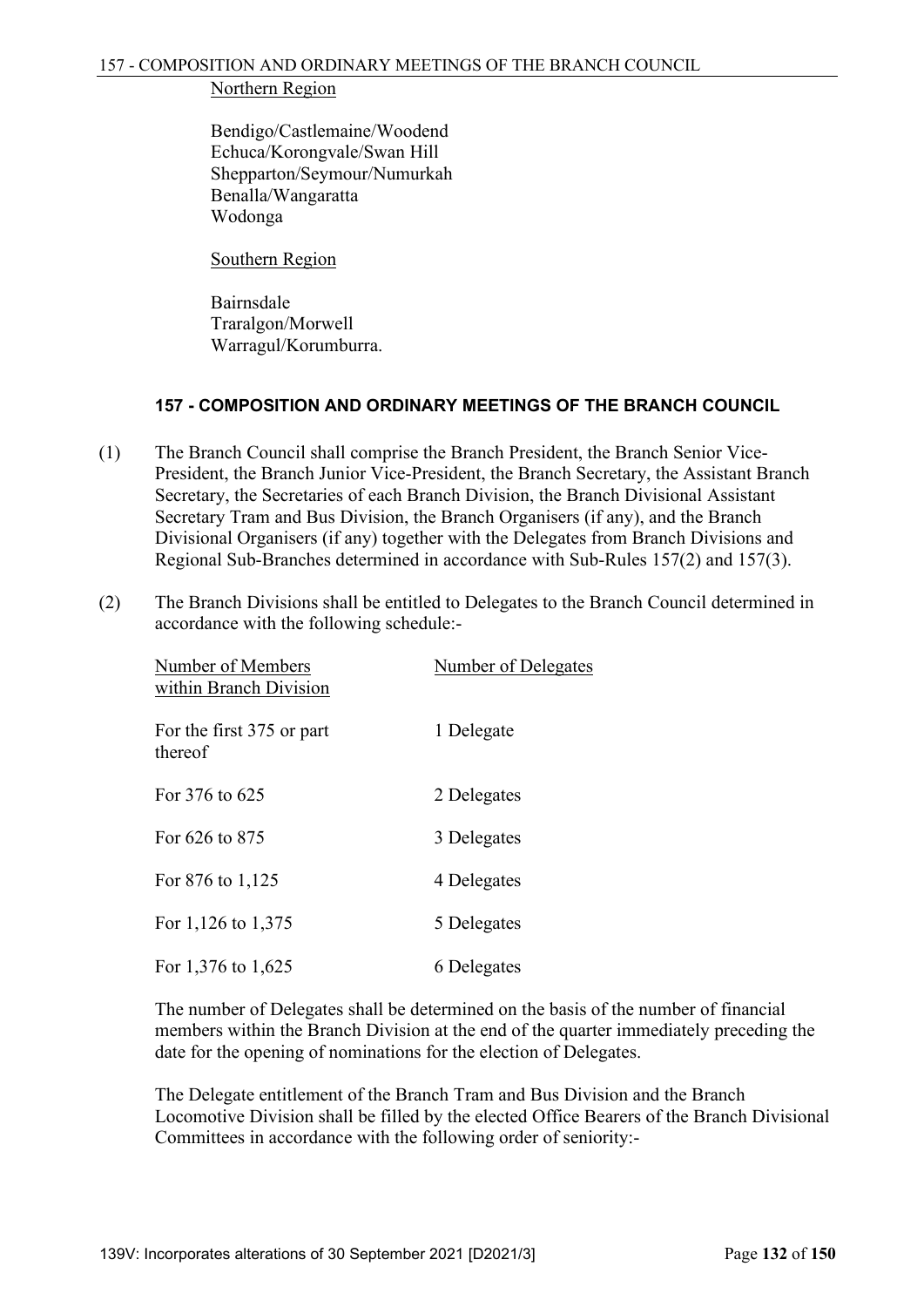Branch Divisional President Branch Divisional Vice-President Sub-Divisional Representatives on the Branch Divisional Committee ranked in accordance with the number of financial members within the Sub-Division.

 provided that, should one of the Office Bearers otherwise entitled to be a Delegate to the Branch Council in accordance with the foregoing, already be a member of the Branch Council by reason of the fact that he/she holds another Office having membership of the Branch Council, then his/her entitlement to be a Delegate shall pass to the next highest ranking Office Bearer.

 The delegate entitlement of the members within the Metropolitan Areas of the Branch Administrative, Supervisory, Technical and Professional Division, the Branch Infrastructure Division, the Branch Rail Operations Division and the Branch Fleet Manufacture, Overhaul, Maintenance and Service Division shall be directly elected according to the provisions of rule 71.

- (3) The delegate entitlement of the Regional Sub-Branches shall be the Sub-Branch President and Sub-Branch Secretary.
- (4) The Branch Council shall meet in Ordinary Session at least once every two years at such time and place as the Branch Council, or in the absence of a decision by the Branch Council, the Branch President and the Branch Secretary jointly, shall from time to time determine.

### **158 - COMPOSITION AND ORDINARY MEETINGS OF THE BRANCH EXECUTIVE**

- (1) The Branch Executive shall comprise the Branch President, the Senior Branch Vice-President, the Junior Branch Vice-President, the Branch Secretary, the Assistant Branch Secretary, the Branch Organisers (if any), the Branch Divisional Organisers (if any), the Secretaries of each Branch Division, and the Branch Divisional Assistant Secretary Tram and Bus Division together with Delegates to the Branch Executive from the Branch Divisions.
- (2) The number of Delegates to the Branch Executive to which a Branch Division is entitled shall be determined in accordance with the following schedule:-

| Number of Members within the Branch Division | Number of Delegates |
|----------------------------------------------|---------------------|
| For the first $1,400$ or part thereof        | 1 Delegate          |
| For 1,401 to $2,400$                         | 2 Delegates         |
| For $2,401$ to $3,400$                       | 3 Delegates         |

 The number of Delegates shall be determined on the basis of the number of financial members within the relevant Branch Division and/or areas as specified in Sub-Rule 158(3) at the end of the quarter immediately preceding the date for the opening of nominations for the election of Delegates.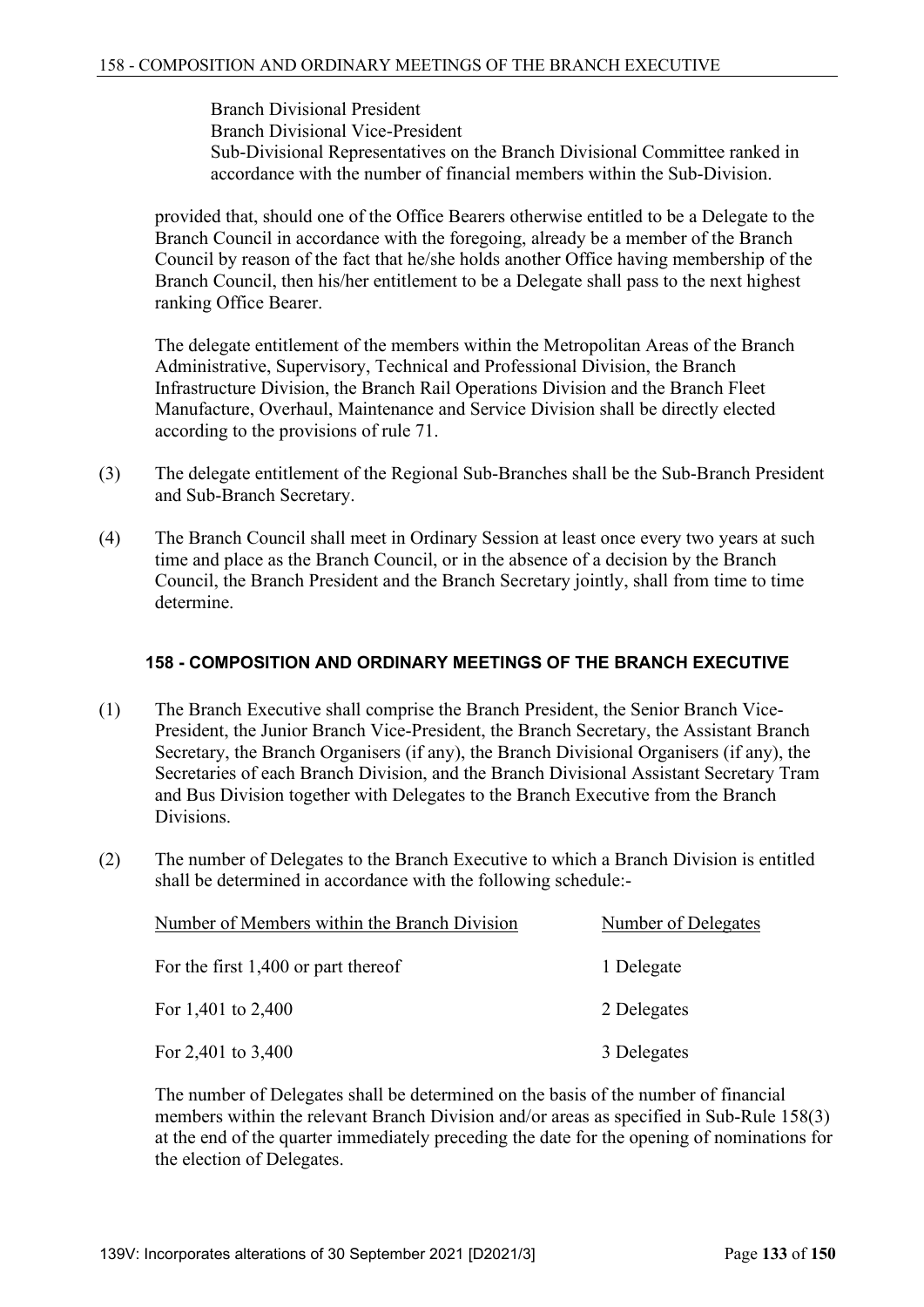(3) The Branch shall be divided as follows for the purposes of determining Branch Divisional Delegates to the Branch Executive:-

> The Branch Tram and Bus Division The Branch Locomotive Division The Branch Administrative, Supervisory, Technical and Professional Division The Branch Infrastructure Division The Branch Rail Operations Division The Branch Fleet Manufacture, Overhaul, Maintenance and Service Division.

(3)(a) Delegates to which the Branch Tram and Bus Division, and the Branch Administrative, Supervisory, Technical and Professional Division, the Branch Infrastructure Division, the Branch Rail Operations Division and the Branch Fleet Manufacture, Overhaul, Maintenance and Service Division are entitled, shall be filled by the elected Office Bearers of the respective Branch Divisional Committees in accordance with the following order of seniority:-

> Branch Divisional President Branch Divisional Vice-President Sub-Divisional Representatives on the Branch Divisional Committee ranked in accordance with the number of financial members within the Branch Sub-Division

 provided that, should one of the Office Bearers otherwise entitled to be a Delegate to the Branch Executive in accordance with the foregoing, already be a member of the Branch Executive by reason of the fact that he/she holds another office having membership of the Branch Executive, then his/her entitlement to be a Delegate shall pass to the next highest ranking Office Bearer.

(3)(b) Delegates to which the Branch Locomotive Division are entitled shall be filled by the elected Office Bearers of the Branch Divisional Committee in accordance with the following order of seniority:-

> Branch Divisional President Branch Divisional Vice-President Branch Divisional Assistant Secretary Sub- Divisional Representatives on the Branch Divisional Committee ranked in accordance with the number of financial members within the Branch Sub-Division

Provided that should one of the Office Bearers otherwise entitled to be a Delegate to the Branch Executive in accordance with the foregoing, already be a member of the Branch Executive by reason of the fact that he/she holds another office having membership of the Branch Executive, then his/her entitlement to be a Delegate shall pass to the next highest ranking Office Bearer.

(4) The Branch Executive shall meet in Ordinary Session once a month at such time and place as the Branch Executive or, in the absence of a decision by the Branch Executive, the Branch President and the Branch Secretary jointly, may determine.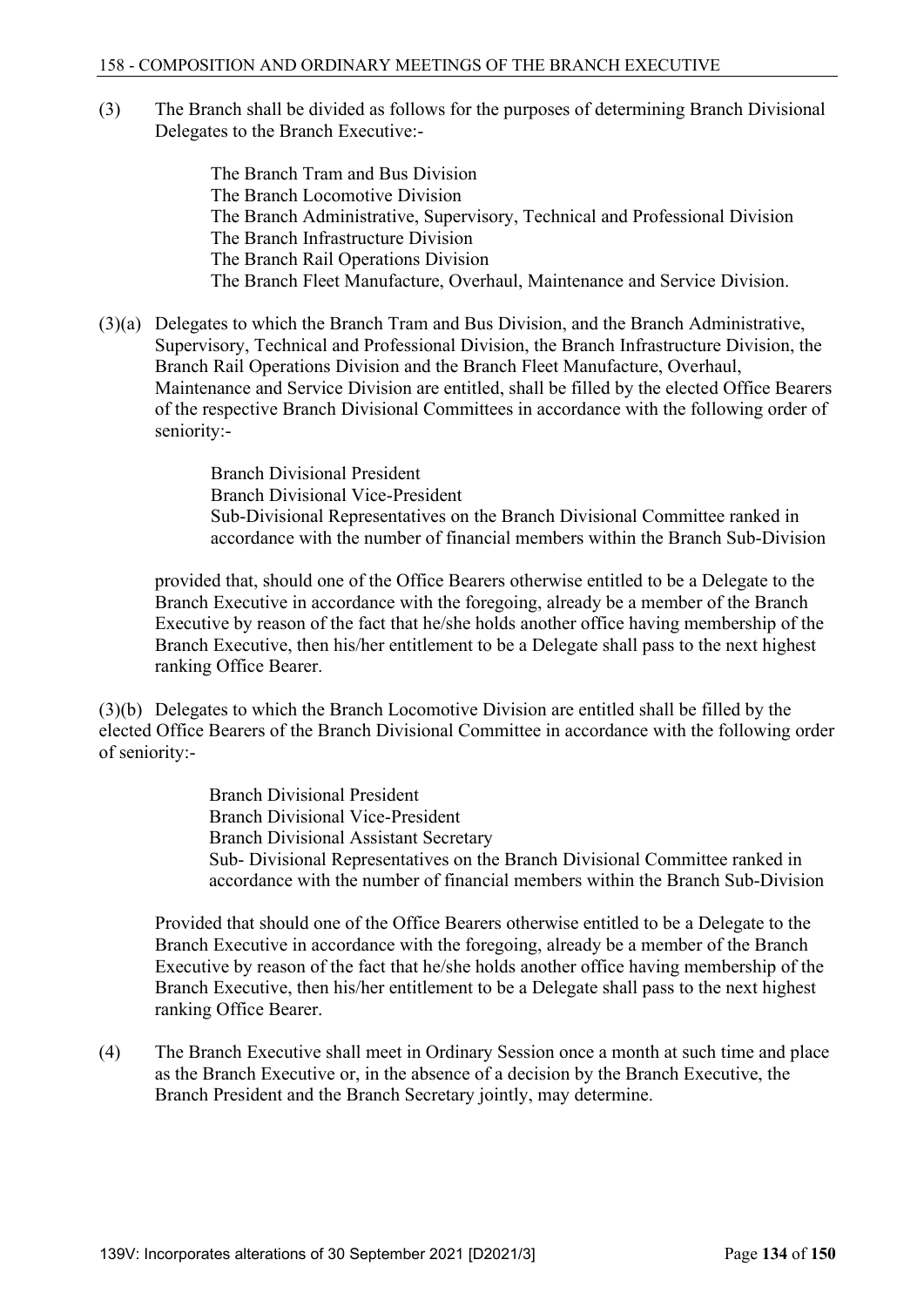## **159 - COMPOSITION AND ORDINARY MEETINGS OF THE BRANCH DIVISIONAL COMMITTEES**

(1) Each Branch Division shall have a Divisional Committee.

(2) A Branch Divisional Committee shall comprise the Branch Divisional President, the Branch Divisional Vice-President, the Branch Divisional Secretary and the Branch Divisional Organiser (if any) together with representatives of the Sub-Divisions within the Branch Divisions. Except in the case of the Branch Tram and Bus Division and the Branch Locomotive Division, the representation to which a Sub-Division is entitled shall be as determined by the Branch Divisional Committee pursuant to Rule 59. No Branch Divisional Committee shall exceed twenty-one (21) members.

(3) The Branch Divisional Committee for the Tram and Bus Division shall, in addition to the Branch Divisional President, the Branch Divisional Vice-President, the Branch Divisional Secretary, the Branch Divisional Assistant Secretary, and the Branch Divisional Organiser (if any) comprise one representative from each of the following Sub-Divisions:-

> Brunswick Sub-Division Camberwell Sub-Division Essendon Sub-Division Glenhuntly Sub-Division Kew Sub-Division Malvern Sub-Division Preston Sub-Division Southbank Sub-Division Bendigo Trams Tram Hub Preston Workshops Sub-Division Tram Infrastructure Tram Maintenance Authorised Officers

(4) The Branch Divisional Committee for the Locomotive Division shall, in addition to the Branch Divisional President, the Branch Divisional Vice-President, the Branch Divisional Secretary, the Branch Divisional Assistant Secretary and the Branch Divisional Organiser (if any) comprise Sub-Divisional Representatives determined in accordance with this Sub-Clause 159(4).

 Each Region within the Branch Division as specified hereunder shall be entitled to a Representative or Representatives on the Branch Divisional Committee. The number of Representatives shall be determined in accordance with the following schedule:-

| Metropolitan                                                                                                       | (4 representatives) |
|--------------------------------------------------------------------------------------------------------------------|---------------------|
| Pacific National Victorian General Freight, Bulk Rail and Grain<br>(incorporating Qube Logistics, Aurizon and SCT) | (1 representative)  |
| V/Line Passenger                                                                                                   | (2 representative)  |
| Pacific National Intermodal                                                                                        | (1 representative)  |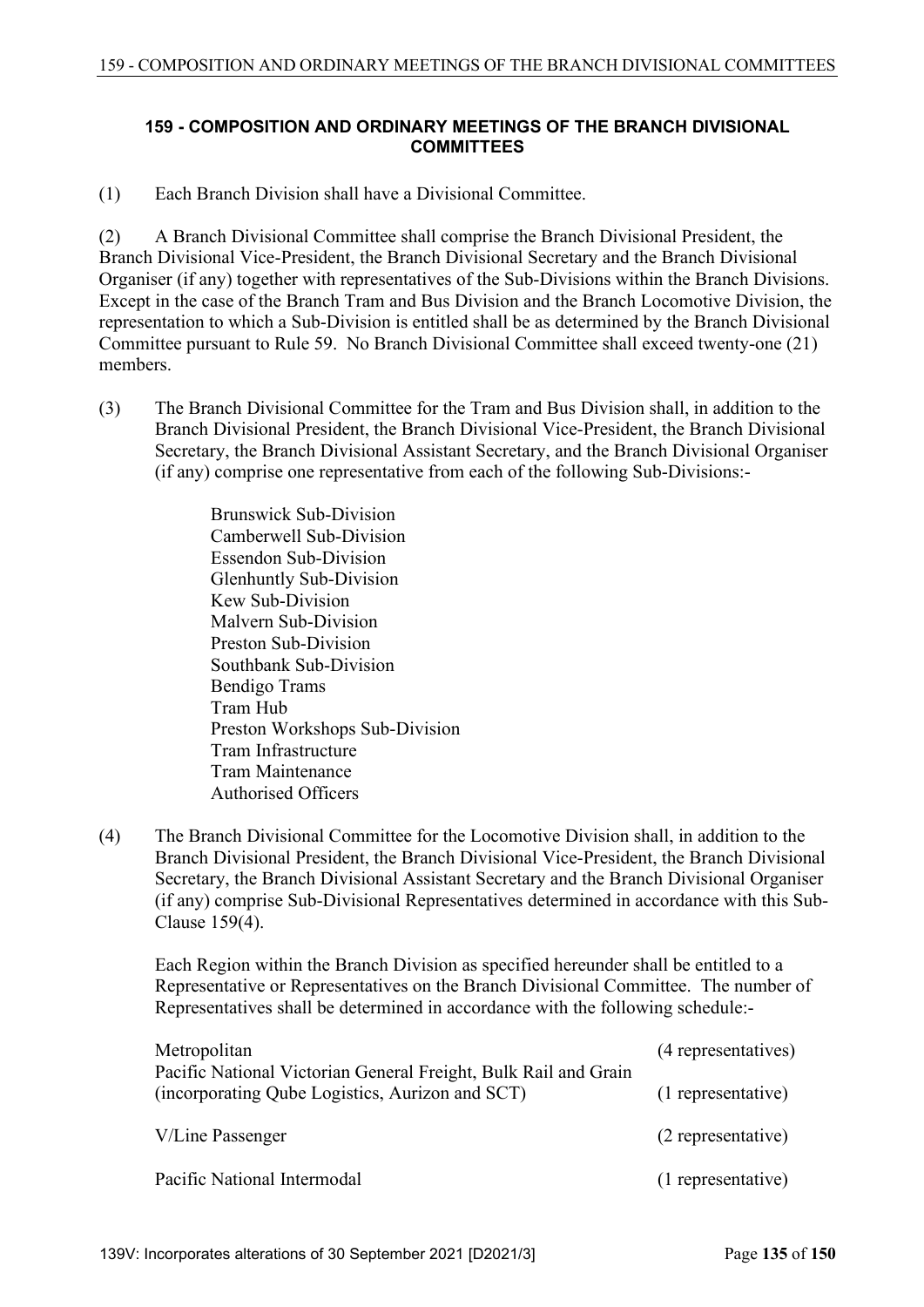(5) The Branch Divisional Committee for the Branch Fleet Manufacture, Overhaul, Maintenance and Service Division shall, in addition to the Branch Divisional President, the Branch Divisional Vice-President and the Branch Divisional Secretary include the following Sub Divisional representatives:-

| EDI - Workshops            | (2 Representatives) |
|----------------------------|---------------------|
| Metro                      | (3 Representatives) |
| Miscellaneous Sub-Division | (1 Representative)  |

(6) The Branch Divisional Committee for the Branch Rail Operations Division shall, in addition to the Branch Divisional President, the Branch Divisional Vice President and the Branch Divisional Secretary include the following Sub Divisional representatives:

| Pacific National                       | (1 Representative)  |
|----------------------------------------|---------------------|
| V/Line Passenger                       | (2 Representatives) |
| V/Line Network and Access (Operations) | (1 Representative)  |
| Metro                                  | (5 Representatives) |

(7) The Branch Divisional Committee for the Branch Infrastructure Division shall, in addition to the Branch Divisional President, the Branch Divisional Vice President and the Branch Divisional Secretary include the following Sub Divisional representatives:

| <b>EDI</b> Downer Works         |                     | (1 Representative) |
|---------------------------------|---------------------|--------------------|
| Metro                           | (6 Representatives) |                    |
| V/Line Passenger Infrastructure | (2 Representatives) |                    |
| Miscellaneous                   | (1 Representative)  |                    |

(8) The Branch Divisional Committee for the Branch Administrative, Supervisory, Technical and Professional Division shall, in addition to the Branch Divisional President, the Branch Divisional Vice-President and the Branch Divisional Secretary include the following Sub Divisional representatives:-

| V/Line Passenger Sub-Division                                         | (1 Representatives) |
|-----------------------------------------------------------------------|---------------------|
| Metro Fleet Manufacture, Overhaul, Maintenance & Service Sub-Division |                     |
|                                                                       | (1 Representative)  |
| Metro Infrastructure Sub-Division                                     | (1 Representative)  |
| Metro Rail Operations Sub-Division                                    | (4 Representatives) |
| V/Line Passenger Infrastructure Sub-Division                          | (1 Representative)  |
| Miscellaneous Sub-Division                                            | (1 Representative)  |

- (9) Subject to any restrictions imposed by the Branch Council or the Branch Executive, a Branch Divisional Committee may meet in Ordinary Session with such frequency and at such times and places as the Committee or, in the absence of a decision by the Committee, as the Branch Divisional President and the Branch Divisional Secretary jointly, may determine.
- (10) Any reference to a business or part of a business in this rule is taken to include a reference to any successor, transmittee or assignee of the relevant business or part of a business.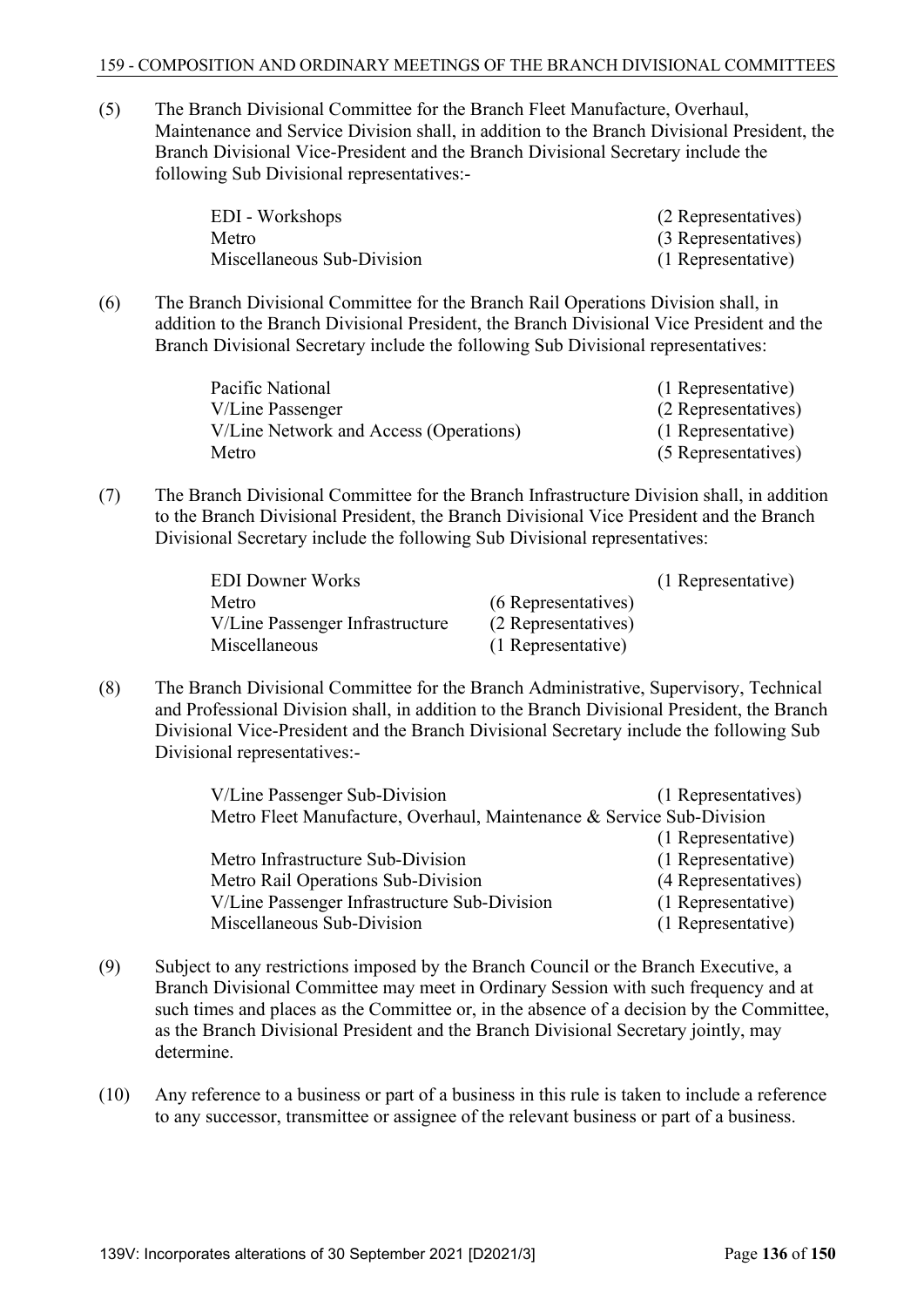### **160 - REGIONAL COMMITTEES**

Regional Sub Branch Committees shall be established in relation to the Regions specified in Sub-Rule 156(5). Such Committees shall have management of the affairs of the Branch Administrative, Supervisory, Technical and Professional Division, the Branch Infrastructure Division, the Branch Rail Operations Division and the Branch Fleet Manufacture, Overhaul, Maintenance and Service Divisions within a Region and shall each comprise a Sub Branch President, Senior Sub-Branch Vice-President, Junior Sub-Branch Vice-President, a Sub-Branch Secretary and four Sub Branch Representatives. Regional Sub Branch Committee shall meet in Ordinary Session at least once a year at such times and places as the Committee may determine.

### **161 - BRANCH OFFICES**

(1) The Branch Offices are:-

 Branch President Senior Branch Vice-President Junior Branch Vice-President Branch Secretary Assistant Branch Secretary Branch Organisers (if any) Branch Divisional Organisers (if any) Branch Divisional Organiser (Administrative, Supervisory, Technical and Professional Division/Rail Operations Division) - as from the 2010 Branch elections Branch Divisional Organiser (Infrastructure/Fleet Manufacture Divisions) Branch Divisional Presidents Branch Divisional Vice-Presidents Branch Divisional Secretaries Branch Divisional Assistant Secretary - Tram and Bus Branch Divisional Assistant Secretary - Locomotive Branch Divisional Delegates to the Branch Council Sub-Branch Delegates to the Branch Council Branch Divisional Delegates to the Branch Executive Sub-Divisional Representatives on a Branch Divisional Committee Sub-Branch Presidents Senior Sub-Branch Vice-Presidents Junior Sub-Branch Vice-Presidents Sub-Branch Secretaries

(2) The office of Branch Secretary, Branch Divisional Secretary, (except for Branch Divisional Secretary, Branch Infrastructure Division; Branch Divisional Secretary, Branch Administrative, Supervisory, Technical and Professional Division; Branch Divisional Secretary, Branch Fleet Manufacture Division) Branch Divisional Assistant Secretary Tram & Bus, Branch Divisional Assistant Secretary – Locomotive, Branch Organiser (if any) and Branch Divisional Organiser (if any) shall be paid positions.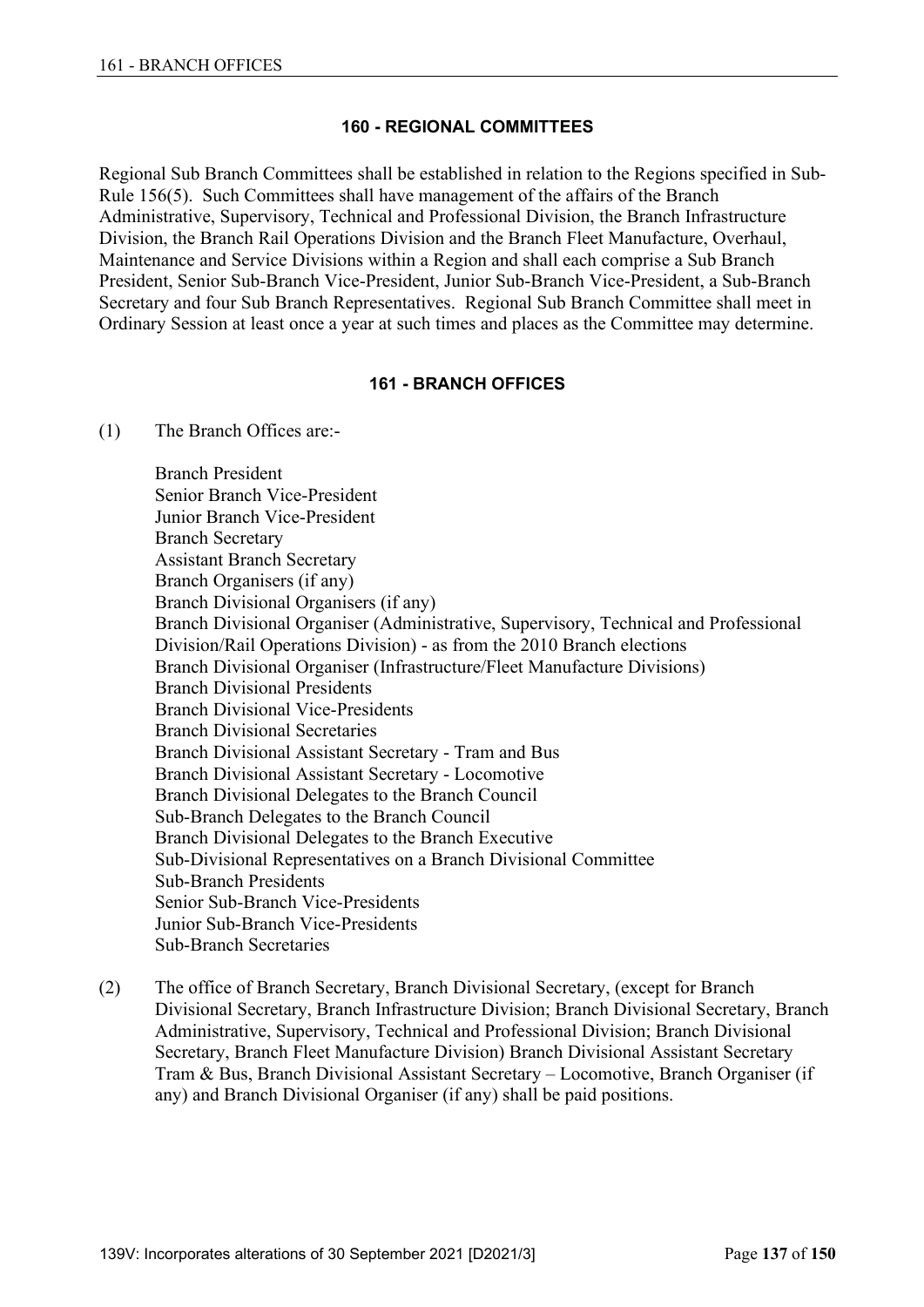- (2A) The office of Assistant Branch Secretary shall be a paid position until one of the following occurs:
	- (i) the expiry of the current term of office of the person who holds the office on 1 February, 2000 ("the incumbent"); or
	- (ii) the incumbent dies, resigns or is deemed to have resigned by operation of these Rules;

and thereupon the Office shall be an honorary office.

- (3) Prior to a quadrennial election being held pursuant to these rules Branch Council shall determine the number of Branch Organisers (if any) and the number of Branch Divisional Organisers (if any) for which nominations are to be called.
- (4) Subject to Sub-Rule(3) above the Branch Offices, other than those specified in Sub-Rule 161(2) shall be honorary positions.

 The Office of the Branch Divisional Assistant Secretary - Locomotive may be a full time or part-time paid position.

(5) For the purposes of Sub-Rule 161(1), Sub-Branch President, Sub-Branch Vice-President, and Sub-Branch Secretary means such Sub-Branch Offices within Sub-Branches referred to in Sub-Rule 156(5).

### **162 - SPECIAL PROVISIONS RELATING TO BRANCH OFFICES AND OFFICE BEARERS**

- (1) The Senior Branch Vice-President and the Junior Branch Vice-President shall be elected by a secret ballot of all the financial members of the Branch.
- (2) The Branch Divisional Presidents, the Branch Divisional Vice-Presidents and the Branch Divisional Secretaries, Branch Divisional Assistant Secretary Tram and Bus and the Branch Divisional Assistant Secretary - Locomotive shall be elected by a secret ballot of all the financial members of the respective Branch Division(s).
- (3) In addition to meeting the requirements of Sub-Rules  $47(5)$  or  $47(6)$ , a candidate for the Offices of Branch Divisional President or Branch Divisional Vice-President Branch Divisional Secretary or Branch Divisional Assistant Secretary Tram and Bus and Branch Divisional Assistant Secretary - Locomotive must, on the date on which nominations open, be a member of the Branch Division in which they seek election. Further, a candidate for an Office of Branch Divisional Secretary and Branch Divisional Assistant Secretary Tram and Bus and Branch Divisional Assistant Secretary - Locomotive must, unless he/she is a candidate seeking re-election, have been employed for a period of not less than twelve months immediately prior to the date on which nominations open, in a work function represented by the Branch Division in which they seek election.
- (4) Regional Representatives to the Branch Divisional Committee of the Branch Locomotive Division shall be elected by a secret ballot of all the financial members within the region that the Officer is to represent.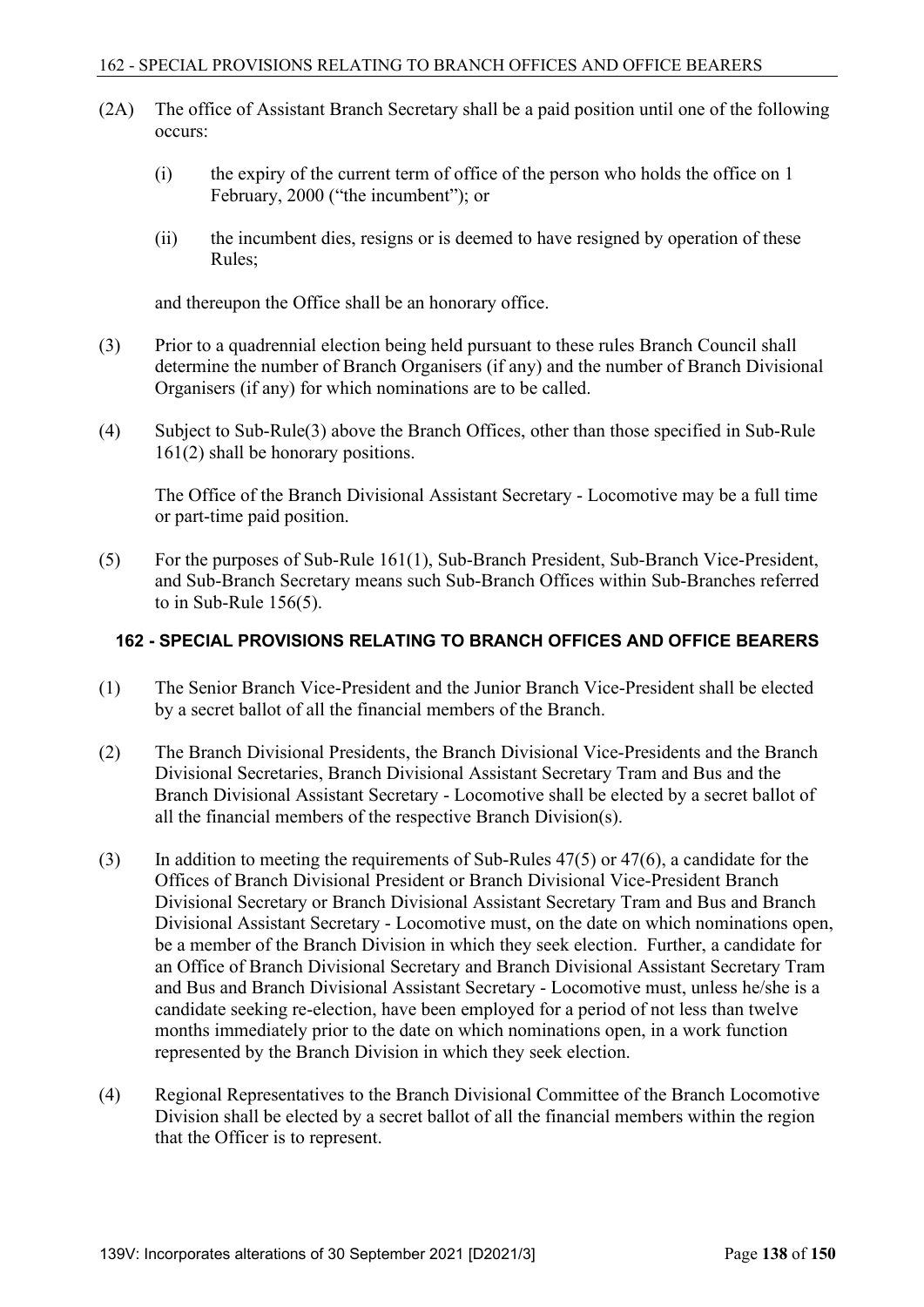- (5) Sub-Branch Presidents, Sub-Branch Vice-Presidents, Sub-Branch Secretaries and the four Sub-Branch Representatives within the Sub-Branches specified in Sub-Rule 156(5) shall be elected by a secret ballot of all the financial members within the Sub-Branch.
- (6) The Branch Divisional Organiser (Infrastructure/Fleet Manufacture Divisions) shall be elected by all members who are entitled to vote in Branch elections and who are also members of either the Branch Infrastructure Division or the Branch Fleet Manufacture, Overhaul, Maintenance and Service Division.
- (6A) At and from the 2010 Branch elections, the Branch Divisional Organiser (Administrative, Supervisory, Technical and Professional Division/Rail Operations Division) shall be elected by all members who are entitled to vote in Branch elections and who are also members of either the Branch Administrative, Supervisory, Technical and Professional Division or the Branch Rail Operations Division.
- (7) The Branch Divisional Organiser (Infrastructure/Fleet Manufacture Divisions) shall service the industrial interests of Branch members in the Branch Infrastructure Division and the Branch Fleet Manufacture, Overhaul, Maintenance and Service Division.

 The Branch Divisional Organiser (Infrastructure/Fleet Manufacture Divisions) shall be under the direction of both the Branch Divisional Secretary - Infrastructure Division and the Branch Divisional Secretary - Fleet Manufacture, Overhaul, Maintenance and Service Division, and, in addition to any duties specified elsewhere in these Rules, shall discharge all duties assigned to him/her by both those Branch Divisional Secretaries or the respective Branch Divisional Committees. In the event of a disagreement about what duties the Branch Divisional Organiser (Infrastructure/Fleet Manufacture Divisions) should perform, the Branch Secretary shall resolve the disagreement as he or she sees fit.

(7A) As from the declaration of the results of the 2010 Branch elections, the Branch Divisional Organiser (Administrative, Supervisory, Technical and Professional Division/Rail Operations Division) shall service the industrial interests of Branch members in the Branch Administrative, Supervisory, Technical and Professional Division and the Branch Rail Operations Division. The Branch Divisional Organiser (Administrative, Supervisory, Technical and Professional Division/Rail Operations Division) shall be under the direction of both the Branch Divisional Secretary - Administrative, Supervisory, Technical and Professional Division and the Branch Divisional Secretary - Rail Operations Division, and in addition to any duties specified elsewhere in these Rules, shall discharge all duties assigned to him/her by both those Branch Divisional Secretaries or the respective Branch Divisional Committees. In the event of a disagreement about what duties the Branch Divisional Organiser (Administrative, Supervisory, Technical and Professional Division/Rail Operations Division) should perform, the Branch Secretary shall resolve the disagreement as he or she sees fit.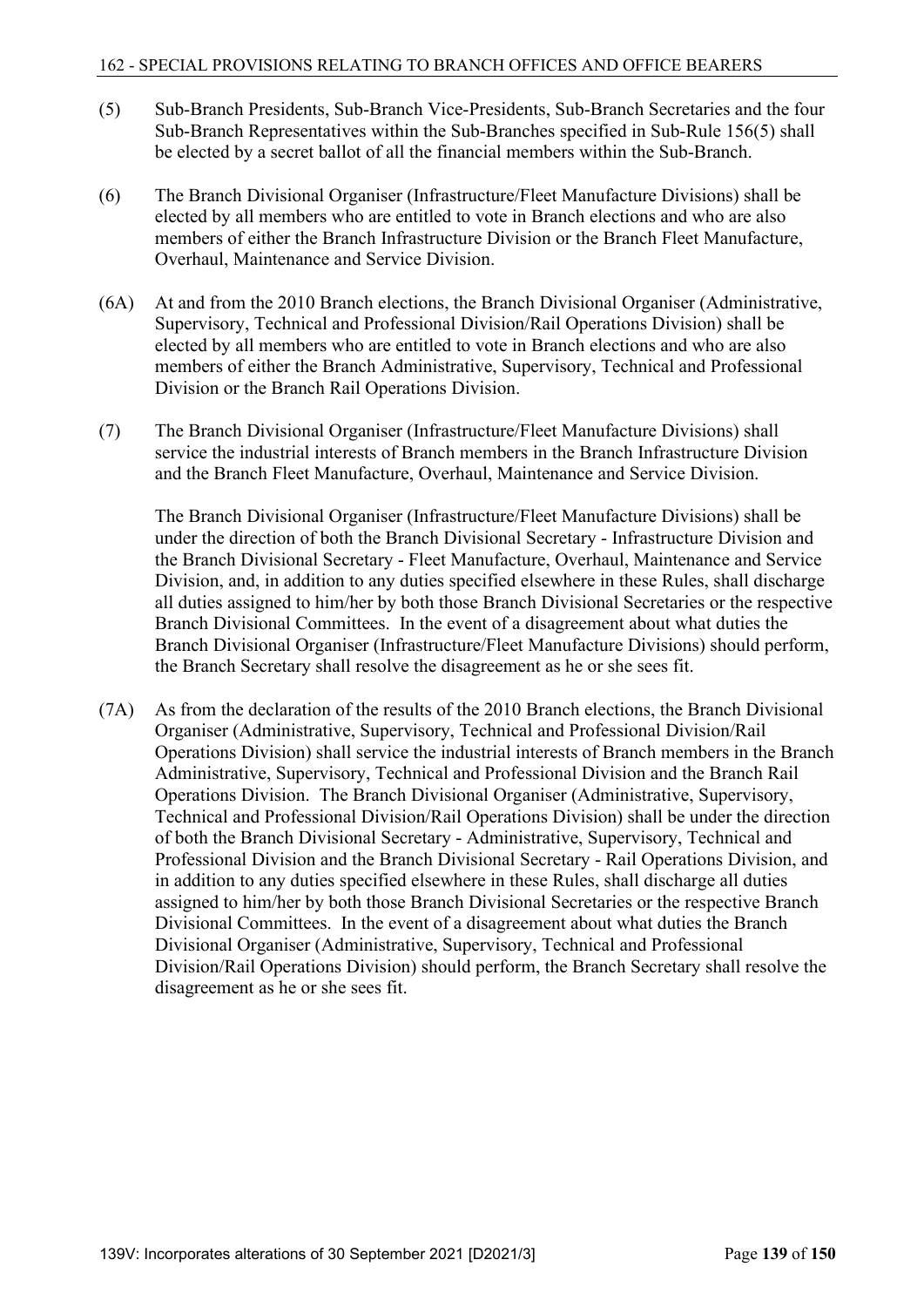- (8) At and from the 2010 Branch elections, in addition to meeting the requirements of Sub-Rules 47(5) or 47(6), a candidate for the office of Branch Divisional Organiser (Infrastructure/Fleet Manufacture Divisions) must, on the date on which nominations open, be a member of either the Branch Infrastructure Division or the Branch Fleet Manufacture, Overhaul, Maintenance and Service Division, and must, unless he/she is a candidate seeking re-election, have been employed for a period of not less than twelve months immediately prior to the date on which nominations open, in a work function represented by either of those Branch Divisions.
- (8A) At and from the 2010 Branch elections, in addition to meeting the requirements of Sub-Rules 47(5) or 47(6), a candidate for the office of Branch Divisional Organiser (Administrative, Supervisory, Technical and Professional Division/Rail Operations Division) must, on the date on which nominations open, be a member of either the Branch Administrative, Supervisory, Technical and Professional Division or the Rail Operations Division, and must, unless he/she is a candidate seeking re-election, have been employed for a period of not less than twelve months immediately prior to the date on which nominations open, in a work function represented by either of those Branch Divisions.

# **163 - DELETED**

# **164 - DELETED**

# **165 - DUAL BRANCH OFFICES**

Except as provided in Sub-Rule 35(2), more than one of the Branch Offices specified in Rule 161 may be held simultaneously.

### **166 - SUB-BRANCH COMMITTEES**

A Sub-Branch Committee within the Victorian Branch may have up to ten (10) committee members.

# **167 - CO-OPERATION BETWEEN BRANCH SUB-DIVISIONS**

By agreement between the relevant Branch Divisional Committees, two or more Branch Sub-Divisions within a particular depot, shed, workplace or geographical area may operate in unison in relation to that particular area.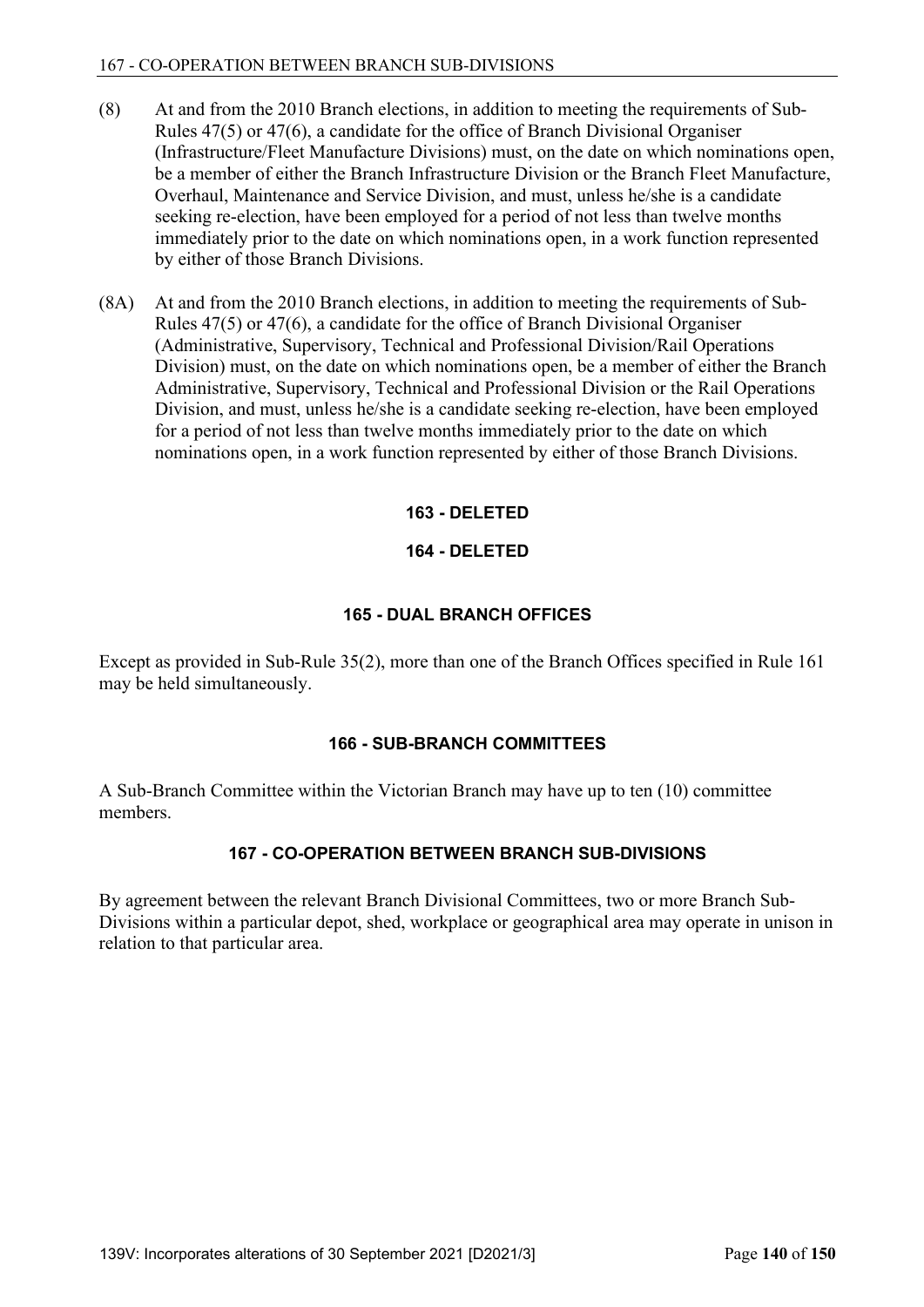# **168 - SHOP COMMITTEES AND DELEGATES**

- (1) Sub Rules 168(1), 168(2), and 168(3) apply in relation to the Branch Administrative, Supervisory, Technical and Professional Division, the Branch Infrastructure Division, the Branch Rail Operations Division and the Branch Fleet Manufacture, Overhaul, Maintenance and Service Division.
- (2) A Shop Committee of not less than three members may be appointed in the month of December in each year by the members in any workshops, depot, station, shed, shunting yard, special gang etc. where not less than fifteen members are located. The role of such Shop Committee shall be to interview local departmental officers for the purpose of securing an adjustment of members' grievances, to police all awards and determinations to see that the provisions of same are not evaded, to see that departmental regulations, decisions and instructions relating to the welfare of members are observed and to exhaust every local channel for securing redress before referring grievances to a higher body of the Union. Only matters of a local nature shall be presented to local departmental officers, all other matters shall be referred to a higher body of the Union.
- (3) In workplaces where the majority of members so decide, those members may appoint a Job Delegate and a Deputy Job Delegate in the months of February/March each year. In the event of a position of Job Delegate and or Deputy Job Delegate falling vacant the members in the workplace may, by majority decision, appoint a replacement. Members at such workplaces shall, prior to the appointment of such Delegates, make application to the appropriate Branch Divisional Committee, Sub-Branch Committee or Shop Committee.

 Upon the application being approved and the Job Delegate and Deputy Job Delegate being appointed, the appointment shall be ratified by the Branch Executive on the recommendation of the Divisional Committee, the Sub-Branch Committee or the Shop Committee, as the case may be.

 The duties of the Job Delegates shall be to interview local departmental officers for the purposes of securing an adjustment of members' grievances, to police all awards and determinations and see that the provisions of same are not evaded and to see that departmental regulations, decisions and instructions relating to the welfare of members are observed. Delegates shall notify the appropriate Divisional Committee or Sub-Branch Committee or Shop Committee of any matter concerning members at their work location.

(4) This sub rule applies in relation to the Branch Locomotive Division.

 (i) Where the number of members in any depot does not exceed twenty five (25), and the majority of members so decide, those members may appoint a Job Delegate and a Deputy Job Delegate in each election term. In the event of a position of Job Delegate and/or Deputy Job Delegate falling vacant, the members in the workplace may, by majority decision, appoint a replacement. Only matters of a local nature shall be dealt with by a Job Delegate or Deputy Job Delegate. All other matters shall be referred to a higher body of the Union.

(ii) An appointment under sub rule  $168(4)(i)$  shall not take effect unless and until it is approved by the Branch Locomotive Divisional Committee.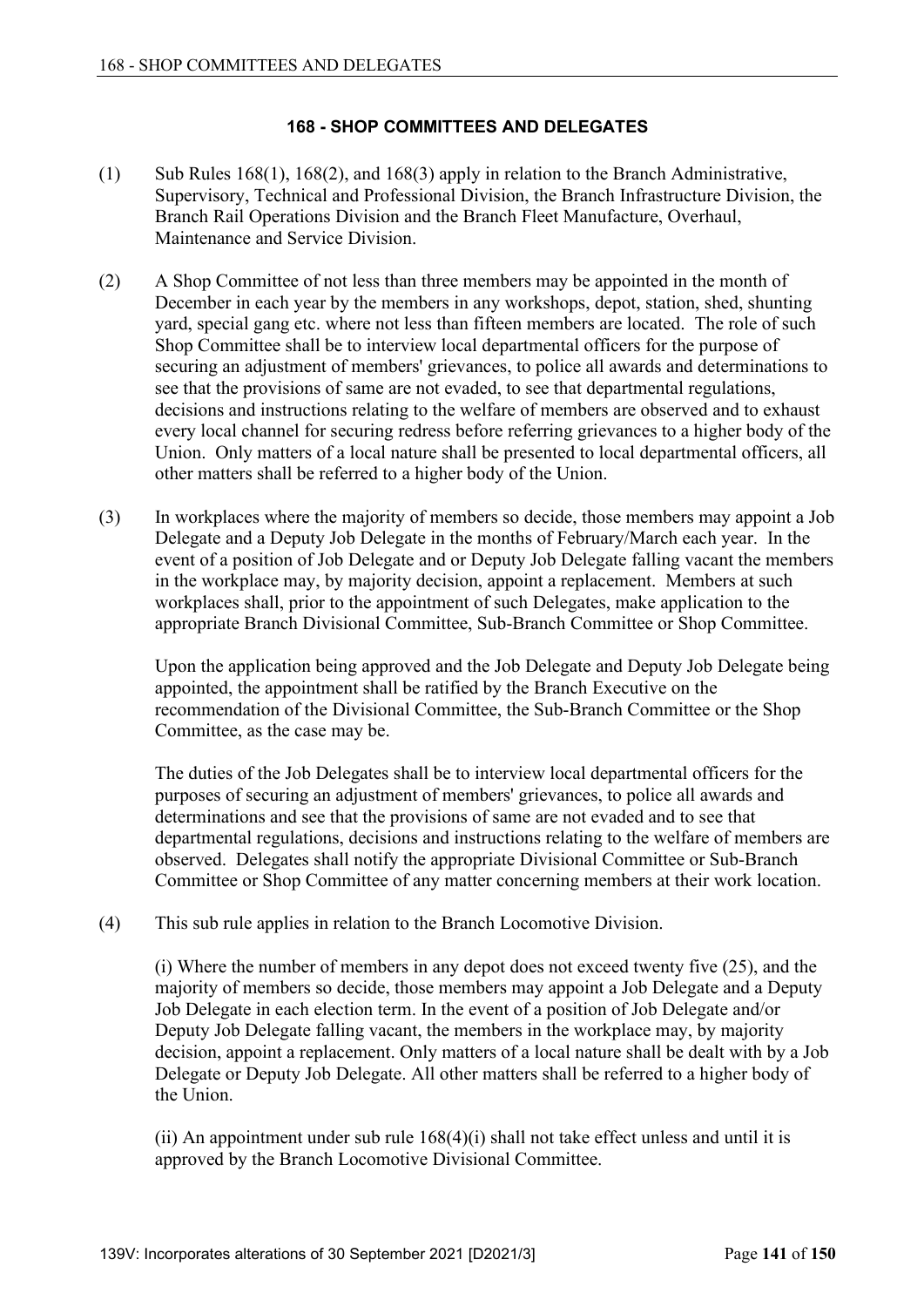# **169 - PROXIES**

In addition to the provisions of Rule 67, the following provisions shall apply:-

- (i) A proxy for a Regional Sub-Branch President or a Sub-Branch Secretary to the Branch Council shall be appointed by the relevant Sub-Branch Committee.
- (ii) A proxy for a Regional Representative on a Branch Divisional Committee shall be appointed by the Branch Divisional Committee.
- (iii) A proxy for a Representative on a Sub-Branch Committee shall be appointed by the Sub-Branch Committee.
- (iv) A proxy for a Sub-Branch President, a Senior Sub-Branch Vice-President, a Junior Sub-Branch Vice-President a Sub-Branch Secretary or a Sub-Branch Committee member shall be appointed by the Sub-Branch Committee.

# **170 - BRANCH DELEGATES TO EXTERNAL BODIES**

- (1) Branch Delegates to the Australian Council of Trade Unions Congress, the Victorian Trades Hall Council and conferences of the Australian Labor Party shall, subject to Sub-Rule 170(2) be elected by and from the Branch Council.
- (2) The Branch President, the Branch Secretary and the Assistant Branch Secretary shall be delegates to the Australian Council of Trade Unions Congress and the Victorian Trades Hall Council and, provided that they meet the eligibility requirements for attendance at Australian Labor Party Conferences, they shall be delegates to such Conferences.

### **171 - PRESS RELEASES AND MEDIA COMMENT**

Subject to Rule 82, the Branch Secretary, the Assistant Branch Secretary and the Branch President shall be the Branch Office Bearers to issue all press releases and make all media comment in relation to matters affecting the Branch and no other Office Bearer or member shall issue such releases or make such comment on behalf of the Branch without the express authorisation of the Branch Secretary.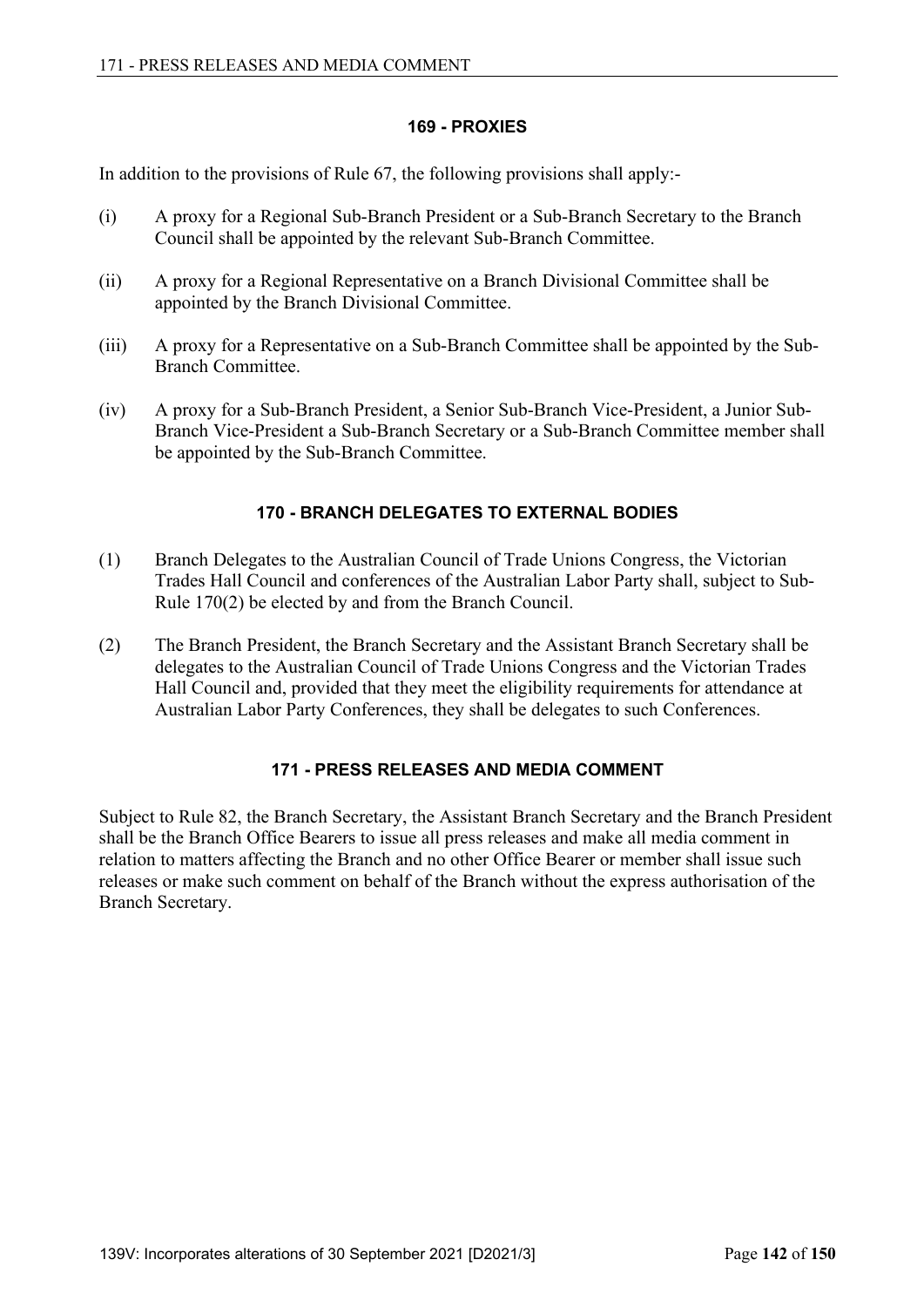# **171A – SPECIAL RULE – TRAM AND BUS DIVISION**

- (1) The provisions of this Rule shall apply notwithstanding anything else contained in these Rules.
- (2) On the date of the certification of this Rule, the office of Operation Centre Sub-Division Representative on the Tram and Bus Division Divisional Committee is abolished.
- (3) Immediately following the date of the certification of this Rule, the Branch Secretary shall lodge with the Fair Work Commission the prescribed information for an election to be conducted by Australian Electoral Commission for the office of Tram Hub Sub-Division Representative on the Tram and Bus Division Divisional Committee. Such an election shall be conducted in accordance with Rule 75 with the necessary changes being made.
- (4) A person elected to the office of Tram Hub Sub-Division Representative in accordance with sub-rule (3) shall hold office until the quadrennial elections due in 2018.

# **PART XV - WEST AUSTRALIAN BRANCH**

# **172 - APPLICATION**

This part applies specifically to the West Australian Branch of the Australian Rail, Tram and Bus Industry Union. The provisions of this Part take precedence over any contrary provisions in Part VI of these Rules other than Rules 45 and 46.

### **173 - DEFINITIONS**

The following specific definitions shall apply in relation to this Part:-

"Branch" means the Australian Rail, Tram and Bus Industry Union, West Australian Branch.

 "West Australian PTA Branch" means the Branch comprised of the members of the union in the employ of the Public Transport Authority of Western Australia or who are employed in or in connection with the activities of the Public Transport Authority, including employed in or in connection with Security, Urban Rail, Customer Relations, Administrative Technical and Supervisory, TransWA, Delron & Goldfields Buses, and Miscellaneous Infrastructure.

"Intrastate Section" means the Section comprised of the members of the Branch in the employ of the Australian Railroad Group.

"Interstate Section" means the Section comprised of the members of the Branch in the employ of Pacific National and S.C.T. Logistics.

"Infrastructure Section" means the Section comprised of the members of the Branch in the employ of John Holland, and Westnet Rail.

"Administrative, Technical and Supervisory Section" shall consist of Administrative, Technical and Supervisory employees employed by all employers in the industries covered by the Branch.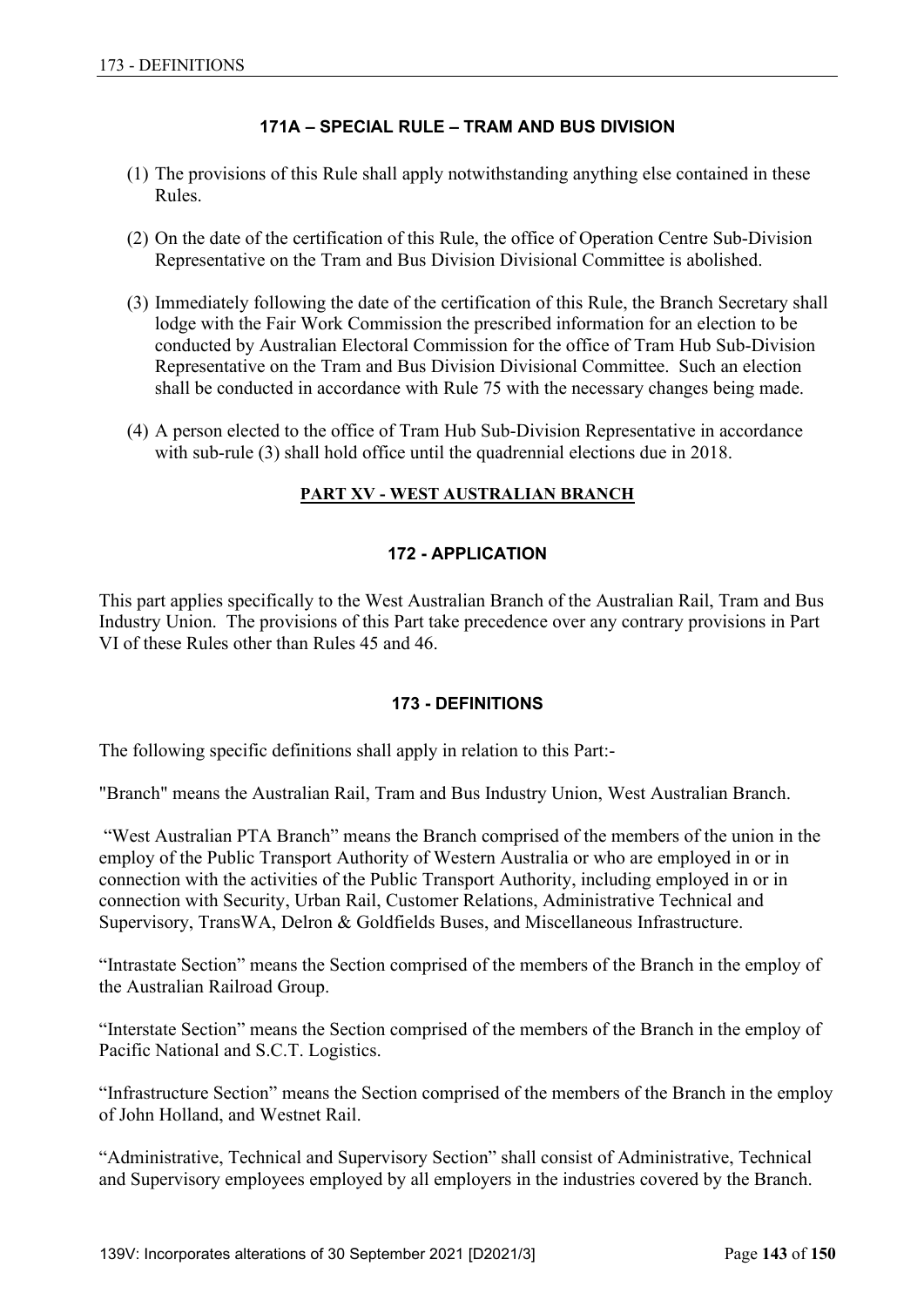A reference to any firm or organisation in these definitions shall be taken to include any successor in business or transferee of those firms or organisations.

#### **174 - NAME OF BRANCH**

The name of the Branch shall be:-

"Australian Rail, Tram and Bus Industry Union, West Australian Branch"

#### **175 - BRANCH OFFICE**

The Branch office shall be located at Unit 2/10 Nash Street, Perth or at such other place as is determined by the Branch Council from time to time.

#### **176 - BRANCH MEMBERSHIP**

The Branch shall comprise all members of the Union whose usual place of work is located within the boundaries of the West Australian Branch as determined from time to time by the National Council pursuant to Rule 6 but shall not include the members of the West Australian PTA Branch.

### **177 - BRANCH STRUCTURE AND ORGANISATION**

The Branch shall be organised on the basis of three Sections, namely, the Intrastate Section, the Interstate Section and the Infrastructure Section, and within those Sections, Sub-Branches. Should the Branch Council decide, an additional Section known as the "Administrative, Technical and Supervisory Section" shall be constituted and consist of Administrative, Technical and Supervisory employees employed by all employers in the industries covered by the Branch.

### **178 - THE SECTIONS**

- (1) The Intrastate Section, the Interstate Section and the Infrastructure Section, shall be Sections comprised of the members of the union employed in or in connection with the activities of the employers in each division.
- (2) Each Section shall have primary responsibility for the industrial affairs of the members in the Section.
- (3) Each Section shall be governed by its Sectional Executive.

### **179 - SUB-BRANCHES**

The Section shall be organised into Sub-Branches as follows:-

 (1) The Intrastate Section shall consist of the Australian Railroad Group and shall be organised into metropolitan and regional sub-branches as determined by the Branch council.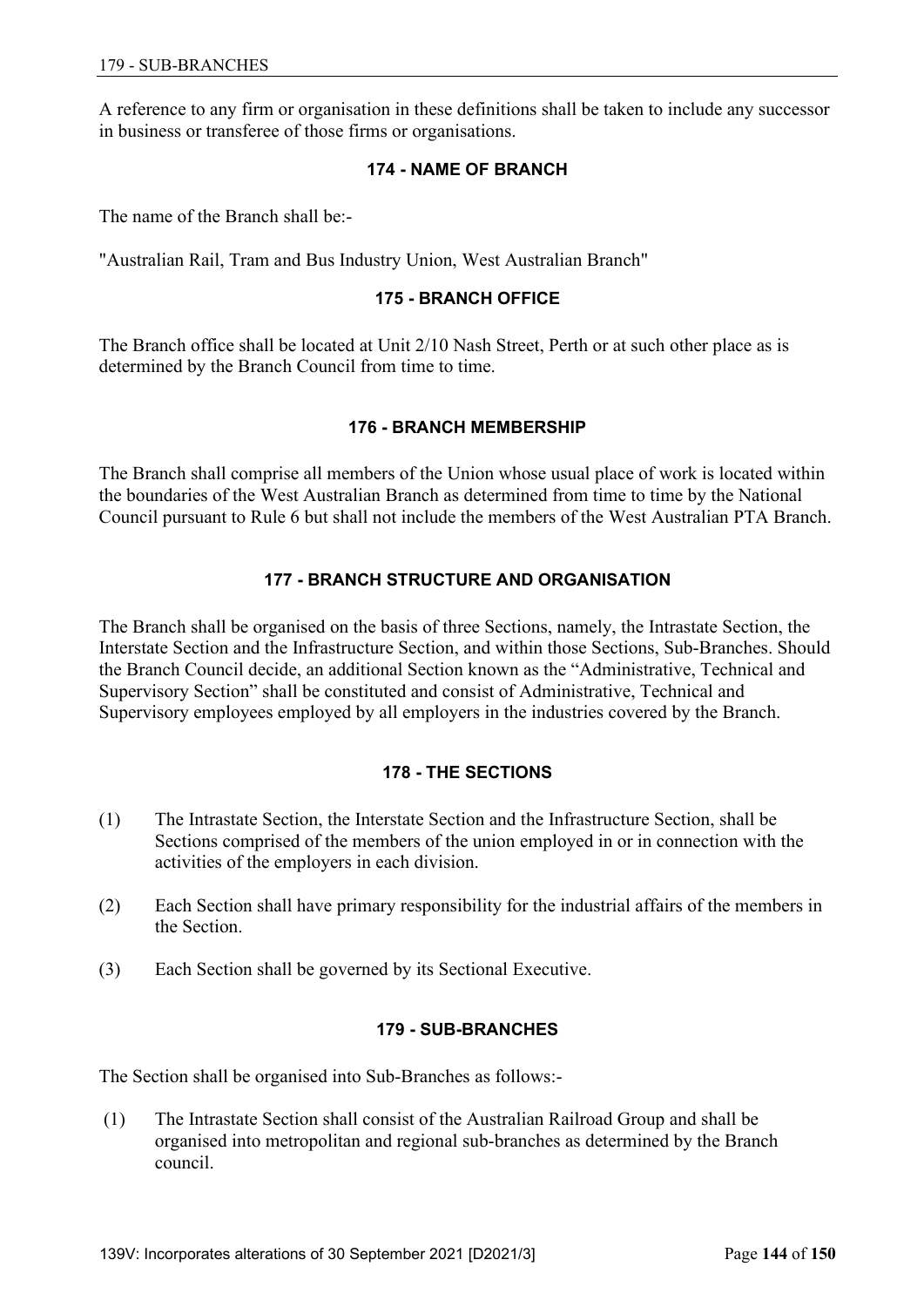- (2) The Interstate Section shall consist of the Pacific National and S.C.T. Logistics subbranches and, where decided, shall be organised into metropolitan and regional subbranches as determined by the Branch council.
- (3) The Infrastructure Section shall consist of the John Holland, and Westnet Rail subbranches.
- (4) The Administrative, Technical and Supervisory Section (if created) shall consist of such sub-branches (if any) as the Branch Executive may decide.

#### **179A**

Each location in a Sub-Branch may appoint Workplace Delegates, the appointment of Workplace Delegates will be by the majority of members at that location and the term of appointment will be for two years or until the majority of members decide to reappoint their Workplace Delegate.

The role of the Delegate is to consult with local management on issues of a local nature, ensure industrial agreements are adhered to, ensure compliance of OSH legislation, assist in establishing log of claims for any new Industrial Agreement, assist in negotiations of a new Industrial Agreement, deal with local member grievances, encourage membership of the Union, assist Sub-Branch committees in resolving disputes and refer matters to a higher structure within the Branch should assistance be required or the matter is considered greater than a local issue.

# **180 - SECTIONAL EXECUTIVES**

- (1) There shall be a Sectional Executive which shall advise and assist the Branch Executive and Branch Council regarding the conduct and control of industrial affairs of the members in the Section.
- (2) The Sectional Executive shall consist of representatives of the Sectional sub-branches, and the Branch Secretary, the Branch President and the Branch Vice-President (ex officio).

# **181 - COMPOSITION AND ORDINARY MEETINGS OF THE BRANCH COUNCIL**

- (1) The Branch Council shall comprise the Branch President, Branch Vice-President, Branch Secretary, and representatives of each section as determined in sub-rule (2), and one (1) affirmative action councillor, elected by the whole branch membership from the women members of the Branch.
- (2) Each section shall be entitled to at least one representative on the Branch Council and an additional representative as follows:- 300-600 members - 1 additional representative; 600- 900 members - 1 additional representative; over 900 members - 1 additional representative (or their proxies). The representatives shall be referred to as Branch Councillors.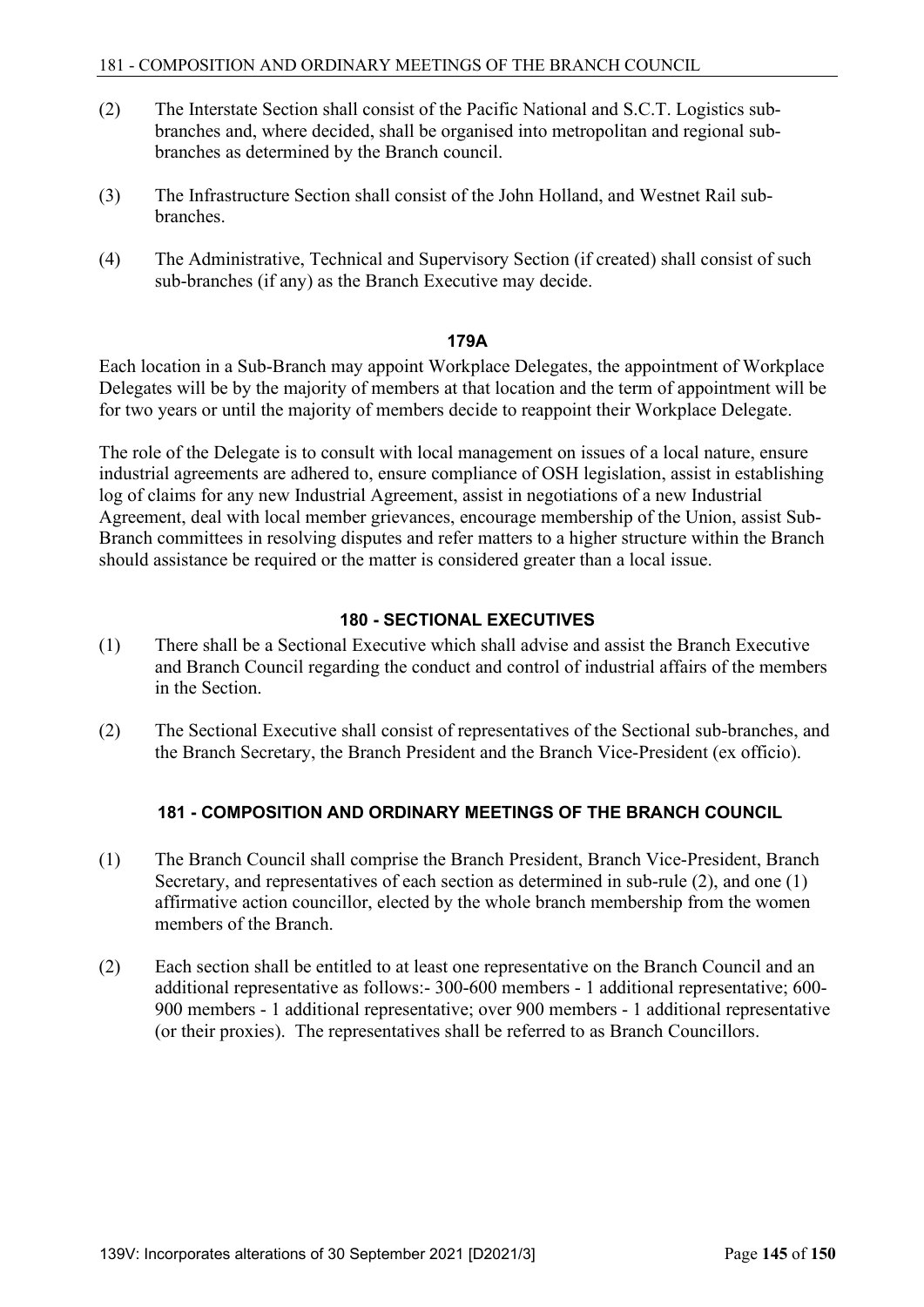- (3) Each of the members of Branch Council shall be entitled to exercise a vote at Branch Council based on the financial membership of the Branch in accordance with the following formula:
	- (a) Each Branch Councillor shall be entitled to exercise a vote equal to 70% of the financial members of the section in the case of a single Councillor from the section, or where there is more than one councillor the total number of votes to which the section is entitled divided by the number of councillors.
	- (b) Each of the Branch President, Branch Vice President, and Branch Secretary shall be entitled to exercise a vote equal to one third of 30% of the financial members of the Branch.
- (4) A resolution of Branch Council shall be carried where a numerical majority of Branch councillors as represented in (a) and (b) above, present and voting, vote in favour. For the purposes of the formula in sub-rule 3(a) and (b) the number of financial members of the Branch shall be determined at the end of the quarter immediately preceding the date for the opening of nominations for each biennial election.
- (5) The Branch Council shall meet in ordinary session at least annually at such time and place as the Branch Council or, in the absence of a decision by the Branch Council, the Branch President, Branch Vice President and the Branch Secretary jointly, shall determine.

# **182 - COMPOSITION AND ORDINARY MEETINGS OF THE BRANCH EXECUTIVE**

- (1) The Branch Executive shall comprise the Branch President, Branch Vice-President, and Branch Secretary.
- (2) The Branch Executive will meet on a needs basis between Branch Council meetings as determined by the Branch Council or as the Branch President and Branch Secretary jointly, may determine.

# **183 - COMPOSITION AND ORDINARY MEETINGS OF THE SECTIONS**

- (1) Each Section shall have a Committee composed of at least one representative from each sub branch within the Section. Any additional representatives shall be determined by the Branch Executive in consultation with the Section.
- (2) A Sectional Committee shall meet at least twice a year. The Branch President and/or Secretary jointly may determine, in the absence of a decision by the Sectional Committee, to call meetings between the ordinary half yearly meetings provided that members of the sectional committee are consulted.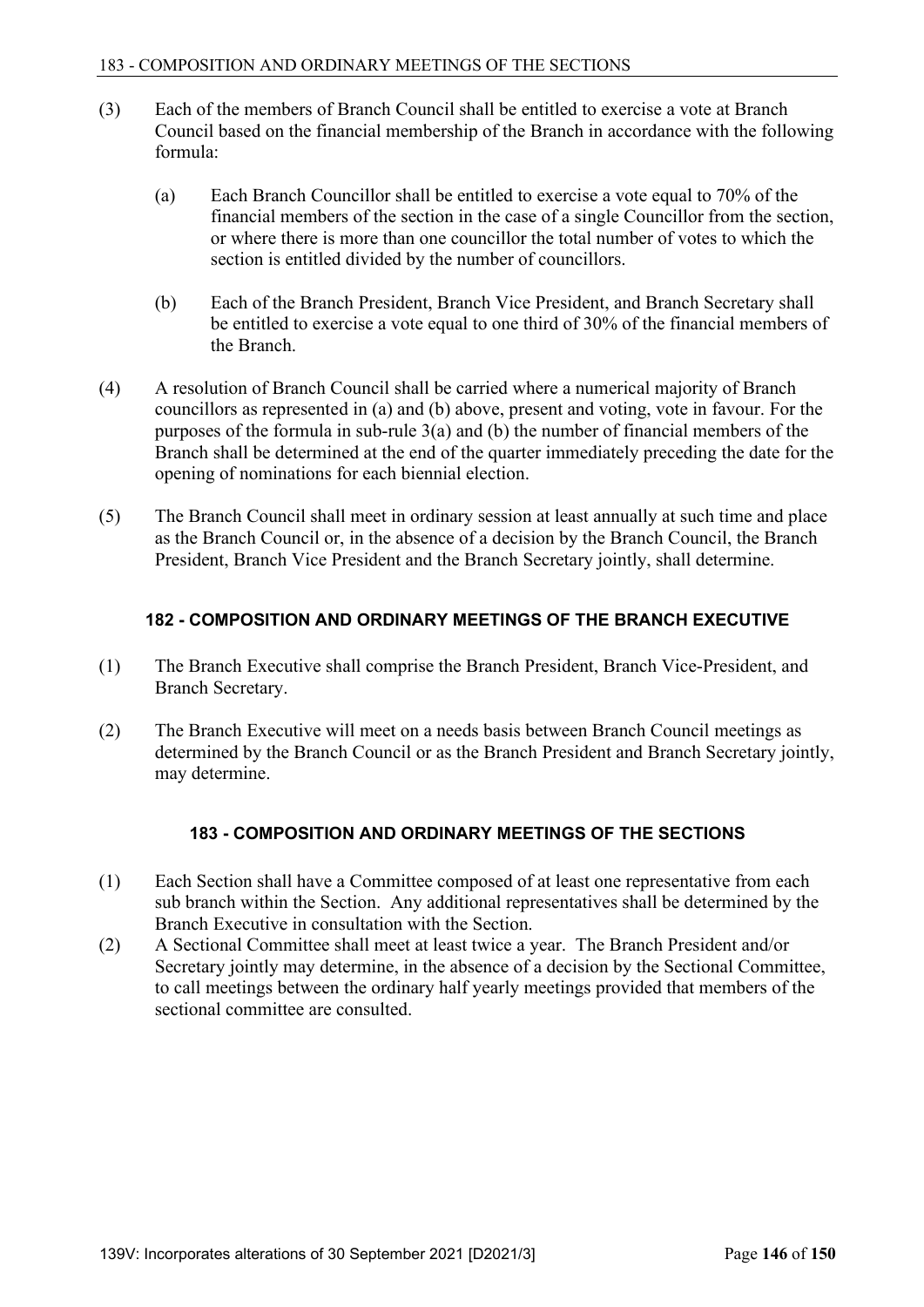### **184 - COMPOSITION AND ORDINARY MEETINGS OF THE SUB-BRANCH COMMITTEES**

- (1) Each Sub-Branch shall have a Sub-Branch Committee as provided for in Rule 57(2).
- (2) A Sub-Branch Committee shall meet at least once each quarter and at least four weeks prior to any ordinary Branch Council meeting. The Sub-Branch President and the Sub-Branch Secretary jointly may determine, in the absence of a decision by the Sub-Branch Committee, to call meetings between the ordinary quarterly meetings.

# **185 - OTHER SECTIONAL COMMITTEE MEETINGS**

Joint Sectional Committee meetings to discuss issues of mutual interest shall be held twice a year at a time and place determined by the Branch Executive.

### **186 - BRANCH OFFICES**

(1) The Branch Offices are:-

 Branch President Branch Vice-President Branch Secretary Branch Councillors

- (2) The Offices of Branch Secretary shall be a paid position.
- (3) Other Branch Offices shall be honorary positions.

### **186A - DELEGATES TO NATIONAL COUNCIL FROM DIVISIONS**

The Branch shall elect delegates to National Council to the National Infrastructure Division, National Rail Operations Division and the National Locomotive Division in accordance with the formula set out in rule 28(3)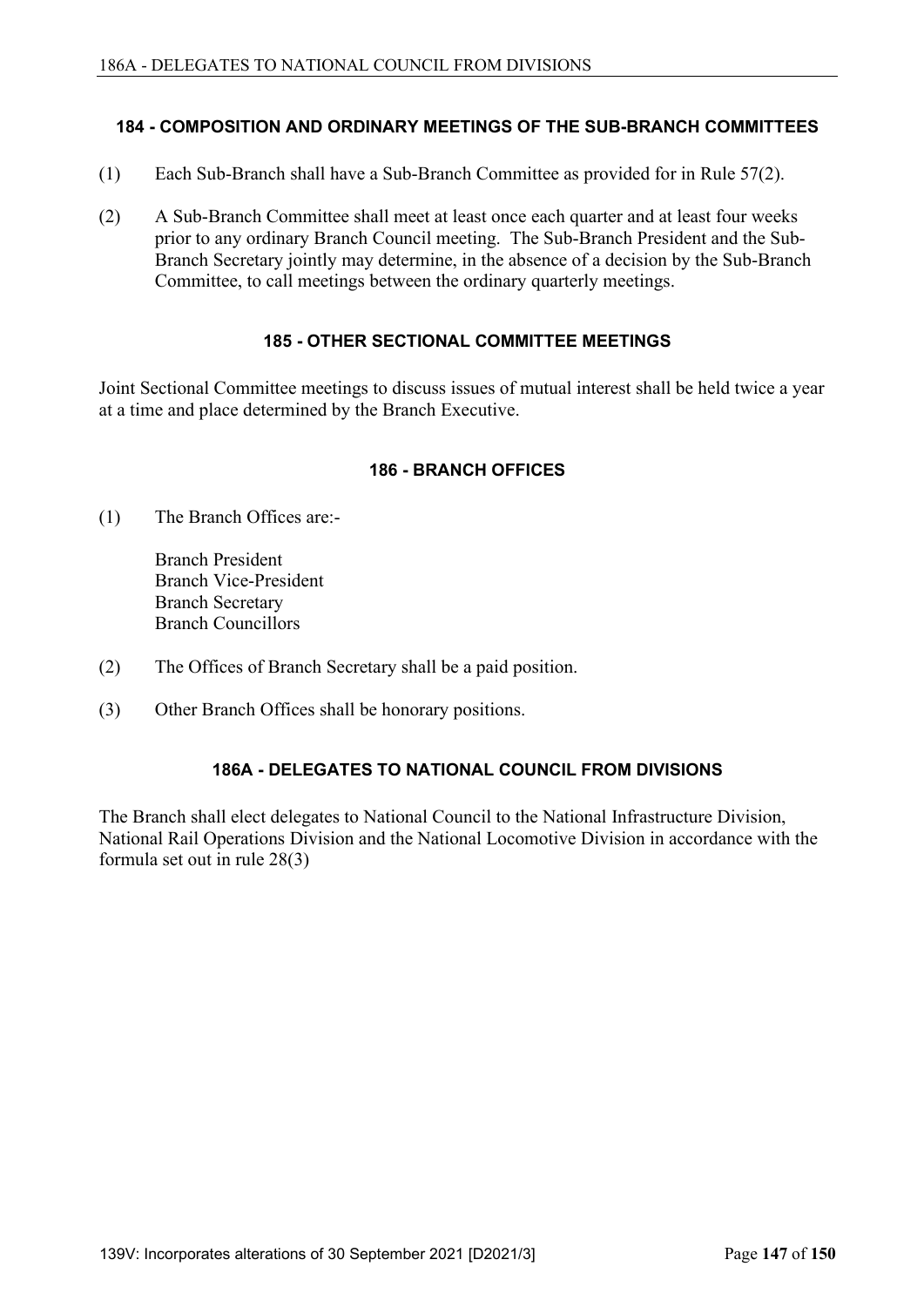# **PART XVI - WEST AUSTRALIAN PTA BRANCH**

### **187 - APPLICATION**

This part applies specifically to the West Australian PTA Branch of the Australian Rail, Tram and Bus Industry Union. The provisions of this Part take precedence over any contrary provisions in Part VI of these Rules other than Rules 45 and 46.

### **188 - DEFINITIONS**

The following specific definitions shall apply in relation to this Part:-

"Branch" means the Australian Rail, Tram and Bus Industry Union, West Australian PTA Branch.

"Branch Executive" shall mean the PTA Branch Executive.

"PTA Branch" means the Branch comprised of the members of the union in the employ of the Public Transport Authority of Western Australia or who are employed in or in connection with the activities of the Public Transport Authority, including employed in or in connection with Security, Urban Rail, Customer Relations, Administrative Technical and Supervisory, TransWA, Delron & Goldfields Buses, and Miscellaneous Infrastructure.

A reference to the Public Transport Authority of Western Australia in these rules shall be taken to include any successor in business or transferee of that organisation.

### **189 - NAME OF BRANCH**

The name of the Branch shall be:-

"Australian Rail, Tram and Bus Industry Union, West Australian PTA Branch"

### **190 - BRANCH OFFICE**

The Branch office shall be located at Unit 2/10 Nash Street, Perth or at such other place as is determined by the PTA Branch Executive from time to time.

### **191 - BRANCH MEMBERSHIP**

The Branch shall comprise all members of the Union in the employ of the Public Transport Authority of Western Australia or who are employed in or in connection with the activities of the Public Transport Authority, including employed in or in connection with Security, Urban Rail, Customer Relations, Administrative Technical and Supervisory, TransWA, Delron & Goldfields Buses, and Miscellaneous Infrastructure.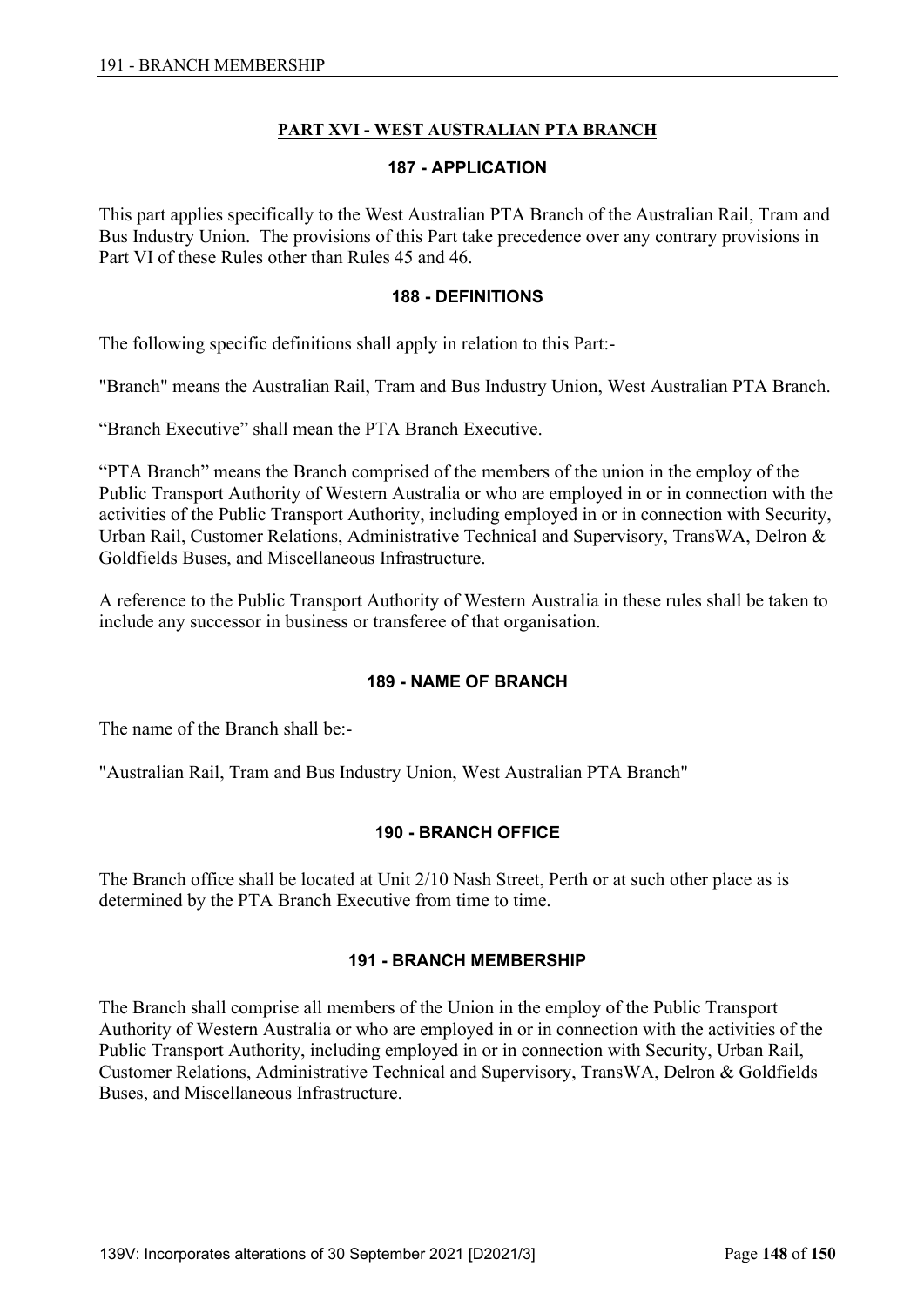# **192 - THE PTA BRANCH**

- (1) The PTA Branch shall have responsibility for the industrial affairs of the members in the Branch.
- (2) The PTA Branch shall be governed by the PTA Branch Executive.
- (3) To avoid any doubt, the PTA Branch shall be autonomous subject to the rules and the supervision of the National Executive and National Council.

# **193 - SUB-BRANCHES**

- (1) The PTA Branch shall be organised into Sub-Branches as follows:- the Security, Urban Rail, Customer Relations, TransWA, Delron & Goldfields Buses, and such other subbranches as the Branch Executive may determine.
- (2) The Sub-Branches shall advise and assist the Executive.
- (3) Each Sub-Branch shall have a Sub-Branch Committee in accordance with sub-rule 57(2).

### **194 - BRANCH EXECUTIVE**

- (1) There shall be a Branch Executive which shall have responsibility for the conduct and control of the affairs of the members in the PTA Branch. The Branch Executive shall have the care, control, management and superintendence of the activities of the PTA Branch. All decisions within the powers of the Branch Executive shall have full force and effect.
- (2) The PTA Branch Executive shall consist of the Branch Secretary, the Branch President and the Branch Vice-President (to be elected by and from the members employed by the PTA) and one representative from each sub-branch within the Branch.

# **195 - MEETINGS OF THE BRANCH EXECUTIVE**

- (1) The Branch Executive will meet at least four times in each calendar year as determined by it or as the President and the Secretary jointly, may determine and otherwise on a needs basis. As far as practicable, seven days' notice of any meeting shall be given provided that the Executive may agree to waive any notice requirement.
- (2) Between meetings of the Executive, a meeting of the Executive may be had by a postal or electronic ballot or by a meeting convened by teleconference, videoconference or similar means ("Urgent Executive Meeting"). A decision to hold an Urgent Executive Meeting is to be made by the President and the Secretary jointly. Where a decision has been made to hold an Urgent Executive Meeting, the Secretary shall dispatch an agenda paper clearly setting out the matters for decision, together with any supporting material, to each member of the Executive.

### **196 - deleted**